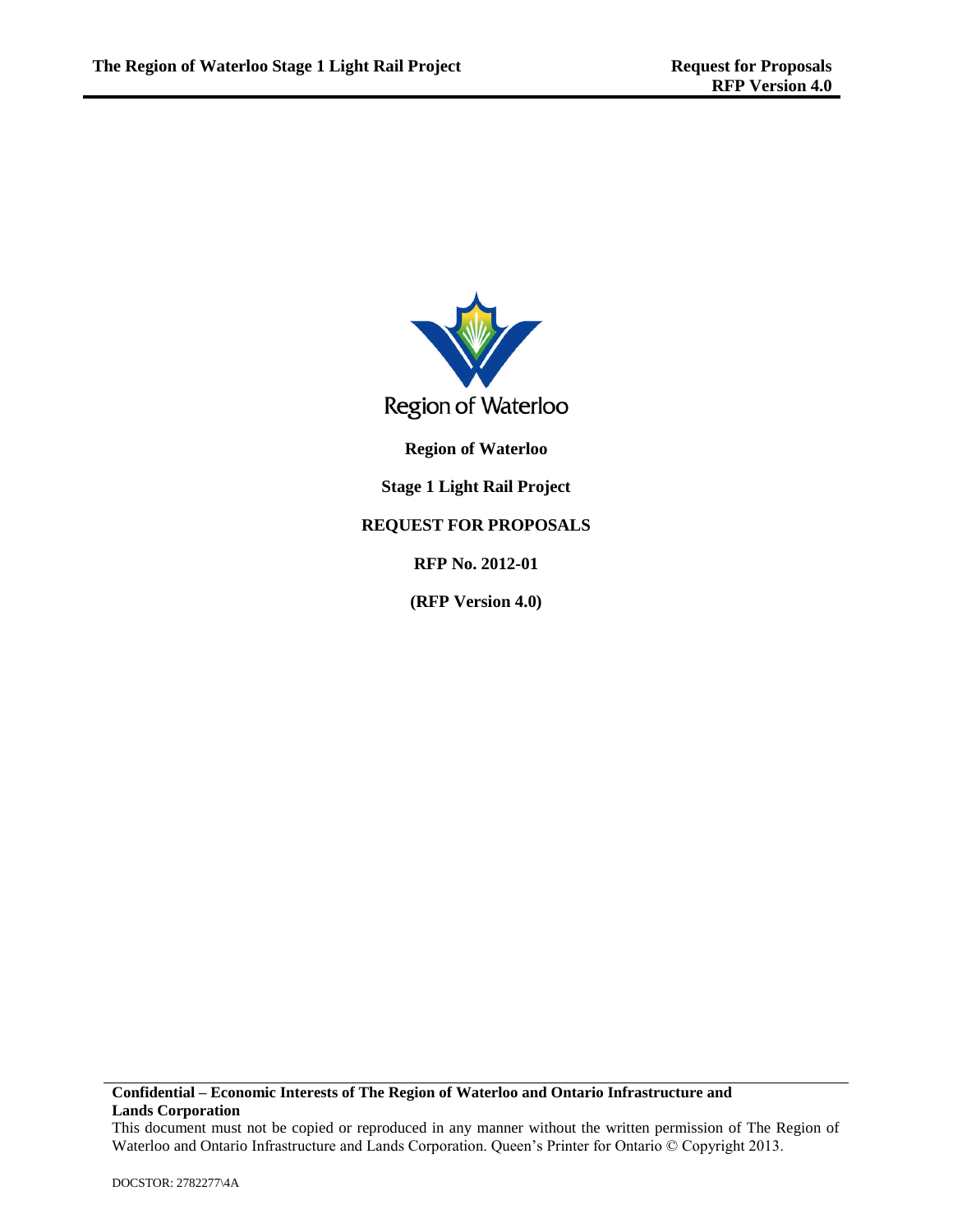## **TABLE OF CONTENTS**

### **Page**

| 1.1   |                                                                                  |  |
|-------|----------------------------------------------------------------------------------|--|
| 1.2   |                                                                                  |  |
| 1.3   |                                                                                  |  |
| 1.4   |                                                                                  |  |
|       |                                                                                  |  |
| 2.1   |                                                                                  |  |
| 2.2   |                                                                                  |  |
| 2.3   |                                                                                  |  |
| 2.4   |                                                                                  |  |
| 2.5   |                                                                                  |  |
|       |                                                                                  |  |
| 3.1   |                                                                                  |  |
| 3.2   |                                                                                  |  |
| 3.2.1 |                                                                                  |  |
| 3.2.2 |                                                                                  |  |
| 3.2.3 |                                                                                  |  |
| 3.3   |                                                                                  |  |
| 3.3.1 | Communications with Municipalities, Other Government Authorities and Utilities 9 |  |
| 3.3.2 |                                                                                  |  |
| 3.3.3 | Media Releases, Public Disclosures and Public Announcements 10                   |  |
| 3.3.4 | Restrictions on Communications between Proponents – No Collusion 11              |  |
| 3.4   |                                                                                  |  |
| 3.4.1 |                                                                                  |  |
| 3.4.2 |                                                                                  |  |
| 3.5   |                                                                                  |  |
| 3.5.1 |                                                                                  |  |
| 3.5.2 |                                                                                  |  |
| 3.5.3 | Additional Visits to Existing System Infrastructure and the Lands14              |  |
| 3.5.4 |                                                                                  |  |
| 3.6   |                                                                                  |  |

This document must not be copied or reproduced in any manner without the written permission of The Region of Waterloo and Ontario Infrastructure and Lands Corporation. Queen's Printer for Ontario © Copyright 2013.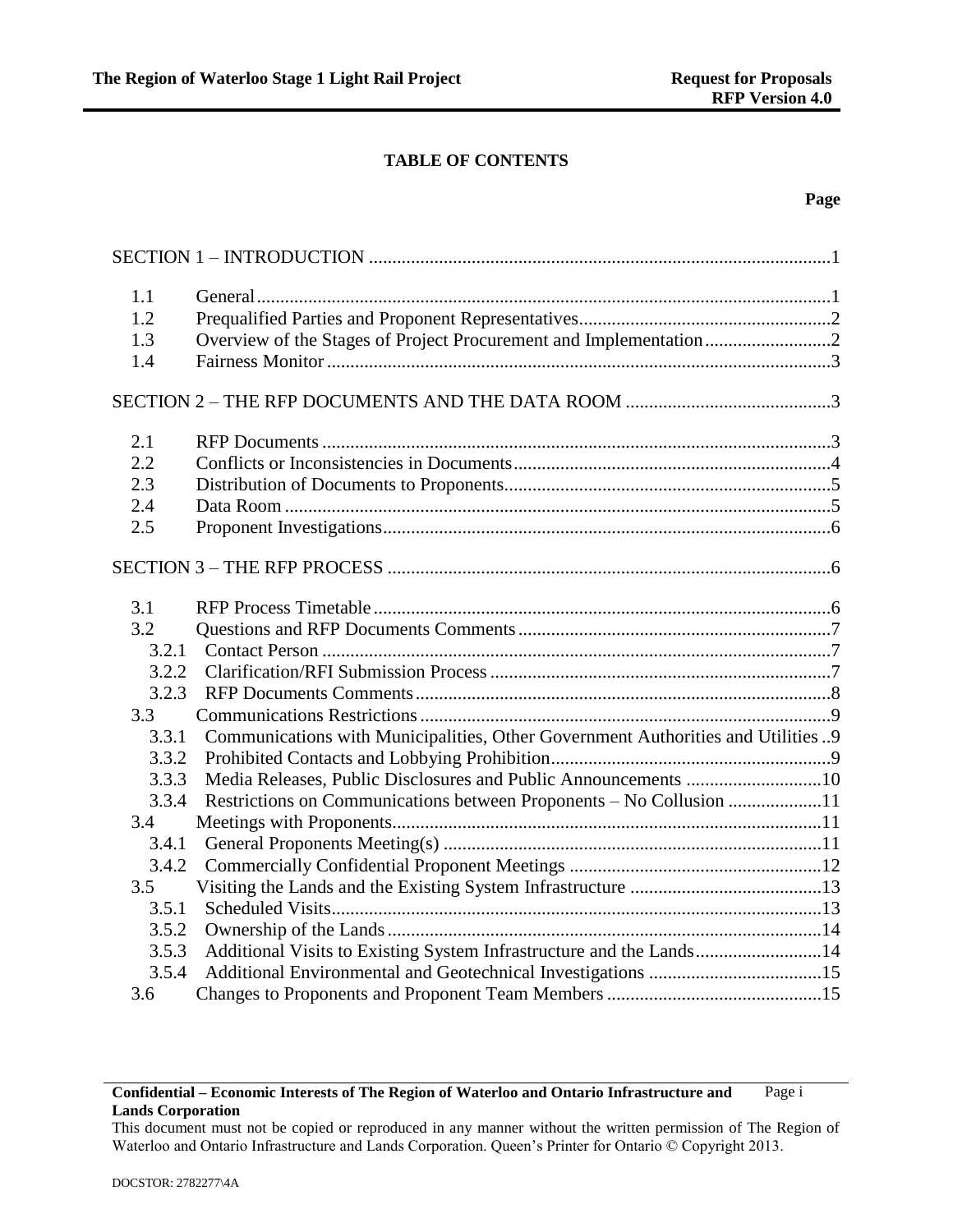| 3.7   |                                                                                    |  |
|-------|------------------------------------------------------------------------------------|--|
| 3.8   | Freedom of Information, Confidentiality and Copyright Matters 18                   |  |
| 3.8.1 | Freedom of Information and Protection of Privacy Act and other Disclosure          |  |
|       |                                                                                    |  |
| 3.8.2 |                                                                                    |  |
| 3.8.3 |                                                                                    |  |
| 3.8.4 |                                                                                    |  |
| 3.9   |                                                                                    |  |
| 3.9.1 |                                                                                    |  |
| 3.9.2 |                                                                                    |  |
| 3.9.3 | Prime Team Members that are in Litigation or Pending Litigation with the Region 23 |  |
| 3.10  |                                                                                    |  |
| 3.11  |                                                                                    |  |
|       |                                                                                    |  |
|       |                                                                                    |  |
|       |                                                                                    |  |
|       |                                                                                    |  |
|       | SECTION 4 - PROPOSAL FORM AND CONTENT REQUIREMENTS26                               |  |
|       |                                                                                    |  |
| 4.1   |                                                                                    |  |
|       |                                                                                    |  |
|       |                                                                                    |  |
|       | SECTION 5 - SUBMISSION, WITHDRAWAL, MODIFICATION OF THE PROPOSAL AND               |  |
|       |                                                                                    |  |
|       |                                                                                    |  |
| 5.1   |                                                                                    |  |
| 5.2   |                                                                                    |  |
| 5.3   |                                                                                    |  |
| 5.4   |                                                                                    |  |
| 5.5   |                                                                                    |  |
| 5.6   |                                                                                    |  |
| 5.7   |                                                                                    |  |
|       | SECTION 6 - EVALUATION, CLARIFICATION AND VERIFICATION OF PROPOSALS.44             |  |
|       |                                                                                    |  |
| 6.1   |                                                                                    |  |
| 6.2   |                                                                                    |  |
| 6.3   |                                                                                    |  |
| 6.4   |                                                                                    |  |
| 6.4.1 |                                                                                    |  |
| 6.4.2 | Step 3 - Review of the Acceptability of Innovation Submissions of the Proposal 47  |  |

### **Confidential – Economic Interests of The Region of Waterloo and Ontario Infrastructure and Lands Corporation** Page ii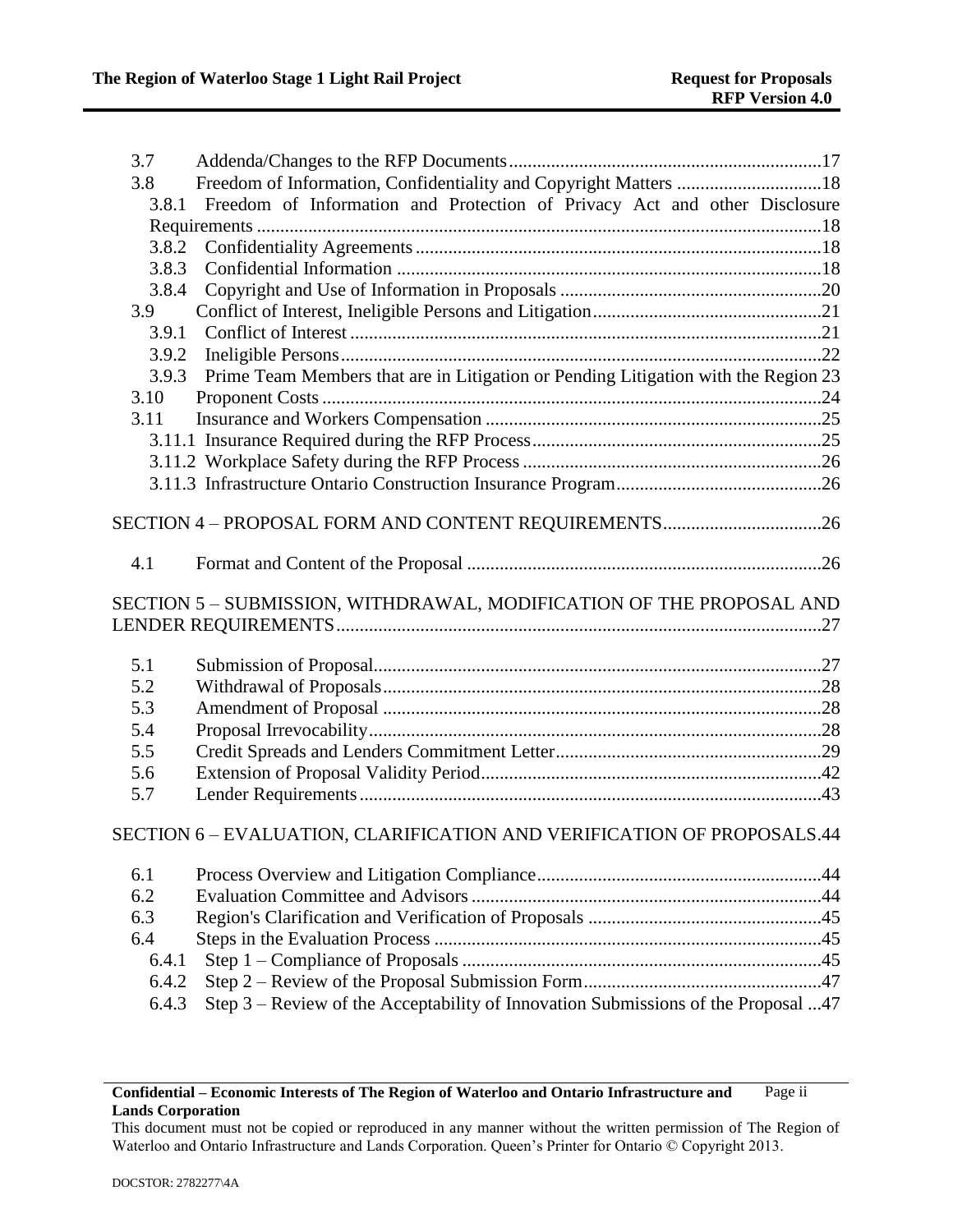| 6.4.4                                                                                     |  |
|-------------------------------------------------------------------------------------------|--|
| Step 5 - Review and Scoring of the Technical Submission and Accepted Innovation<br>6.4.5  |  |
|                                                                                           |  |
| 6.4.6                                                                                     |  |
| Step 7 – Review and Scoring of the Financial Submission and Accepted Innovation<br>6.4.7  |  |
|                                                                                           |  |
| 6.4.8                                                                                     |  |
| 6.4.9                                                                                     |  |
| SECTION 7 - GENERAL EVALUATION AND DISQUALIFICATION PROVISIONS 49                         |  |
| Region's Discretion in Determining Compliance, Scoring and Ranking49<br>7.1.1             |  |
| 7.1.2                                                                                     |  |
|                                                                                           |  |
| SECTION 8 - COMPETITION, NEGOTIATIONS AND THE IDENTIFICATION OF A                         |  |
|                                                                                           |  |
| Evaluation Results and the Identification of a Preferred Proponent or Negotiations<br>8.1 |  |
|                                                                                           |  |
|                                                                                           |  |
|                                                                                           |  |
|                                                                                           |  |
| Identification of the Preferred Proponent and the Letter of Credit53<br>9.1               |  |
| 9.2<br>9.3                                                                                |  |
|                                                                                           |  |
| SECTION 10 - GENERAL LEGAL MATTERS AND RIGHT TO ACCEPT OR REJECT57                        |  |
| 10.1                                                                                      |  |
| 10.2                                                                                      |  |
| 10.3                                                                                      |  |
|                                                                                           |  |
|                                                                                           |  |
|                                                                                           |  |
| 10.5                                                                                      |  |
| 10.6                                                                                      |  |
|                                                                                           |  |
|                                                                                           |  |
|                                                                                           |  |

This document must not be copied or reproduced in any manner without the written permission of The Region of Waterloo and Ontario Infrastructure and Lands Corporation. Queen's Printer for Ontario © Copyright 2013.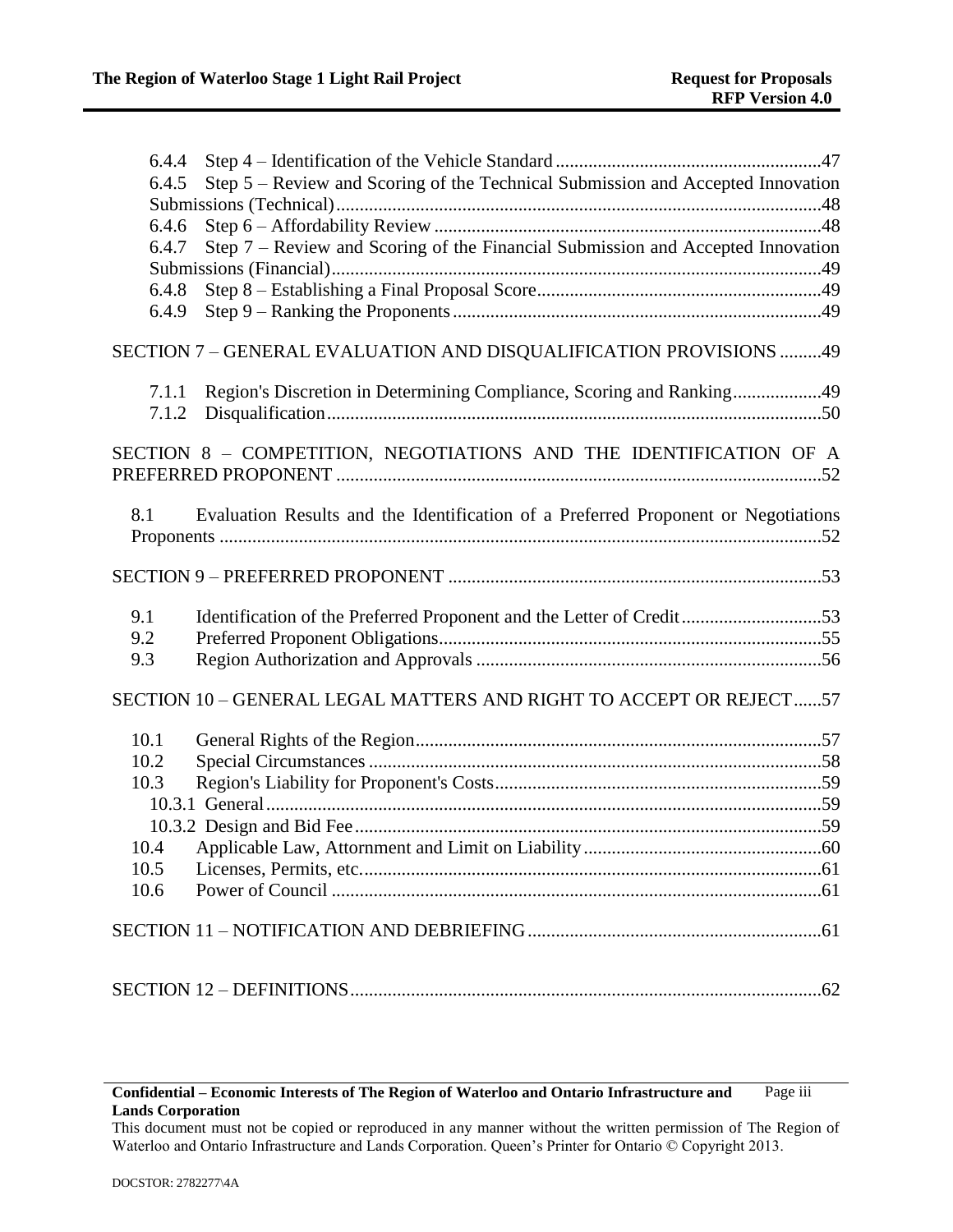**Confidential – Economic Interests of The Region of Waterloo and Ontario Infrastructure and Lands Corporation** Page iv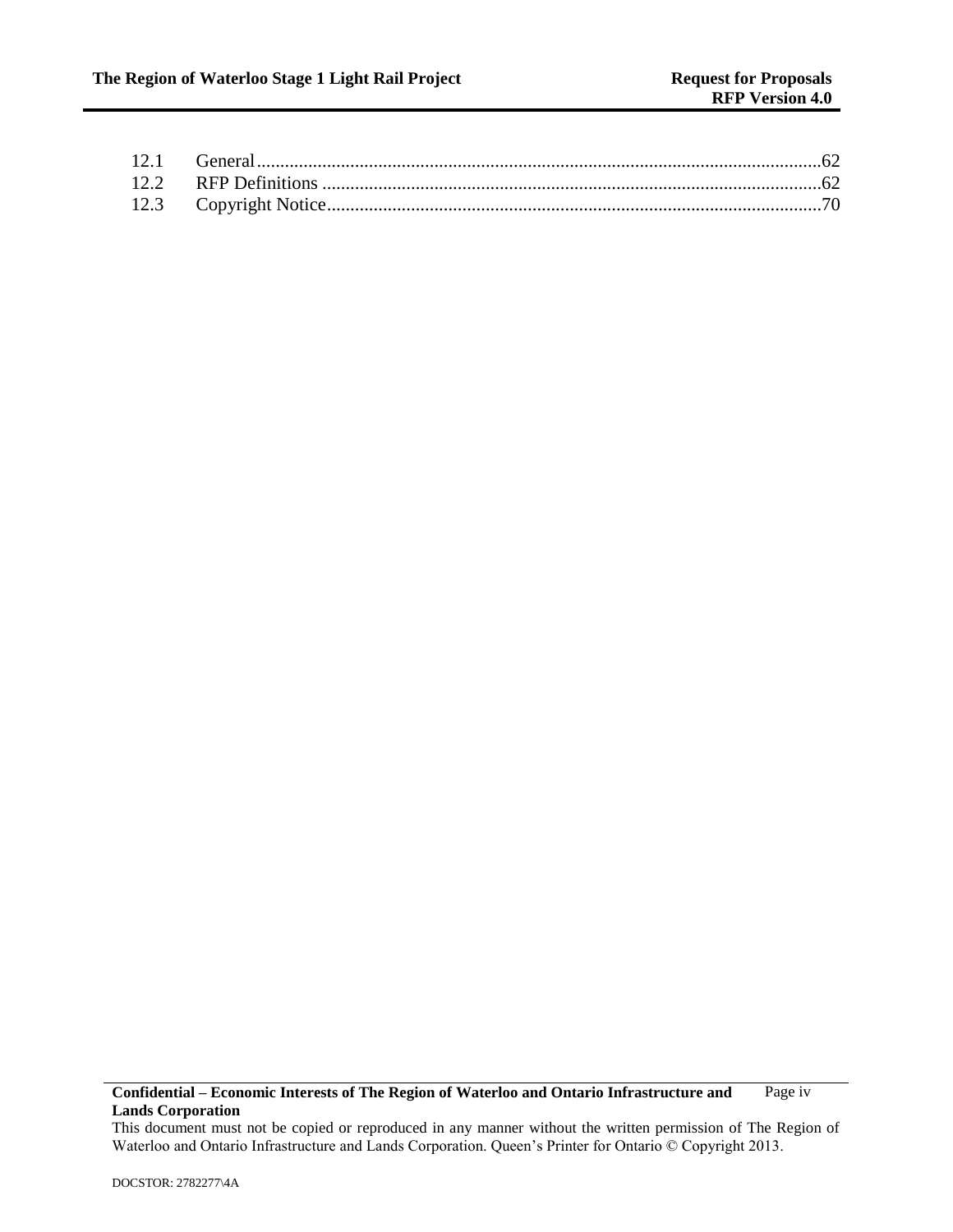| <b>SCHEDULE 1</b>  | <b>RFP DATA SHEET</b>                                |
|--------------------|------------------------------------------------------|
| <b>SCHEDULE 2</b>  | <b>DESIGN CONSULTATION PROCESS</b>                   |
| <b>SCHEDULE 3</b>  | SUBMISSION REQUIREMENTS AND EVALUATION CRITERIA      |
|                    | PART 1 - TECHNICAL SUBMISSION REQUIREMENTS           |
|                    | PART 2 - FINANCIAL SUBMISSION REQUIREMENTS           |
|                    | PART 3 - INNOVATION SUBMISSION REQUIREMENTS          |
|                    | PART 4 - PROPOSAL FORMAT AND EVALUATION              |
| <b>SCHEDULE 4</b>  | PROPOSAL SUBMISSION FORM                             |
| <b>SCHEDULE 5</b>  | PROPONENT TEAM MEMBER DECLARATION                    |
| <b>SCHEDULE 5A</b> | FORM OF PROPONENT TEAM MEMBER CERTIFICATE OF OFFICER |
| <b>SCHEDULE 6</b>  | PRICE SUBMISSION FORM                                |
| <b>SCHEDULE 7</b>  | ADMINISTRATIVE CHECKLIST                             |
| <b>SCHEDULE 8</b>  | <b>LETTER OF CREDIT</b>                              |
| <b>SCHEDULE 9</b>  | FORM OF PROJECT AGREEMENT                            |

This document must not be copied or reproduced in any manner without the written permission of The Region of Waterloo and Ontario Infrastructure and Lands Corporation. Queen's Printer for Ontario © Copyright 2013.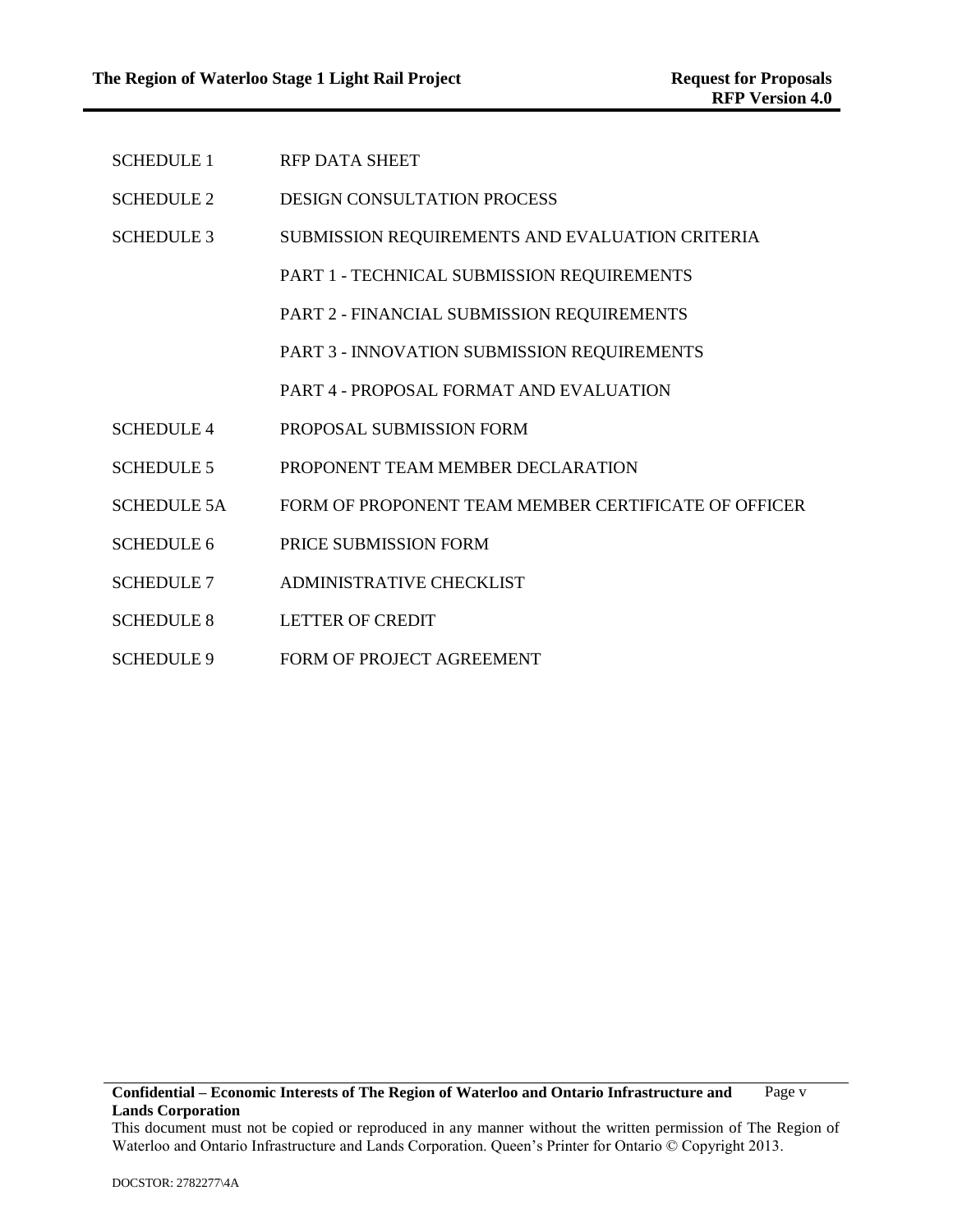## **REQUEST FOR PROPOSALS**

### <span id="page-6-0"></span>**SECTION 1 – INTRODUCTION**

### <span id="page-6-1"></span>**1.1 General**

(1) This Request for Proposals ("**RFP**") is issued by the Regional Municipality of Waterloo (the "**Region**"), as set out in the RFP Data Sheet. Ontario Infrastructure and Lands Corporation ("**Infrastructure Ontario**". also known as "**OIPC**" and "**IO**") is engaged as the Region's commercial procurement lead with respect to the Project in an advisory capacity and not as an agent of Her Majesty in right of Ontario.

(2) In this RFP, Prequalified Parties that submit documents in response to this RFP are referred to as "**Proponents**" and their submissions, as may be revised by RFP Sections [5.3](#page-33-1) an[d 5.5,](#page-34-0) if applicable, are referred to as "**Proposals**". The entity that is selected by the Region to enter into the Project Agreement is referred to as the "**Preferred Proponent**". In this RFP the expression "Proponents" also includes Prequalified Parties prior to the submission of their Proposals.

(3) Except as provided in RFP Section [1.1\(3\)\(a\),](#page-6-2) the procurement process to select a Preferred Proponent shall commence with the issuance of this RFP and shall terminate on Financial Close or on the expiration of the Proposal Validity Period (or extended Proposal Validity Period, if applicable) whichever is first (the "**RFP Process**"). Only Proponents that submit a Proposal in accordance with this RFP will acquire any rights under the RFP. Except as provided in RFP Sections [3.8.2](#page-23-2) and [3.8.3](#page-23-3) and except for the Region's obligation to pay a Design and Bid Fee as applicable, all rights and obligations arising out of the RFP (the bidding contract or "**Contract A**") terminate either on the cancellation of this RFP Process by the Region, if such cancellation occurs, or,

- <span id="page-6-2"></span>(a) for the Preferred Proponent, on Financial Close (providing Commercial Close is reached prior to the expiration of the Proposal Validity Period, or extended Proposal Validity Period, if applicable); and
- (b) for the Proponents that are not the Preferred Proponent, on the expiration of the Proposal Validity Period (or extended Proposal Validity Period, if applicable) or Financial Close, whichever occurs first.

(4) The Region and Infrastructure Ontario will manage the RFP Process. The Region shall be the single point of contact for Proponents. During the RFP Process, Proponents shall contact the Region only through the Contact Person as set out in RFP Section [3.2.1\(1\).](#page-12-3)

(5) The Project to which this RFP applies has been approved by Council to proceed as a Design-Build-Finance-Operate-Maintain ("**DBFOM**") project with an option to convert to a Design-Build-Finance-Maintain Project after ten years.

(6) A brief description of the project that is the subject of this RFP (the "**Project**") is set out in the RFP Data Sheet. A detailed description of the Project is contained in the documentation in the Data Room.

This document must not be copied or reproduced in any manner without the written permission of The Region of Waterloo and Ontario Infrastructure and Lands Corporation. Queen's Printer for Ontario © Copyright 2013.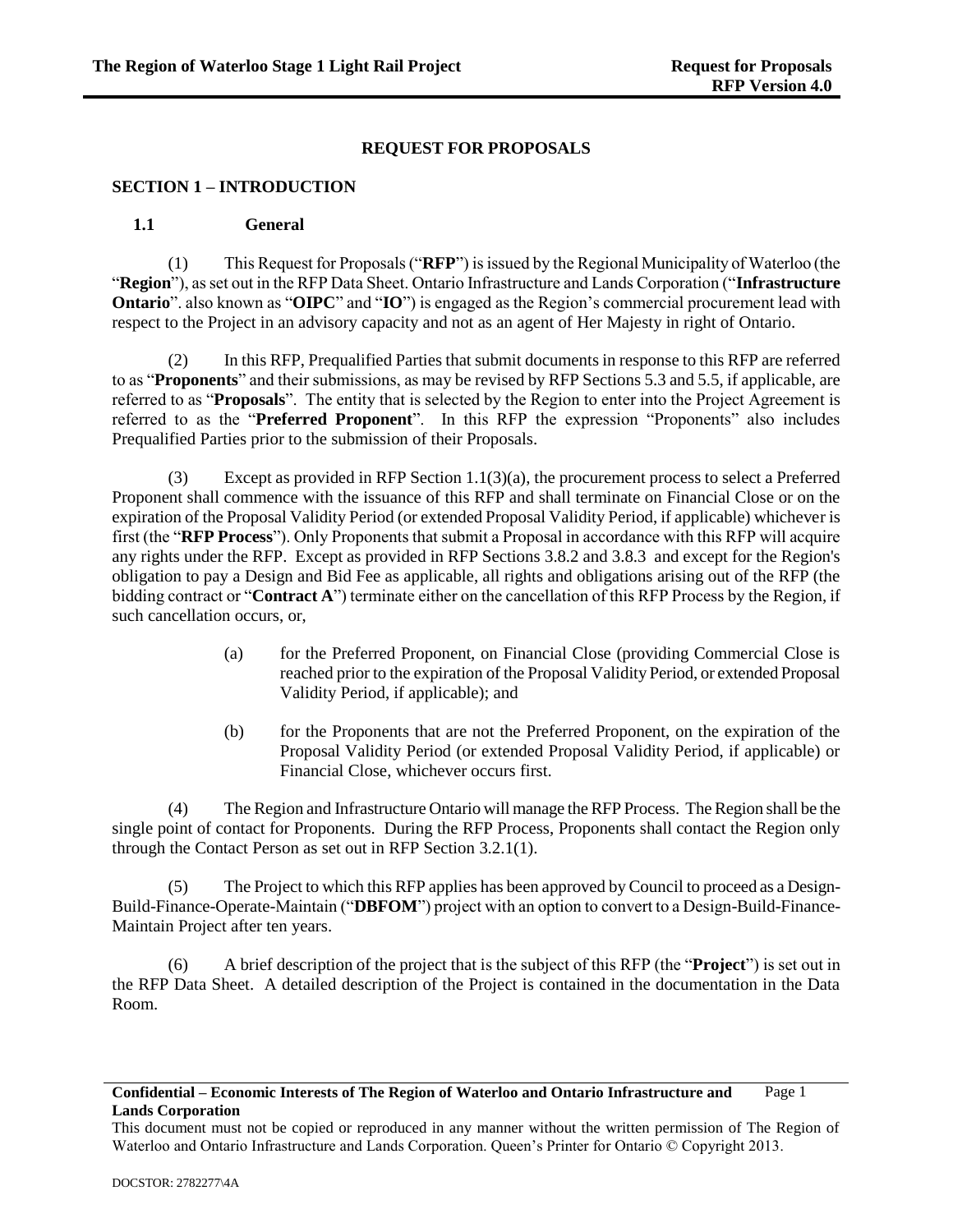(7) Note that the a Certificate of Officer in the form of Schedule 5A must be completed and filed with the Contact Person by each Proponent Team Member by 30 days of this issue of this RFP. See RFP Section 4.1(4) for additional filing requirements relating to the Certificate of Officer including upon any change of the information under the Certificate or the addition of a Proponent Team Member.

(8) While the Region and Infrastructure Ontario will manage the procurement process in respect of the Project, the Preferred Proponent, subject to the requirements and conditions of the RFP Documents, would actually enter into the Project Agreement with the Region, as set out in the RFP Data Sheet, as the signatory to the Project Agreement. Neither Infrastructure Ontario nor the Government of Ontario will be a party to the Project Agreement.

# <span id="page-7-0"></span>**1.2 Prequalified Parties and Proponent Representatives**

(1) Subject to RFP Section [3.6](#page-20-1) and Section [10.2\(4\),](#page-64-3) only those parties that were prequalified through the Project's Request for Qualifications ("**RFQ**") process that preceded this RFP are eligible to participate in the RFP Process. The prequalified parties are listed in the RFP Data Sheet ("**Prequalified Parties**"). The prequalification documents submitted by each of the Prequalified Parties in the RFQ Process that preceded and was with respect to this RFP Process are referred to as a Prequalified Party's "**Prequalification Submission**".

(2) All correspondence from the Region and its Advisors to a Proponent will be sent to the person identified in the Proponent's Prequalification Submission to receive information and notices on behalf of the Proponent and otherwise represent that Proponent in this RFP Process (the "**Proponent Representative**"). Each Proponent is solely responsible to ensure that all contact information of its Proponent Representative is accurate and updated at all times during the RFP Process. Proponents may update or revise their Proponent Representative's information by notifying the Contact Person, in writing.

# <span id="page-7-1"></span>**1.3 Overview of the Stages of Project Procurement and Implementation**

(1) The Region will carry out the procurement and implementation of the Project in accordance with the following stages:

(a) Stage 1 – Prequalification Stage

The prequalification stage ("**Prequalification Stage**") preceded the RFP Process and identified the Prequalified Parties. The Prequalification Stage is a stand alone independent stage and is complete once the Prequalified Parties are identified by the Region (whether identified initially as Prequalified Parties or added subsequently in accordance with the RFQ documents) and have received notification by the Region that they are prequalified for the RFP Process.

(b) Stage 2 – RFP Procurement Process

The RFP procurement process is the competitive procurement process described in detail in this RFP.

### **Confidential – Economic Interests of The Region of Waterloo and Ontario Infrastructure and Lands Corporation** Page 2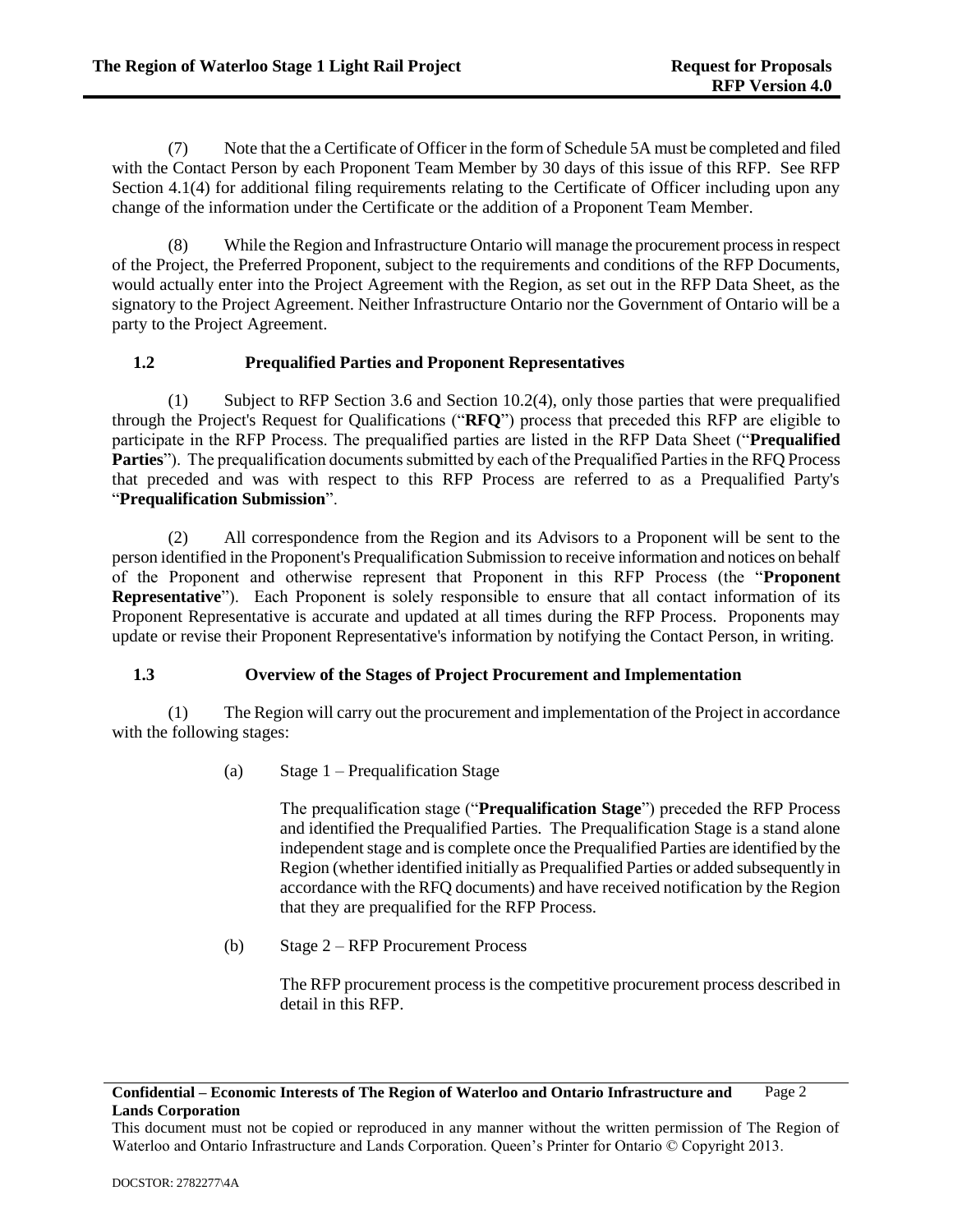The RFP Process will be conducted in accordance with the Purchasing By-law using the "best overall cost" as defined in the Purchasing By-law to mean the best cost after all factors and criteria set out in the RFP are considered and is not limited to the lower dollar price. The lowest or any proposal will not necessarily be accepted.

(c) Stage 3 – Implementation of the Project Agreement

Once the Region and the Preferred Proponent have executed the Project Agreement, the terms and conditions of the Project Agreement shall determine how the Project is to proceed.

## <span id="page-8-0"></span>**1.4 Fairness Monitor**

(1) The Region has retained the Fairness Monitor named in the RFP Data Sheet to monitor the RFP Process.

# <span id="page-8-1"></span>**SECTION 2 – THE RFP DOCUMENTS AND THE DATA ROOM**

## <span id="page-8-2"></span>**2.1 RFP Documents**

- (1) The RFP Documents (the "**RFP Documents**") are:
	- (a) this RFP;
	- (b) Schedule 1 RFP Data Sheet;
	- (c) Schedule 2 Design Consultation Process;
	- (d) Schedule 3 Submission Requirements and Evaluation Criteria consisting of:
		- (i) Part 1 Technical Submission requirements;
		- (ii) Part 2 Financial Submission requirements;
		- (iii) Part 3 Innovation Submission requirements;
		- (iv) Part 4 Proposal Format and Evaluation;
	- (e) Schedule 4 Proposal Submission Form;
	- (f) Schedule 5A Proponent Team Member Certificate of Officer;
	- (g) Schedule 5 Proponent Team Member Declaration;
	- (h) Schedule 6 Price Submission Form;

This document must not be copied or reproduced in any manner without the written permission of The Region of Waterloo and Ontario Infrastructure and Lands Corporation. Queen's Printer for Ontario © Copyright 2013.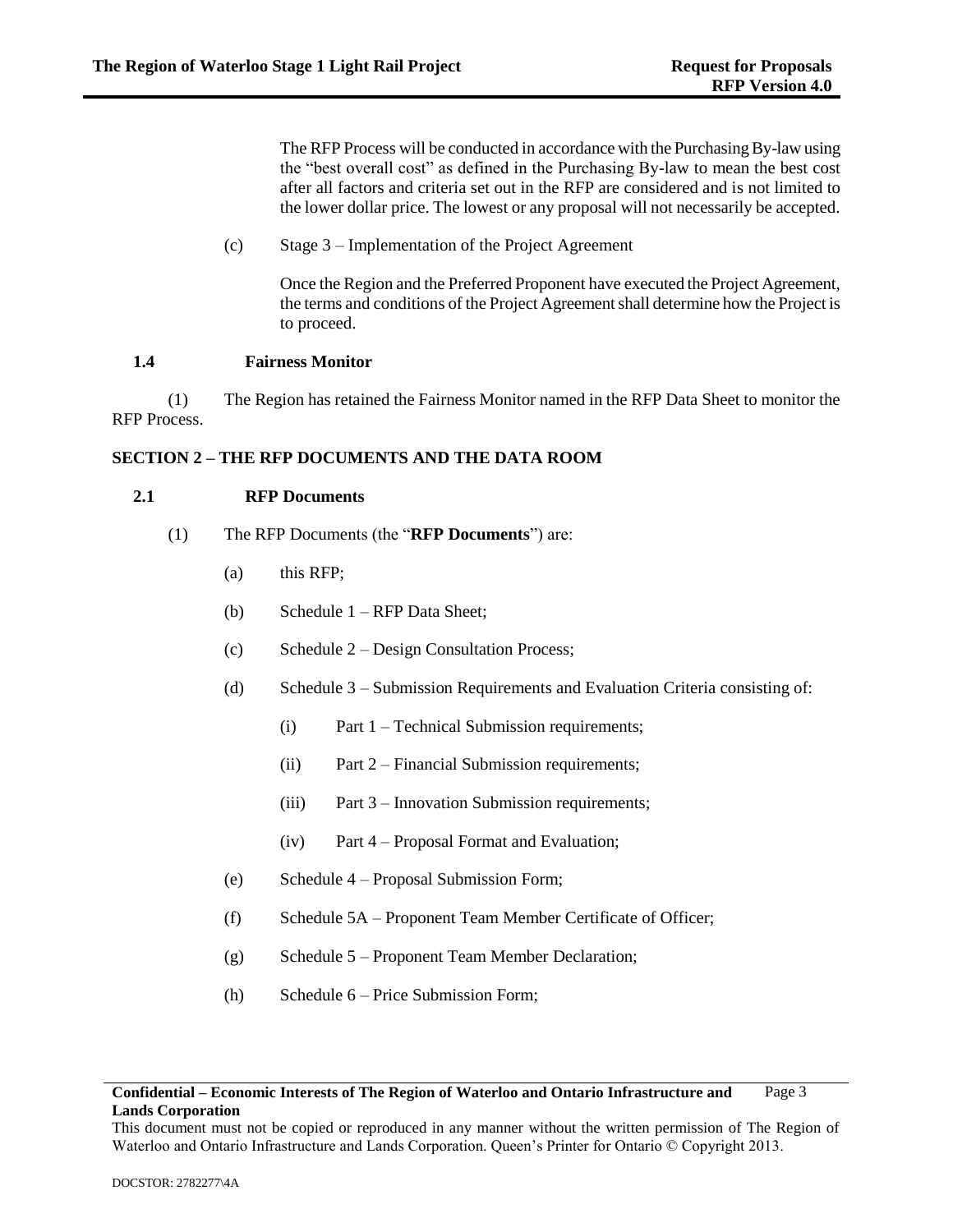- (i) Schedule 7 Administrative Checklist;
- (j) Schedule 8 Letter of Credit;
- (k) Schedule 9 Project Agreement (including all related Schedules appendices and attachments) as listed in the RFP Data Sheet; and
- (l) Addenda to the RFP Documents, if any.

(2) Subject to RFP Sectio[n 2.2\(1\),](#page-9-1) the RFP Documents shall be read as a whole. The Schedules and Addenda, if any, constitute an integral part of this RFP and are incorporated by reference. For greater clarity, Background Information documents are not RFP Documents.

### <span id="page-9-0"></span>**2.2 Conflicts or Inconsistencies in Documents**

<span id="page-9-1"></span>(1) For the purpose of the RFP Process, if there are any conflicts or inconsistencies among the terms and conditions of the documents comprising RFP Documents the following shall apply:

- (a) in respect of matters of interpretation related to the RFP Process and all competitive procurement process matters, this RFP shall prevail over the Schedules to this RFP during the RFP Process;
- (b) in respect of all matters of interpretation of the Project and the Project Agreement during the RFP Process, the Project Agreement shall prevail over this RFP and all other Schedules to this RFP; and
- (c) for the purpose of resolving conflicts or inconsistencies among the documents that constitute the Project Agreement, the provisions of the Project Agreement dealing with conflicts or inconsistencies shall govern.

(2) Despite RFP Section [2.2\(1\),](#page-9-1) if the Proponent believes that there is any term or condition in any RFP Document that is ambiguous, or that conflicts or is inconsistent with any other term or condition in the RFP Documents, the Proponent shall notify the Region of that ambiguity, conflict or inconsistency in accordance with RFP Section [3.2.2](#page-12-2) and, for greater clarity, by the deadline set out in the RFP Data Sheet for the submission of RFIs.

- (3) If there is a conflict or inconsistency between:
	- (a) the Region's electronic version of an RFP Document as contained in the Data Room; and
	- (b) any other version of the same RFP Document (whether in electronic or hard copy),

the Region's electronic version as contained in the Data Room shall govern.

#### **Confidential – Economic Interests of The Region of Waterloo and Ontario Infrastructure and Lands Corporation** Page 4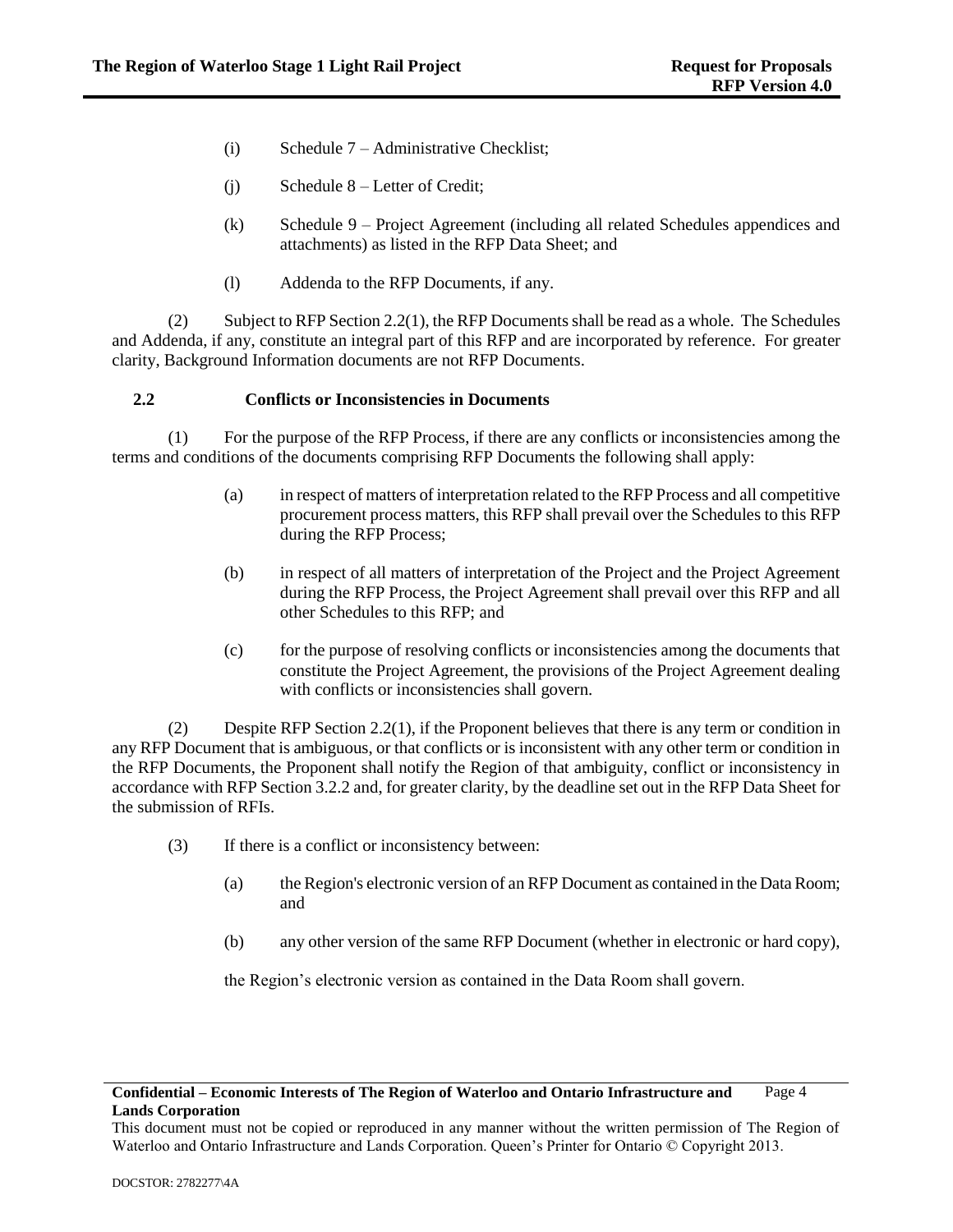(4) If there is any conflict or inconsistency between documents, including RFP Documents, contained in the Data Room and documents that are downloaded by the Proponent, the documents contained in the Data Room shall govern.

<span id="page-10-2"></span>(5) If there is any conflict or inconsistency between two versions of the same RFP Document contained in the Data Room, the RFP Document of the later date or version number shall prevail over the same RFP Document of an earlier date or version number. Unless otherwise indicated, for the purposes of this RFP Sectio[n 2.2\(5\),](#page-10-2) the date of each RFP Document shall be determined by the date and time when that document was placed in the Data Room by the Region.

## <span id="page-10-0"></span>**2.3 Distribution of Documents to Proponents**

(1) Except as provided in RFP Sectio[n 2.3\(2\),](#page-10-3) the Region and its Advisors will circulate this RFP and all other RFP Documents, including Addenda, by placing them in the Data Room and notifying the Proponent Representatives by e-mail that RFP Documents or Addenda, as applicable, have been added to the Data Room. Notification to Proponents by the Region that documents have been added to the Data Room is a courtesy only and each Proponent is solely responsible to ensure that it reviewed all documents in the Data Room in accordance with RFP Sectio[n 2.4\(3\)](#page-10-4) and, in particular, has reviewed all documents in the Data Room immediately prior to submitting Proposals. Failure by any Proponent to obtain documents in the Data Room is at the sole and absolute risk of each Proponent.

<span id="page-10-3"></span>(2) The Region may circulate some RFP Documents in paper copy. If the Region circulates any RFP Documents in paper copy, each Proponent Representative will be notified of a paper copy circulation by way of a notice in the Data Room.

### <span id="page-10-1"></span>**2.4 Data Room**

(1) The Region has established an electronic data room (the "**Data Room**") at a secure website address for:

- (a) the distribution of RFP Documents and Addenda (including "**black-lined**" RFP Documents revised by Addenda);
- (b) the provision of various types of background information for the Proponents' review ("**Background Information**"); and
- (c) the receipt of RFIs from Proponents and the posting of responses to RFIs.

<span id="page-10-4"></span>(2) The Data Room will be accessible on approximately the date set out in the Timetable. The Region may add, delete or amend documents in the Data Room at any time.

- (3) Each Proponent is solely responsible to ensure that it:
	- (a) contacts the Contact Person at the coordinates set out in the RFP Data Sheet to arrange access to the Data Room and receipt of a Data Room password;

**Confidential – Economic Interests of The Region of Waterloo and Ontario Infrastructure and Lands Corporation** Page 5

This document must not be copied or reproduced in any manner without the written permission of The Region of Waterloo and Ontario Infrastructure and Lands Corporation. Queen's Printer for Ontario © Copyright 2013.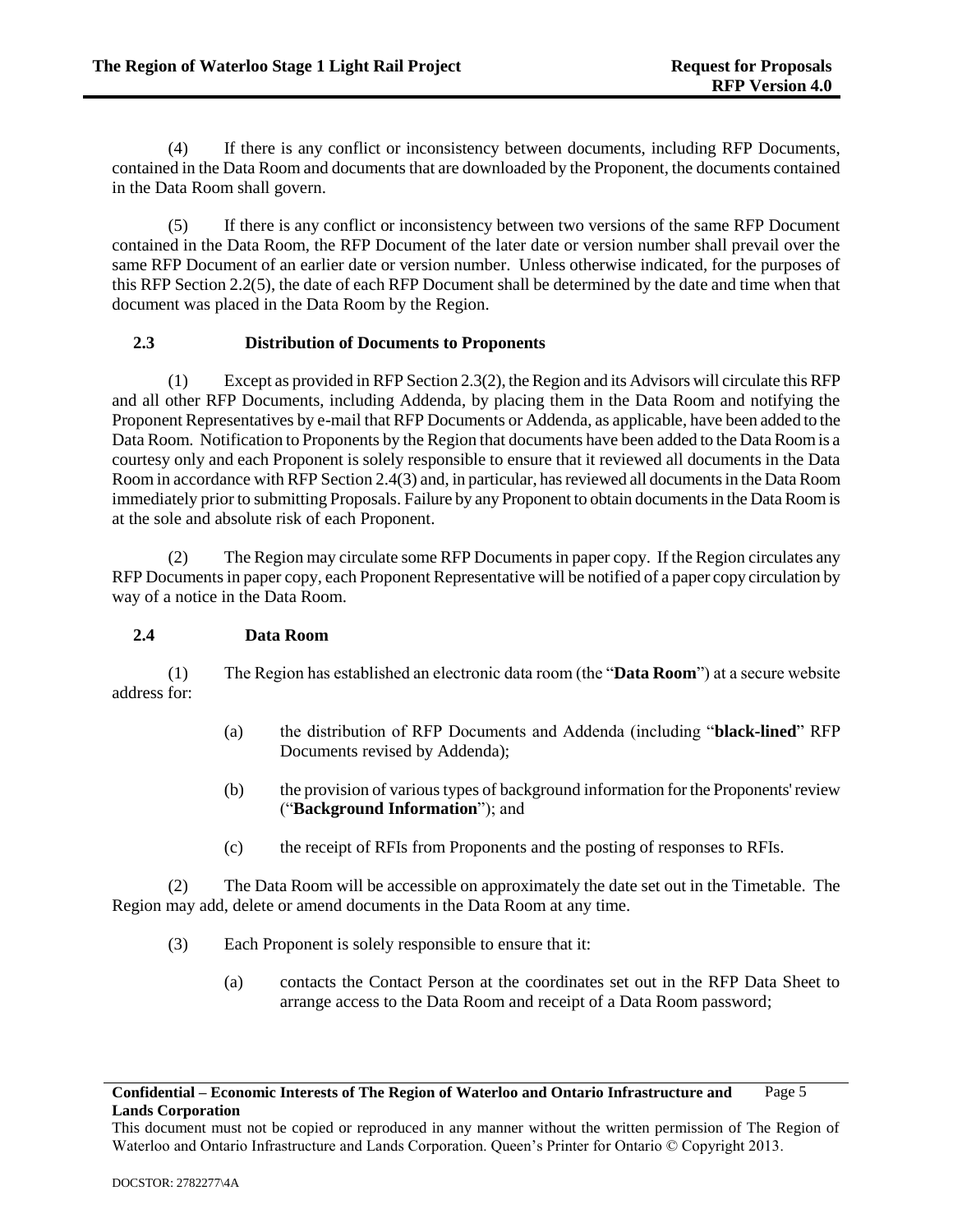- (b) has the appropriate software which allows the Proponent to access and download RFP Documents and Background Information from the Data Room; and
- (c) checks the Data Room frequently for the addition, deletion or amendment of RFP Documents, Background Information and the posting of responses to RFIs and, at all times during the RFP Process keeps itself informed of and takes into account the most current RFP Documents, Background Information and responses to RFIs.

## <span id="page-11-0"></span>**2.5 Proponent Investigations**

(1) Each Proponent and each of its Proponent Team Members is solely responsible, at its own cost and expense, to carry out its own independent research, due diligence or to perform any other investigations, including seeking independent advice, considered necessary by the Proponent to satisfy itself as to all existing conditions affecting the Project or the Project Agreement. The Proponents' and Proponent Team Members' obligations set out in this RFP Sectio[n 2.5](#page-11-0) apply irrespective of any Background Information in the Data Room or information contained in the RFP Documents or in responses to RFIs. The Proponents' and Proponent Team Members' obligation to carry out independent research, investigations, due diligence or to seek independent advice or, if applicable, their ability to rely on information provided by the Region or its Representatives is more particularly set out in the Project Agreement.

(2) Except as explicitly provided in the Project Agreement, the Region and its Representatives make no representations or warranties, and there are no representations or warranties or conditions, express or implied, statutory or otherwise, in fact or law, with respect to the accuracy or completeness of any information set out in the RFP Documents or made available to Proponents or Proponent Team Members in the Data Room as Background Information or of any other background or reference information or documents prepared by the Region or by third parties and which may be made available to Proponents or Proponent Team Members by or through the Region or any of its Representatives or otherwise with respect to the Project. Proponents and Proponent Team Members shall make such independent assessments as they consider necessary to verify and confirm the accuracy and completeness of all such information as any use of or reliance by Proponents or Proponent Team Member on any and all such information shall be at the Proponents' or Proponent Team Members' sole risk and without recourse against the Region or its Representatives.

(3) Each Proponent and each of its Proponent Team Members is solely responsible, at its own cost and expense, for obtaining its own independent advice with respect to the RFP Process.

### <span id="page-11-1"></span>**SECTION 3 – THE RFP PROCESS**

### <span id="page-11-2"></span>**3.1 RFP Process Timetable**

(1) The deadline for the submission of Proposals (the "**Submission Deadline**") and the general timetable for the RFP Process (the "**Timetable**") are set out in the RFP Data Sheet.

(2) The Region may amend the Timetable in its sole discretion:

#### **Confidential – Economic Interests of The Region of Waterloo and Ontario Infrastructure and Lands Corporation** Page 6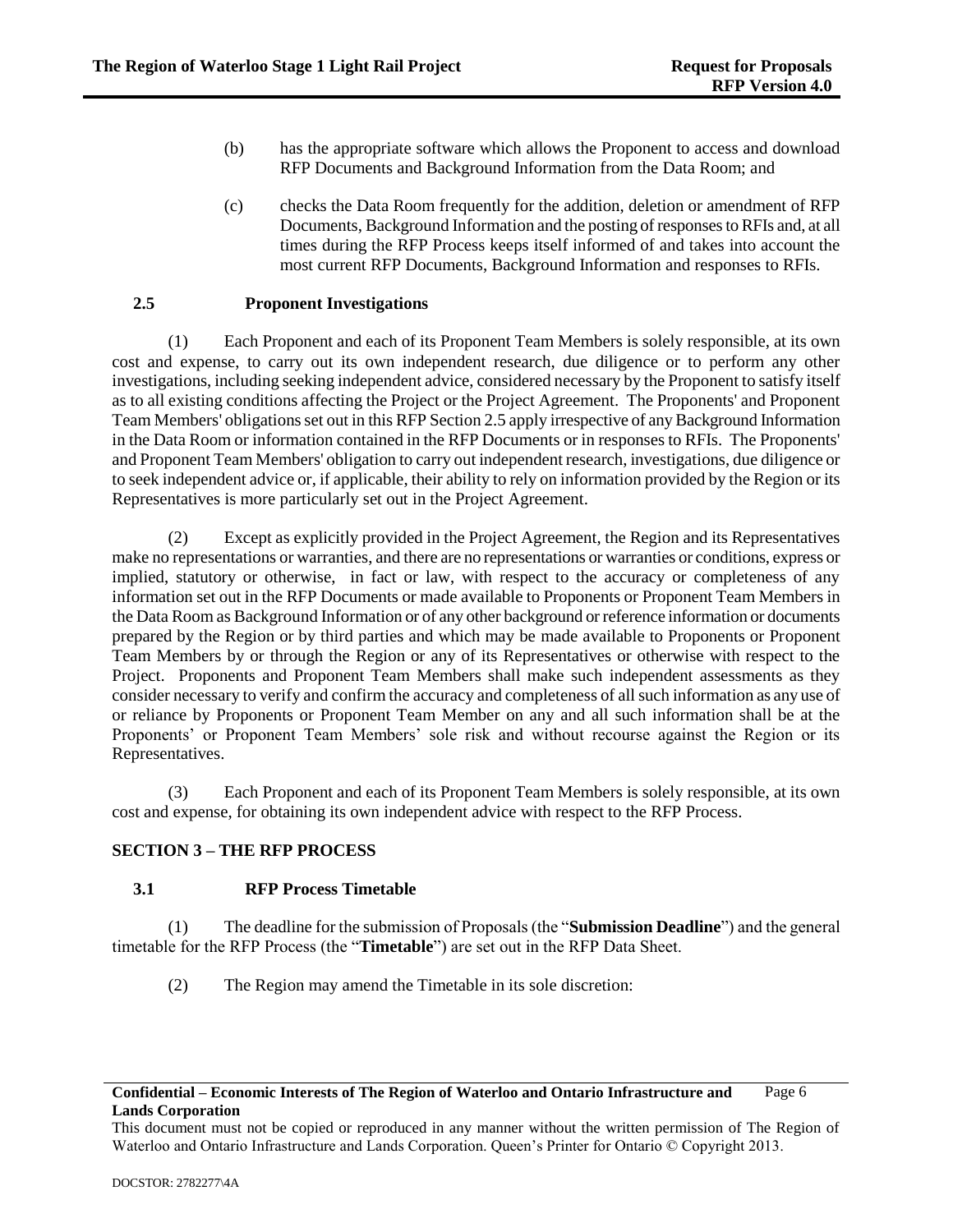- (a) at any time prior to the Submission Deadline for events that are to occur prior to or on the Submission Deadline, including the Submission Deadline itself; and
- (b) at any time in the RFP Process for events that are to occur after the Submission Deadline.

## <span id="page-12-0"></span>**3.2 Questions and RFP Documents Comments**

## <span id="page-12-1"></span>3.2.1 Contact Person

<span id="page-12-3"></span>(1) Except as set out in RFP Section [3.4.2,](#page-17-0) the Proponents shall submit all questions and other communications regarding the RFP Documents, the RFP Process and their Proposals to the contact person or contact persons named in the RFP Data Sheet (the "**Contact Person**" or "**Contact Persons**", as applicable) electronically at the coordinates listed in the RFP Data Sheet and the questions shall be submitted in accordance with RFP Section [3.2.2](#page-12-2) and shall be submitted in the form provided in the Data Room.

### <span id="page-12-2"></span>3.2.2 Clarification/RFI Submission Process

(1) In addition to the requirement set out in RFP Sectio[n 3.2.1,](#page-12-1) the following rules shall apply to Proponents when submitting questions or requests for information ("**RFIs**") to the Region during the RFP Process:

- (a) Proponents are permitted to submit RFIs categorized as follows:
	- (i) RFIs that are of general application and that would apply to other Proponents ("**General RFIs**"); and
	- (ii) RFIs that the Proponent considers to be commercially sensitive or confidential to that particular Proponent ("**Commercially Confidential RFIs**");
- (b) if the Region disagrees with the Proponent's categorization of an RFI as a Commercially Confidential RFI, the Region will give the Proponent an opportunity to either categorize the RFI as a General RFI or to withdraw the RFI;
- (c) if the Region determines, in its sole discretion, that a Commercially Confidential RFI, even if it is withdrawn by a Proponent, is of general application or would provide a significant clarification of the RFP Documents or RFP Process to Proponents, the Region may issue a clarification to Proponents that deals with the same subject matter as the withdrawn Commercially Confidential RFI; and
- (d) if the Region agrees with the Proponent's categorization of a Commercially Confidential RFI, then the Region will provide a response to that RFI to only the Proponent that submitted the RFI.

This document must not be copied or reproduced in any manner without the written permission of The Region of Waterloo and Ontario Infrastructure and Lands Corporation. Queen's Printer for Ontario © Copyright 2013.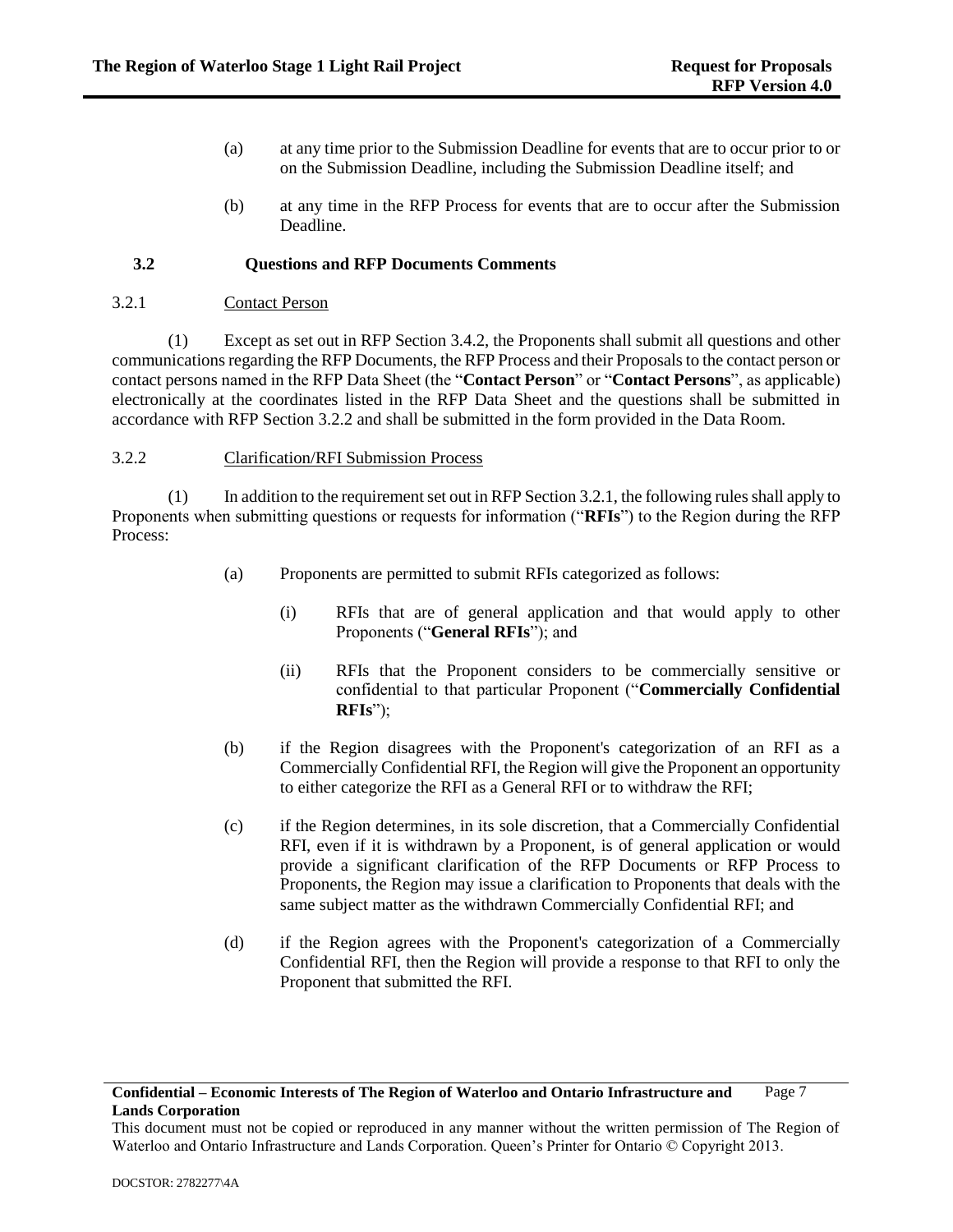(2) Responses to RFIs prepared and circulated by the Region are not RFP Documents and do not amend the RFP Documents. If, in the Region's sole discretion, RFIs require an amendment to the RFP Documents, such amendment will be prepared and circulated by Addendum in accordance with RFP Section [3.7.](#page-22-0) Only a response to an RFI that has been incorporated into or issued as an Addendum will modify or amend the RFP Documents and, otherwise, RFIs will have no force or effect whatsoever and shall not be relied upon by any Proponent.

(3) Proponents shall submit RFIs in accordance with the deadlines set out in the Timetable.

(4) Proponents shall submit all RFIs to the Contact Person electronically in accordance with the instructions set out in the RFP Data Sheet.

(5) The Region will respond to RFIs in written responses circulated to Proponents in accordance with the schedule set out in the Timetable. The Region may, in its sole discretion, distribute responses to RFIs of a minor or administrative nature to only the Proponent who submitted the minor or administrative RFI.

(6) It is the Proponent's obligation to seek clarification from the Region of any matter it considers to be unclear in accordance with RFP Section [3.2.2](#page-12-2) and, for greater clarity, by the deadline set out in the Timetable for the submission of RFIs. The Region is not responsible in any way whatsoever for any misunderstanding by a Proponent or any of its Proponent Team Members of the RFP Documents, Background Information, responses to RFIs, any documents placed in the Data Room or any other type of information provided by or communication made by the Region.

(7) Any oral or written response provided by the Region or its Representatives in connection with this RFP, including, for clarity, any oral or written response provided by the Region or its Representatives at a Proponent's Meeting or Commercially Confidential Meetings or in response to any matters raised or discussed at either such meetings or otherwise, will neither be binding on the Region nor will it change, modify, amend or waive the requirements in this RFP in any way. Proponents shall not rely on any response provided other than an addendum issued in accordance with Section [3.7.](#page-22-0)

# <span id="page-13-0"></span>3.2.3 RFP Documents Comments

(1) The Region may, in its sole discretion, request Proponents to submit comments on the RFP Documents and, in particular, comments on the Project Agreement. Whether the Region intends to permit or require the submission of such comments and the schedule and format for the submission of those comments is set out in the RFP Data Sheet. The Region is not obliged to respond to each comment made by Proponents under this RFP Section [3.2.3.](#page-13-0) If the Region accepts a comment, or part of a comment, and that acceptance requires a change to the RFP Documents, the Region shall implement that change by Addendum.

#### **Confidential – Economic Interests of The Region of Waterloo and Ontario Infrastructure and Lands Corporation** Page 8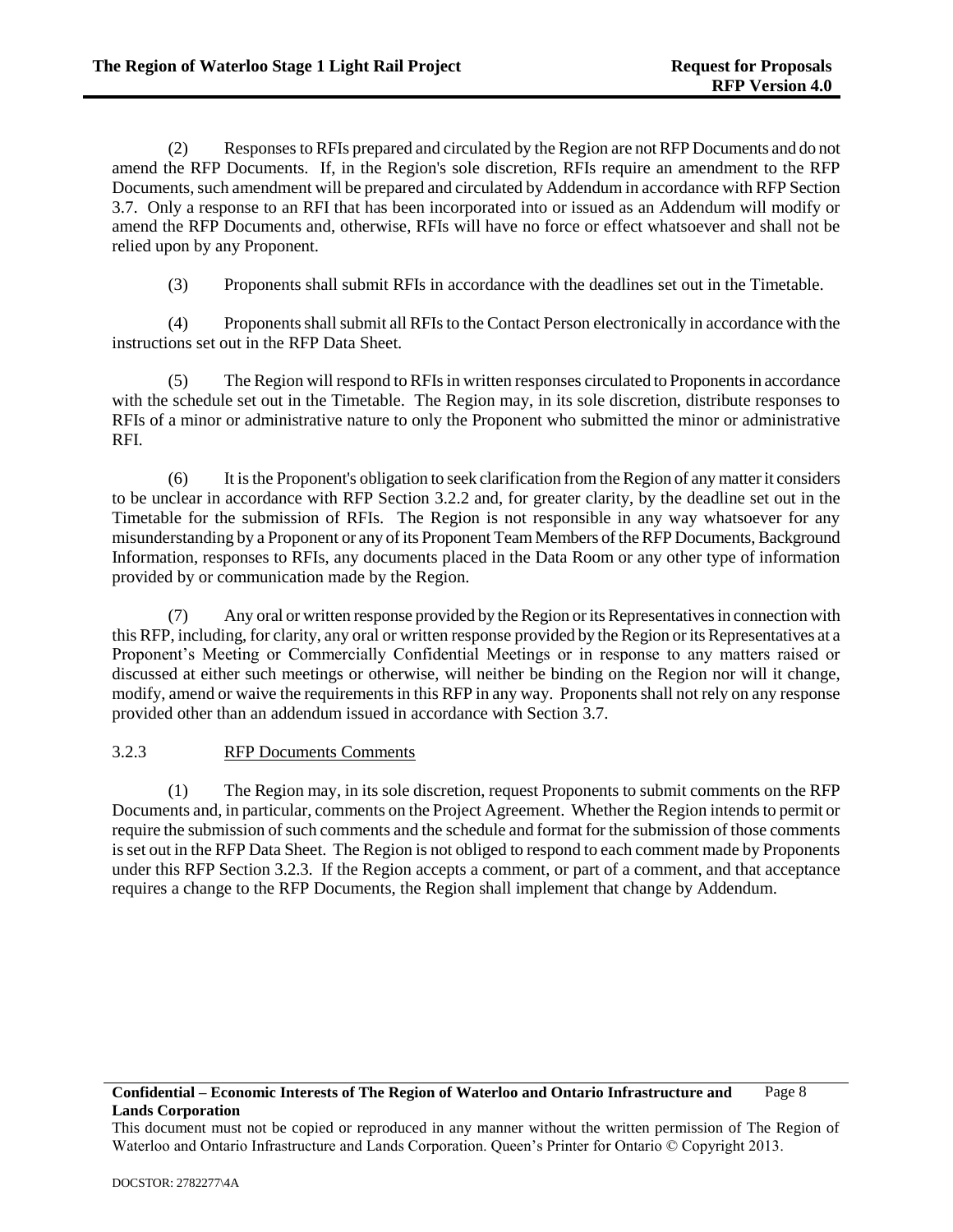## <span id="page-14-0"></span>**3.3 Communications Restrictions**

### <span id="page-14-1"></span>3.3.1 Communications with Municipalities, Other Government Authorities and Utilities

<span id="page-14-3"></span>(1) In addition to the restrictions in RFP Section 3.3.2, Proponents, Proponent Team Members and their respective Advisors are not permitted to communicate directly with any municipality, government authority or utility with respect to the Project provided that communications may be made with applicable utilities where required to obtain information with respect to or otherwise develop their respective Proposal.

(2) Without limiting the restrictions contained in RFP Sectio[n 3.3.1\(1\)](#page-14-3) and for greater certainty, the Region is not in any way whatsoever, responsible for any representations, statements, assurances, commitments or agreements which Proponents, Proponent Team Members or their respective Advisors receive or believe they may have received from a municipality, a government authority, or a utility. Proponents, Proponent Team Members and their respective Advisors rely on any such representations, assurances, commitments or agreements at their sole risk without recourse of any kind whatsoever against the Region.

## <span id="page-14-2"></span>3.3.2 Prohibited Contacts and Lobbying Prohibition

<span id="page-14-4"></span>(1) Proponents and Proponent Team Members and all of their respective Advisors, employees and representatives are prohibited from engaging directly or indirectly in any form of political or other lobbying, of any kind whatsoever, to influence the outcome of the RFP Process or to undermine or challenge the Project until Project completion (which for this purpose will be the commencement of revenue generating light rail transit service).

<span id="page-14-5"></span>(2) Without limiting the generality of RFP Section [3.3.2\(1\),](#page-14-4) neither Proponents or Proponent Team Members or any of their respective Advisors, employees or representatives may contact or attempt to contact, either directly or indirectly, at any time during the RFP Process, any of the following persons or organizations on matters related to the RFP Process, the RFP Documents, or the Proposals:

- (a) any person at the Region (including the council of the Region, local area municipal Councillors within the Region, elected officials and their respective officers, employees, staff members and other appointees and members of the Planning and Works Committee), other than the Contact person;
- (b) any member of an evaluation team or the evaluation committee (including, for greater certainty, all staff, employees and officers of the Region involved in the evaluation of Proposals;
- (c) any expert or advisor assisting the Region, an evaluation team or the evaluation committee;
- (d) any staff, contractor, agent or representative of the Region;

#### **Confidential – Economic Interests of The Region of Waterloo and Ontario Infrastructure and Lands Corporation** Page 9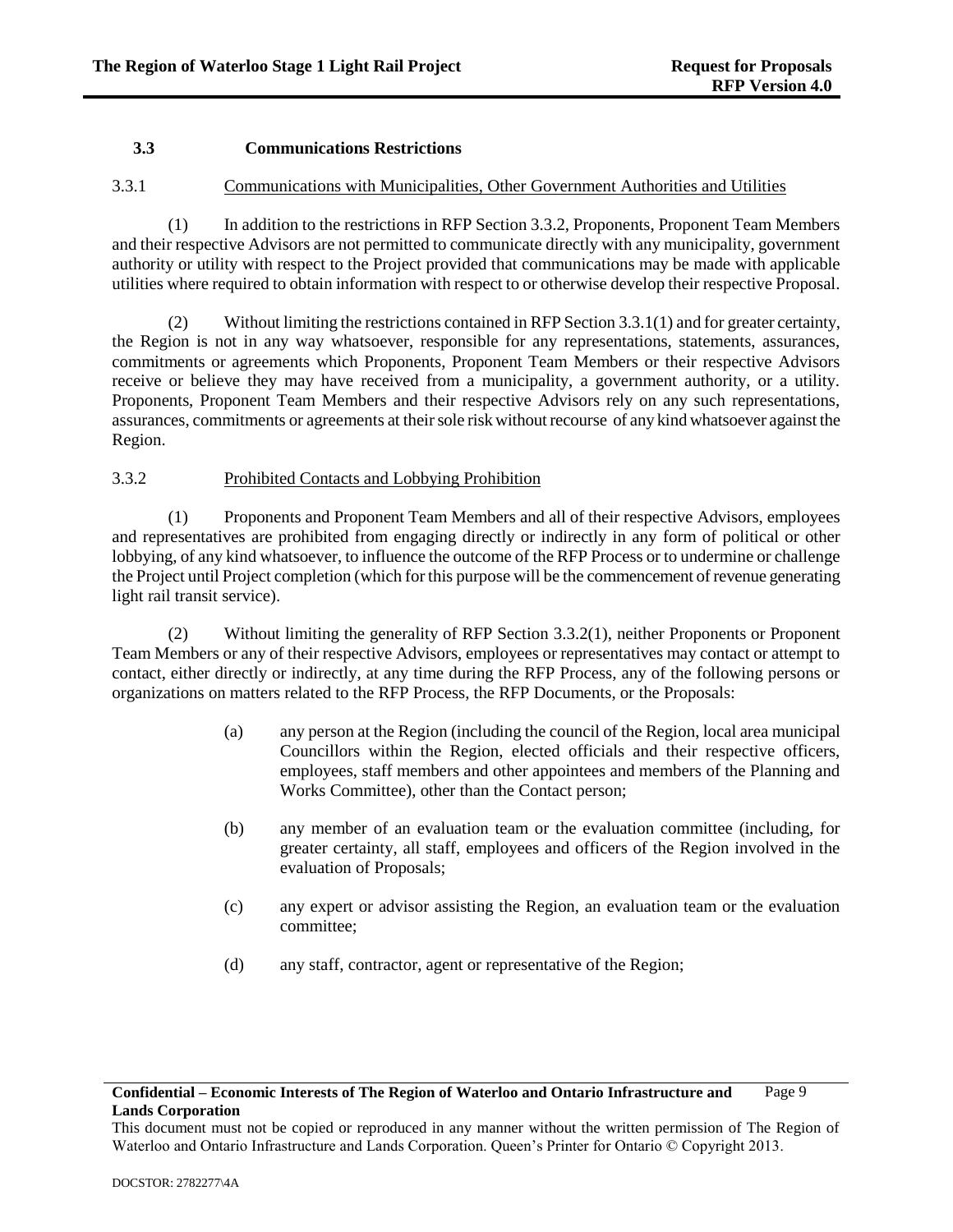- (e) any other Proponent or Representative or Team Member thereof (except Team Members that are part of more than one Proponent; or
- (f) any other additional party named in the RFP Data Sheet.

<span id="page-15-1"></span>(3) If a Proponent or a Proponent Team Member or any of their respective Advisors, employees or representatives, in the opinion of the Region, contravenes RFP Section [3.3.2\(1\)](#page-14-4) o[r \(2\),](#page-14-5) the Region may, in its sole and absolute discretion:

- (a) take any action in accordance with RFP Section 7.1.2; or
- (b) impose conditions on that Proponent's or Proponent Team Member's continued participation in the RFP Process that the Region considers, in its sole and absolute discretion, to be appropriate.

<span id="page-15-2"></span>(4) For clarity, the Region is not obliged to take any of the actions set out in RFP Section [3.3.2\(3\)\(a\)](#page-15-1) o[r 3.3.2\(3\)\(b\).](#page-15-2)

(5) Proponents are advised that Council, at its meeting held on June 6, 2012, has enacted a policy requiring that no elected official, officer or employee of the Region have contact with a Proponent or prospective Proponent participating in the RFQ Process or the RFP Process if such contact related directly or indirectly to the Project unless such contact is part of the formal RFQ Process or RFP Process. Proponents should review report E-12-033, dated May 29, 2012 (available through the Region's Website) in this regard.

(6) The provisions of this Section [3.2.2](#page-12-2) shall survive any cancellation of this RFP and the conclusion of the RFP Process.

## <span id="page-15-0"></span>3.3.3 Media Releases, Public Disclosures and Public Announcements

(1) A Proponent shall not, and shall ensure that its Advisors, employees, representatives and Proponent Team Members, and their respective Advisors, employees and representatives do not, issue or disseminate any media release, public announcement or public disclosure (whether for publication in the press, on the radio, television, internet or any other medium) that relates to the RFP Process, the RFP Documents or the Project or any matters related thereto, without the prior written consent of the Region, which consent may be withheld in the Region's sole discretion.

<span id="page-15-3"></span>(2) Neither the Proponent or any Proponent Team Members or any of their respective Advisors, employees or representatives shall make any public comment, respond to questions in a public forum, or carry out any activities to either criticize or disparage another Proponent or Proposal or to publicly promote or advertise their own qualifications, interest in or participation in the RFP Process, or transmit any other communication or information that has the effect of directly or indirectly influencing the RFP Process or the implementation of the Project Agreement, or to challenge or undermine the Project until the Project is complete (which for this purpose will be the commencement of revenue generating light rail service), in each case, without the Region's prior written consent, which consent may be withheld in the Region's sole discretion. Notwithstanding this RFP Section [3.3.3\(2\),](#page-15-3) Proponents, Proponent Team Members and their

This document must not be copied or reproduced in any manner without the written permission of The Region of Waterloo and Ontario Infrastructure and Lands Corporation. Queen's Printer for Ontario © Copyright 2013.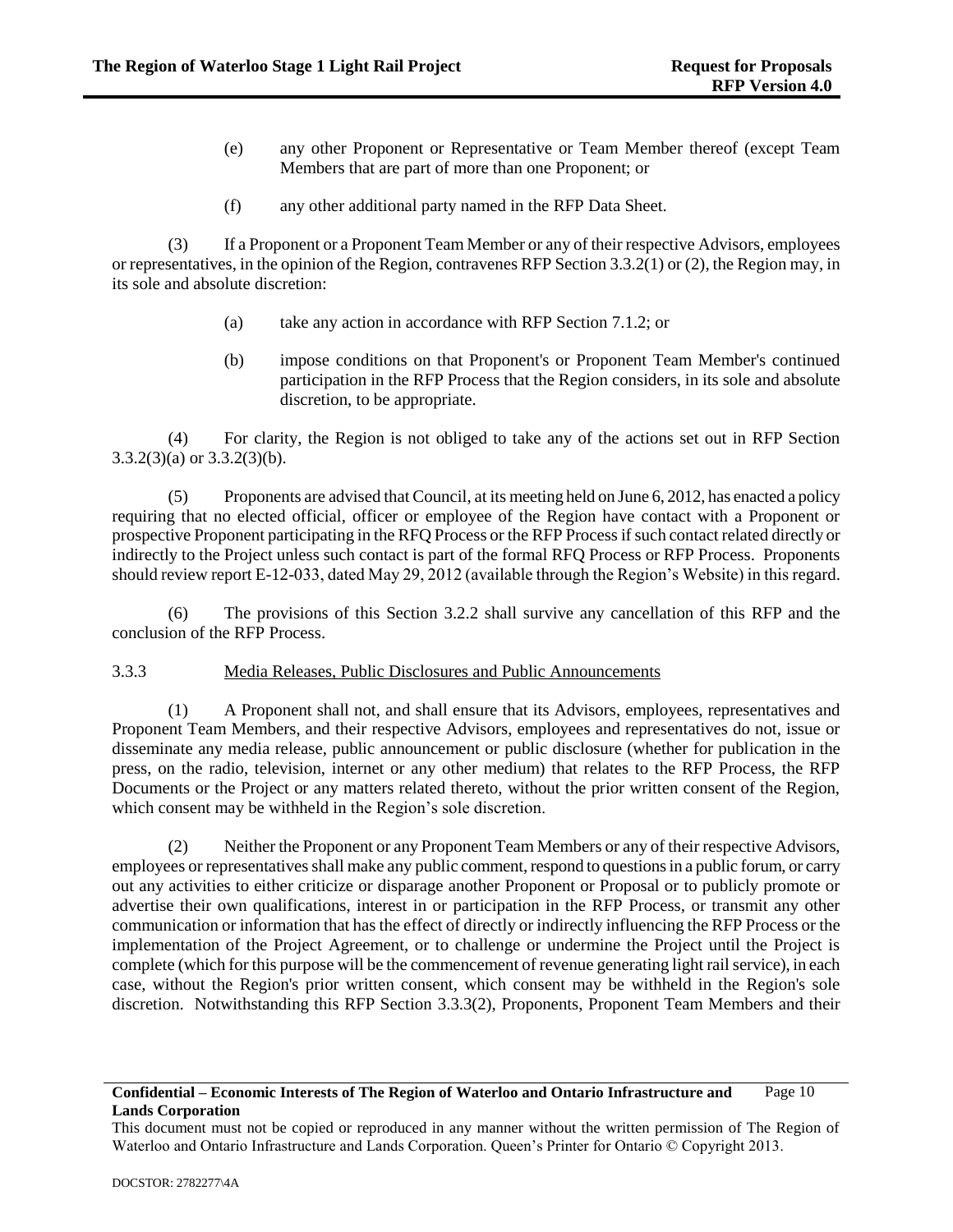respective Advisors, employees and representatives are permitted to state publicly that they are participating in the RFP Process.

(3) For the purpose of greater clarity, RFP Section [3.3.3\(2\)](#page-15-3) does not prohibit disclosures necessary to permit the Proponent to discuss the Project with prospective subcontractors but such disclosure is permitted only to the extent necessary to solicit those subcontractors' participation in the Project.

## <span id="page-16-0"></span>3.3.4 Restrictions on Communications between Proponents – No Collusion

<span id="page-16-3"></span>(1) A Proponent shall not discuss or communicate, directly or indirectly, with any other Proponent any information whatsoever regarding the preparation of its own Proposal or the Proposal of the other Proponent in a fashion that would contravene Applicable Law. Proponents shall prepare and submit Proposals independently and without any connection, knowledge, comparison of information or arrangement, direct or indirect, with any other Proponent.

(2) For greater clarity, RFP Sectio[n 3.3.4\(1\)](#page-16-3) applies to Proponents and Proponent Team Members and their respective Advisors, employees and representatives.

(3) The restrictions contained in this RFP Section [3.3.4](#page-16-0) remain in effect during the entire RFP Process without any discontinuation.

## <span id="page-16-1"></span>**3.4 Meetings with Proponents**

# <span id="page-16-2"></span>3.4.1 General Proponents Meeting(s)

(1) The Region will convene general Proponents meetings (each, a "**Proponents Meeting**") on the dates and at the times set out in the Timetable and at the location and for the purposes set out in the RFP Data Sheet. While attendance at a Proponents Meeting is not mandatory, Proponents are strongly encouraged to attend. A Proponent's failure to attend a Proponents Meeting is at that Proponent's sole risk and responsibility.

(2) Proponents may ask questions and seek clarifications at a Proponents Meeting. Notwithstanding that the Region may give oral answers at a Proponents Meeting, those answers shall not be considered final, complete, or binding unless issued in writing. Therefore, Proponents are strongly encouraged to submit these questions in accordance with RFP Section [3.2.2](#page-12-2) for response in accordance with RFP Section [3.2.2.](#page-12-2)

(3) No statement, consent, waiver, acceptance, approval or anything else said or done in any Proponents Meeting by the Region or any of its Advisors, employees or representatives shall amend or waive any provision of the RFP Documents, or be binding on the Region or be relied upon in any way by Proponents, Proponent Team Members or their Advisors, except when and only to the extent expressly confirmed in an Addendum to the RFP Documents issued in accordance with RFP Section [3.7.](#page-22-0)

#### **Confidential – Economic Interests of The Region of Waterloo and Ontario Infrastructure and Lands Corporation** Page 11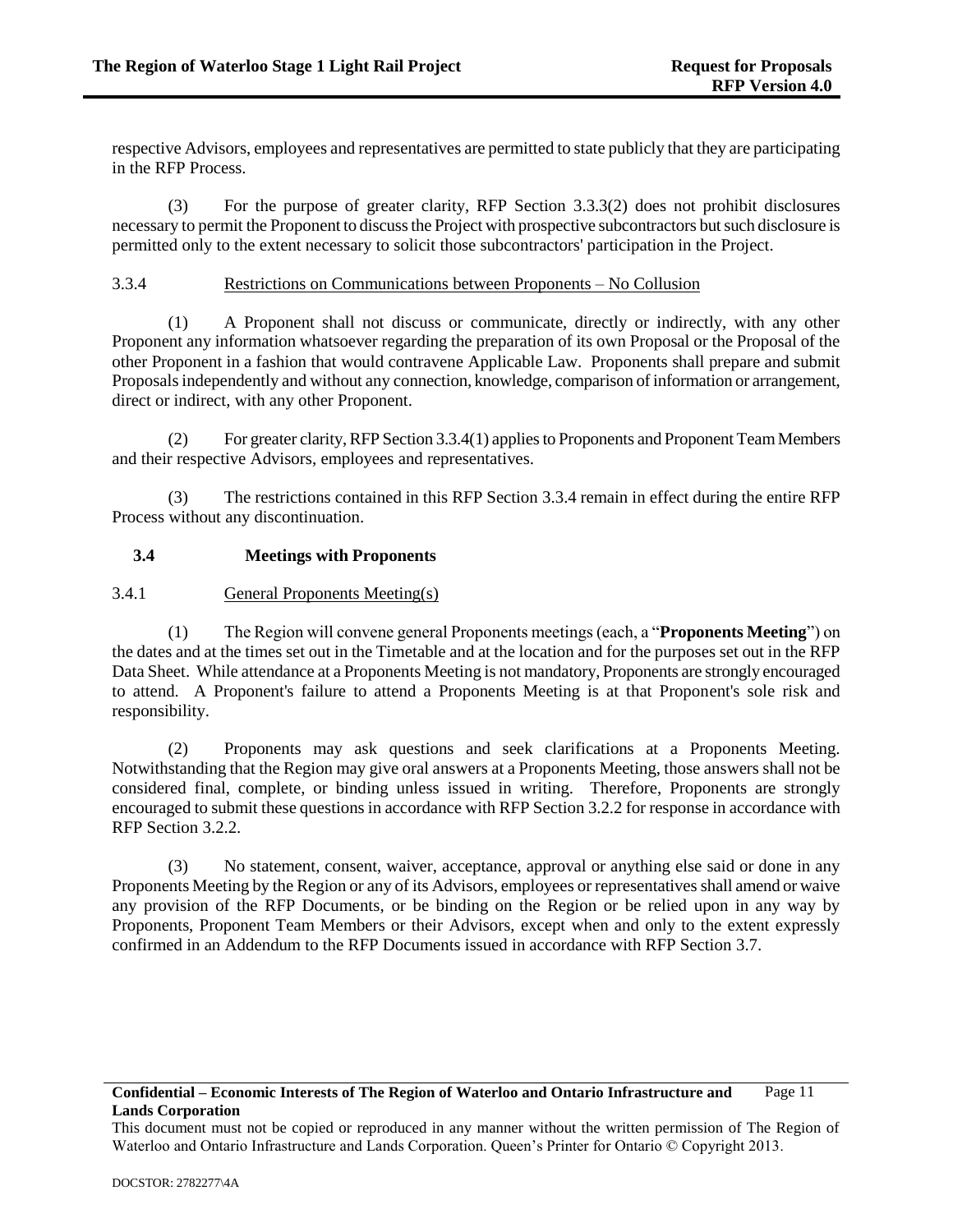### <span id="page-17-0"></span>3.4.2 Commercially Confidential Proponent Meetings

(1) The Region may, in its sole discretion, convene commercially confidential meetings with Proponents ("**Commercially Confidential Meetings**"). These Commercially Confidential Meetings may be either or both of the following:

- (a) bilateral meetings between the Region and its representatives and Advisors and individual Proponents and their representatives and Advisors, to discuss the Project Agreement and the Proponent's suggested amendments to the Project Agreement; and
- (b) bilateral meetings between the Region and its representatives and Advisors and individual Proponents and their representatives and Advisors to discuss either or both of:
	- (i) Project design issues (including Proponents' proposed designs); or
	- (ii) other matters, Innovation Submissions or Separate Price Proposals being considered by the Proponents for inclusion in their Proposals, as applicable.

(2) Whether the Region intends to hold Commercially Confidential Meetings and the location of those meetings is set out in the RFP Data Sheet. The approximate date and time of Commercially Confidential Meetings is set out in the Timetable. While attendance at Commercially Confidential Meetings is not mandatory, Proponents are strongly encouraged to attend. A Proponent's failure to attend a Commercially Confidential Meeting is at the Proponent's sole risk and responsibility.

If the Region holds Commercially Confidential Meetings, the Fairness Monitor may be present during some or all of those meetings.

(4) No statement, consent, waiver, acceptance, approval or anything else said or done in any of these Commercially Confidential Meetings by the Region or any of its Advisors, employees or representatives shall amend or waive any provision of the RFP Documents, or be binding on the Region or be relied upon in any way by Proponents, Proponent Team Members or any of their respective Advisors except when and only to the extent expressly confirmed in an Addendum to the RFP Documents issued in accordance with RFP Sectio[n 3.7.](#page-22-0)

(5) The Proponent, its Proponent Team Members and their respective Advisors and representatives and any of their attendees at Commercially Confidential Meetings acknowledge and agree that:

> (a) any statement made at a Commercially Confidential Meeting by the Region or any of its Advisors or representatives is not and shall not be deemed or considered to be an indication of a preference by the Region or a rejection by the Region of anything said or done by the Proponent, Proponent Team Member or any of their respective Advisors or representatives;

This document must not be copied or reproduced in any manner without the written permission of The Region of Waterloo and Ontario Infrastructure and Lands Corporation. Queen's Printer for Ontario © Copyright 2013.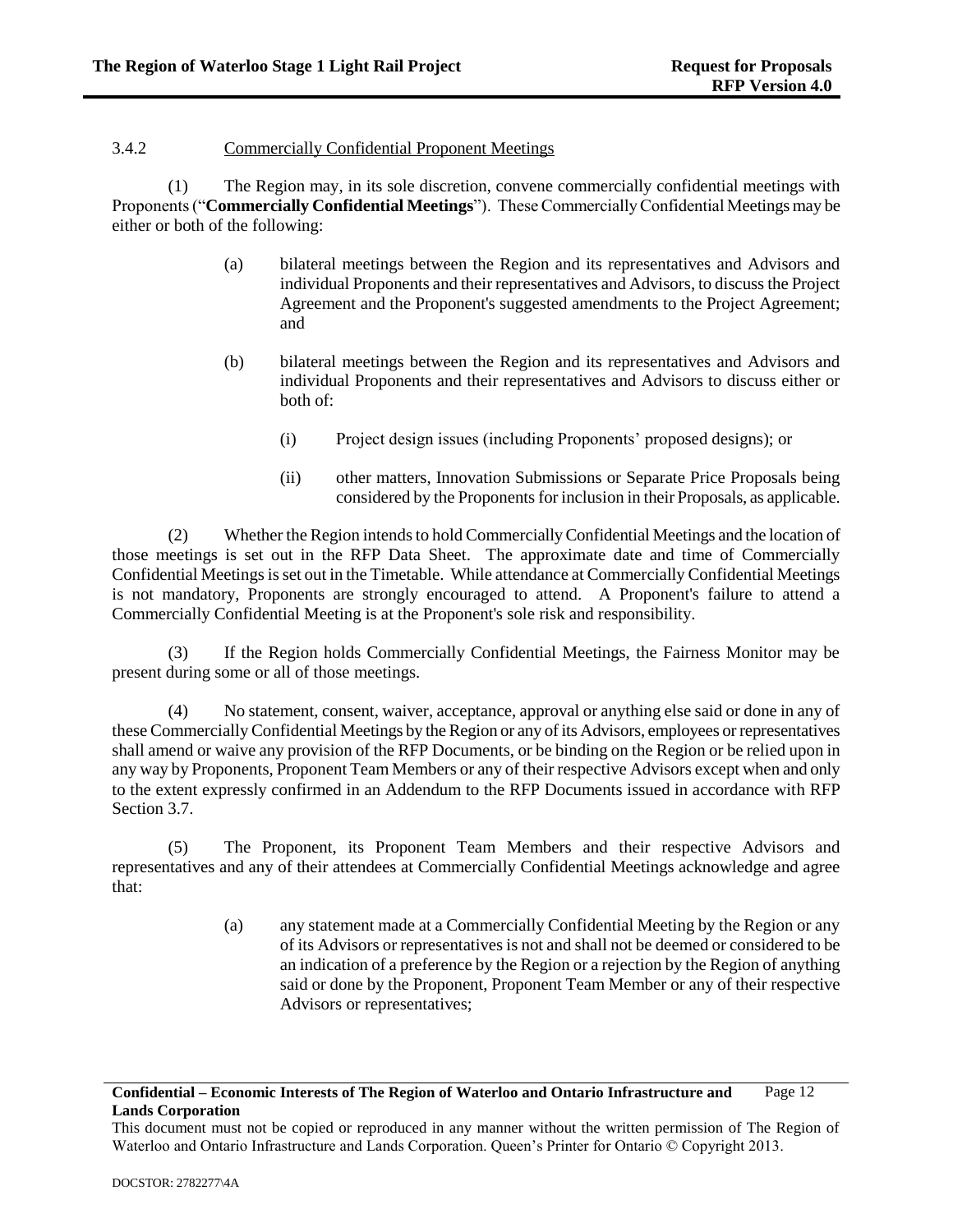- (b) any statement made at a Commercially Confidential Meeting by the Region or any of its Advisors or representatives shall not and will not be relied upon in any way by the Proponent, Proponent Team Member or any of their respective Advisors or representatives for any purpose, including any purpose in connection with the RFP, the Project Agreement, the Project or otherwise, except and only to the extent expressly confirmed by Addendum in accordance with RFP Sectio[n 3.7,](#page-22-0) provided that the Region shall not be under any obligation to confirm any information by Addendum;
- (c) the Region may share process-related information, including clarifying information, with all Proponents if the need arises; and
- (d) the Proponent, its Proponent Team Members and their respective Advisors and representatives:
	- (i) shall participate in the Commercially Confidential Meetings in accordance with the guidelines, procedures and processes set out in the RFP;
	- (ii) waive any and all rights to contest and/or protest the RFP and the processes and guidelines set out herein, including the Commercially Confidential Meetings, based on the fact that such Commercially Confidential Meetings occurred or on the basis that information may have been received during a Commercially Confidential Meeting by another Proponent, Proponent Team Member or their respective Advisors or representatives that was not received by the Proponent, Proponent Team Member or any of their respective Advisors or representatives; and
	- (iii) agree that the Proponent, its Proponent Team Members and their respective Advisors and representatives must treat information received at a Commercially Confidential Meeting as Confidential Information.

# <span id="page-18-0"></span>**3.5 Visiting the Lands and the Existing System Infrastructure**

### <span id="page-18-1"></span>3.5.1 Scheduled Visits

(1) If in the RFP Data Sheet, the Region has established scheduled dates for visits to see the Lands ("**Scheduled Visits**") for all Proponents and their representatives and Advisors, the dates and times of the Scheduled Visits will be set out in the Timetable. For clarity, Scheduled Visits are in addition to any Proponent visits scheduled in accordance with RFP Section [3.5.3.](#page-19-1)

(2) The provisions of RFP Sectio[n 3.5.3\(2\)](#page-19-2)[, \(3\)](#page-19-3) an[d \(4\)](#page-20-2) will, in each case to the extent applicable, apply to Scheduled Visits.

#### **Confidential – Economic Interests of The Region of Waterloo and Ontario Infrastructure and Lands Corporation** Page 13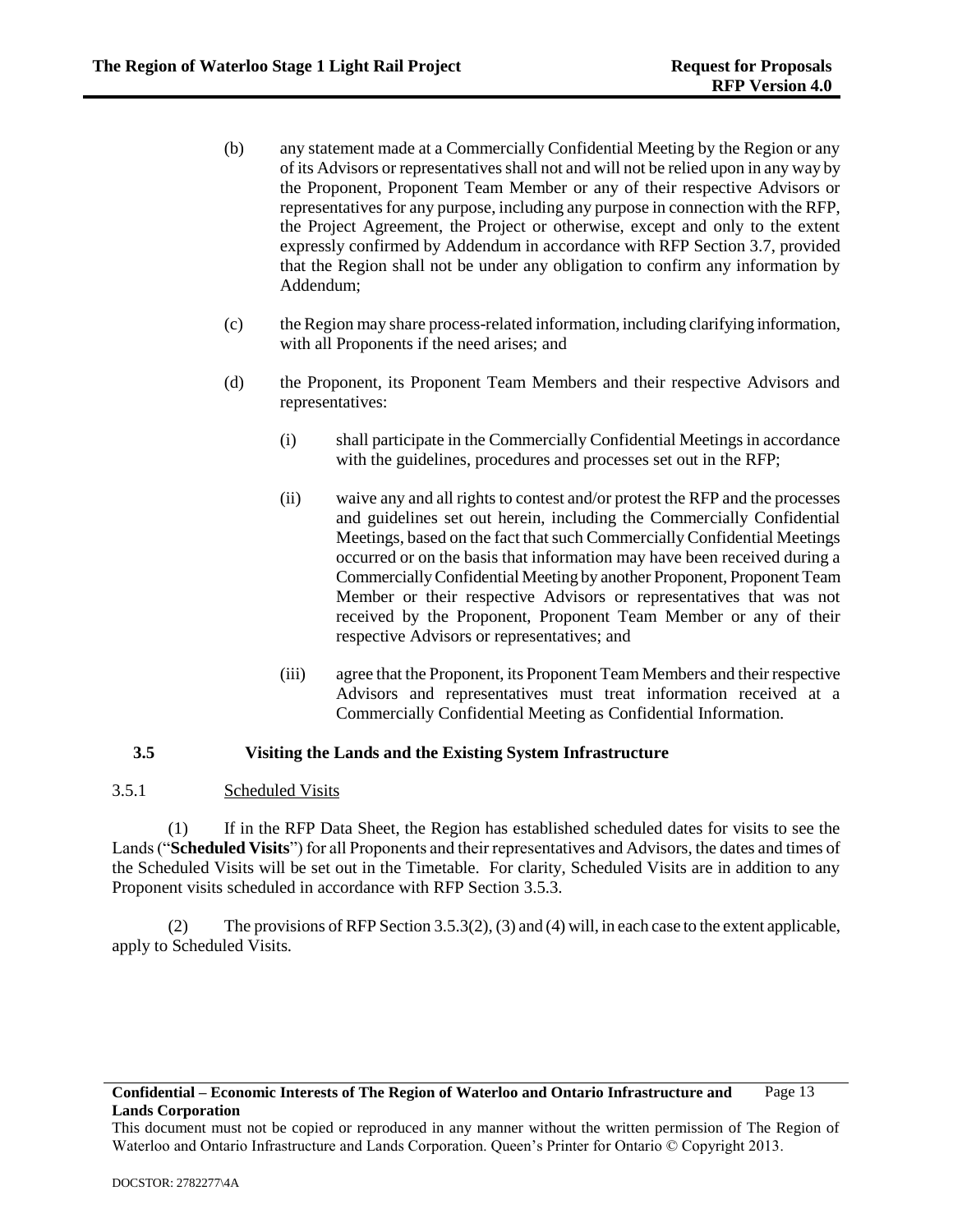# <span id="page-19-0"></span>3.5.2 Ownership of the Lands

(1) The Proponent acknowledges and agrees that, as of the date of the issuance of this RFP, the Region owns only a portion of the lands that will ultimately be acquired for the Project, and will not complete the process of obtaining the balance of such lands, until after Financial Close. That being the case, the Region will only be able to provide a Proponent with access to the portion of such lands owned by the Region at the applicable time.

## <span id="page-19-1"></span>3.5.3 Additional Visits to Existing System Infrastructure and the Lands

(1) Except for Scheduled Visits, if specified in the RFP Data Sheet, Proponents are not permitted to access either the Early Works or any part of the Lands which are not accessible by the general public, except by prior written arrangement with the Contact Person.

<span id="page-19-2"></span>(2) A Proponent that wishes to arrange a visit to access either the Early Works or the Lands which are not accessible by the general public, other than a Scheduled Visit (an "**Additional Visit**"), shall submit a request to the Contact Person at least two (2) Business Days prior (or such other time as is set out in the RFP Data Sheet) to the Proponent's proposed date and time for an Additional Visit. The request shall set out the:

- (a) proposed date and time, and alternate date and time, of the proposed Additional Visit;
- (b) purpose of the Additional Visit;
- (c) areas of either the Early Works or the Lands which are not accessible by the general public for which access is requested; and
- (d) names, titles and contact information of the Proponent's representatives who will be attending the Additional Visit.

<span id="page-19-3"></span>(3) If the Proponent has received approval for and written confirmation of any Additional Visit from the Contact Person, unless otherwise set out in the Contact Person's confirmation, the following shall apply to the Additional Visit:

- (a) all Proponent and Proponent Team Member representatives shall strictly obey all instructions from the Region's representatives during the visit and shall comply with all site-specific security, safety or other types of requirements;
- (b) all Proponent and Proponent Team Member representatives shall, at all times, make reasonable efforts to avoid disturbing or infringing upon the privacy of any persons occupying, residing or working in close proximity to either the Early Works or any part of the Lands which are not accessible by the general public, as applicable;

#### **Confidential – Economic Interests of The Region of Waterloo and Ontario Infrastructure and Lands Corporation** Page 14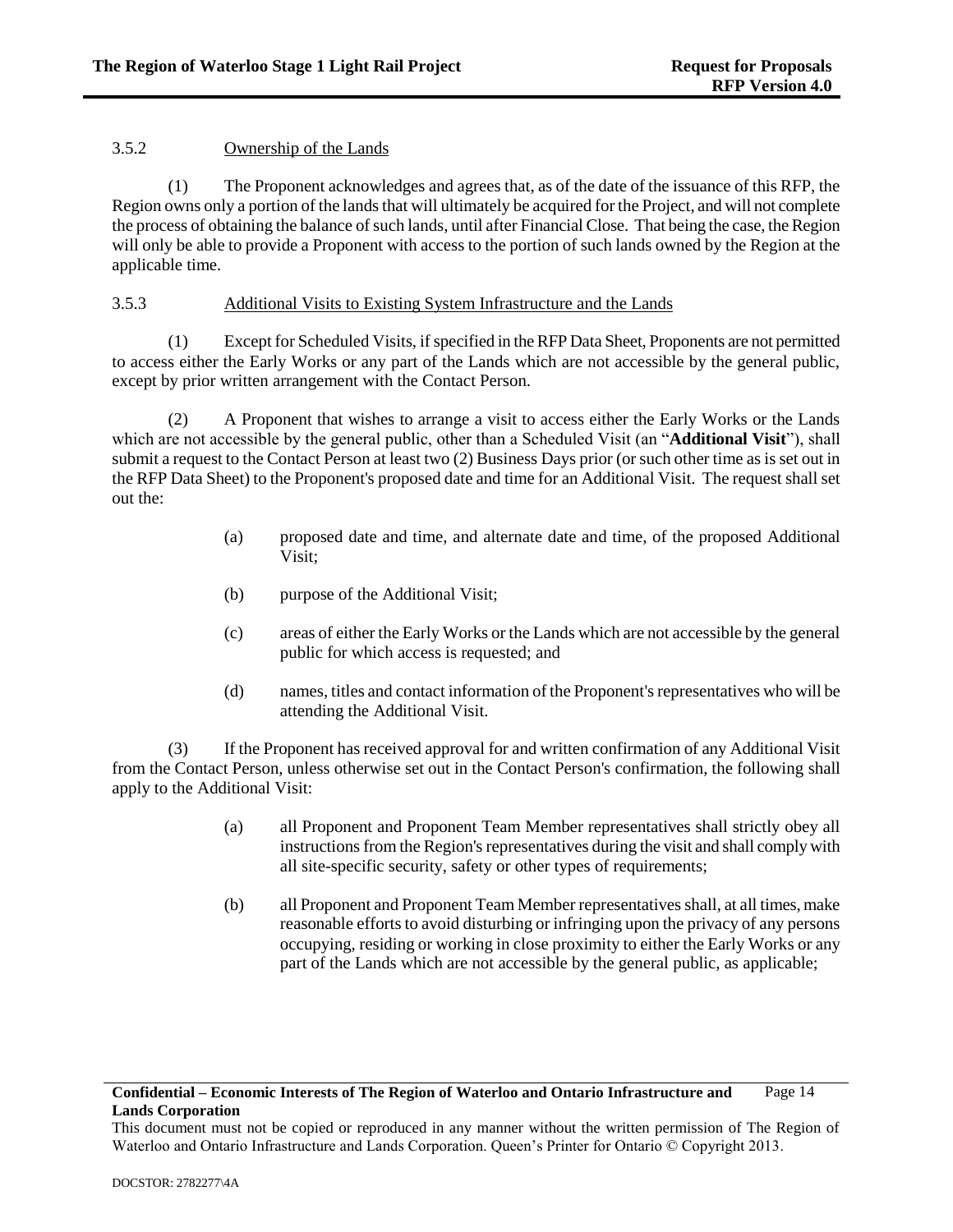- (c) the Proponent and Proponent Team Member representatives shall visit only those specific areas of either the Early Works or the Lands which are not accessible by the general public, as applicable, to which the Proponent has been granted access in the Contact Person's confirmation; and
- (d) the Proponent and Proponent Team Member representatives shall not take photographs or make videos without the prior written consent of the Contact Person. If photographs or videos are permitted by the Contact Person, they may be taken by the Proponent and Proponent Team Member representatives only in the specific areas of either the Early Works or the Lands which are not accessible by the general public, for which consent to photograph or video has been given.

<span id="page-20-2"></span>(4) The Proponent acknowledges that because either the Early Works and the Lands which are not accessible by the general public, or portions thereof, may be in use, unforeseen circumstances can arise and the Region may, in its sole discretion, cancel or reschedule any Additional Visit, change the areas of access of any Additional Visit or otherwise change any Additional Visit on short notice or no notice to the Proponent and Proponent Team Members or their representatives.

## <span id="page-20-0"></span>3.5.4 Additional Environmental and Geotechnical Investigations

(1) If the Region has decided to commission and provide to the Proponents further reports or results of environmental or geotechnical investigations in respect of the Lands, details of this are set out in the RFP Data Sheet.

## <span id="page-20-1"></span>**3.6 Changes to Proponents and Proponent Team Members**

<span id="page-20-3"></span>(1) Proponents shall not change their shareholders (unless the Proponent is a company whose equity securities are listed on a recognized stock exchange), Proponent Team Members, proposed subcontractors, Key Personnel, or other parties identified in the Proponent's Prequalification Submissions (the "**Identified Proponent Parties**") without the prior written consent of the Region.

(1A) If, at any time prior to Commercial Close, and notwithstanding any other provision in this RFP, there is a change in Control of a Proponent or of one of its Proponent Team Members (the "**Acquiree**") by one of the other Proponents or one of the other Proponents' Proponent Team Members (the "**Acquirer**"):

- (i) the Acquiree shall be immediately disqualified from further participation in this RFP. In the event that a Proponent Team Member is the Acquiree, the affected Proponent may request a change of the Acquiree and the Region shall consider such request in its sole discretion in accordance with this RFP Sectio[n 3.6.](#page-20-1) In the event that such request to change the Proponent Team Member is rejected by the Region, the Region shall disqualify the Proponent from continuing in the RFP Process; and
- (ii) the Region in its sole discretion may allow the Acquirer to continue in the RFP Process; however, the Region's consent to continue may be subject to such terms and conditions as the Region may require in its sole discretion.

#### **Confidential – Economic Interests of The Region of Waterloo and Ontario Infrastructure and Lands Corporation** Page 15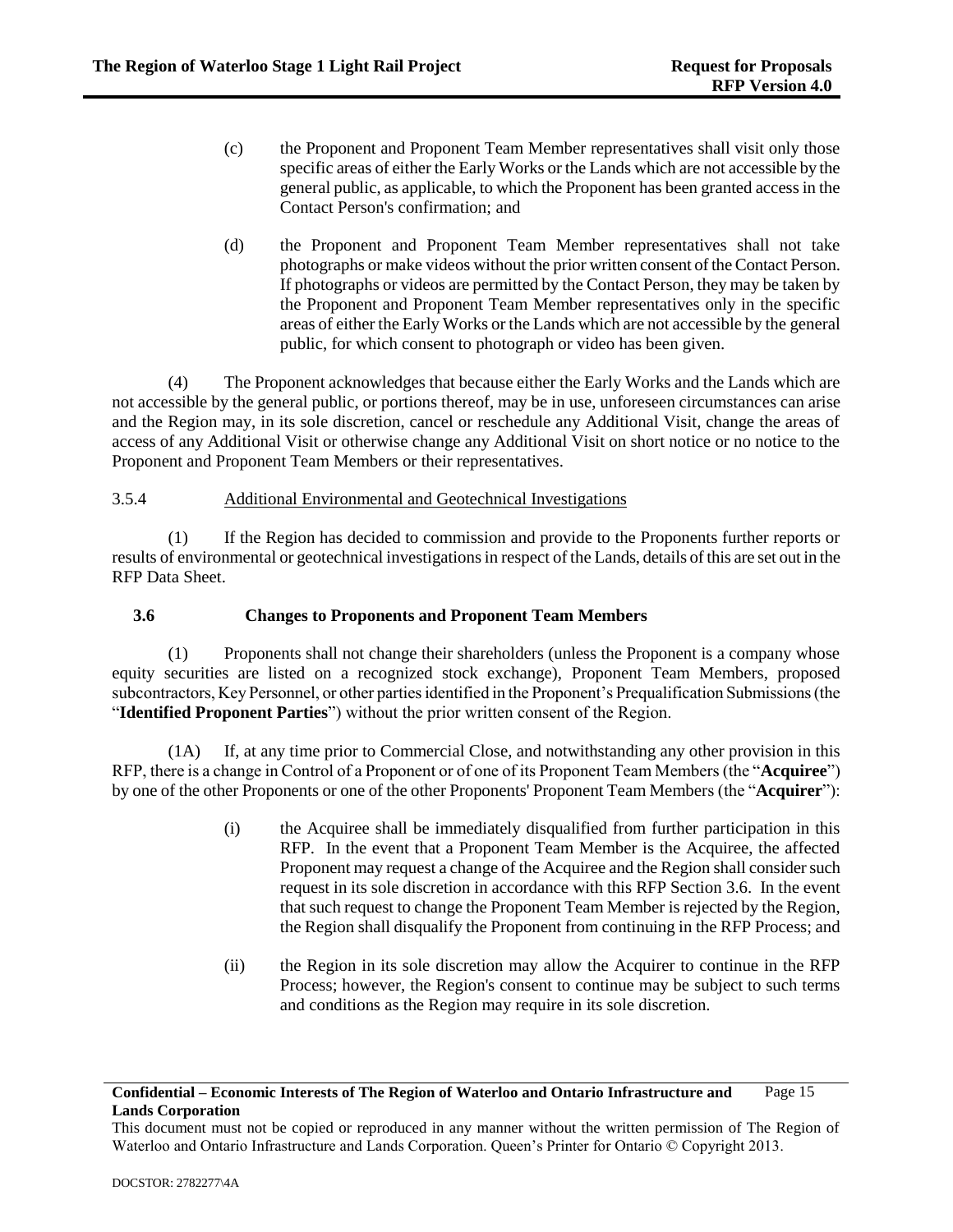(2) Despite RFP Sectio[n 3.6\(1\),](#page-20-3) Proponents are permitted to request a change in their Identified Proponent Parties in accordance with this RFP Section [3.6.](#page-20-1)

<span id="page-21-0"></span>(3) If, prior to the Submission Deadline, a Proponent wishes to request a change in its Identified Proponent Parties, including any proposed withdrawal from, addition to or substitution of an Identified Proponent Party (each, a "**Proposed Change in Identified Proponent Parties**"), the Proponent shall notify the Contact Person as soon as possible and, in any event, no later than seven (7) days prior to the Submission Deadline. That notification shall clearly identify the Proposed Change in Identified Proponent Parties (including, as applicable, any proposed additional or substitute Identified Proponent Party) and provide sufficient documentation to demonstrate that:

- (a) such Proposed Change in Identified Proponent Parties will not materially adversely affect the Proponent's ability to submit a complete and compliant Proposal or impair the Proponent's or the Identified Proponent Parties' ability to perform their respective obligations under the Project Agreement;
- (b) in the event that the Proposed Change in Identified Proponent Parties is a proposed addition to or a substitution of one or more of the Identified Proponent Parties, the proposed additional or substitute party, or parties, as the case may be, would have met or exceeded any applicable criteria applied during the RFQ Process; and
- (c) in the event that proposed additional substitute Identified Proponent Party will be a Prime Team Member of the Proponent, confirmation that such proposed additional or substitute Identified Proponent Party is not involved in litigation or pending litigation (as such terms are identified in Section [3.9.3\)](#page-28-0) with the Region or if such proposed additional or substitute Identified Proponent Party is involved in litigation or pending litigation (as such terms are defined in Section [3.9.3\)](#page-28-0) with the region, approval from Council has been obtained.

(4) In response to a request in accordance with RFP Section [3.6\(3\),](#page-21-0) the Region may, in its sole discretion, provide the Proponents with instructions as to the type of information required by the Region to consider the Proposed Change in Identified Proponent Parties as well as the deadlines for submission of information that the Proponents must meet in order to have its request considered by the Region.

(5) Each Proponent shall provide any further documentation as may be reasonably requested by the Region to assess any Proposed Change in Identified Proponent Parties. If the Region, in its sole discretion, considers the Proposed Change in Identified Proponent Parties to be acceptable, the Region may consent to such Proposed Change in Identified Proponent Parties. The Region's consent to such Proposed Change in Identified Proponent Parties, however, may be subject to such terms and conditions as the Region may, in its sole discretion require. Without limiting the generality of the foregoing:

> (a) in the event that the Proposed Change in Identified Proponent Parties is a proposed withdrawal of an Identified Proponent Party, then, unless otherwise permitted by the Region in writing, the Proponent shall propose a substitute party for review by the

This document must not be copied or reproduced in any manner without the written permission of The Region of Waterloo and Ontario Infrastructure and Lands Corporation. Queen's Printer for Ontario © Copyright 2013.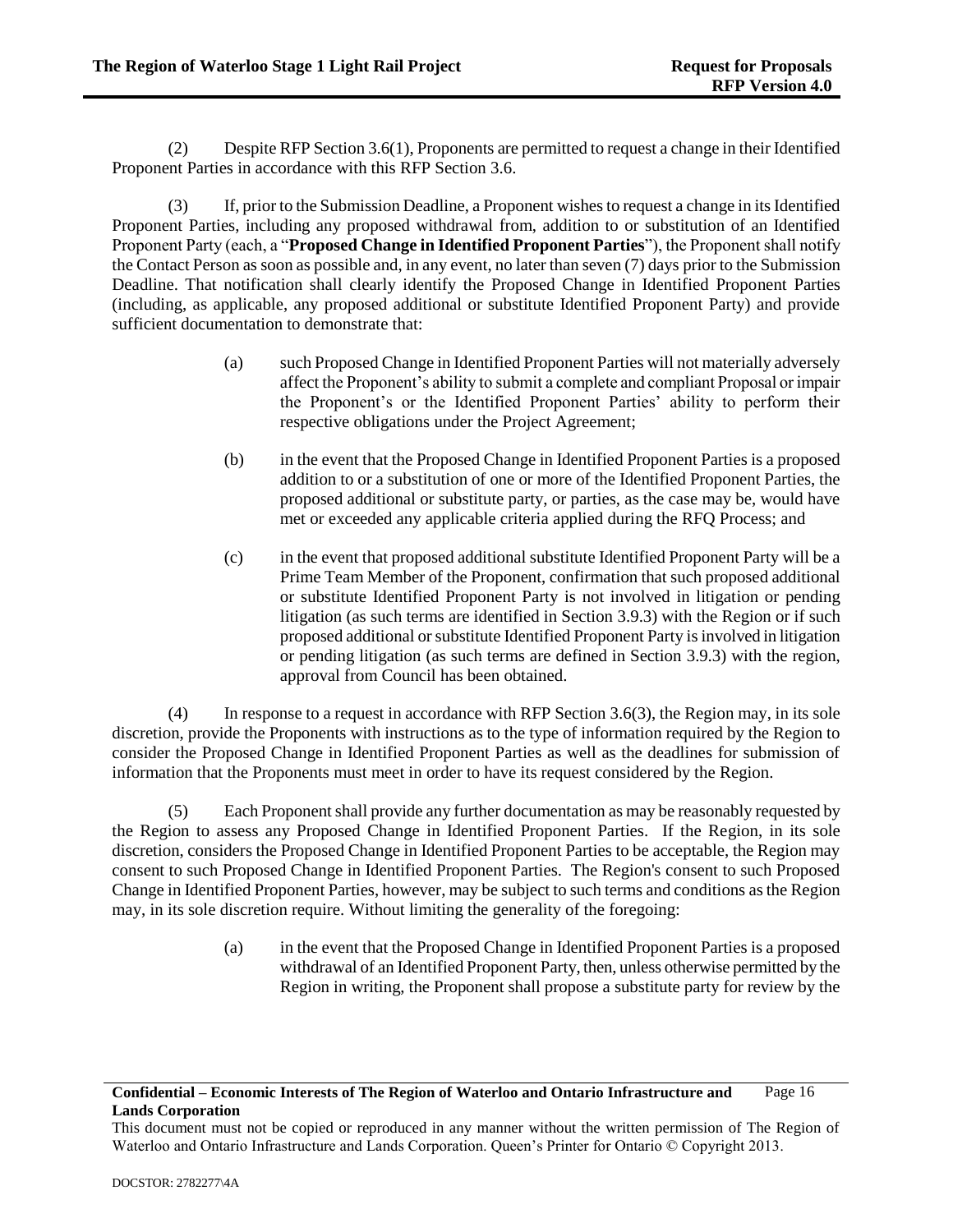Region in the manner described in RFP Section [3.6\(3\)](#page-21-0) and if such proposed substitute is not acceptable to the Region, the Proponent shall propose an alternate substitute for review by the Region in the same manner as the first proposed substitute; or

(b) in the event that the Proposed Change in Identified Proponent Parties is a proposed substitute for an Identified Proponent Party, which, for clarity, must be proposed for review by the Region in the manner described in RFP Section [3.6\(3\),](#page-21-0) and if such proposed substitute is not acceptable to the Region, the Proponent may propose an alternate substitute for review by the Region in the same manner as the first proposed substitute.

(6) The Region may, in its sole discretion, disallow any actual or Proposed Change in Identified Proponent Parties.

(7) In the case of an actual change in the Identified Proponent Parties previously made by the Proponent without consent of the Region or a change proposed after the Submission Deadline, the Region may, in its sole discretion, disqualify the Proponent and terminate the Proponent's continued involvement in the RFP Process or allow the Proponent to continue under such terms and conditions as the Region, in its sole discretion, may require.

(8) If on or after the Submission Deadline and prior to Commercial Close, there is an actual or Proposed Change in Identified Proponent Parties or if there is a change in circumstances that may materially adversely affect an Identified Proponent Party in a way which could impair the Proponent's or the Identified Proponent Party's ability to perform their respective obligations under the Project Agreement, then the Proponent shall promptly notify the Region in writing by delivery or facsimile to the Contact Person. The Region may, in its sole discretion, refuse to accept a change in an Identified Proponent Party that occurs or is requested by the Proponent after the Submission Deadline and may, in its sole discretion, disqualify the Proponent from continuing in the RFP Process.

# <span id="page-22-0"></span>**3.7 Addenda/Changes to the RFP Documents**

(1) The Region may, in its sole discretion, amend or supplement the RFP Documents prior to the Submission Deadline. The Region shall issue changes to the RFP Documents by Addenda only. No other statement, whether oral or written, made by the Region or the Region's Advisors, employees or representatives, including, for clarity, the Contact Person, or any other person, shall amend the RFP Documents. The approximate final date that the Region will issue an Addendum in respect of the Project Agreement is set out in the Timetable. The Region may issue other Addenda at any time.

(2) Each Proponent is solely responsible to ensure that it has received all Addenda issued by the Region prior to the Submission Deadline regardless of when the Addendum is issued. Proponents may, in writing, seek confirmation of the number of Addenda issued under this RFP from the Contact Person.

(3) The Region shall issue Addenda by placing them in the Data Room and notifying the Proponents' Representatives by e-mail that an Addendum has been placed in the Data Room.

This document must not be copied or reproduced in any manner without the written permission of The Region of Waterloo and Ontario Infrastructure and Lands Corporation. Queen's Printer for Ontario © Copyright 2013.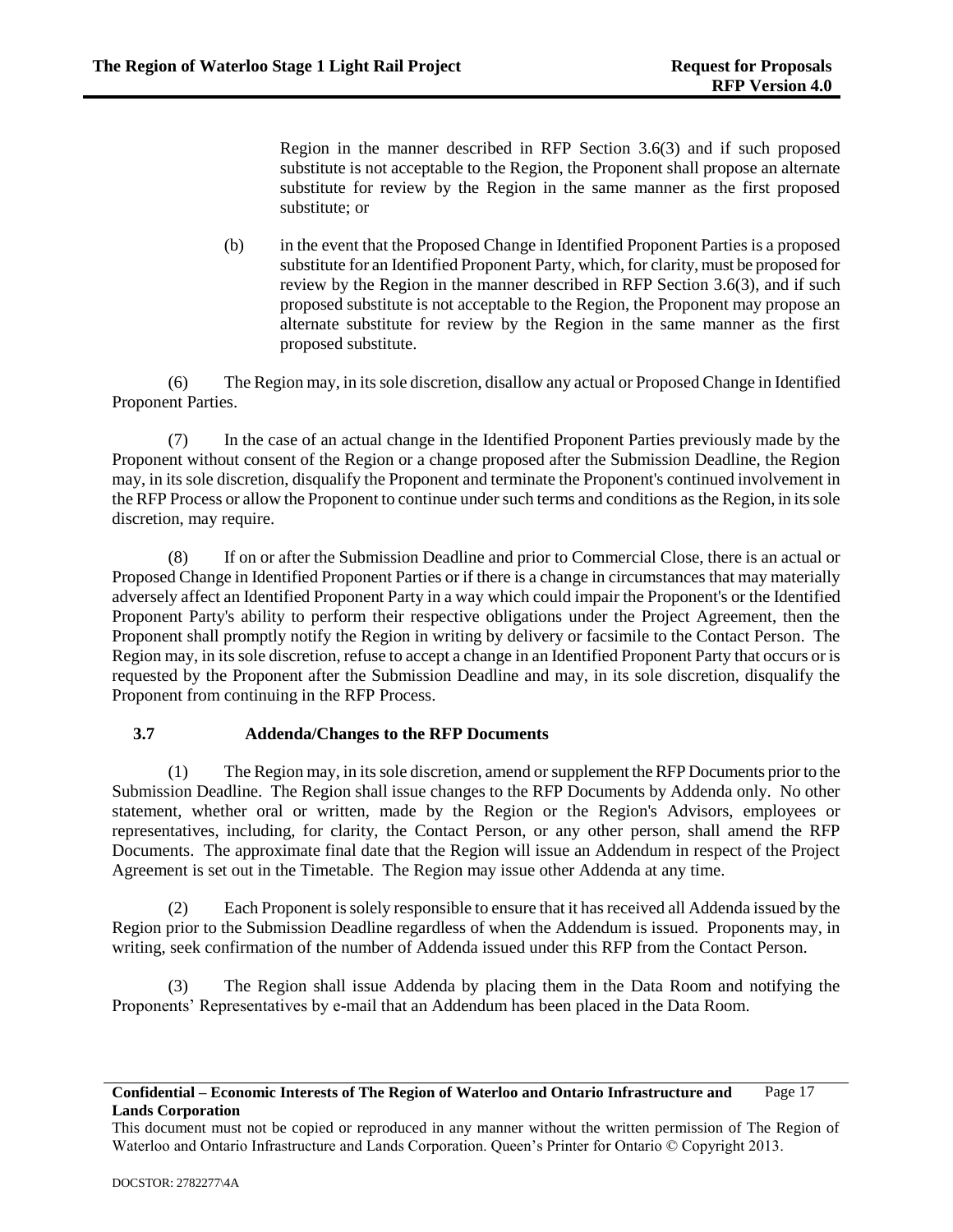(4) Any reference to any one or all of the RFP Documents in the RFP Documents includes any amendments to the RFP Documents made in accordance with this RFP Section [3.7.](#page-22-0)

# <span id="page-23-0"></span>**3.8 Freedom of Information, Confidentiality and Copyright Matters**

## <span id="page-23-1"></span>3.8.1 Freedom of Information and Protection of Privacy Act and other Disclosure Requirements

(1) Proponents are advised that the Region may be required to disclose the RFP Documents and a part or parts of any Proposal pursuant to the *Freedom of Information and Protection of Privacy Act* (Ontario) ("**FIPPA**") and the *Municipal Freedom of Information and Protection of Privacy Act* (Ontario) ("**MFIPPA**").

(2) Proponents are also advised that FIPPA and MFIPPA may provide protection for confidential and proprietary business information. Proponents are strongly advised to consult their own legal Advisors as to the appropriate way in which confidential or proprietary business information should be marked as such in their Proposals. If the Proponent believes that all or part of its Proposal should be protected from release, only the relevant parts of its Proposal (not the entire Proposal) should be clearly marked as confidential. This will not automatically protect the Proposal from release but will assist the Region in making a determination on release if a request is made.

(3) Subject to the provisions of FIPPA and MFIPPA, the Region will use reasonable commercial efforts to safeguard the confidentiality of any information identified by the Proponent as confidential but shall not be liable in any way whatsoever to any Proponent or Proponent Team Member if such information is disclosed based on an order or decision of the Information and Privacy Commissioner or otherwise as required under Applicable Law.

(4) Proponents are advised that the Region is required to disclose the identity of the Proponent Team Members contained in the Proponent's Proposal to the public under the Purchasing By-law.

# <span id="page-23-2"></span>3.8.2 Confidentiality Agreements

(1) No later than five (5) days after a request by the Region, a Proponent shall cause each of its employees, representatives and Advisors and its Proponent Team Members and each of their employees, representatives and Advisors who are in receipt of Confidential Information, to execute and deliver to the Region a confidentiality agreement in a form prescribed by and with terms and conditions acceptable to the Region, in its sole discretion.

# <span id="page-23-3"></span>3.8.3 Confidential Information

(1) For the purpose of this RFP Process, "**Confidential Information**" means all material, data, information or any item in any form, whether oral or written, including in electronic or hard-copy format, supplied by, obtained from or otherwise provided by the Region in connection with the RFP Process, the RFP Documents or the Project, whether supplied, obtained from or provided before or after the RFP Process.

(2) The Proponent agrees that all Confidential Information:

### **Confidential – Economic Interests of The Region of Waterloo and Ontario Infrastructure and Lands Corporation** Page 18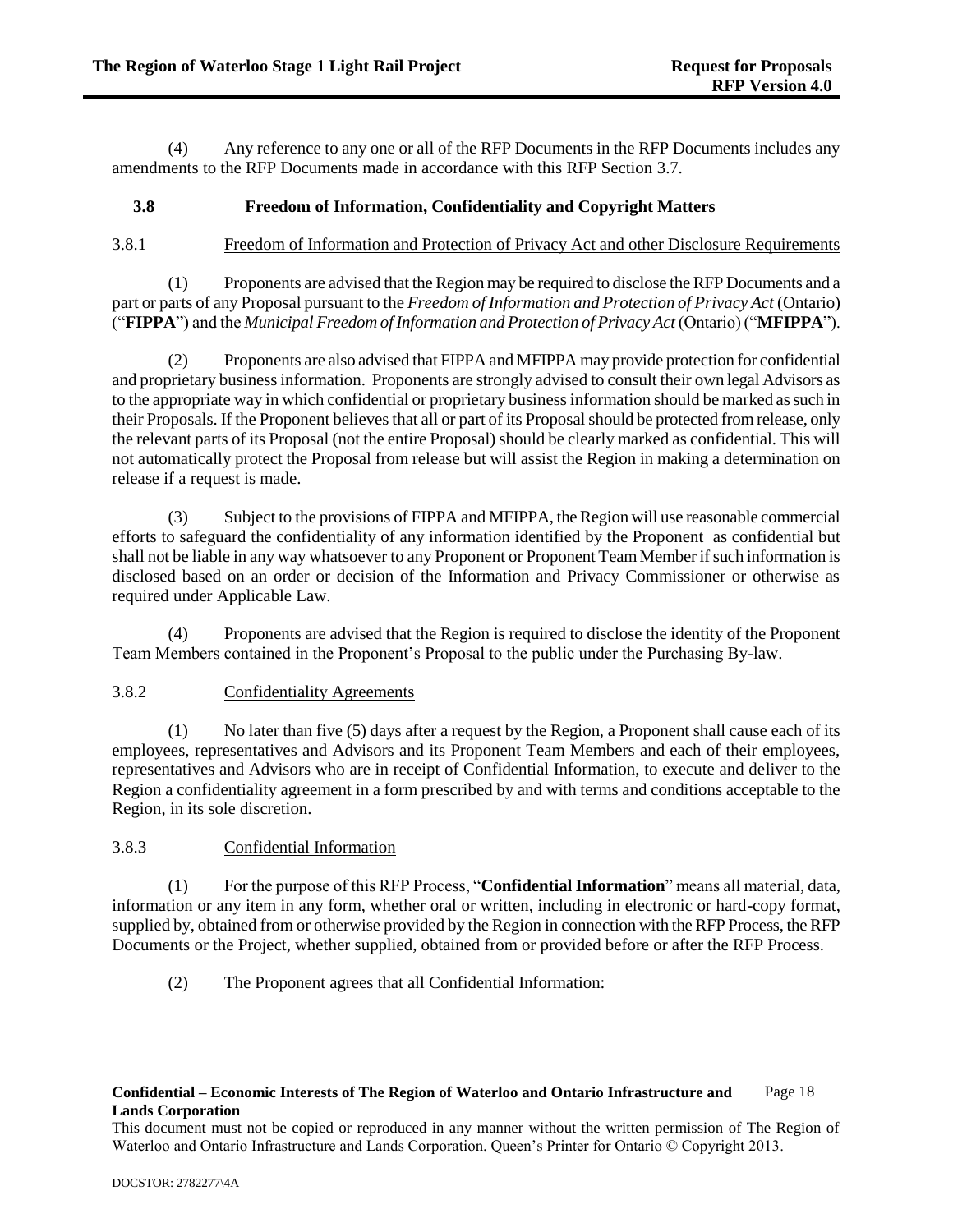- (a) shall remain the sole property of the Region and it shall treat it as confidential;
- (b) shall not be used by the Proponent for any purpose other than developing and submitting a Proposal in response to this RFP Process or the performance of any subsequent agreement relating to the Project with the Region;
- (c) shall not be disclosed by the Proponent to any person who is not involved in the Proponents' preparation of its Proposal or the performance of any subsequent agreement relating to the Project with the Region, without prior written consent of the Region;
- (d) shall not be used in any way detrimental to the Region; and
- (e) if requested by the Region, all Confidential Information shall be returned by the Proponent to the Region no later than ten (10) days after that request.

(3) Each Proponent shall be responsible for any breach of the provisions of this RFP Section [3.8.3](#page-23-3) by any person to whom it discloses the Confidential Information including, for greater clarity, the Proponent's employees, representatives and Advisors and the Proponent Team Members and their employees, representatives and Advisors. Each Proponent shall indemnify the Region and its related entities and each of their respective directors, officers, consultants, employees, agents and representatives and save each of them fully harmless from and against any and all loss, cost, damage, expense, fine, suit, claim, penalty, demand, action, obligation and liability of any kind or nature (including, without limitation, professional fees on a full indemnity basis) suffered or incurred by any of them arising as a result of or in connection with any breach of any of the provisions of this RFP Sectio[n 3.8.3](#page-23-3) by the Proponent or by any person to whom the Proponent has disclosed the Confidential Information. Each Proponent agrees that the Region acts as trustee for each of its related entities and each of their respective directors, officers, consultants, employees, agents and representatives with respect to all rights contemplated hereunder arising in favour of a related entity or any of their respective directors, officers, consultants, employees, agents or representatives and that the Region has agreed to accept such trust and hold and enforce such rights on behalf of each related entity and each of their respective directors, officers, consultants, employees, agents and representatives.

(4) Each Proponent acknowledges and agrees that a breach of the provisions of this RFP Section [3.8.3](#page-23-3) would cause the Region and its related entities to suffer loss that could not be adequately compensated by damages, and that the Region and any of its related entities may, in addition to any other remedy or relief, enforce any of the provisions of this RFP Sectio[n 3.8.3](#page-23-3) upon application to a court of competent jurisdiction without proof of actual damage to the Region or any of its related entities.

(5) Notwithstanding anything else to the contrary in this RFP, the provisions of this RFP Section [3.8.3](#page-23-3) shall survive any cancellation of this RFP Process and the conclusion of the RFP Process and, for greater clarity, shall be legally binding on all Prequalified Parties, whether or not they submit a Proposal.

(6) The confidentiality obligations of the Proponents shall not apply to any information which falls within the following exceptions:

This document must not be copied or reproduced in any manner without the written permission of The Region of Waterloo and Ontario Infrastructure and Lands Corporation. Queen's Printer for Ontario © Copyright 2013.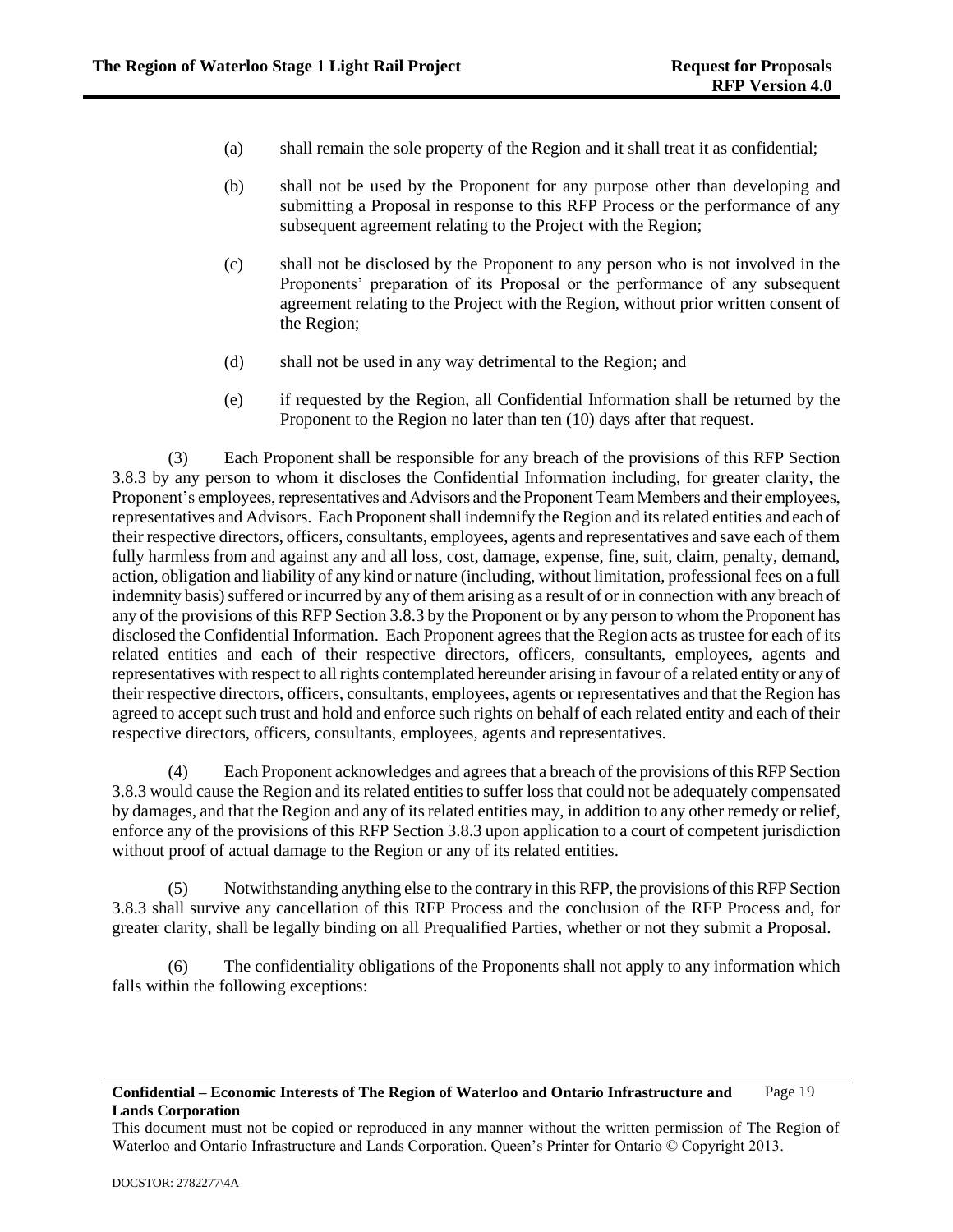- (a) information that is lawfully in the public domain at the time of first disclosure to the Proponent, or which, after disclosure to the Proponent, becomes part of the public domain other than by a breach of the Proponent's confidentiality obligations or by any act or fault of the Proponent;
- (b) information which was in the Proponent's possession prior to its disclosure to the Proponent by the Region, and provided that it was not acquired by the Proponent under an obligation of confidence; or
- (c) information which was lawfully obtained by the Proponent from a third party without restriction of disclosure, provided such third party was at the time of disclosure under no obligation of secrecy with respect to such information.

### <span id="page-25-0"></span>3.8.4 Copyright and Use of Information in Proposals

<span id="page-25-1"></span>(1) The Region's rights, as set out in this RFP Section [3.8.4,](#page-25-0) to the Proposal and all Proposal Information submitted by the Proponent during the RFP Process shall be granted to the Region as follows:

- (a) if a Design and Bid Fee is offered in accordance with RFP Section 10.3.2:
	- (i) for unsuccessful Proponents, upon payment of the Design and Bid Fee; and
	- (ii) for the Preferred Proponent, upon Commercial Close; or
- (b) if RFP Section [3.8.4\(1\)\(a\)](#page-25-1) does not apply, upon submission of the Proposal.

(2) Proponents shall not use or incorporate into their Proposals any concepts, products or processes which are subject to copyright, patents, trademarks or other intellectual property rights of third parties unless Proponents have, or will procure through licensing without cost to the Region, the right to use and employ such concepts, products and processes in and for the Project.

(3) All requirements, designs, documents, plans and information supplied by the Region to the Proponents in connection with this RFP are and shall remain the property of the Region. Upon request of the Region, all such designs, documents, plans and information (and any copies thereof in any format or medium created by or on behalf of a Proponent) must be returned to the Region.

The Proponent shall grant to the Region a non-exclusive, perpetual, irrevocable, world-wide, fully paid and royalty free license (fully assignable without the consent of the Proponent and with the right to sub-license without the consent of the Proponent) to use any of the Proposal Information (the "**Proposal Information Licence**"). Without limiting the foregoing, the Proposal Information Licence includes the right to modify the Proposal Information, and, where applicable, to use it, or any modified form of it, anywhere in the world. Under no circumstances shall the Proponent, except Project Co (as defined in the Project Agreement) in relation to this Project, be liable to the Region or to any other person or entity for any damages, losses, costs, expenses, claims or actions whatsoever arising directly or indirectly from the use of the Proposal Information pursuant to the Proposal Information Licence.

This document must not be copied or reproduced in any manner without the written permission of The Region of Waterloo and Ontario Infrastructure and Lands Corporation. Queen's Printer for Ontario © Copyright 2013.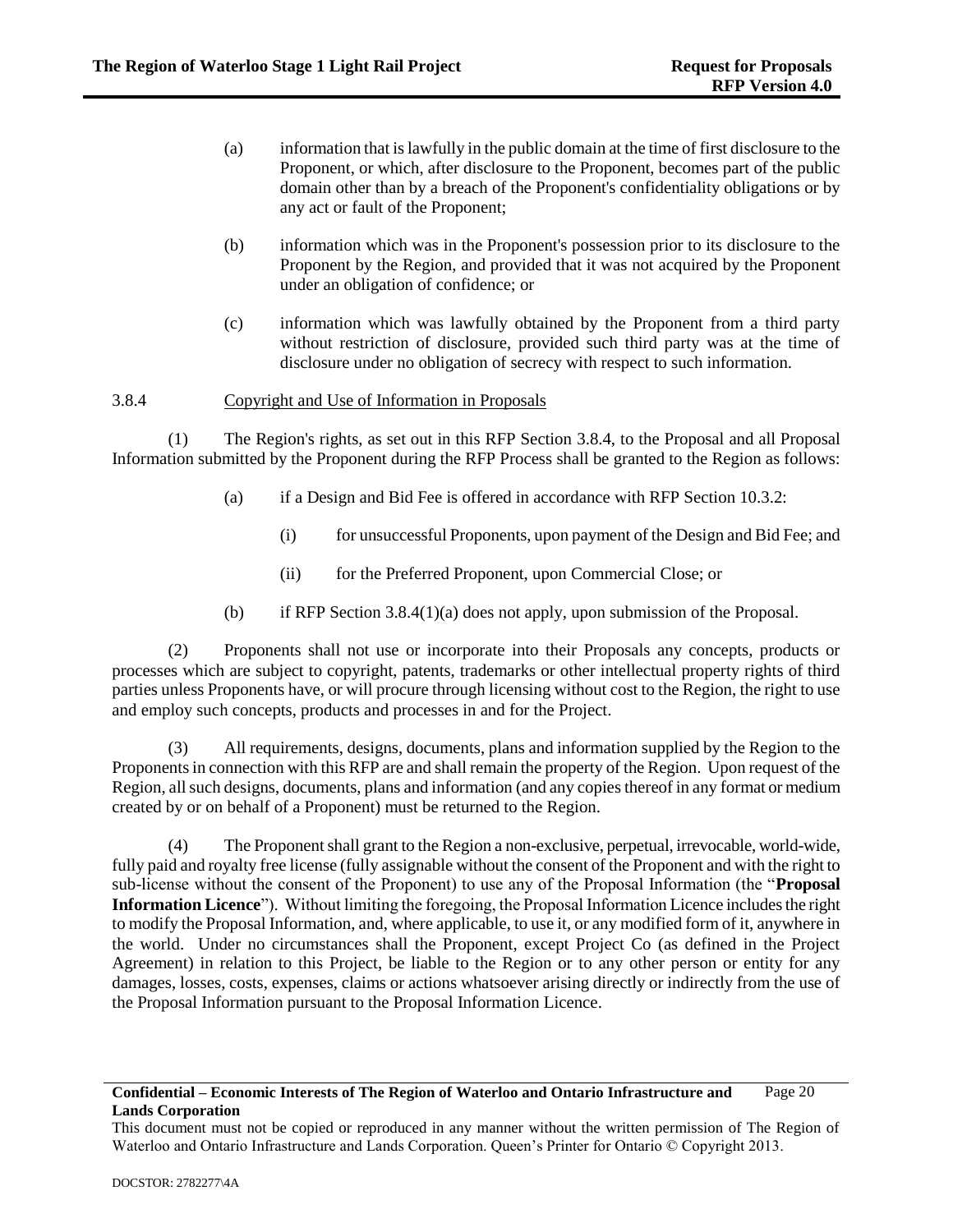- (5) For the purpose of this RFP Section [3.8.4,](#page-25-0) "**Proposal Information**" includes:
	- (a) all information contained in a Proposal or which is disclosed by or through a Proponent to the Region during the evaluation of Proposals or during the process of executing any Project Agreement; and
	- (b) any and all ideas, concepts, products, alternatives, processes, recommendations and suggestions developed by or through a Proponent and revealed to or discovered by the Region, including any and all those which may be connected in any way to the preparation, submission, review or negotiation of any Proposal or the Project Agreement.

(6) Proponents shall ensure that all intellectual property rights associated with any and all of the Proposal Information (including copyright and moral rights but excluding patent rights) provide for and give the Region the rights set out in this RFP Section 3.8.4. It is expressly understood and agreed that any actual or purported restriction in the future on the ability of the Region to use any of the Proposal Information, or anything else obtained by or through Proponents, shall be absolutely null and void and unenforceable as against the Region and each of its Advisors, and that the provisions of this RFP Section 3.8.4 shall take precedence and govern.

# <span id="page-26-0"></span>**3.9 Conflict of Interest, Ineligible Persons and Litigation**

# <span id="page-26-1"></span>3.9.1 Conflict of Interest

(1) Each Proponent and Proponent Team Member and each of their Advisors shall disclose in their Proposal Submission Form and the Proponent Team Member Declaration (in respect of Proponent Team Members), all perceived, potential and actual Conflict of Interest.

(2) If a Proponent, a Proponent Team Member or any of their respective Advisors, prior to or following submission of its Proposal, discovers any perceived, potential or actual Conflict of Interest, the Proponent shall promptly disclose the perceived, potential or actual Conflict of Interest to the Region in a written statement to the Contact Person.

(3) At the request of the Region, the Proponent shall provide the Region with the Proponent's proposed means to mitigate and minimize to the greatest extent practicable any perceived, potential or actual Conflict of Interest. The Proponent shall submit any additional information to the Region that the Region considers necessary to properly assess the perceived, potential or actual Conflict of Interest.

<span id="page-26-2"></span>(4) The Region may, at any time and in its sole and absolute discretion, exclude any Proponent Team Member, Subcontractor or Proponent Advisor on the grounds of Conflict of Interest.

(5) Without limiting the generality of RFP Section[s 3.9.1\(4\)](#page-26-2) o[r \(6\),](#page-27-1) the Region may, at any time and in its sole and absolute discretion, require the Proponent, Proponent Team Member, Subcontractor or a Proponent's Advisor to substitute a new person or entity for the person or entity giving rise to the Conflict of Interest.

### **Confidential – Economic Interests of The Region of Waterloo and Ontario Infrastructure and Lands Corporation** Page 21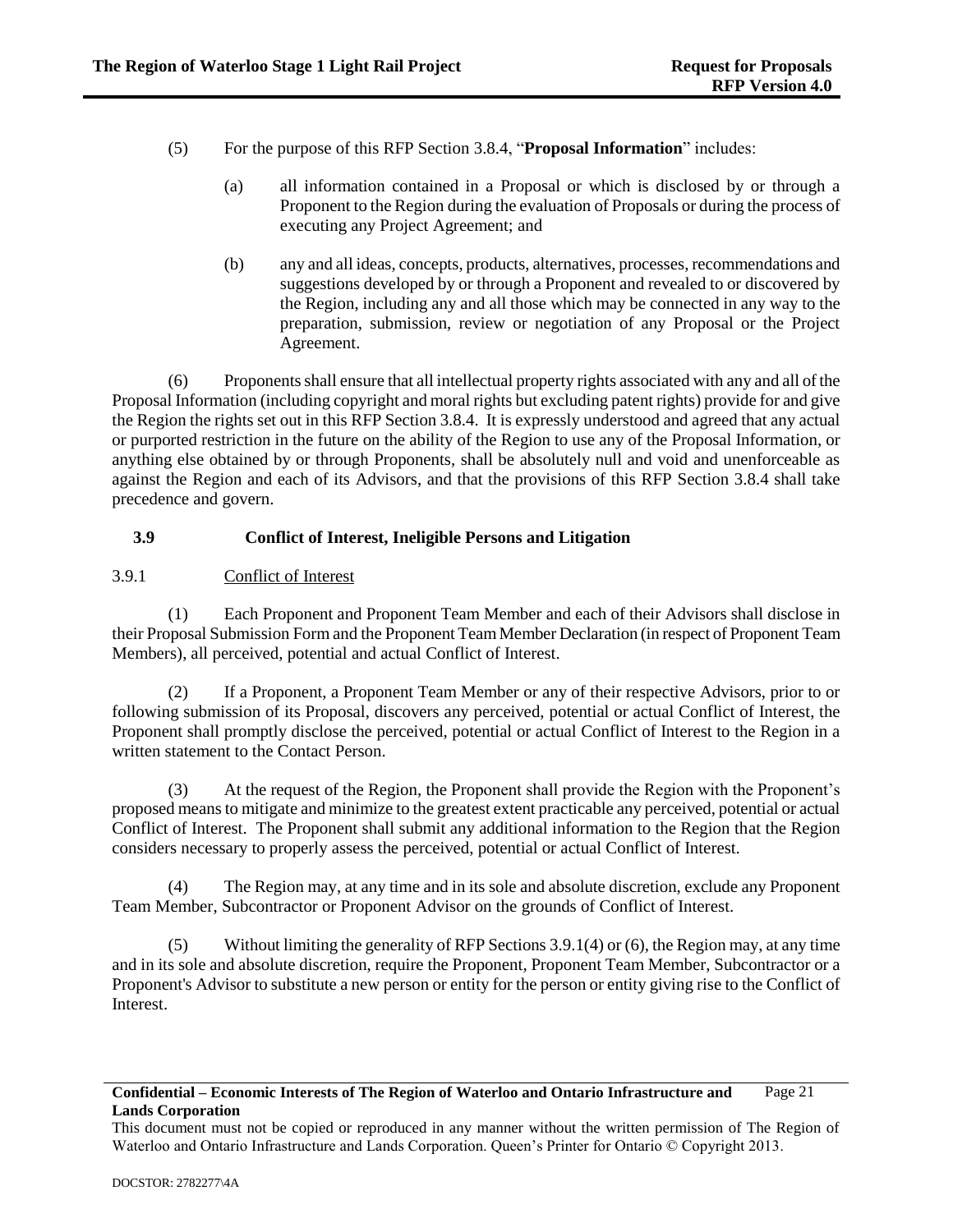<span id="page-27-1"></span>(6) The Region may, in its sole and absolute discretion, waive any and all perceived, potential or actual Conflicts of Interest of Proponents or a Proponent Team Members, a Subcontractor, or any of their respective Advisors. A waiver may be upon such terms and conditions as the Region, in its sole discretion, requires to satisfy itself that the Conflict of Interest has been appropriately managed, mitigated and minimized, including requiring the Proponent to put into place such policies, procedures, measures and other safeguards as may be required by and be acceptable to the Region, in its sole and absolute discretion, to manage, mitigate and minimize the impact of such Conflict of Interest.

(7) For the purposes of this RFP Process "**Conflict of Interest**" includes any situation or circumstance (including in connection with this RFP) where a Proponent or any Proponent Team Member or Proponent Advisor:

- (a) has other commitments, relationships contractual or otherwise, financial interests or involvement in ongoing litigation or pending litigation that:
	- (i) could or could be seen to exercise an improper influence over the objective, unbiased and impartial exercise of independent judgment by any personnel of the Region (including any member of Council) or its Advisors; or
	- (ii) could or could be seen to compromise, impair or be incompatible with the effective performance of a Proponent's obligations under the Project Agreement if that Proponent was determined to be the Preferred Proponent under the RFP Process;
- (b) has contractual or other obligations to the Region that could or could be seen to have been compromised or otherwise impaired as a result of its participation in the RFP Process or the Project; or
- (c) has knowledge of confidential information (other than Confidential Information disclosed by the Region in the normal course of the RFP Process) of strategic and/or material relevance to the RFP Process or to the Project that is not available to other Proponents and that could or could be seen to give the Proponent an unfair competitive advantage.

(8) The final determination of whether a perceived, potential or actual Conflict of Interest exists shall be made by the Region in its sole and absolute discretion.

# <span id="page-27-0"></span>3.9.2 Ineligible Persons

(1) As a result of their involvement in the Project, the persons named in the RFP Data Sheet as "**Ineligible Persons**", their employees, their former employees involved in respect of the Project, and any of their subcontractors, advisors, consultants or representatives engaged in respect of this Project and, subject to RFP Sections [3.9.2\(3\)](#page-28-1) and [3.9.2\(4\)](#page-28-2) any person controlled by, that controls or that is under common control with the Ineligible Persons (each an "**Ineligible Person's Affiliate**") are not eligible to participate as a

This document must not be copied or reproduced in any manner without the written permission of The Region of Waterloo and Ontario Infrastructure and Lands Corporation. Queen's Printer for Ontario © Copyright 2013.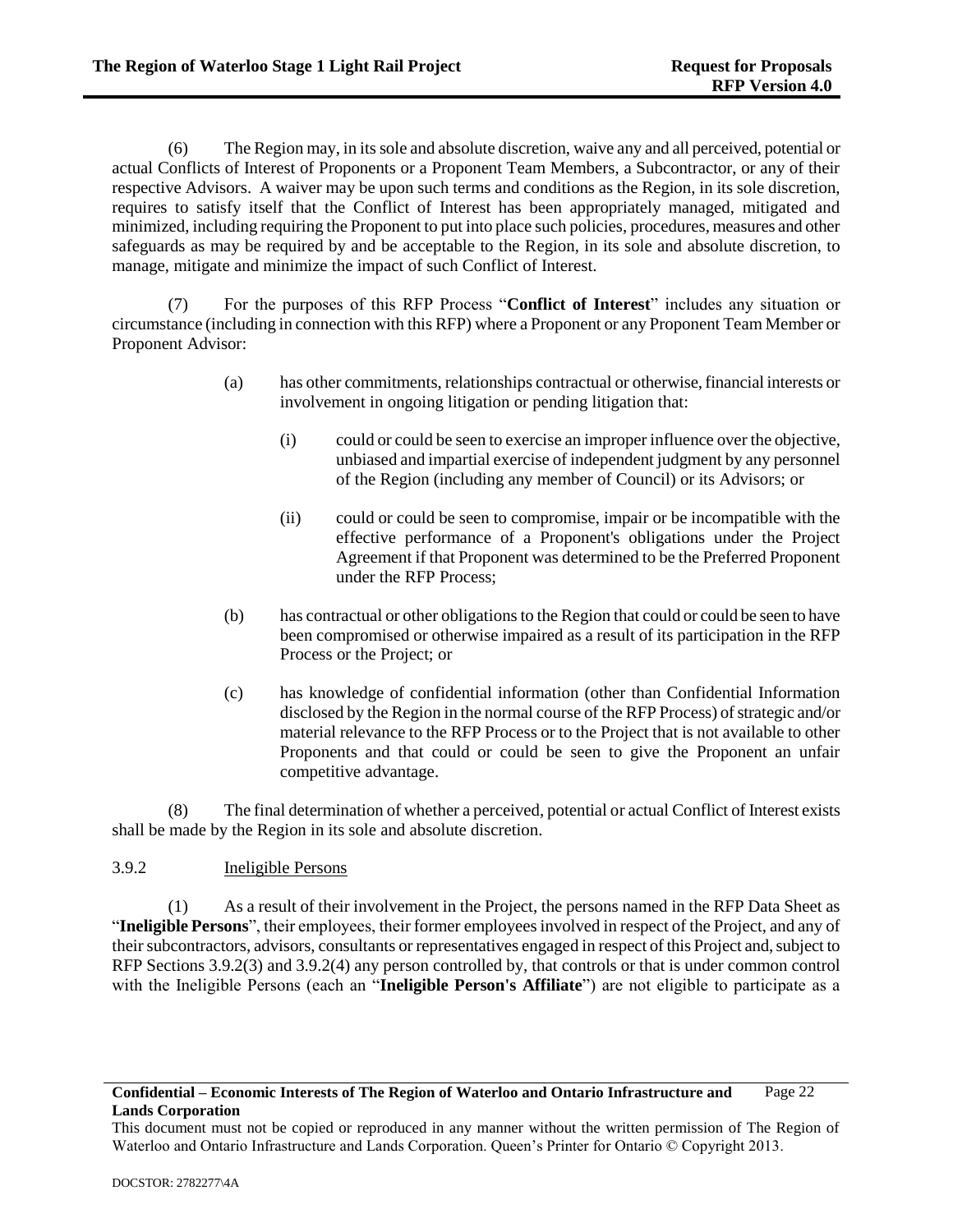Proponent Team Member, Advisor to the Proponent, Financial Services Provider or Advisor to a Financial Services Provider.

(2) The Region may on written notice to the Proponents amend the Ineligible Persons list in the RFP Data Sheet from time to time during the RFP Process.

<span id="page-28-1"></span>(3) An Ineligible Person's Affiliate may be eligible to participate as a Proponent Team Member, Advisor to the Proponent, Financial Services Provider or Advisor to a Financial Services Provider only after it has obtained a written consent from the Region permitting it to participate as a Proponent Team Member, Advisor to the Proponent, Financial Services Provider or Advisor to a Financial Services Provider. To obtain consent for an Ineligible Person's Affiliate to participate as a Proponent Team Member, Advisor to the Proponent, Financial Services Provider or Advisor to a Financial Services Provider, the Proponent must submit a request for consent to the Contact Person that includes the following information:

- (a) the full legal name of the Ineligible Person's Affiliate that the Proponent wishes to include on its team or as a Proponent Team Member, Advisor to the Proponent, Financial Services Provider or Advisor to a Financial Services Provider;
- (b) information regarding the Ineligible Person's Affiliate's relationship to the Ineligible Person; and
- (c) a description of the policies and procedures that will be put in place to manage, mitigate or minimize the impact of any potential Conflict of Interest.

<span id="page-28-2"></span>(4) Upon the Contact Person's receipt of a Proponent's properly completed request for consent in accordance with RFP Section [3.9.2\(3\),](#page-28-1) the Region shall, in its sole and absolute discretion, make a determination as to whether it considers there to be an actual, perceived or potential Conflict of Interest and whether the impact of such actual perceived or potential Conflict of Interest can be appropriately managed, mitigated or minimized. The Proponent shall be notified of the Region's consent by means of a consent letter setting out the nature of the consent, and the management, mitigation or minimization measures required as a condition of consent. If the Ineligible Person's Affiliate is determined by the Region in its sole and absolute discretion to have a Conflict of Interest, the impact of which cannot be properly managed, mitigated or minimized, the Region shall add the Ineligible Person's Affiliate to the Ineligible Persons list by Addendum.

### <span id="page-28-0"></span>3.9.3 Prime Team Members that are in Litigation or Pending Litigation with the Region

(1) Section 40 of the Purchasing By-law shall apply to Proposals under this RFP, which tenders and proposals are referred to in this RFP Section 3.9.3 as "bids".

(2) The Region will not open and consider bids received from a Proponent if the Region is in litigation or pending litigation (as such terms are defined in the Purchasing By-law) with any of the Proponent's Prime Team Members, unless approval allowing such is obtained by the Proponent's Prime Team Member from Council prior to the close of the bid, being the Submission Deadline.

This document must not be copied or reproduced in any manner without the written permission of The Region of Waterloo and Ontario Infrastructure and Lands Corporation. Queen's Printer for Ontario © Copyright 2013.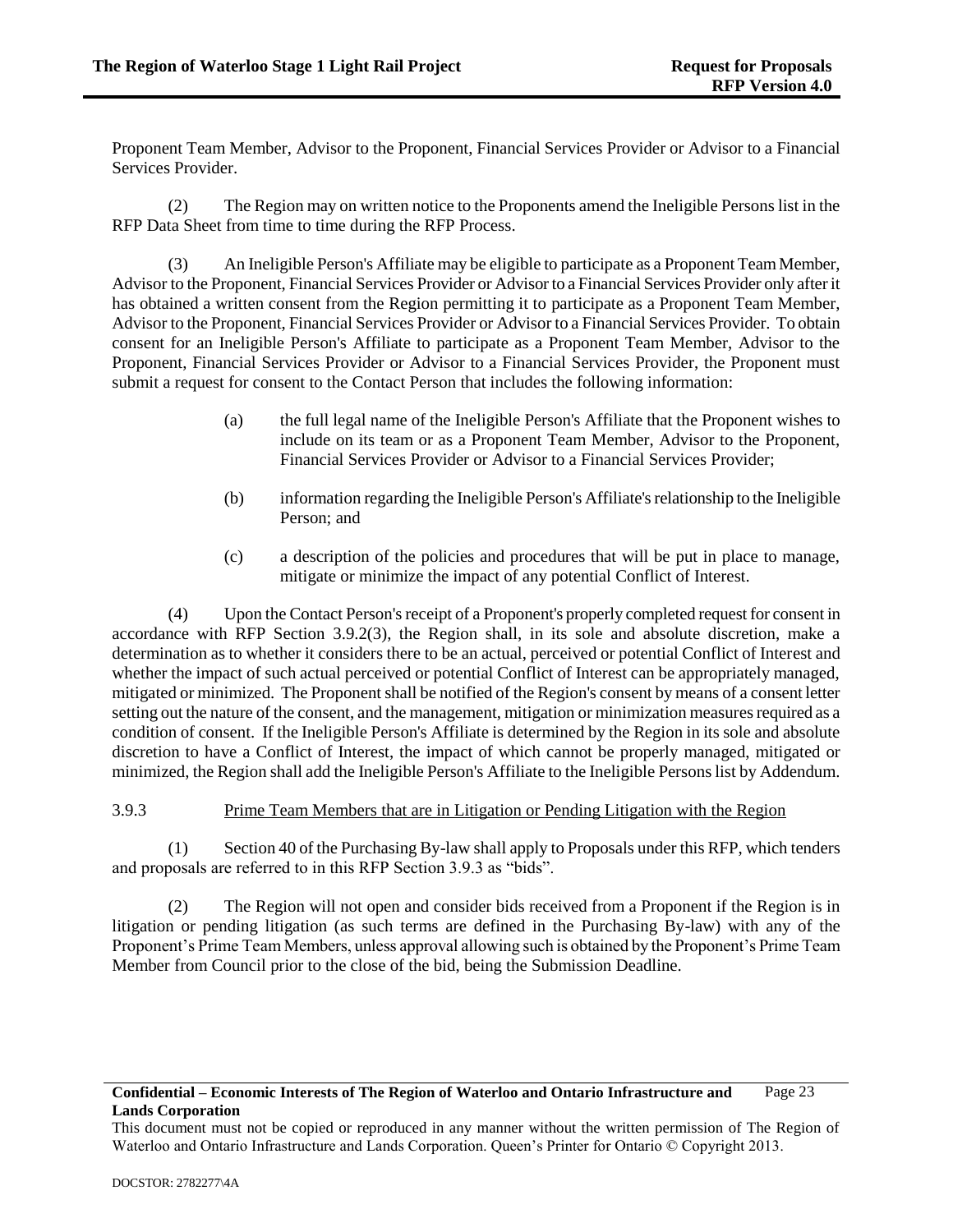(3) The Region maintains a list, that is updated from time to time, that sets out persons that are in litigation or pending litigation with the Region pursuant to the Purchasing By-law. If the Proponent wishes to determine if any of its Prime Team Members is in litigation or pending litigation with the Region pursuant to the Purchasing By-law, then it must contact the Contact Person as provided in RFP Sectio[n 3.2.1\(1\).](#page-12-3) A copy of the current list is attached as Appendix A to Schedule 1 of this RFP.

<span id="page-29-1"></span>(4) In order to obtain approval from Council to consider a bid under this RFP Sectio[n 3.9.3,](#page-28-0) the applicable Prime Team Member of the Proponent, before the close of the bid, being the Submission Deadline, must contact the Contact Person under RFP Section [3.2.1\(1\)](#page-12-3) in writing at least one (1) week before the next regularly scheduled Council meeting, setting out the request and any grounds to support the request. The request will then be presented to Council for its consideration.

(5) Council will review a request under RFP Section [3.9.3\(4\),](#page-29-1) and, in its sole and absolute discretion, Council may (or may not) provide approval for the Region to consider a bid.

(6) Proponents are advised that Council will not grant approval to the Region to open and consider a Proposal under this RFP Section [3.9.3\(4\)](#page-29-1) after the Submission Deadline.

# <span id="page-29-0"></span>**3.10 Proponent Costs**

<span id="page-29-2"></span>(1) The Proponent and the Proponent Team Members shall bear all costs and expenses incurred by them relating to any aspect of their participation in this RFP Process, including all costs and expenses related to their involvement in:

- (a) the preparation, presentation and submission of its Proposal;
- (b) attendance at any Proponents Meeting, Commercially Confidential Meeting or any other meeting with the Region;
- (c) due diligence and information gathering processes;
- (d) Scheduled Visits or Additional Visits;
- (e) preparation of responses to questions or requests for information from the Region;
- (f) preparation of the Proponent's own RFIs during the clarification process; and
- (g) negotiations.

<span id="page-29-3"></span>(2) Except as explicitly provided in RFP Section[s 10.3.2](#page-64-2) an[d 10.4\(3\),](#page-66-3) if applicable, the Region is not liable to pay any costs or expenses of any Proponent or to reimburse or compensate a Proponent under any circumstances, regardless of the outcome of the RFP Process.

### **Confidential – Economic Interests of The Region of Waterloo and Ontario Infrastructure and Lands Corporation** Page 24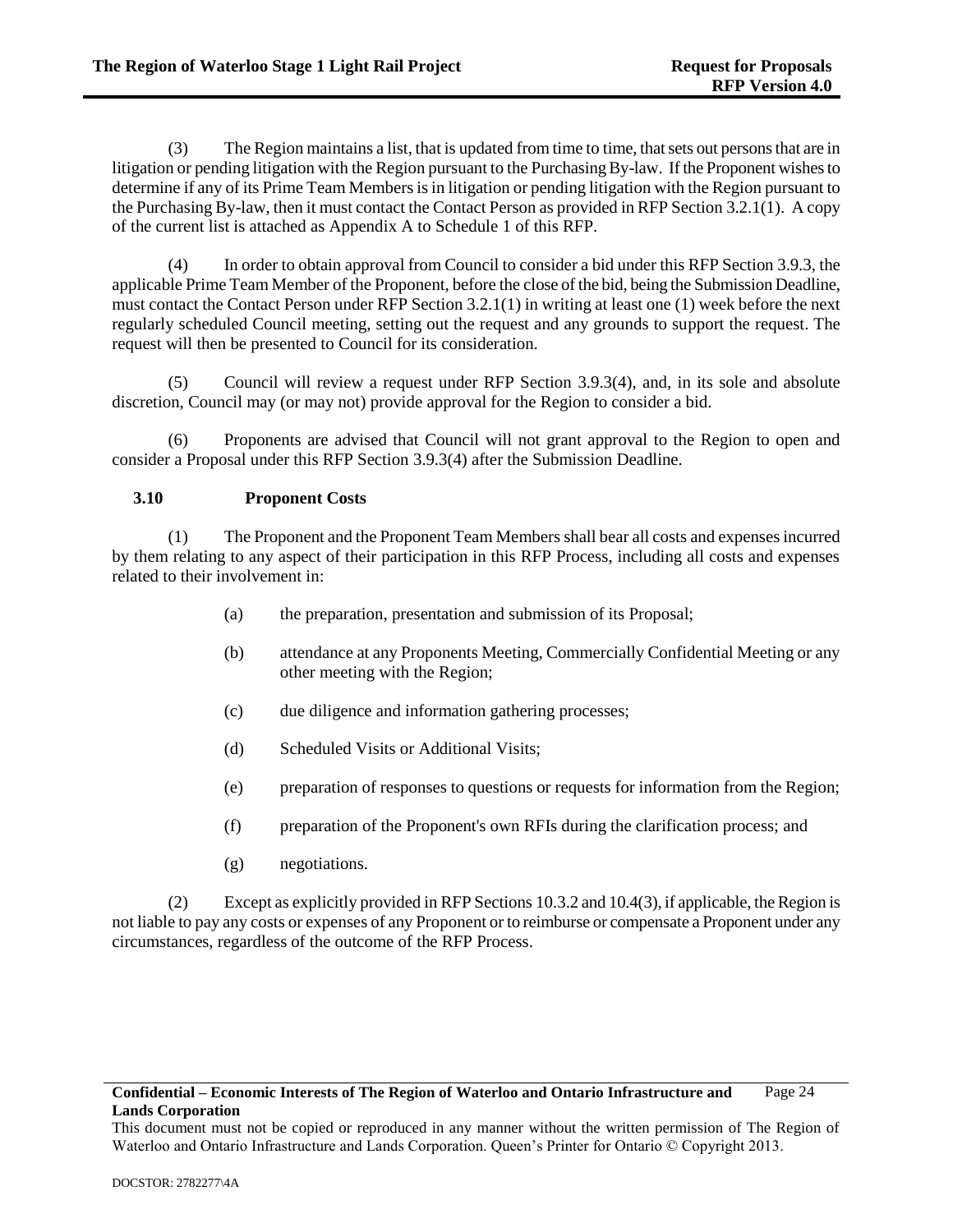(3) By submitting a Proposal, each Proponent hereby irrevocably and unconditionally agrees with the foregoing Section[s 3.10\(1\)](#page-29-2) and [3.10\(2\)](#page-29-3) and waives any claim against the Region relating to any costs and expenses it incurs.

# <span id="page-30-0"></span>**3.11 Insurance and Workers Compensation**

## <span id="page-30-1"></span>3.11.1 Insurance Required during the RFP Process

(1) During the RFP Process, each Proponent is required to obtain, and to cause all Proponent Team Members and other persons listed below to obtain, and at all times keep and maintain in force, the insurance as set out in RFP Sections [3.11.1\(1\)\(a\)](#page-30-2) and [\(b\),](#page-30-3) whenever the Proponent, a Proponent Team Member, or any of their respective directors, officers, employees, consultants, Advisors, agents or representatives are present at the Lands, Existing System Infrastructure or at any facilities or premises of the Region for any purpose whatsoever:

- <span id="page-30-2"></span>(a) Commercial/Comprehensive General Liability insurance, having an inclusive limit of not less than \$5,000,000 for each occurrence or accident and covering all sums which the Proponent, a Proponent Team Member or any other persons listed above may become legally obligated to pay for damages as a result of bodily injury (including death at any time resulting there from) sustained by any person or persons or because of damage to, destruction of, or loss of use of property caused by an occurrence or accident arising out of any operations or activities carried out in connection with this RFP or RFP Process. The policy or policies shall include as insureds or additional insureds the Region and its directors, officers, employees, members, officials, consultants and agents), and an endorsement specifying that the policy is primary and without right of contribution from any insurance otherwise maintained by the Region; and
- <span id="page-30-3"></span>(b) Motor Vehicle Liability insurance, in the amount of \$2,000,000 per accident, for vehicles used by Proponents or Proponent Team Members (or their respective directors, officers, employees, consultants, Advisors and agents) while on or at the Lands, Existing System Infrastructure or on or at any facilities or premises of the Region.

(2) As a condition of allowing access to the Lands, Existing System Infrastructure or to the facilities or premises of the Region, the Region reserves the right to require Proponents to provide evidence acceptable to the Region that the insurance required by RFP Sections  $3.11.1(1)(a)$  and [\(b\)](#page-30-3) is in place.

(3) If a Proponent proposes to perform any investigations at the Lands or Existing System Infrastructure, the risk related to which may not be fully insured under the above policies, the Region may, in its sole discretion, require the Proponent, at its own cost and expense, to obtain insurance additional to that specified in RFP Sections [3.11.1\(1\)\(a\)](#page-30-2) and [\(b\).](#page-30-3)

This document must not be copied or reproduced in any manner without the written permission of The Region of Waterloo and Ontario Infrastructure and Lands Corporation. Queen's Printer for Ontario © Copyright 2013.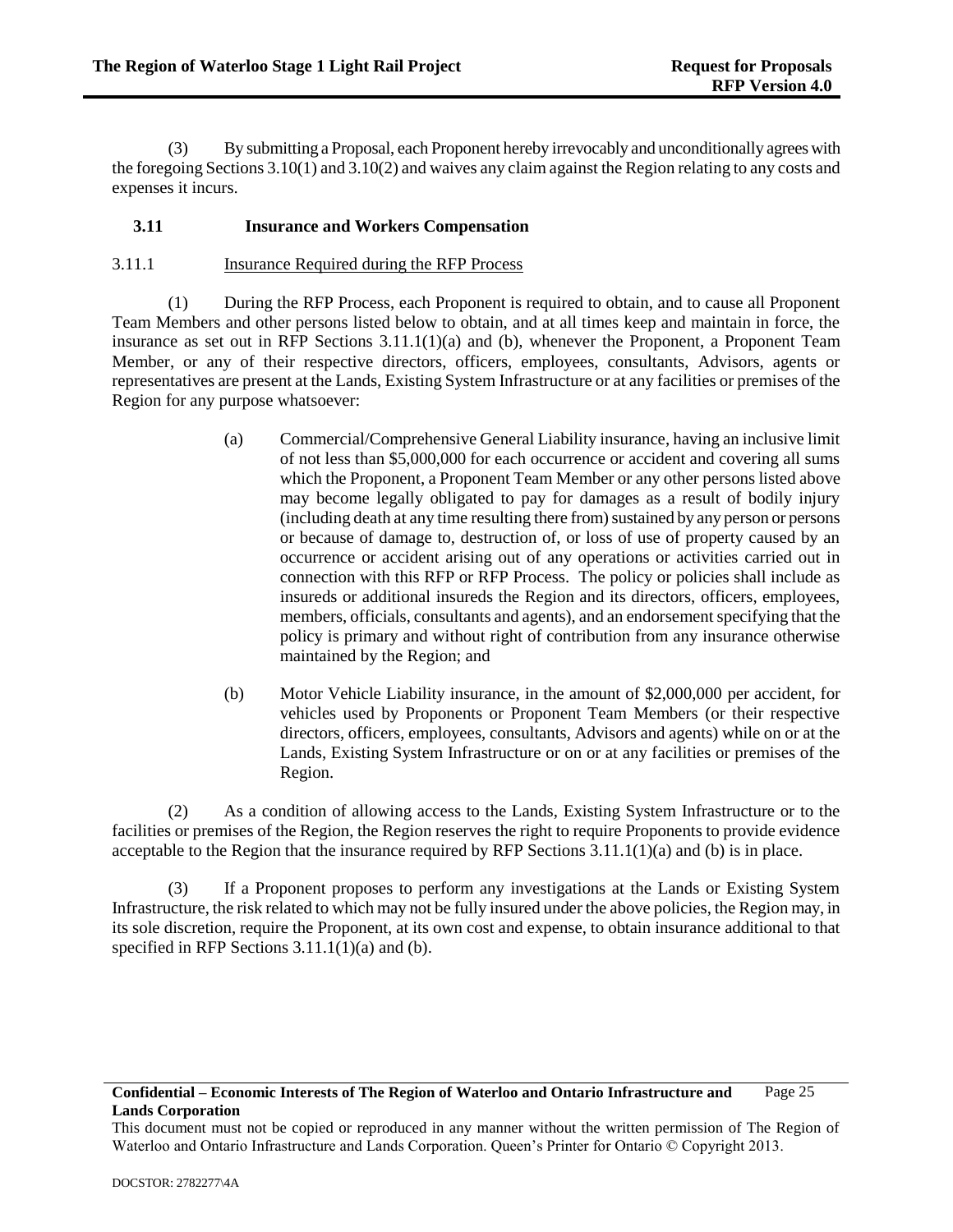(4) All insurance policies required to be obtained by Proponents shall provide that the insurance shall not be cancelled, reduced, restricted, modified or changed in any way without the insurer giving at least thirty (30) days prior written notice to the Region.

# <span id="page-31-0"></span>3.11.2 Workplace Safety during the RFP Process

(1) As a condition of allowing access to the Lands, Existing System Infrastructure or any facilities or premises of the Region the Region may, in its sole discretion, require Proponents to provide evidence acceptable to the Region that the Proponent and its Proponent Team Members are registered with the Workplace Safety Insurance Board of Ontario, if such registration is required under Applicable Law, or, if such registration is not required under Applicable Law, to provide evidence acceptable to it that the Proponent and its Proponent Team Members have employer's liability insurance in amounts and on terms and conditions acceptable to it.

# <span id="page-31-1"></span>3.11.3 Infrastructure Ontario Construction Insurance Program

(1) The Region has determined that certain construction insurance to be provided during the Construction Period under the Project Agreement will be obtained under the Infrastructure Ontario Construction Insurance Program ("**IOCIP**"). Please consult the IOCIP user guide ("**User Guide**") posted as Background Information. The User Guide includes the form of confidentiality agreement that must be entered into between a Proponent and the IOCIP Broker of Record and the forms of applications to be completed by a Proponent and submitted to the IOCIP Broker of Record for the Construction Period construction insurance.

# <span id="page-31-2"></span>**SECTION 4 – PROPOSAL FORM AND CONTENT REQUIREMENTS**

# <span id="page-31-3"></span>**4.1 Format and Content of the Proposal**

(1) Proponents shall submit Proposals organized in accordance with, and in the format set out in Schedules 3 to 6 to this RFP.

(2) Each Proponent must submit a 14 Vehicle Submission. In addition to the 14 Vehicle Submission, Proponents may elect to also submit a 16 Vehicle Submission.

- (3) Proponents shall submit Proposals in three (3) parts as follows:
	- (a) Part A Proposal Submission Form (Schedule 4 to this RFP) and a Proponent Team Member Declaration (Schedule 5 to this RFP) and Certificate of Officer (Schedule 5A to this RFP) for each Proponent Team Member;
	- (b) Part B Technical Submission consisting of:
		- (i) the Technical Submission Information;
		- (ii) the Innovation Submissions (Technical), if any;

**Confidential – Economic Interests of The Region of Waterloo and Ontario Infrastructure and Lands Corporation** Page 26

This document must not be copied or reproduced in any manner without the written permission of The Region of Waterloo and Ontario Infrastructure and Lands Corporation. Queen's Printer for Ontario © Copyright 2013.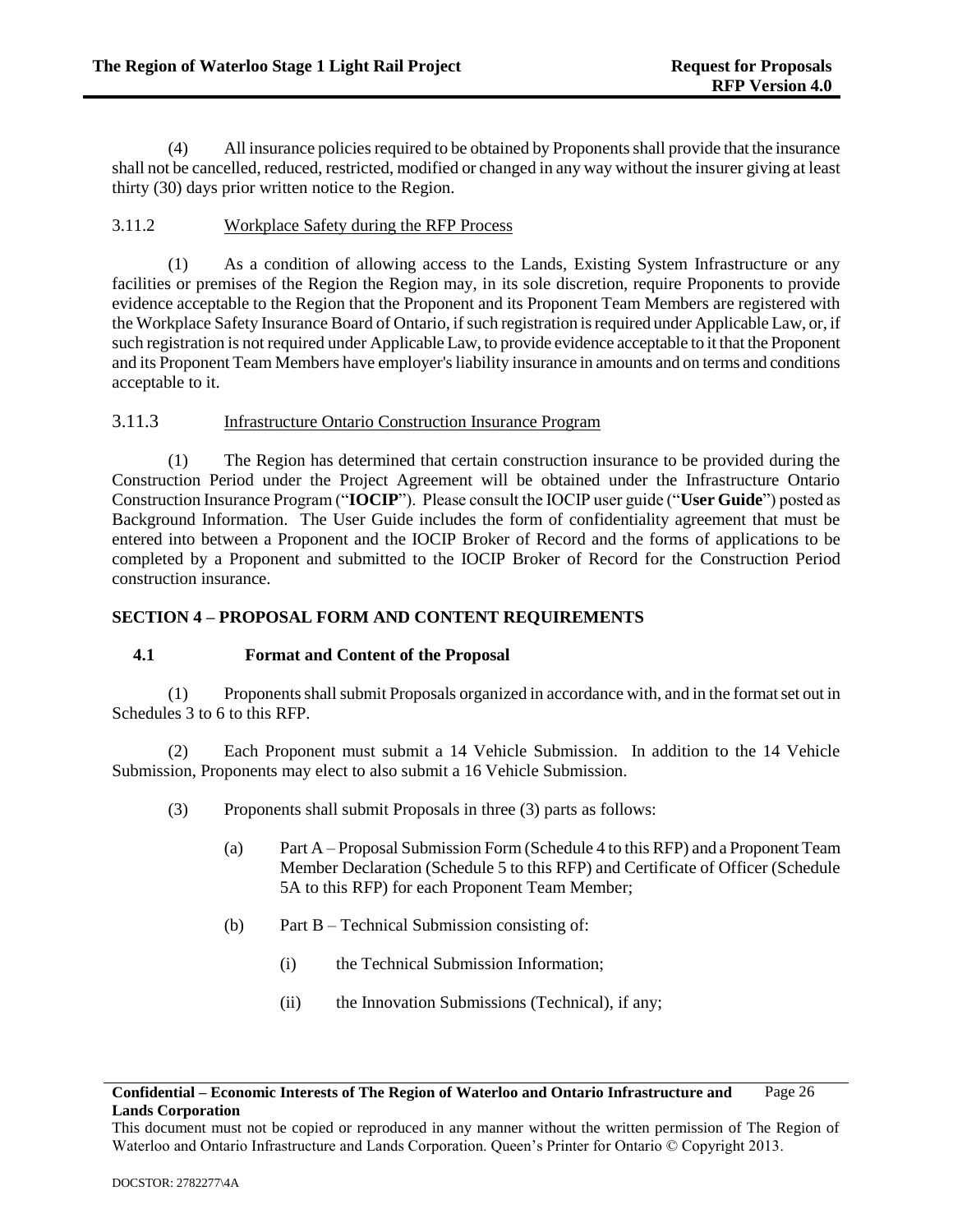- (c) Part C Financial Submission consisting of:
	- (i) Financial Submission for the 14 Vehicle Submission (the "**14 Vehicle Financial Submission**") consisting of:
		- (A) Price Submission Form (Schedule 6A), and the Separate Price Proposals (including Part IV of Schedule 6 to this RFP).
		- (B) Financial Submission Information relating to the 14 Vehicle initial fleet; and
		- (C) the Innovation Submissions (Financial), if any.
	- (ii) If the Proponent is also making a 16 Vehicle Submission, a Financial Submission for the 16 Vehicle Submission (the "**16 Vehicle Financial Submission**") consisting of:
		- (A) Price Submission Form (Schedule 6B) and the Separate Price Proposals (including Part V of Schedule 6 to this RFP);
		- (B) Financial Submission Information relating to the 16 Vehicle initial fleet; and
		- (C) The Innovation Submissions (Financial), if any.

(4) Proponents shall submit each of Parts A, B and C of their Proposals in accordance with the requirements and instructions set out in Schedules 3 to 6 to this RFP.

(5) Note that the Certificate of Officer in the Form of Schedule 5A must be completed and filed with the Contact Person by each Proponent Team Member at each and every one of the following times:

- (a) within 30 days of the issue of this RFP,
- (b) by the Submission Deadline as part of the Proposal,
- (c) at the time of the Commercial Close, and
- (d) immediately upon the addition of a Proponent Team Member or any change of the information of a Proponent Team Member.

# <span id="page-32-0"></span>**SECTION 5 – SUBMISSION, WITHDRAWAL, MODIFICATION OF THE PROPOSAL AND LENDER REQUIREMENTS**

# <span id="page-32-1"></span>**5.1 Submission of Proposal**

### **Confidential – Economic Interests of The Region of Waterloo and Ontario Infrastructure and Lands Corporation** Page 27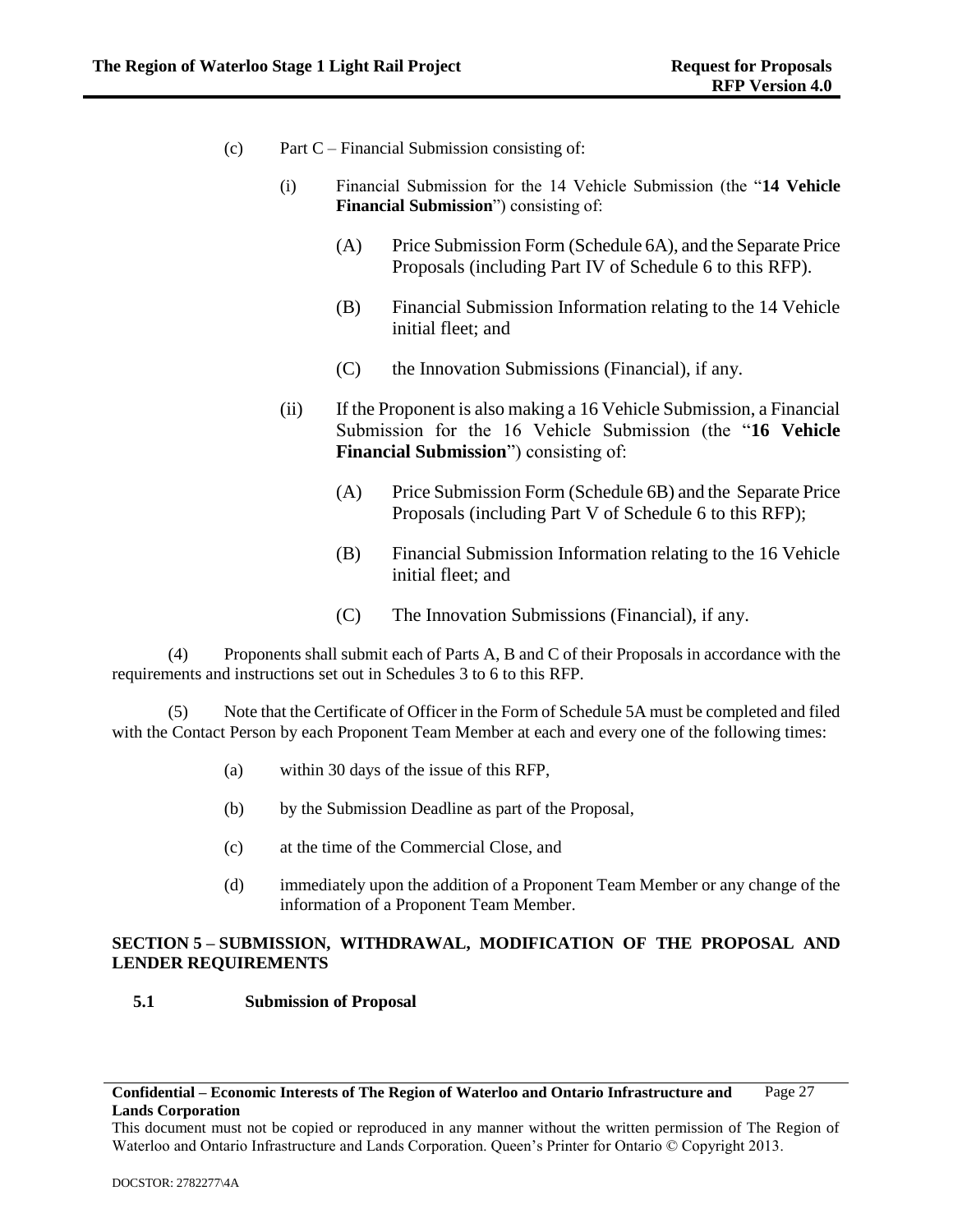(1) Each Proponent shall submit its Proposal before the Submission Deadline. For the purposes of the RFP Process, the determination of whether the Proposal is submitted before the Submission Deadline shall be based on the time and date stamp the Proponent must ensure it receives: (a) from the Region, in the case of all Proposal submissions other than the Financial Submission; and (b) from Infrastructure Ontario acting on behalf of the Region, in the case of the Financial Submission, each at the addresses for submission set out in the RFP Data Sheet. Any portion of the Proposal received after the Submission Deadline, in each case as documented by the time and date stamp, will result in the Proponent's entire Proposal being returned unopened to the sender.

(2) Proponents shall submit their Proposals by sending them by pre-paid courier or hand delivery to the Region and IO, as applicable at the addresses set out in the RFP Data Sheet. It is the sole responsibility of the Proponent to ensure that the Proposal is received by the Region and IO, as applicable prior to the Submission Deadline and to ensure it receives a date and time stamp receipt from the Region and IO, as applicable confirming the timely delivery of the Proposal. Proposals delivered by electronic mail will not be accepted.

(3) Proponents shall provide such number and type of hard and electronic copies of Proposals as specified in Schedule 3, Part 4 to this RFP.

(4) If there is any difference whatsoever between the electronic copy of a Proposal and the original hard copy of the Proposal, the original hard copy of the Proposal shall govern.

# <span id="page-33-0"></span>**5.2 Withdrawal of Proposals**

(1) A Proponent may withdraw its Proposal only by giving written notice before the Submission Deadline to the Contact Person. The Region will return, unopened, a Proposal that has been withdrawn in accordance with this RFP Section [5.2.](#page-33-0)

# <span id="page-33-1"></span>**5.3 Amendment of Proposal**

(1) Except as provided in RFP Section [5.5,](#page-34-0) Proponents may amend their Proposals after submission but only if the Proposal is resubmitted before the Submission Deadline in accordance with the following:

- (a) the Proponent shall withdraw its original Proposal by notifying the Contact Person in writing before the Submission Deadline; and
- (b) the Proponent shall submit a revised replacement Proposal in accordance with the RFP Documents and before the Submission Deadline in accordance with the requirements of RFP Section [5.1.](#page-32-1)

# <span id="page-33-2"></span>**5.4 Proposal Irrevocability**

(1) Except as provided in RFP Section[s 5.6\(1\)](#page-47-1) an[d 5.6\(3\)](#page-48-1) and subject to RFP Sectio[n 5.5](#page-34-0) and the Proponent's right to withdraw a Proposal before the Submission Deadline, the Proposals shall be irrevocable

This document must not be copied or reproduced in any manner without the written permission of The Region of Waterloo and Ontario Infrastructure and Lands Corporation. Queen's Printer for Ontario © Copyright 2013.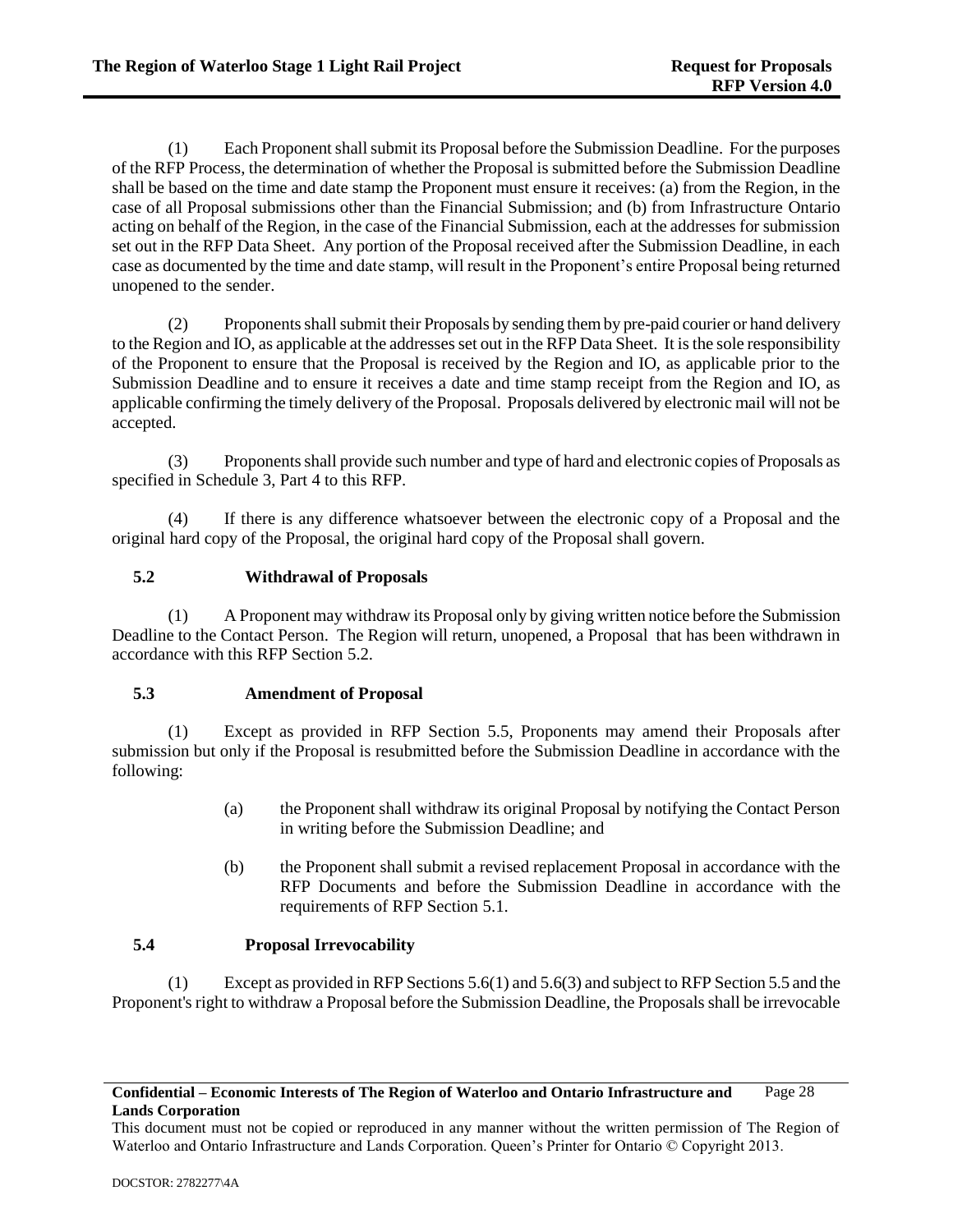and shall remain in effect and open for acceptance for one hundred and eighty (180) days after the Submission Deadline (the "**Proposal Validity Period**") or until Financial Close, whichever occurs first.

## <span id="page-34-0"></span>**5.5 Credit Spreads and Lenders Commitment Letter**

- (1)
- (a) After the Submission Deadline, the Indicative Credit Spread Benchmarks (if applicable) and, subject to RFP Section  $5.5(2)(e)$ , the election pursuant to RFP Sectio[n 5.5\(1\)\(b\)](#page-34-1) shall not change.
- <span id="page-34-2"></span><span id="page-34-1"></span>(b) On the Submission Deadline, each Proponent shall identify in writing to the Region by way of an election:
	- (i) which form(s) of lending facility and/or debt financing instruments, if any, in respect of which it shall participate in the First Credit Spread Lock-in Date (the "**Credit Spread Election Facilities**"); and
	- (ii) which form(s) of lending facility and/or debt financing instruments, if any, in respect of which it shall hold, subject to RFP Section 5.5(3.1), Credit Spreads for from the Submission Deadline to Financial Close (the "**Held Pricing Facilities**"),

and such information shall be reflected in the Financial Model.

(c) In respect of the Credit Spread Election Facilities, a Proponent shall, no later than ten (10) Business Days prior to the Submission Deadline and using the process set out in Sectio[n 3.2.2](#page-12-2) of the RFP, provide to the Region for its review and acceptance, in its sole discretion, a formula in writing describing how its Credit Spreads shall move upwards or downwards consistent with the movement in the Indicative Credit Spread Benchmarks and the Region shall confirm in writing to such Proponent whether the Region will accept such formula for the purposes of this RFP Section [5.5.](#page-34-0) The Region shall confirm whether or not it will accept the formula submitted by the Proponent no later than five (5) Business Days prior to the Submission Deadline. Any formula that is accepted by the Region may be used by the Proponent and the Proponent's Lenders to explain (A) why the movement, if any, in the Indicative Credit Spread Benchmarks is or is not sufficient to require a change to the Credit Spreads, and (B) how the change, or lack thereof, to the Credit Spreads is consistent with the movement, if any, of the Indicative Credit Spread Benchmarks. Where the formula is not accepted, the provisions of this RFP Section [5.5](#page-34-0) shall apply as if any such formula had not been provided to the Region by the Proponent.

(2) Each Proponent that has provided notification pursuant to RFP Section [5.5\(1\)\(b\)\(i\)](#page-34-2) shall, prior to identification of the Preferred Proponent under Section [8.1](#page-57-1) and before 12:00:00 p.m. on the first Credit Spread lock-in date established by the Region in accordance with this RFP (the "**First Credit Spread** 

This document must not be copied or reproduced in any manner without the written permission of The Region of Waterloo and Ontario Infrastructure and Lands Corporation. Queen's Printer for Ontario © Copyright 2013.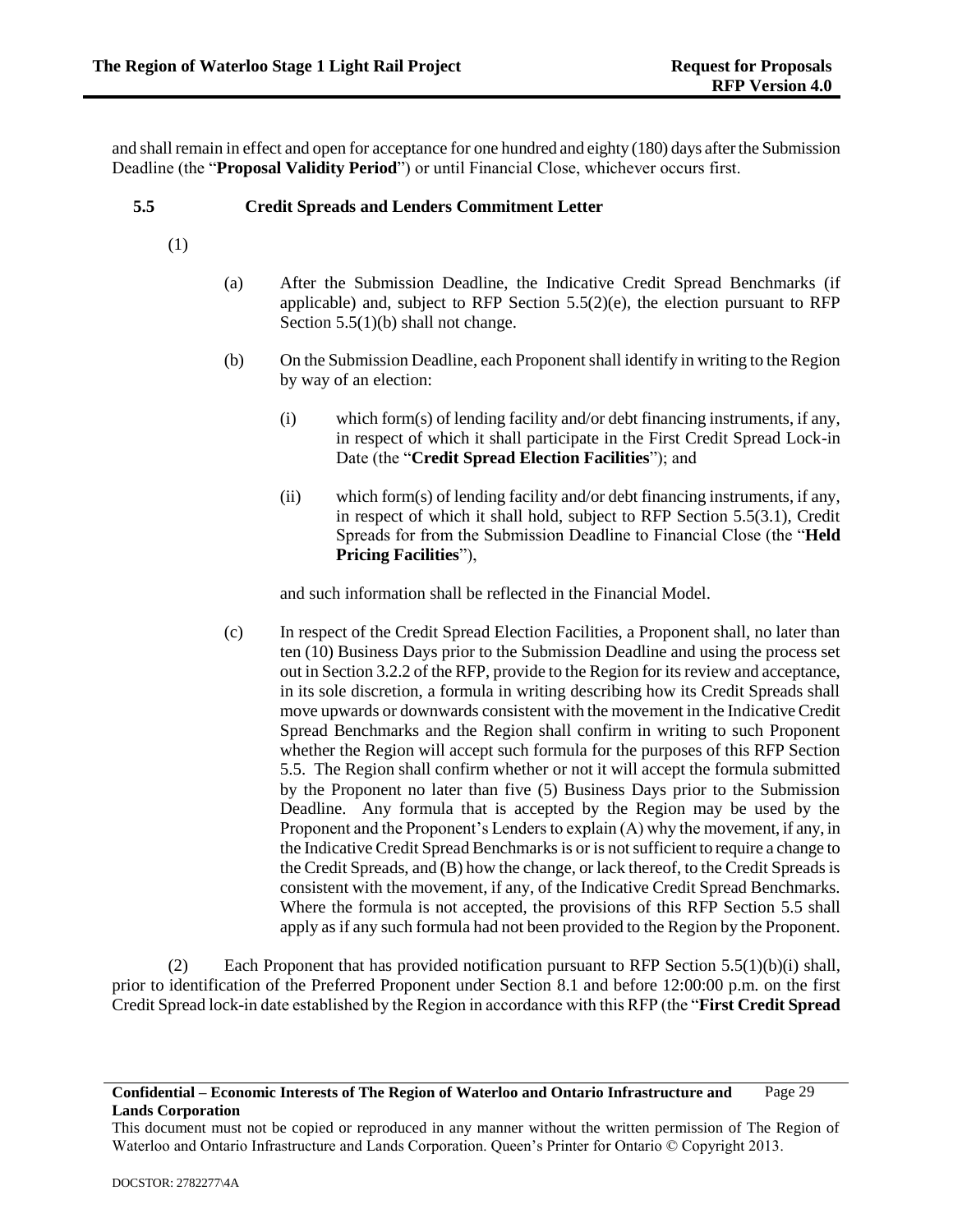**Lock-in Date**") confirm or change, in respect of the Credit Spread Election Facilities, the Credit Spreads set out in the Proponent's Financial Submission, in accordance with the following process:

- (a) the Region shall provide at least seven (7) calendar days prior written notice to the Proponents of the Region's establishment of the First Credit Spread Lock-in Date;
- (b) the Proponent shall, no later than the First Credit Spread Lock-in Date, advise the Region of either a confirmation or change to its Credit Spreads in accordance with the following:
	- (i) if there has been upward or downward movement in the Indicative Credit Spread Benchmarks sufficient to require a change to its Credit Spreads on or before the First Credit Spread Lock-in Date, the Proponent shall change its Credit Spreads by submitting to the Region:
		- (A) an updated Financial Model that has been,
			- (i) revised only to reflect the Proponent's changes to its Credit Spreads; and
			- (ii) optimized in accordance with the procedure outlined in the Financial Submission Requirements found in Section 6 of Section B of Part 2 of Schedule 3 to this RFP.

For greater clarity, no changes shall be made to the Financial Model other than to change the Credit Spreads and any resulting changes from the reoptimization of the Financial Model to reflect the revised Credit Spreads;

- (B) amended Price Forms (Schedule 6A and, if applicable, Schedule 6B) and Cost of Work Forms (Schedule 6A and, if applicable, Schedule 6B) revised only to reflect the Proponent's changes to its Credit Spreads;
- (C) a written explanation and, where applicable, calculations from the Proponent demonstrating:
	- (i) why the upward or downward movement in the Indicative Credit Spread Benchmarks from the Submission Deadline to the First Credit Spread Lock-in Date is sufficient to require a change to the Credit Spreads; and
	- (ii) that the change to the Credit Spreads is consistent with the movement of the Indicative Credit Spread Benchmarks of the Proponent from the Submission Deadline to the First Credit Spread Lock-in Date.

### **Confidential – Economic Interests of The Region of Waterloo and Ontario Infrastructure and Lands Corporation** Page 30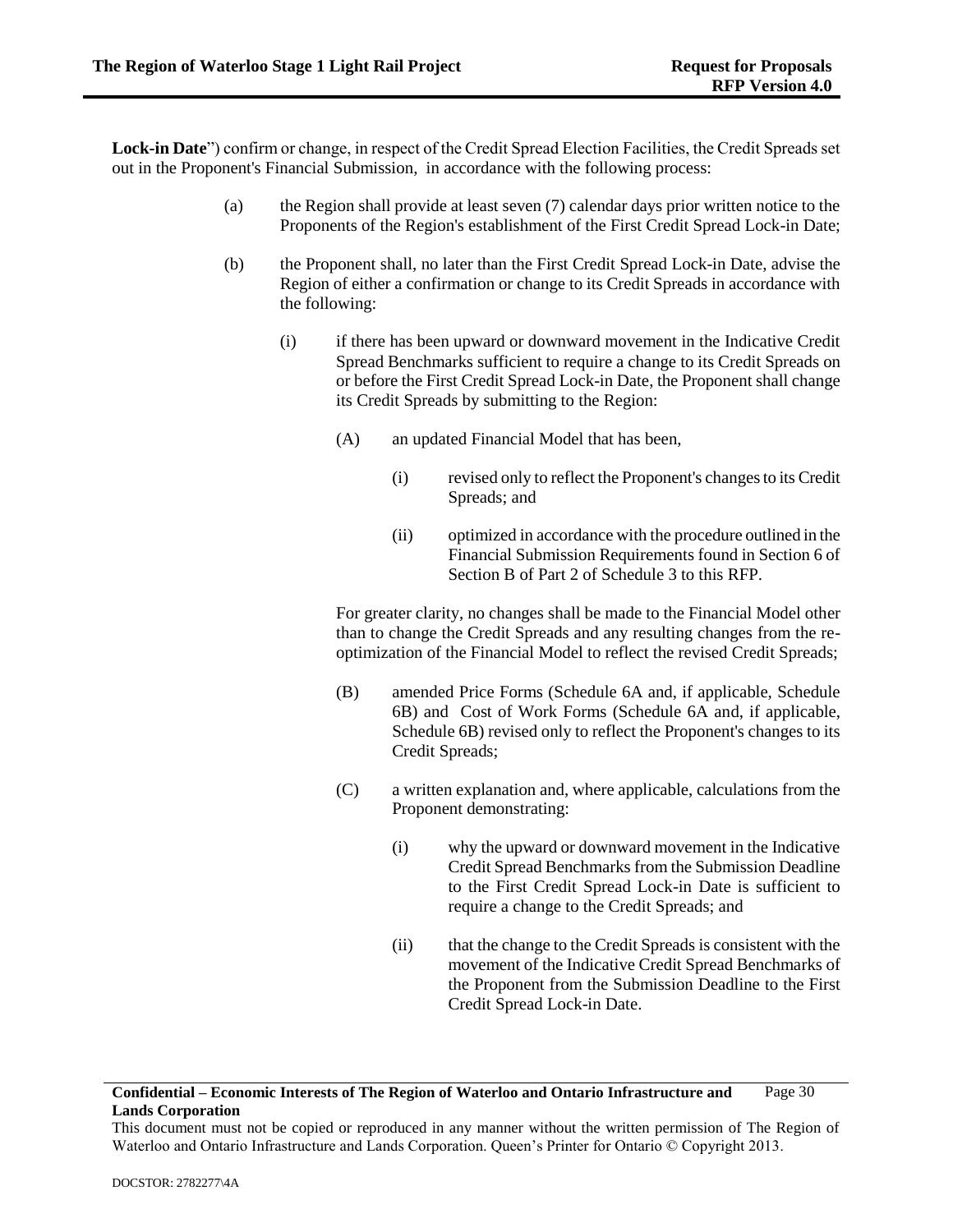For greater clarity, the written explanation shall be supported by facts, justifications and analysis of relevant factors such as new issue spreads, credit default swap spreads, and/or other publicly verifiable spread indices as applicable;

- (D) a written explanation and, where applicable, calculations prepared and executed by the Proponent's Lenders demonstrating:
	- (i) why the upward or downward movement in the Indicative Credit Spread Benchmarks from the Submission Deadline to the First Credit Spread Lock-in Date is sufficient to require a change to the Credit Spreads; and
	- (ii) that the change to the Credit Spreads is consistent with the movement of the Indicative Credit Spread Benchmarks of the Proponent from the Submission Deadline to the First Credit Spread Lock-in Date.

For greater clarity, the written explanation shall be supported by facts, justifications and analysis of relevant factors such as new issue spreads, credit default swap spreads, and/or other publicly verifiable spread indices as applicable;

- (E) written confirmation that the Proponent has not changed any variables in the Financial Model or made any revisions to the Financial Submission except for the Credit Spreads and any resulting changes from the re-optimization of the Financial Model to reflect the revised Credit Spreads; and
- (F) if applicable and exclusively as a result of a change of Credit Spreads, any revision in NPV calculation, total nominal project cost and a schedule of Monthly Service Payment amounts reflecting the financial effect of the Innovation Submission(s) and the Separate Price(s);
- <span id="page-36-0"></span>(ii) if there has not been upward or downward movement in the Indicative Credit Spread Benchmarks sufficient to require a change to its Credit Spreads, on or before the First Credit Spread Lock-in Date, the Proponent shall not change its Credit Spreads and shall submit to the Region:
	- (A) a written explanation and, where applicable, calculations from the Proponent demonstrating:

#### **Confidential – Economic Interests of The Region of Waterloo and Ontario Infrastructure and Lands Corporation** Page 31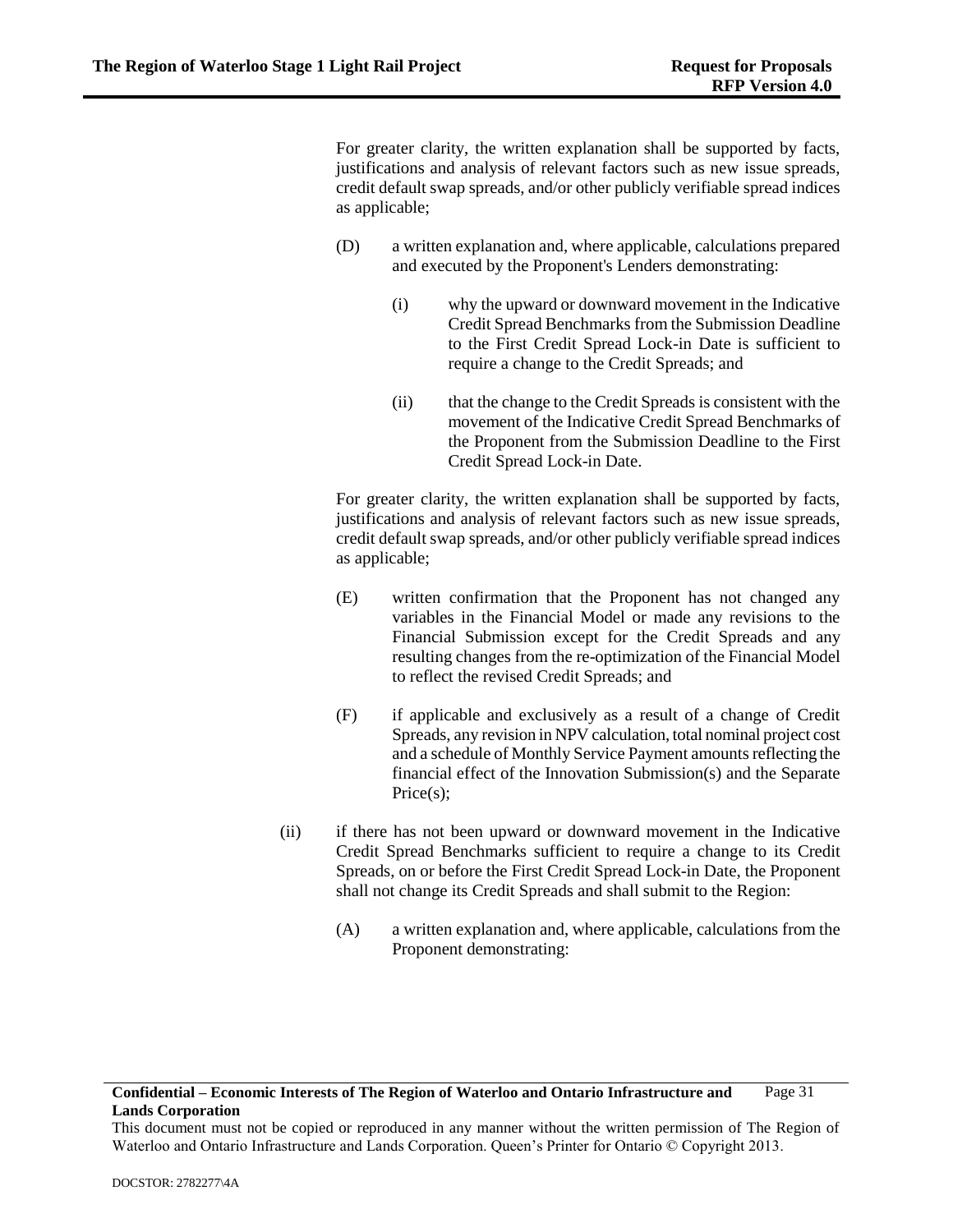- (i) why the movement, if any, in the Indicative Credit Spread Benchmarks from the Submission Deadline to the First Credit Spread Lock-in Date is not sufficient to require a change to the Credit Spreads; and
- (ii) that maintaining the Credit Spreads as submitted on the Submission Deadline is consistent with the movement, if any, in the Indicative Credit Spread Benchmarks of the Proponent from the Submission Deadline to the First Credit Spread Lock-in Date.

For greater clarity, the written explanation shall be supported by facts, justifications and analysis of relevant factors such as new issue spreads, credit default swap spreads, and/or other publicly verifiable spread indices as applicable; and

- (B) a written explanation and, where applicable, calculations prepared and executed by the Proponent's Lenders demonstrating:
	- (i) why the movement, if any, in the Indicative Credit Spread Benchmarks from the Submission Deadline to the First Credit Spread Lock-in Date is not sufficient to require a change to the Credit Spreads; and
	- (ii) that maintaining the Credit Spreads as submitted on the Submission Deadline is consistent with the movement, if any, in the Indicative Credit Spread Benchmarks of the Proponent from the Submission Deadline to the First Credit Spread Lock-in Date.

For greater clarity, the written explanation shall be supported by facts, justifications and analysis of relevant factors such as new issue spreads, credit default swap spreads, and/or other publicly verifiable spread indices, as applicable;

- (iii) as of the First Credit Spread Lock-in Date, but subject to RFP Sections [5.5\(3\)](#page-38-0) and [5.6\(2\),](#page-48-0) the revised or unchanged Credit Spreads, as applicable, and, if applicable, any re-optimization of its Financial Model and any revisions to its Financial Submission provided by the Proponent shall apply until the expiry of the Proposal Validity Period.
- (c) if a Proponent fails to confirm or submit a change to the Credit Spreads in accordance with RFP Section [5.5\(2\)](#page-34-0) on or before the First Credit Spread Lock-in Date, the Region may:

This document must not be copied or reproduced in any manner without the written permission of The Region of Waterloo and Ontario Infrastructure and Lands Corporation. Queen's Printer for Ontario © Copyright 2013.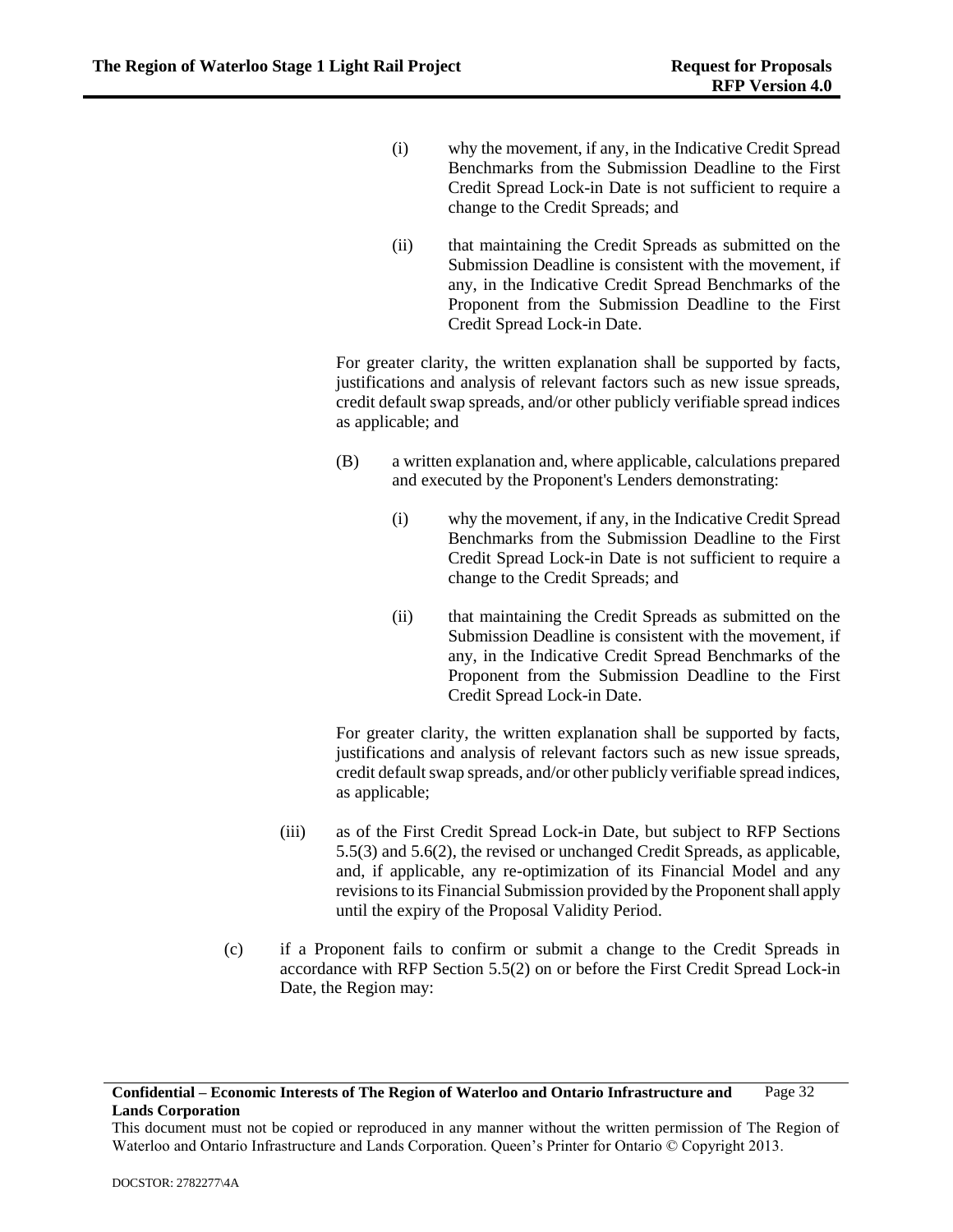- (i) deem that the Proponent has amended its Credit Spreads to be consistent with the movement of the Indicative Credit Spread Benchmarks of the Proponent from the Submission Deadline to the First Credit Spread Lock-in Date and require the Proponent to submit the information set out in RFP Section  $5.5(2)(b)(i)$ , failing which the Region may deem the Proposal materially non-compliant; and/or
- (ii) deem that the Proponent has made no changes to its Credit Spreads subsequent to the Submission Deadline and require the Proponent to submit the information set out in RFP Section  $5.5(2)(b)(ii)$ , failing which the Region may deem the Proposal materially non-compliant; and/or
- (iii) deem the Proposal materially non-compliant;
- (d) if, in the sole discretion of the Region, the Proponent's amendment or confirmation of the Credit Spreads under RFP Section [5.5\(2\)](#page-34-0) is not consistent with the Indicative Credit Spread Benchmarks, the Region may:
	- (i) require the Proponent to re-submit pursuant to RFP Section  $5.5(2)(b)$ ; and/or
	- (ii) consider this inconsistency in the evaluation and scoring of the Proponent's Proposal; and/or
	- (iii) decline to select the Proponent as the Preferred Proponent;
- <span id="page-38-2"></span>(e) on the First Credit Spread Lock-in Date, each Proponent that has confirmed or changed its Credit Spreads in respect of the Credit Spread Election Facilities in accordance with RFP Section [5.5\(2\)](#page-34-0) shall identify in writing to the Region by way of an election that, if selected as the Preferred Proponent:
	- (i) which, if any, Credit Spread Election Facilities it shall participate in respect of the Final Credit Spread Lock-in Date (the "**Final Credit Spread Election Facilities**"); and
	- (ii) which, if any, Credit Spread Election Facilities it shall hold Credit Spreads for from the First Credit Spread Lock-in Date to Financial Close.

<span id="page-38-1"></span><span id="page-38-0"></span>(3) If the Preferred Proponent has provided notification pursuant to RFP Sectio[n 5.5\(2\)\(e\)\(i\),](#page-38-1) the Preferred Proponent shall, prior to Commercial Close and no later than the date established by the Region as the final Credit Spread lock-in date in accordance with this RFP (the "**Final Credit Spread Lock-in Date**"), further confirm or change, in respect of the Final Credit Spread Election Facilities, the Credit Spreads in its Financial Submission, and as submitted pursuant to RFP Section [5.5\(2\)](#page-34-0) in accordance with the following process:

This document must not be copied or reproduced in any manner without the written permission of The Region of Waterloo and Ontario Infrastructure and Lands Corporation. Queen's Printer for Ontario © Copyright 2013.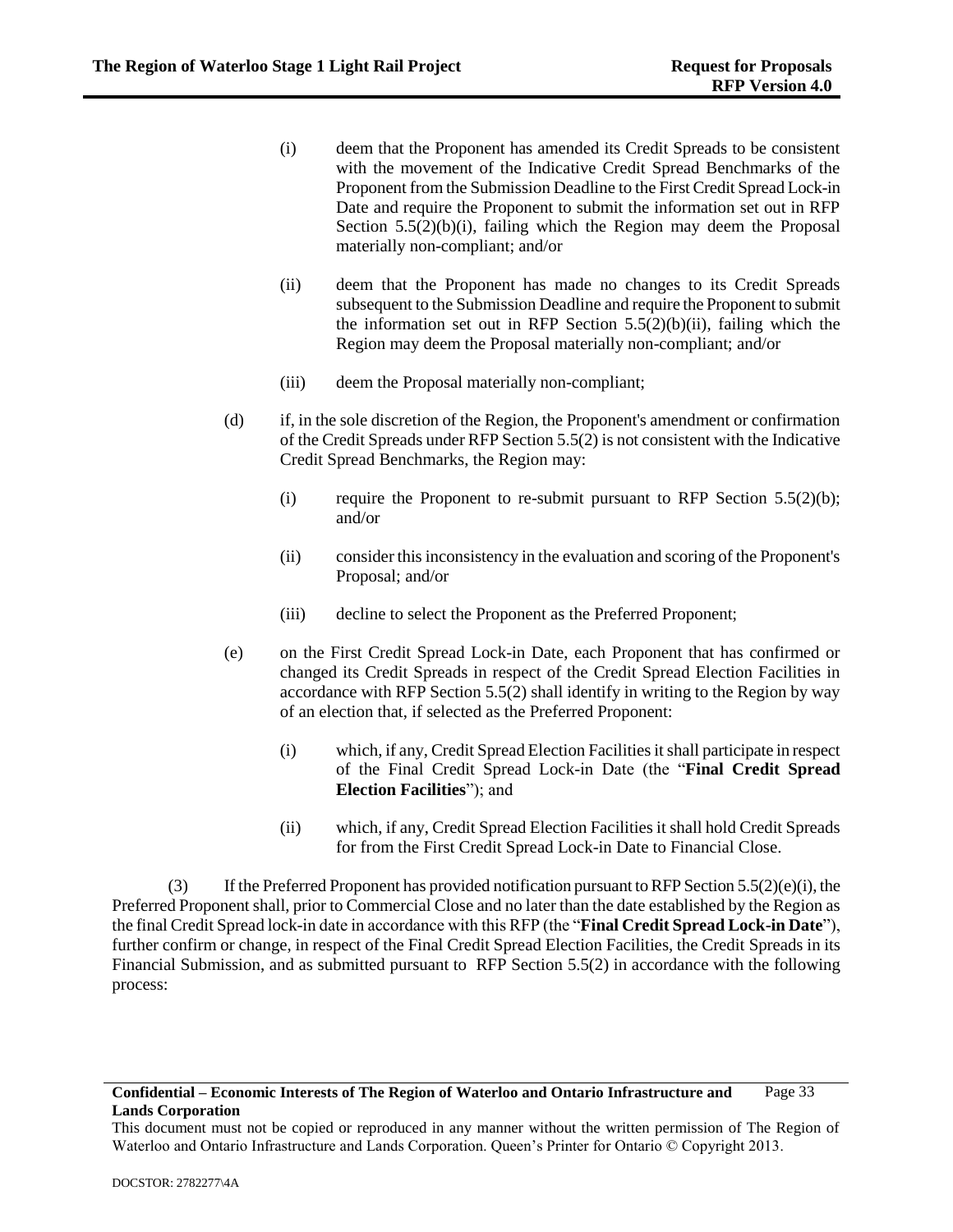- (a) the Region shall provide at least one (1) Business Day prior written notice to the Preferred Proponent of the Region's establishment of the Final Credit Spread Lockin Date and provided the Region may revoke its notice and issue a replacement notice in its sole discretion;
- <span id="page-39-0"></span>(b) the Preferred Proponent shall, no later than the Final Credit Spread Lock-in Date, advise the Region of either a confirmation or change to its Credit Spreads in accordance with the following:
	- (i) if there has been upward or downward movement in the Indicative Credit Spread Benchmarks sufficient to require a change to its Credit Spreads on or before the Final Credit Spread Lock-in Date, the Preferred Proponent shall change its Credit Spreads by submitting to the Region:
		- (A) an updated Financial Model that has been,
			- (i) revised only to reflect the Preferred Proponent's changes to its Credit Spreads; and
			- (ii) optimized in accordance with the procedure outlined in the Financial Submission Requirements found in Section 6 of Part B of Part 2 of Schedule 3 to this RFP.

For greater clarity, no changes shall be made to the Financial Model other than to change the Credit Spreads and any resulting changes from the re-optimization of the Financial Model to reflect the revised Credit Spreads;

- (B) amended Price Forms (Schedule 6A and, if applicable, Schedule 6B) and Cost of Work Forms (Schedule 6A and, if applicable, Schedule 6B) revised only to reflect the Preferred Proponent's changes to its Credit Spreads;
- (C) a written explanation and, where applicable, calculations from the Preferred Proponent demonstrating:
	- (i) why the upward or downward movement in the Indicative Credit Spread Benchmarks from the First Credit Spread Lock-in Date to the Final Credit Spread Lock-in Date is sufficient to require a change to the Credit Spreads; and
	- (ii) that the change to the Credit Spreads is consistent with the movement of the Indicative Credit Spread Benchmarks of the Preferred Proponent from the First Credit Spread Lockin Date to the Final Credit Spread Lock-in Date.

### **Confidential – Economic Interests of The Region of Waterloo and Ontario Infrastructure and Lands Corporation** Page 34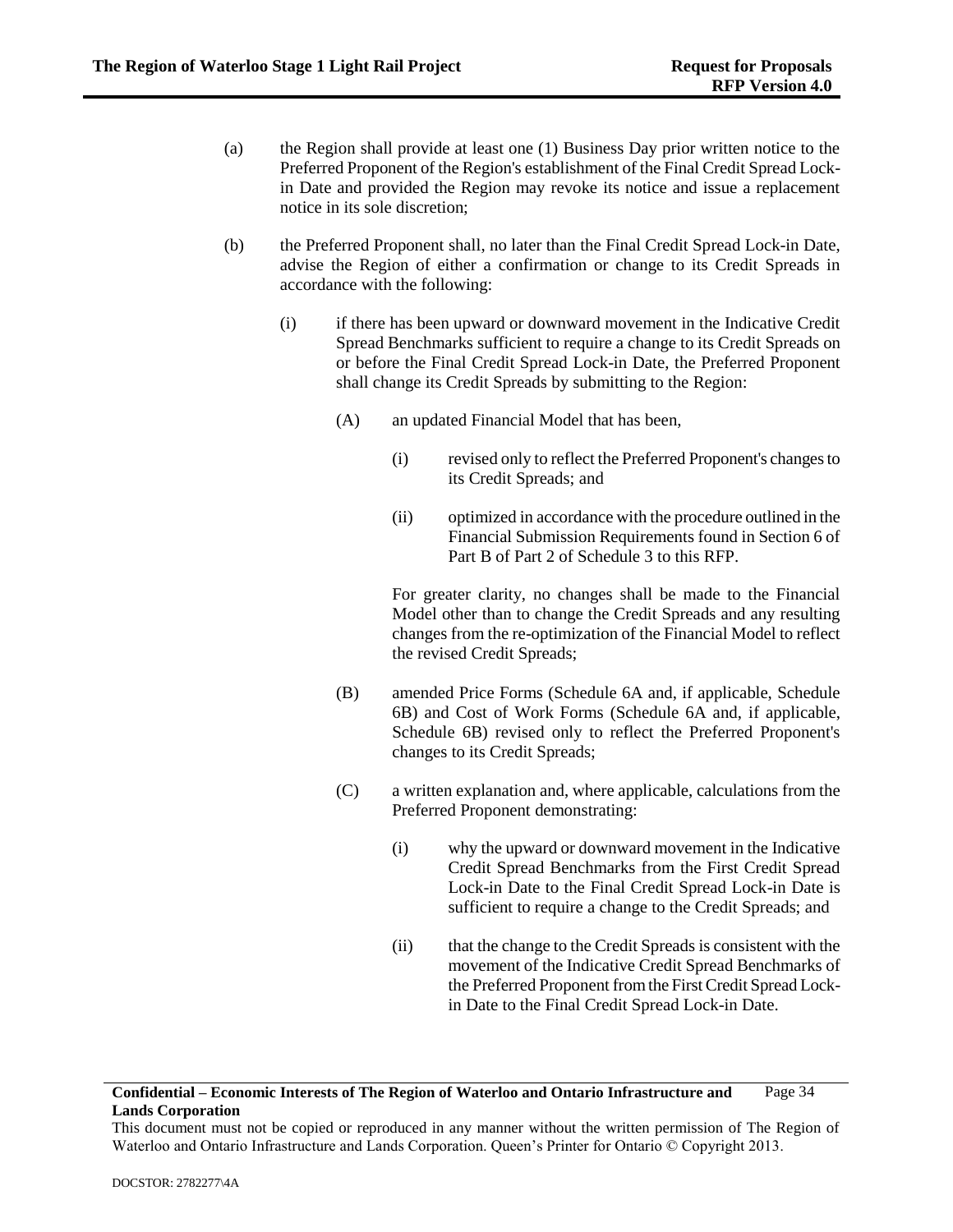For greater clarity, the written explanation shall be supported by facts, justifications and analysis of relevant factors such as new issue spreads, credit default swap spreads, and/or other publicly verifiable spread indices as applicable;

- (D) a written explanation and, where applicable, calculations prepared and executed by the Preferred Proponent's Lenders demonstrating:
	- (i) why the upward or downward movement in the Indicative Credit Spread Benchmarks from the First Credit Spread Lock-in Date to the Final Credit Spread Lock-in Date is sufficient to require a change to the Credit Spreads; and
	- (ii) that the change to the Credit Spreads is consistent with the movement of the Indicative Credit Spread Benchmarks of the Preferred Proponent from the First Credit Spread Lockin Date to the Final Credit Spread Lock-in Date.

For greater clarity, the written explanation shall be supported by facts, justifications and analysis of relevant factors such as new issue spreads, credit default swap spreads, and/or other publicly verifiable spread indices as applicable;

- (E) written confirmation that the Preferred Proponent has not changed any variables in the Financial Model or made any revisions to the Financial Submission except for the Credit Spreads and any resulting changes from the re-optimization of the Financial Model to reflect the revised Credit Spreads; and
- (F) if applicable and exclusively as a result of a change of Credit Spreads, any revision in NPV calculation, total nominal project cost and a schedule of Monthly Service Payments reflecting the financial effect of the Innovation Submission(s) and the Separate Price(s);
- <span id="page-40-0"></span>(ii) if there has not been upward or downward movement in the Indicative Credit Spread Benchmarks sufficient to require a change to its Credit Spreads, on or before the Final Credit Spread Lock-in Date, the Preferred Proponent shall not change its Credit Spreads and shall submit to the Region:
	- (A) a written explanation and, where applicable, calculations from the Preferred Proponent demonstrating:

#### **Confidential – Economic Interests of The Region of Waterloo and Ontario Infrastructure and Lands Corporation** Page 35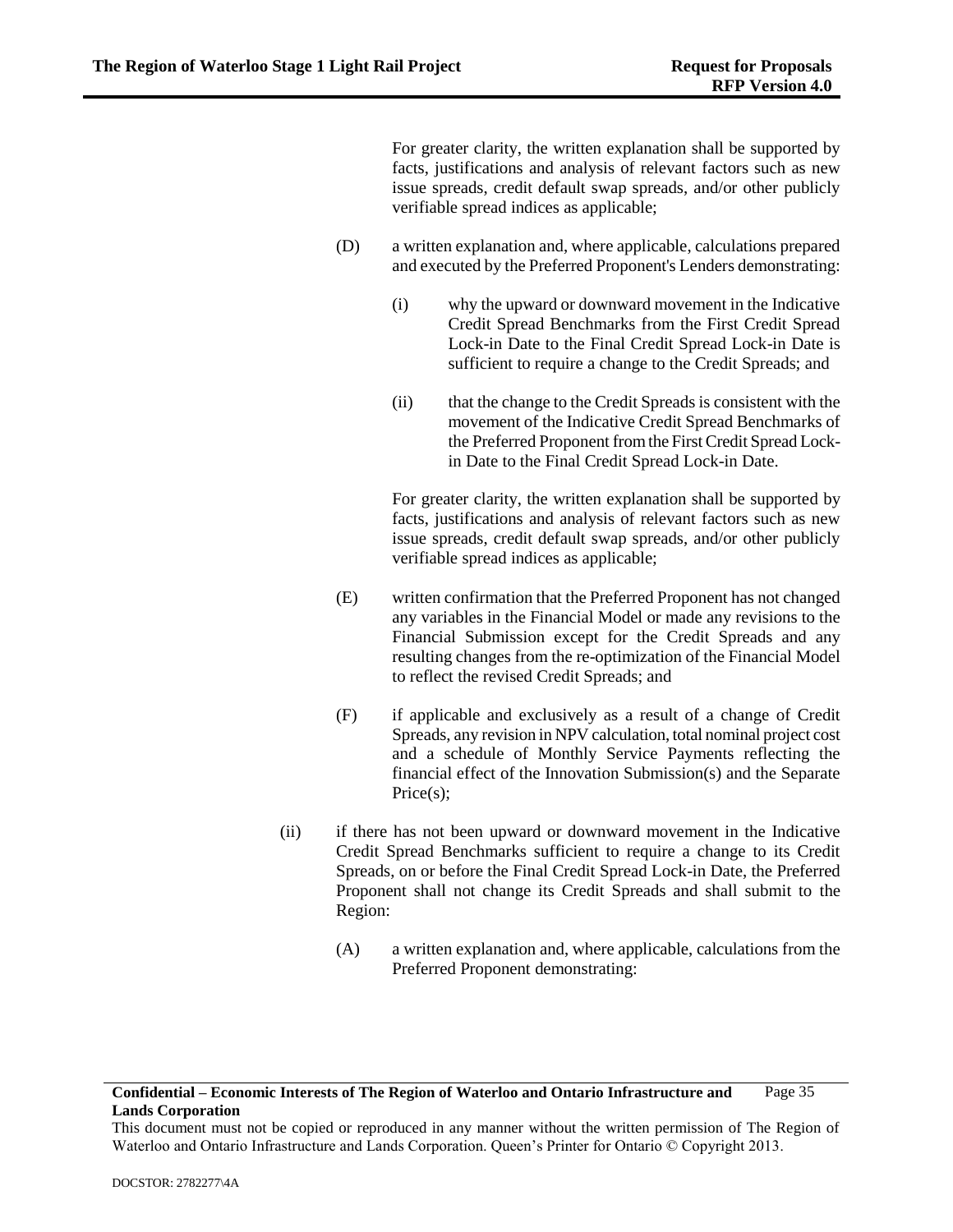- (i) why the movement, if any, in the Indicative Credit Spread Benchmarks from the First Credit Spread Lock-in Date to the Final Credit Spread Lock-in Date is not sufficient to require a change to the Credit Spreads; and
- (ii) that maintaining the Credit Spreads as submitted on the First Credit Spread Lock-in Date is consistent with the movement, if any, in the Indicative Credit Spread Benchmarks of the Preferred Proponent from the First Credit Spread Lock-in Date to the Final Credit Spread Lock-in Date.

For greater clarity, the written explanation shall be supported by facts, justifications and analysis of relevant factors such as new issue spreads, credit default swap spreads, and/or other publicly verifiable spread indices as applicable; and

- (B) a written explanation and, where applicable, calculations prepared and executed by the Preferred Proponent's Lenders demonstrating:
	- (i) why the movement, if any, in the Indicative Credit Spread Benchmarks from the First Credit Spread Lock-in Date to the Final Credit Spread Lock-in Date is not sufficient to require a change to the Credit Spreads; and
	- (ii) that maintaining the Credit Spreads as submitted on the First Credit Spread Lock-in Date is consistent with the movement, if any, in the Indicative Credit Spread Benchmarks of the Preferred Proponent from the First Credit Spread Lock-in Date to the Final Credit Spread Lock-in Date.

For greater clarity, the written explanation shall be supported by facts, justifications and analysis of relevant factors such as new issue spreads, credit default swap spreads, and/or other publicly verifiable spread indices, as applicable; and

(iii) as of the Final Credit Spread Lock-in Date, but subject to RFP Section [5.7\(2\),](#page-49-0) the revised or unchanged Credit Spreads, as applicable, and, if applicable, any re-optimization of its Financial Model and any revisions to its Financial Submission provided by the Preferred Proponent shall apply until Financial Close; and

This document must not be copied or reproduced in any manner without the written permission of The Region of Waterloo and Ontario Infrastructure and Lands Corporation. Queen's Printer for Ontario © Copyright 2013.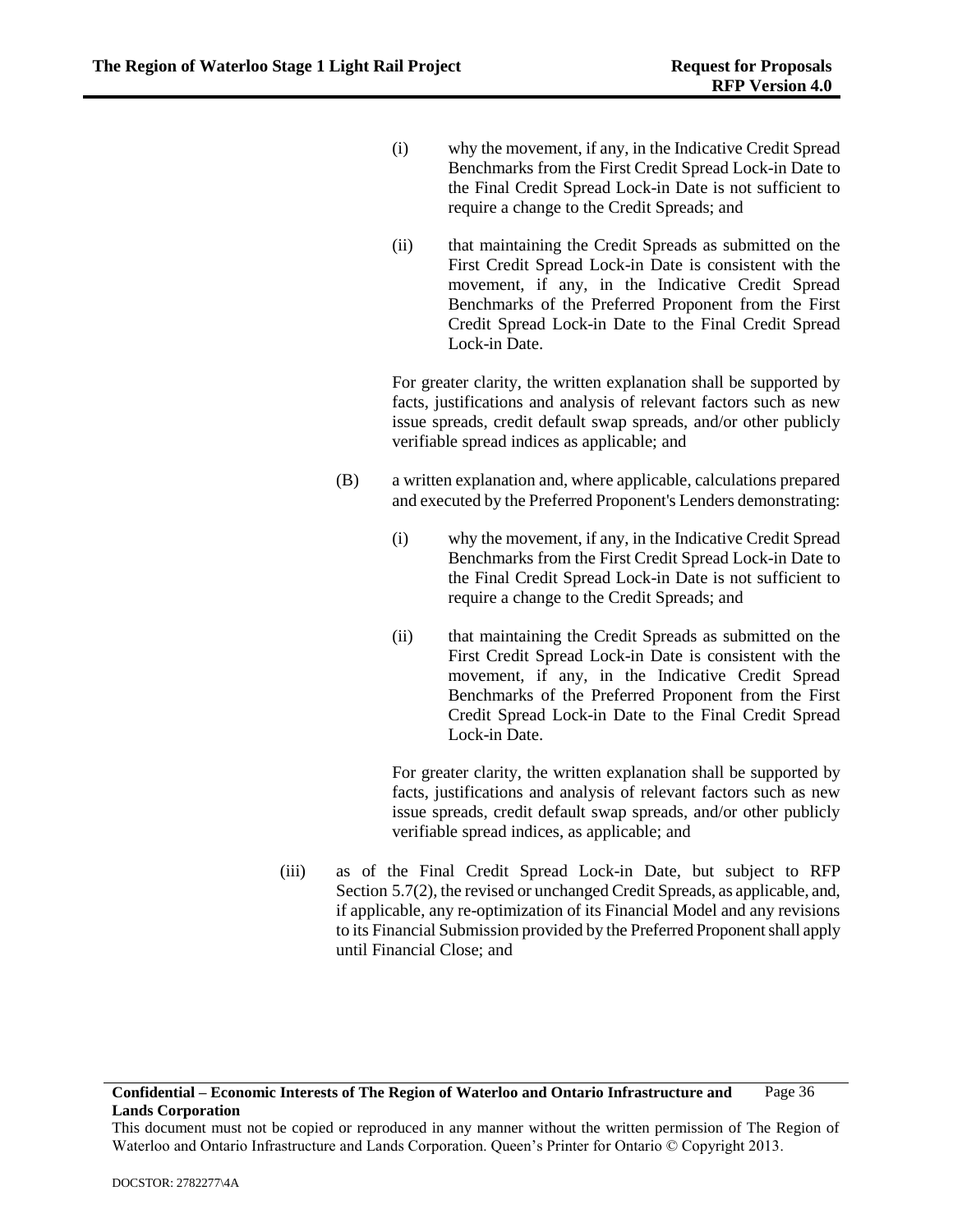- (c) if the Preferred Proponent fails to confirm or submit a change to the Credit Spreads in accordance with RFP Sectio[n 5.5\(3\)](#page-38-0) on or before the Final Credit Spread Lock-in Date, the Region may:
	- (i) deem that the Preferred Proponent has amended its Credit Spreads:
		- (A) consistent with the movement of the Indicative Credit Spread Benchmarks of the Preferred Proponent from the First Credit Spread Lock-in Date to the Final Credit Spread Lock-in Date; and/or
		- (B) in the case of bonds, to reflect the Clearing Spread set out in RFP Sectio[n 5.5\(4\),](#page-43-0)

and require the Proponent to submit the information set out in RFP Section [5.5\(3\)\(b\)\(i\)](#page-39-0) and/or RFP Section [5.5\(4\);](#page-43-0) and/or

(ii) deem that the Preferred Proponent has made no changes to its Credit Spreads subsequent to the First Credit Spread Lock-in Date and require the Preferred Proponent to submit the explanations set out in RFP Section  $5.5(3)(b)(ii)$ .

(3.1) Each Proponent that has provided notification under RFP Sectio[n 5.5\(1\)\(b\)\(ii\)](#page-34-1) or RFP Section [5.5\(1\)\(b\)\(i\)](#page-34-2) that it intends to provide, respectively, Held Pricing Facilities or Credit Spread Election Facilities may, on the First Credit Spread Lock-in Date only, as applicable [\(i\)](#page-27-0) reduce the Credit Spreads set out in the Proponent's Financial Submission relating to the Held Pricing Facilities (or any of them), or (ii) redesignate the Credit Spread Election Facilities (or any of them) as Held Pricing Facilities conditional upon the redesignation resulting in a reduction of the Credit Spreads applicable thereto from those set out in the Proponent's Financial Submission, and, in each case, shall submit to the Region on the First Credit Spread Lock-in Date:

- (a) the decreased Credit Spreads for each of the affected Held Pricing Facilities or Credit Spread Election Facilities and an unconditional confirmation that the decreased Credit Spreads will remain in effect for the balance of the Proposal Validity Period with respect to the affected Held Pricing Facilities or Credit Spread Election Facilities;
- (b) an updated Financial Model that has been,
	- (i) revised only to reflect the Proponent's decreases to its Credit Spreads; and
	- (ii) optimized in accordance with the procedure outlined in the Financial Submission Requirements found in Section 6 of Part B of Part 2 of Schedule 3 to this RFP.

This document must not be copied or reproduced in any manner without the written permission of The Region of Waterloo and Ontario Infrastructure and Lands Corporation. Queen's Printer for Ontario © Copyright 2013.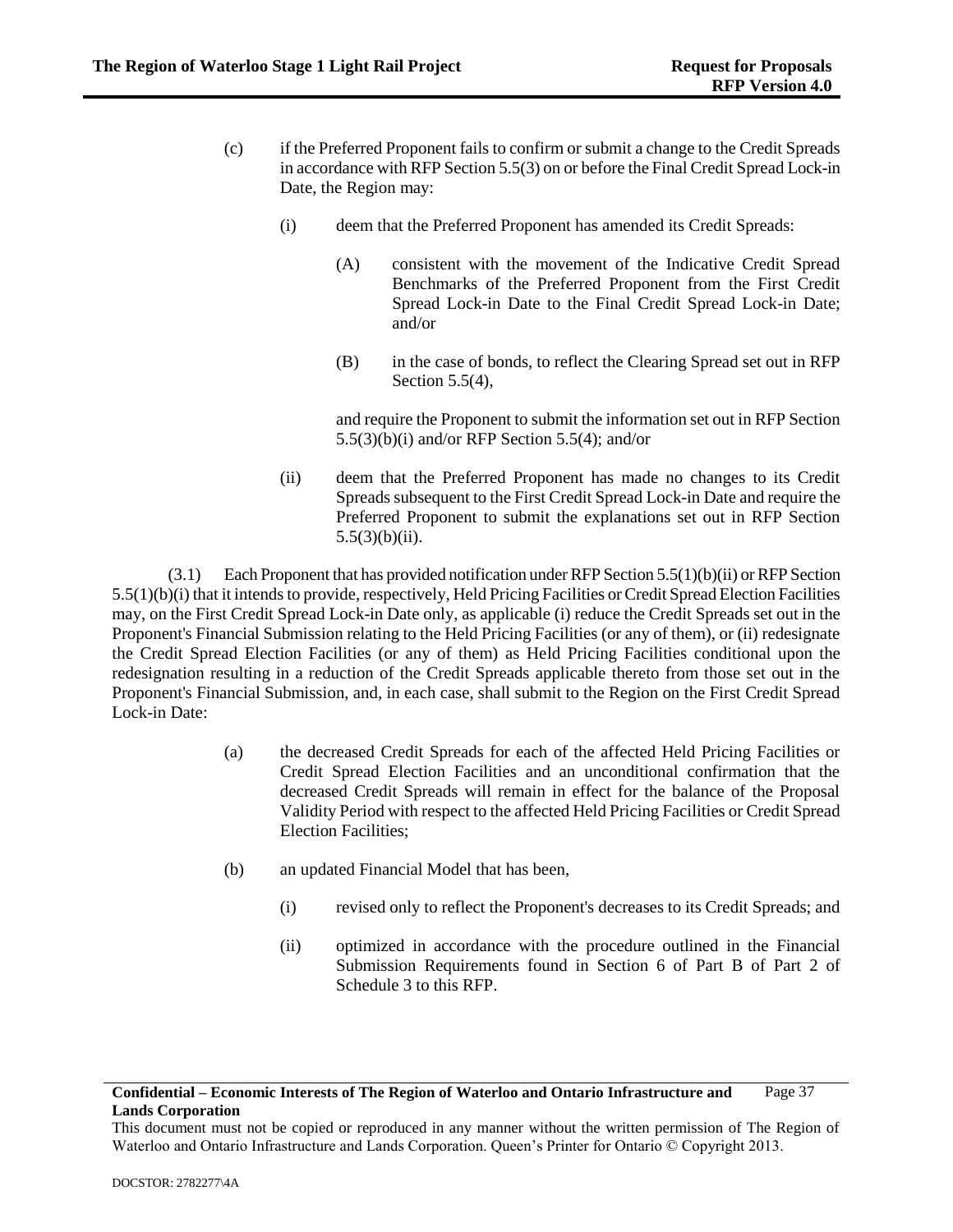For greater clarity, no changes shall be made to the Financial Model other than to decrease the Credit Spreads and any resulting changes from the reoptimization of the Financial Model to reflect the decreased Credit Spreads;

- (c) amended Price Form (Schedule 6A and, if applicable, Schedule 6B) and Cost of Work Forms (Schedule 6A and, if applicable, Schedule 6B) revised only to reflect the Proponent's decrease(s) to its Credit Spreads;
- (d) written confirmation that the Proponent has not changed any variables in the Financial Model or made any revisions to the Financial Submission except for the decrease(s) to the Credit Spreads and any resulting changes from the re-optimization of the Financial Model to reflect the decreased Credit Spreads; and
- (e) if applicable and exclusively as a result of the decrease(s) to the Credit Spreads, any revision in NPV calculation, total nominal project cost and a schedule of Monthly Service Payments reflecting the financial effect of the Innovation Submission(s) and the Separate Price(s).

(3.2) The Region will evaluate the reasonableness of the Credit Spreads for the Credit Spread Election Facilities submitted by the Proponent and as priced at date of submission of Proposals. If the Region, acting in its sole discretion, does not find such Credit Spreads to be reasonable, the Region may:

- (a) either at the First Credit Spread Lock-in Date or at the Final Credit Spread Lock-in Date, as the case may be, deem that the Proponent has amended such Credit Spreads to be consistent with the movement of the Indicative Credit Spread Benchmarks of the Proponent from the Submission Deadline to the First Credit Spread Lock-In Date and/or from the First Credit Spread Lock-in Date to the Final Credit Spread Lock-in Date; provided, that, if the Region exercises its rights under this Section 5.5(3.2)(a), any deemed amendments to the Credit Spreads shall be equal to the change in the Indicative Credit Spread Benchmarks over the applicable period of time; or
- (b) no later than the identification of Preferred Proponent, deem the Proposal materially noncompliant.

<span id="page-43-0"></span>(4) The Preferred Proponent on its own behalf and on behalf of its Lenders (including but not limited to underwriters, mandated lead arrangers and arrangers) acknowledge and agree that if, on the Final Credit Spread Lock-In Date:

> (a) The Clearing Spread for the bonds payable by the Preferred Proponent is less than the Credit Spread derived using Indicative Credit Spread Benchmarks, the full benefit of such lower Clearing Spread will be passed through to the Region. This Clearing Spread will be reflected in the reduction of the Monthly Service Payment payable by the Region as set out in the Financial Model submitted by

This document must not be copied or reproduced in any manner without the written permission of The Region of Waterloo and Ontario Infrastructure and Lands Corporation. Queen's Printer for Ontario © Copyright 2013.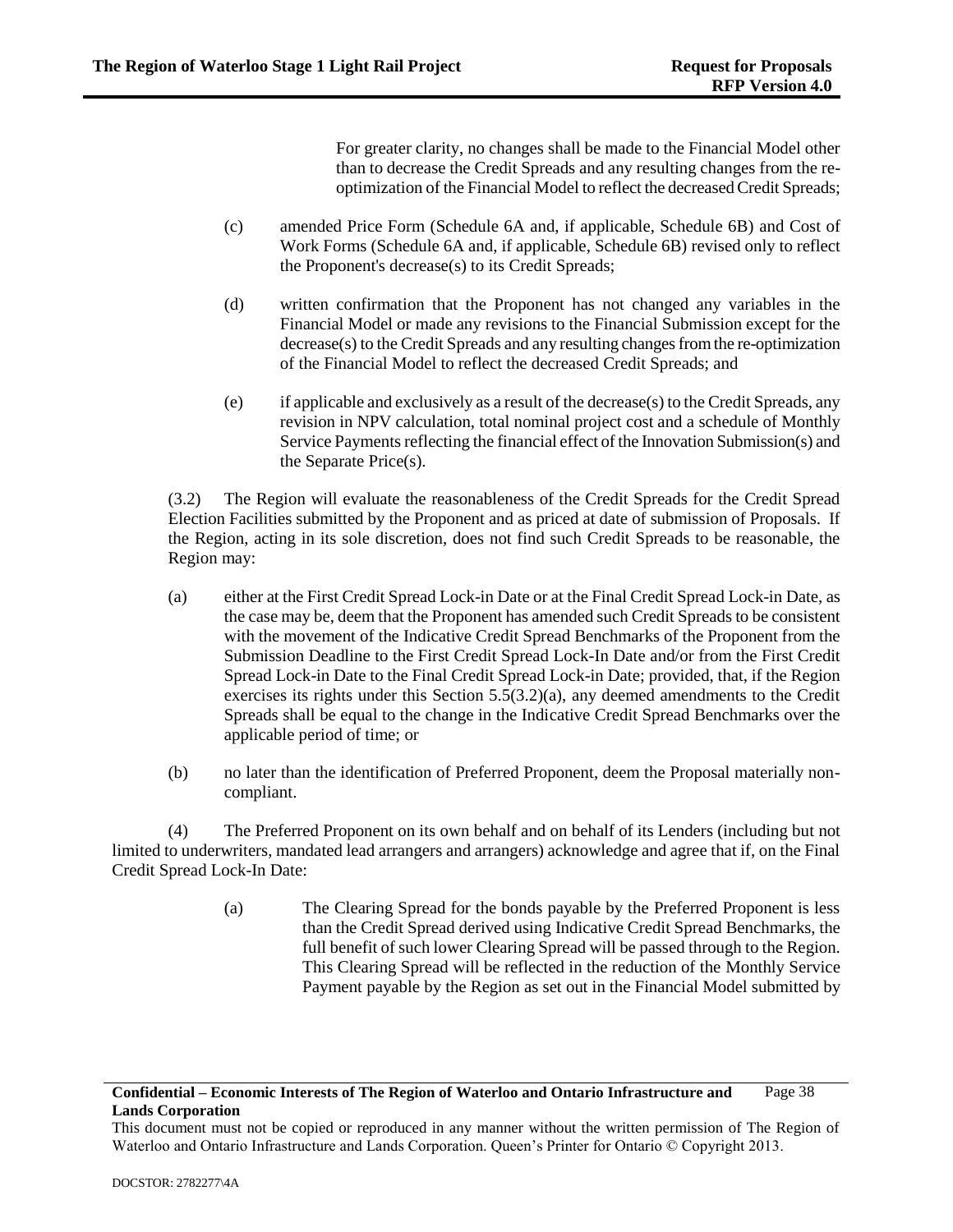the Preferred Proponent prior to Financial Close using the optimization procedure set out in the RFP Schedule 3 Part 2 Part B Section 6.0.

- (b) The Clearing Spread for the bonds payable by the Preferred Proponent is higher than the Credit Spread derived using the Indicative Credit Spread Benchmarks, then the Lenders will be required to provide to the Region an explanation for such variance between the Clearing Spread and the Credit Spread derived using the Indicative Credit Spread Benchmarks described herein in this section of the RFP, supported by facts, justifications and analysis of relevant factors. Only if such explanation is accepted by the Region, acting in its sole discretion, then such higher Credit Spread will be reflected in the Monthly Service Payment payable by the Region as set out in the Financial Model submitted by the Preferred Proponent prior to Financial Close using the optimization procedure set out in the RFP Schedule 3 Part 2 Part B Section 6.0. If such explanation is not accepted by the Region, acting in its sole discretion, may exercise its rights set out in RFP Section [5.5\(6\)](#page-45-0) without limiting any other rights under this RFP.
- (c) To provide complete transparency, between the time of selection of the Preferred Proponent and targeted Financial Close, the Preferred Proponent and the Lenders will provide periodic updates to the satisfaction of the Region in respect o[f \(i\)](#page-27-0) the expected Clearing Spread for the bonds using the Indicative Credit Spread Benchmarks process pursuant to this RFP and (ii) any variances between the expected Clearing Spread for the bonds and the Credit Spread derived using the Indicative Credit Spread Benchmarks process pursuant to this RFP.

<span id="page-44-1"></span>(5) In a written notice given to the Preferred Proponent, the Region shall prescribe the date (provided the Region may give a further notice of a revised date in its sole discretion) on which the Preferred Proponent shall submit to the Region a letter, the form and substance of which shall be satisfactory to the Region, on the letterhead of its Lenders and executed by the Lenders (the "**Lenders Commitment Letter**") addressed to the Preferred Proponent confirming:

- (a) the Lenders funding commitment to provide the financing described in the Financial Submission including as revised under RFP Sections [5.5\(2\),](#page-34-0) [5.5\(3\),](#page-38-0) 5.5(3.1) or [5.5\(4\),](#page-43-0) which, subject to Section [5.5\(5\)\(b\),](#page-44-0) may be subject to such reasonable and customary conditions of the Lenders as agreed to by the Region, acting reasonably;
- <span id="page-44-0"></span>(b) that the funding commitment does not contain any material adverse change clause, market flex clause, or any other similar condition which explicitly or implicitly makes the funding commitment by the Lenders conditional on the absence of a material adverse change in the market, or if any such conditions were originally applicable that the Lenders have now waived such conditions; and
- (c) that the Lenders accept the Project Agreement without any material change.

#### **Confidential – Economic Interests of The Region of Waterloo and Ontario Infrastructure and Lands Corporation** Page 39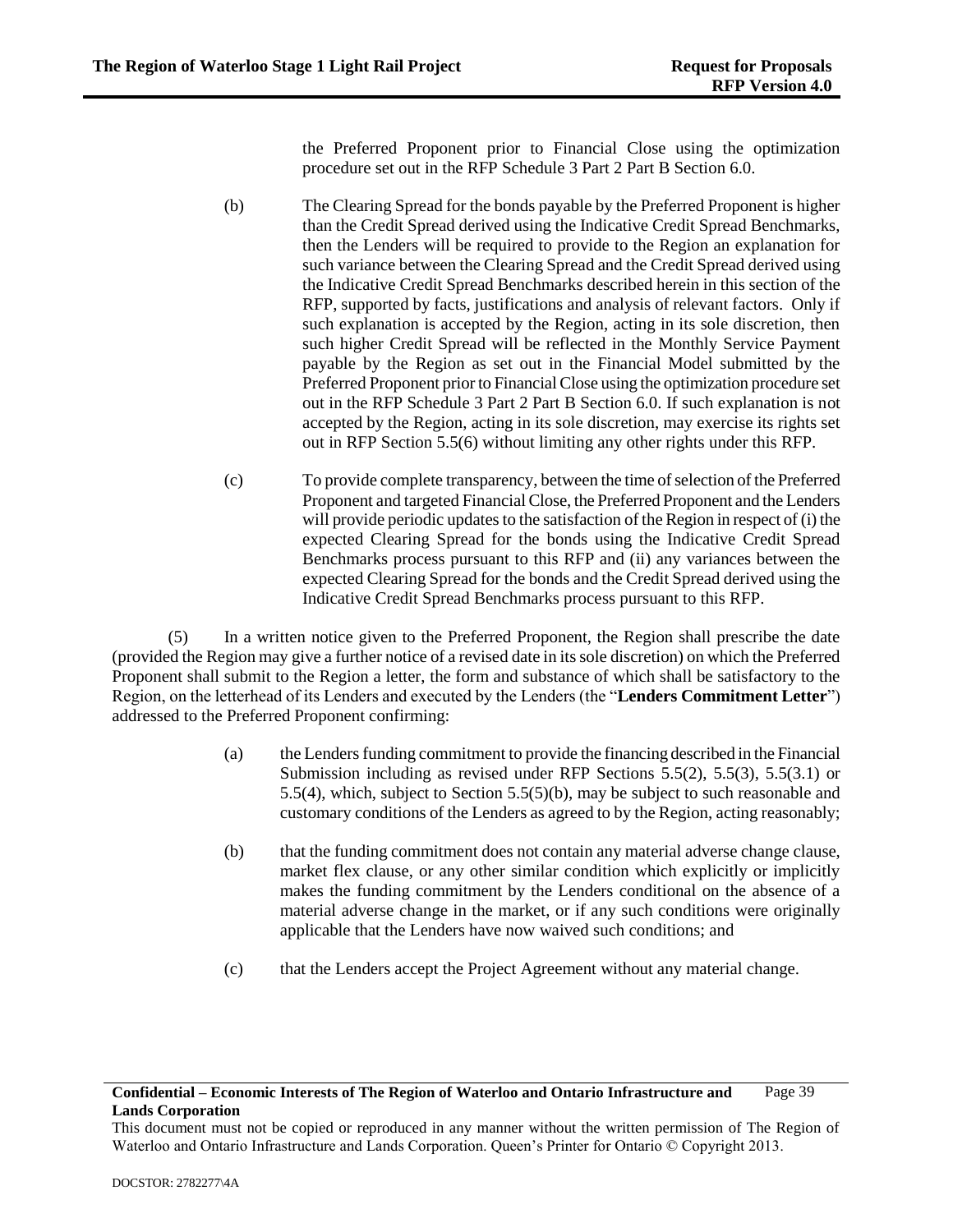Prior to the issuance of the Lenders Commitment Letter, and no later than either the Final Credit Spread Lock-in Date, if applicable, or 5 Business Days prior to the due date of the Lenders Commitment Letter as prescribed by the Region pursuant to this RFP Section [5.5\(5\),](#page-44-1) the Preferred Proponent shall submit a draft thereof (the "**Draft Lenders Commitment Letter**") to the Region for review and comment by the Region.

<span id="page-45-0"></span>(6) If (i) in respect of the Final Credit Spread Election Facilities, the amendment or confirmation of the Credit Spreads under RFP Section [5.5\(3\)](#page-38-0) are not consistent with the Indicative Credit Spread Benchmarks of the Preferred Proponent, in the sole discretion of the Region, or (ii) in respect of the Final Credit Spread Election Facilities, the written explanations justifying the amendment or confirmation of the Credit Spreads under RFP Section [5.5\(3\)](#page-38-0) are not, in the sole discretion of the Region, acceptable to the Region, or (iii) any other of the requirements respecting the amendment or confirmation of the Credit Spreads under RFP Section [5.5\(3\)](#page-38-0) have not, in the sole discretion of the Region, been satisfied or complied with, or (iv) the Preferred Proponent's Lenders have not provided a Lenders Commitment Letter which, in the Region's sole discretion, satisfies the requirements of RFP Section [5.5\(5\),](#page-44-1) then:

- (a) The Region shall, no later than seven (7) Business Days after the Final Credit Spread Lock-In Date or the date of receipt by the Region of the Lenders Commitment Letter, give written notice to the Preferred Proponent setting out the manner in which any of the foregoing requirements of RFP Section[s 5.5\(3\),](#page-38-0) [5.5\(4\)](#page-43-0) or [5.5\(5\)](#page-44-1) have not been satisfied or complied with (the "**Rectification Notice**"). The Preferred Proponent shall have seven (7) Business Days following the date of the Rectification Notice to rectify the failure to satisfy the requirements as set out in the Rectification Notice (for greater certainty, including the resubmission of an updated Financial Model that provides for revised Credit Spreads that are consistent with the changes to the Indicative Credit Spread Benchmarks of the Preferred Proponent or the resubmission of the Lenders Commitment Letter) by submitting to the Region a response to the Rectification Notice (the "**Rectification Notice Response**").
- <span id="page-45-2"></span><span id="page-45-1"></span>(b) If the Region, in its sole discretion: (A) is not satisfied with the Rectification Notice Response or with the Draft Lenders Commitment Letter; and/or (B) determines that the NPV of the Preferred Proponent's Financial Submission as revised by RFP Section [5.5\(3\)](#page-38-0) exceeds the budget for the Project; and/or (C) determines that the NPV of the Preferred Proponent's Financial Submission as revised by RFP Section [5.5\(3\)](#page-38-0) changes the overall rank of the Preferred Proponent relative to the other Proponents, the Region may, in its sole discretion and without limitation to any other right under this RFP:
	- (i) Request the Second Negotiations Proponent (as referred to in RFP Section [8.1\(1\)\(b\)\)](#page-57-0) to confirm or change its Credit Spreads in accordance with RFP Section [5.5\(3\),](#page-38-0) and at the same time request the Preferred Proponent to again confirm or change its Credit Spreads in accordance with RFP Section [5.5\(3\),](#page-38-0) and based on the results thereof, re-run the evaluation process to determine which of the Preferred Proponent or the Second Negotiations Proponent is then the highest ranked Proponent. If the Second Negotiations

This document must not be copied or reproduced in any manner without the written permission of The Region of Waterloo and Ontario Infrastructure and Lands Corporation. Queen's Printer for Ontario © Copyright 2013.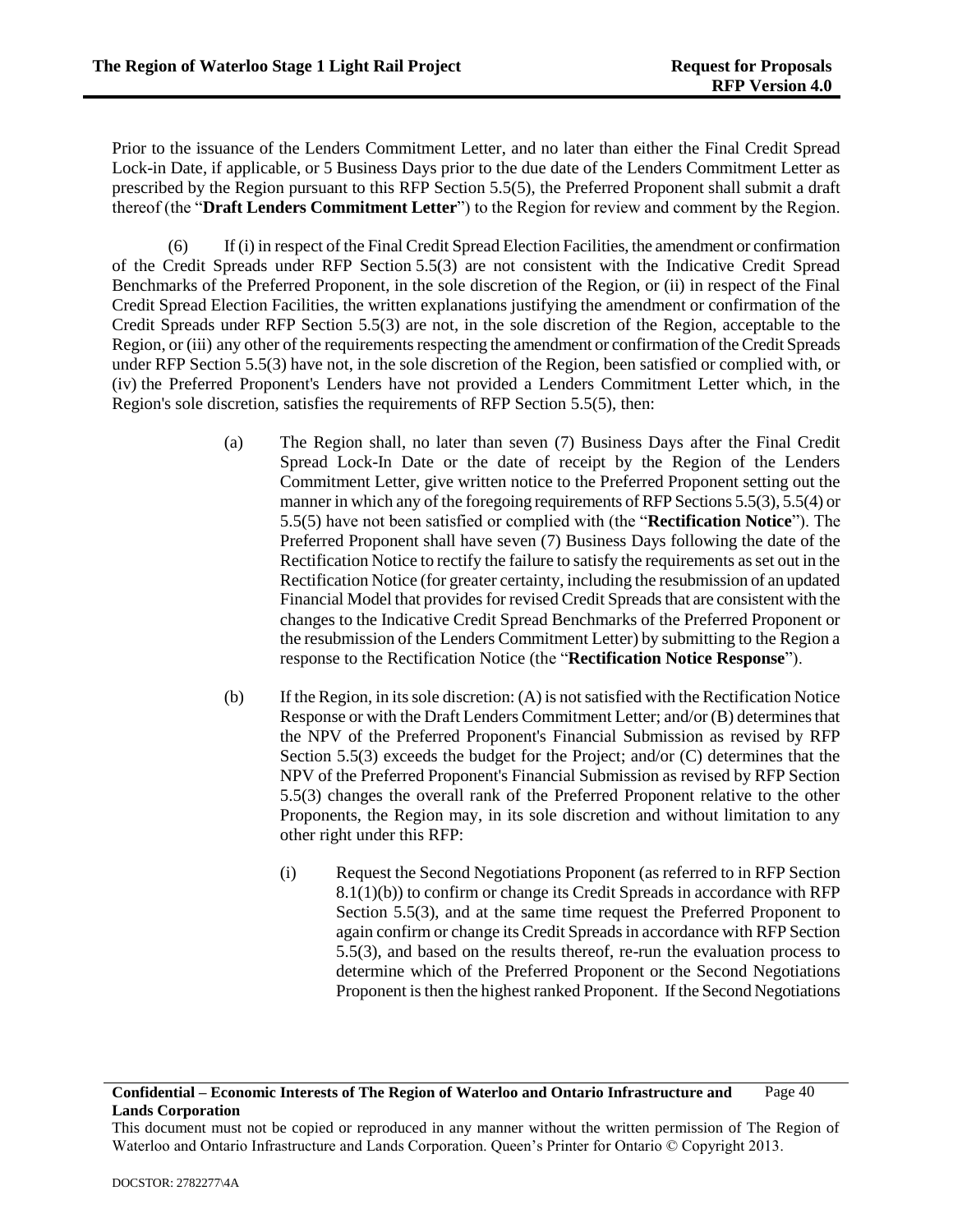Proponent is then the highest ranked Proponent then the Second Negotiations Proponent shall then become the Preferred Proponent in place of the first selected Preferred Proponent for all purposes of this RFP;

- <span id="page-46-0"></span>(ii) Commence negotiations with the Second Negotiations Proponent in accordance with RFP Section 8 including requesting the Second Negotiations Proponent to confirm or change its Credit Spreads in accordance with RFP Sectio[n 5.5\(3\).](#page-38-0) If the Second Negotiations Proponent is then the highest ranked Proponent then the Second Negotiations Proponent shall then become the Preferred Proponent in place of the first selected Preferred Proponent for all purposes of this RFP;
- (iii) Direct the Preferred Proponent to terminate its relationship with its Lenders, and the Region shall conduct, in conjunction with the Preferred Proponent, a competition amongst prospective lenders to become Lenders to the Preferred Proponent following which the Preferred Proponent shall resubmit its Financial Submission to incorporate the financial terms and conditions of the Lenders that are successful in the competition. Based thereon, the Region may, in its sole discretion, continue with the Preferred Proponent in accordance with the provisions of this RFP;
- <span id="page-46-1"></span>(iv) Commence separate and distinct but contemporaneous negotiations with the Second Negotiations Proponent and the Preferred Proponent. If the Second Negotiations Proponent is then the highest ranked Proponent then the Second Negotiations Proponent shall then become the Preferred Proponent in place of the first selected Preferred Proponent for all purposes of this RFP; or
- <span id="page-46-2"></span>(v) Request the Second Negotiations Proponent and the Preferred Proponent to resubmit their respective Proposals for evaluation under and in accordance with this RFP, and for such purpose shall establish a new Submission Deadline.

The Region may, in its sole discretion and for greater clarity, elect to change which of the RFP Sectio[n 5.5\(6\)\(b\)](#page-45-1) processes to employ at any time during the application of RFP Section [5.5\(6\)\(b\).](#page-45-1) In the event that the Region has determined to proceed under any of RFP Sections  $5.5(6)(b)(i)$ , [\(ii\)](#page-46-0) or [\(iv\),](#page-46-1) then the provisions of RFP Section[s 8.1\(2\),](#page-57-1) [\(3\)](#page-57-2) an[d \(4\)](#page-57-3) shall apply to such processes. Without limitation to the foregoing, and in its sole discretion, the Region may, if it is not satisfied with the Rectification Notice Response or the Lenders Commitment Letter, at any time notify the Preferred Proponent in a written notice (the "**Termination Notice**") that the Preferred Proponent is disqualified and is no longer entitled to participate in the RFP Process. In such latter circumstance, the Region may consider the performance of the Preferred Proponent and the Proponent Team Members of the Preferred

This document must not be copied or reproduced in any manner without the written permission of The Region of Waterloo and Ontario Infrastructure and Lands Corporation. Queen's Printer for Ontario © Copyright 2013.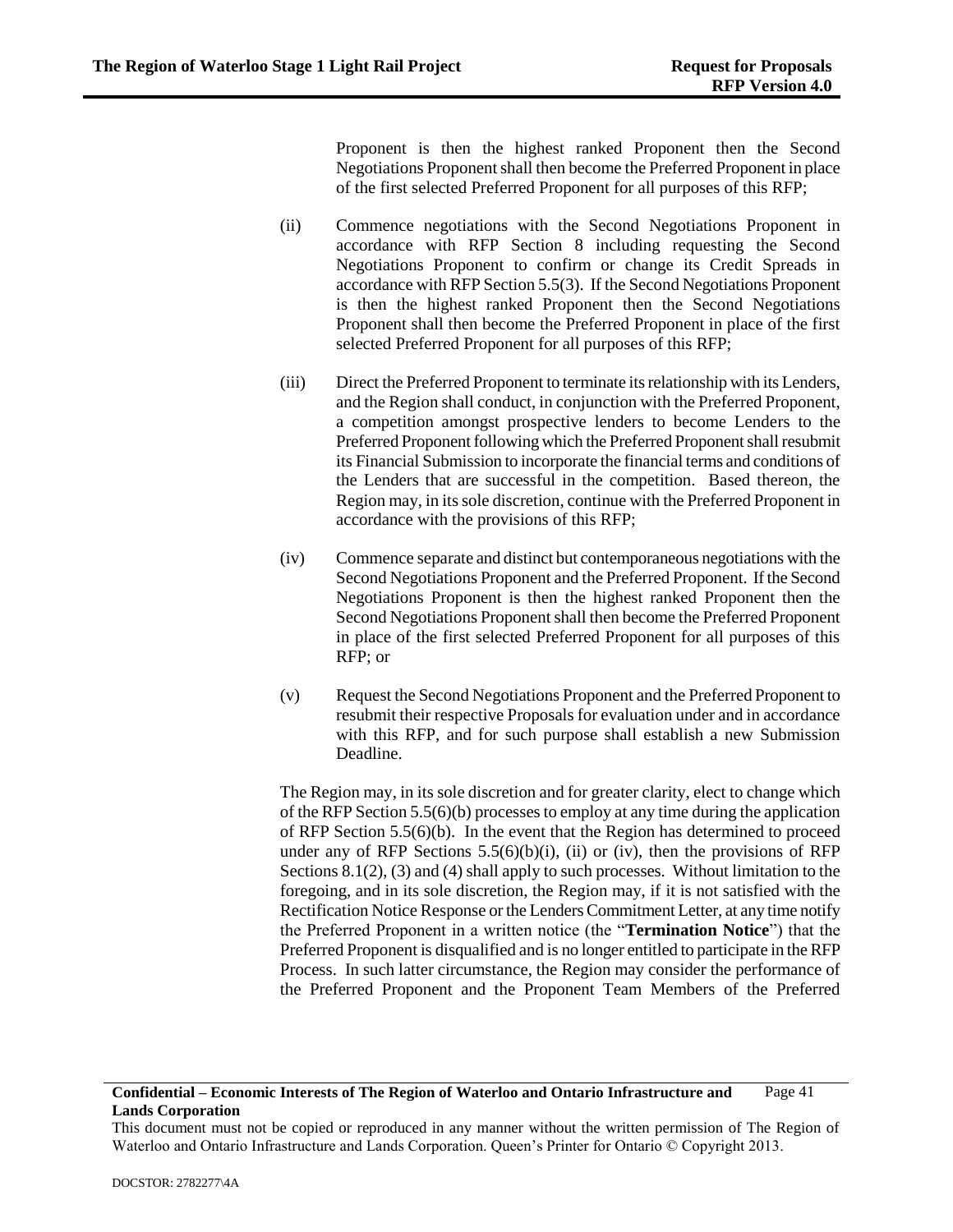Proponent and the fact of the giving of the Termination Notice to the Preferred Proponent in any future requests for qualifications issued by the Region.

- (c) The Region may, in its sole discretion, exercise any of its rights under RFP Section  $5.5(6)(b)(i)$  t[o \(v\)](#page-46-2) in the event that the Region determine, in its sole discretion, that the Lenders have made any change to the Draft Lenders Commitment Letter in the Lenders Commitment Letter.
- (d) In the sole discretion of the Region, the Letter of Credit provided by the Preferred Proponent in accordance with RFP Section [9.1\(2\)](#page-58-0) may be returned to the Preferred Proponent within 3 days of delivery by the Region of the Termination Notice and/or such Preferred Proponent may be paid the amount, if any, of the Design and Bid Fee under RFP Sectio[n 10.3.2.](#page-64-0) The return of the Letter of Credit and/or the payment of the Design and Bid Fee to such Preferred Proponent shall represent full and final satisfaction of any obligation or liability of the Region to the Preferred Proponent and the Proponent Team Members of the Preferred Proponent in connection with this RFP, and the Region's decision to return the Letter of Credit and/or pay the Design and Bid Fee shall be contingent on the receipt of a waiver, in form and substance satisfactory to the Region, from such Preferred Proponent and the Proponent Team Members of the Preferred Proponent to that effect.

(7) The Region reserve the right to request and/or approve a change in the financing plan or debt strategy of the Preferred Proponent (for example, fixed or variable rate, the use of synthetics, bank debt or capital market debt) following identification of the Preferred Proponent under RFP Section [8.1](#page-57-4) and prior to Financial Close.

# **5.6 Extension of Proposal Validity Period**

<span id="page-47-0"></span>(1) If the Region wishes to extend the Proposal Validity Period, the Region shall submit a request to extend to those Proponents whose Proposals, in the Region's sole discretion, are still under consideration in the RFP Process. For the purpose of greater clarity, the Region may issue a request to extend the Proposal Validity Period after the Negotiations Proponents or the Preferred Proponent have already been identified. A Proponent may, in its discretion, refuse to extend the Proposal Validity Period in accordance with the following:

- (a) notwithstanding a Proponent's refusal to extend the Proposal Validity Period, that Proponent's Proposal shall continue to be valid in accordance with the original Proposal Validity Period; and
- (b) if the Region determines that it will be unable to determine the Preferred Proponent or reach Commercial Close prior to the expiration of the original Proposal Validity Period, the Region may discontinue the evaluation or consideration of a Proponent or may discontinue negotiations with a Negotiations Proponent or finalization of a Project Agreement with a Preferred Proponent if that Proponent has refused the

This document must not be copied or reproduced in any manner without the written permission of The Region of Waterloo and Ontario Infrastructure and Lands Corporation. Queen's Printer for Ontario © Copyright 2013.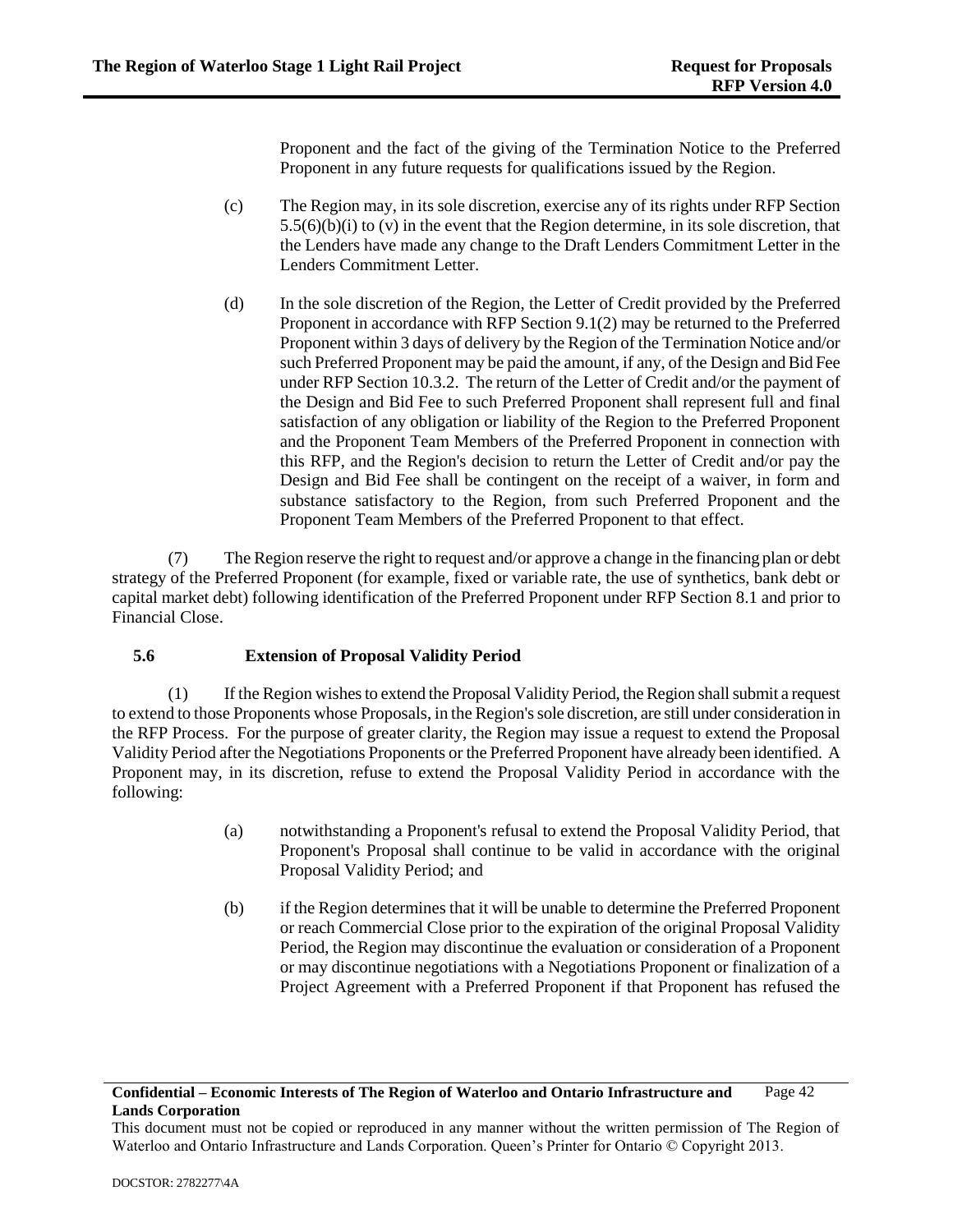Region's request to extend the Proposal Validity Period and may continue the RFP Process with only those Proponents that have agreed to an extension of the Proposal Validity Period.

<span id="page-48-0"></span>(2) In respect of the Preferred Proponent, the Region shall be considered to have accepted the Preferred Proponent's Proposal, including its Financial Submission and its revised Credit Spreads pursuant to RFP Section [5.5](#page-34-3) prior to the expiration of the Proposal Validity Period if the Region and the Preferred Proponent reach Commercial Close prior to the expiration of the Proposal Validity Period (or the extended Proposal Validity Period, if applicable). For greater clarity, the Preferred Proponent shall maintain its prices as set out in its Vehicle Standard Price Submission Form (as submitted on the Submission Deadline or, if applicable, as amended pursuant to RFP Section [5.5](#page-34-3) or during any negotiations process pursuant to RFP Section [5.5\(5\)](#page-44-1) or RFP Section [8.1\)](#page-57-4) from Commercial Close until Financial Close, subject only to certain allowable adjustments to the Benchmark Rate(s) on Financial Close as described in Part 2 of Schedule 3 of this RFP.

<span id="page-48-1"></span>(3) Notwithstanding RFP Section [5.6\(1\),](#page-47-0) if, during the course of negotiations between a Negotiations Proponent and the Region, the Negotiations Proponent resubmits prices to the Region or agrees to revised terms and conditions of the Project Agreement or the Negotiations Proponent's Proposal prior to the expiration of the Proposal Validity Period, that Negotiations Proponent is deemed to have agreed to an extension of the Proposal Validity Period for the Negotiations Proponent's amended Proposal for a period of ninety-five (95) days after the date of the Proponent's submission to the Region of the revised prices or revised terms and conditions, as applicable. For clarity, notwithstanding the submission by a Negotiations Proponent or Preferred Proponent of an amended Proposal in accordance with this RFP Section [5.6\(3\),](#page-48-1) the Proponent's original Proposal, as amended by the application or by RFP Sectio[n 5.5,](#page-34-3) as applicable, continues to exist in accordance with the original Proposal Validity Period.

(4) Notwithstanding RFP Sections [5.5](#page-34-3) or 5.6(1)[, \(7\)](#page-68-0) o[r \(8\),](#page-68-1) the adjustments on Financial Close that are set out in Schedule 3, Part 2 to this RFP shall remain applicable.

# **5.7 Lender Requirements**

(1) At any time in the RFP Process, Proponents shall not enter into exclusivity arrangements with any Lenders, including prospective Lenders. The Proponent or the Proponent's financial advisor will be required to confirm in its letter to be delivered under Section [1.2](#page-7-0) of Section E of Part 2 of Schedule 3 of this RFP that the Lenders have not entered into any exclusivity arrangement with the Proponent with respect to the Project. Notwithstanding any other provision of this RFP, but subject to the following proviso, the Lenders may act in the capacity of Lenders for more than one Proponent under this RFP Process provided the Lenders have agreed with each Proponent:

- (a) to establish industry standard confidentiality and conflict of interests screens to ensure that each Proponent is represented by a discrete team of Lender personnel;
- (b) to prohibit any communication regarding this RFP Process between members of different teams of Lender personnel;

### **Confidential – Economic Interests of The Region of Waterloo and Ontario Infrastructure and Lands Corporation** Page 43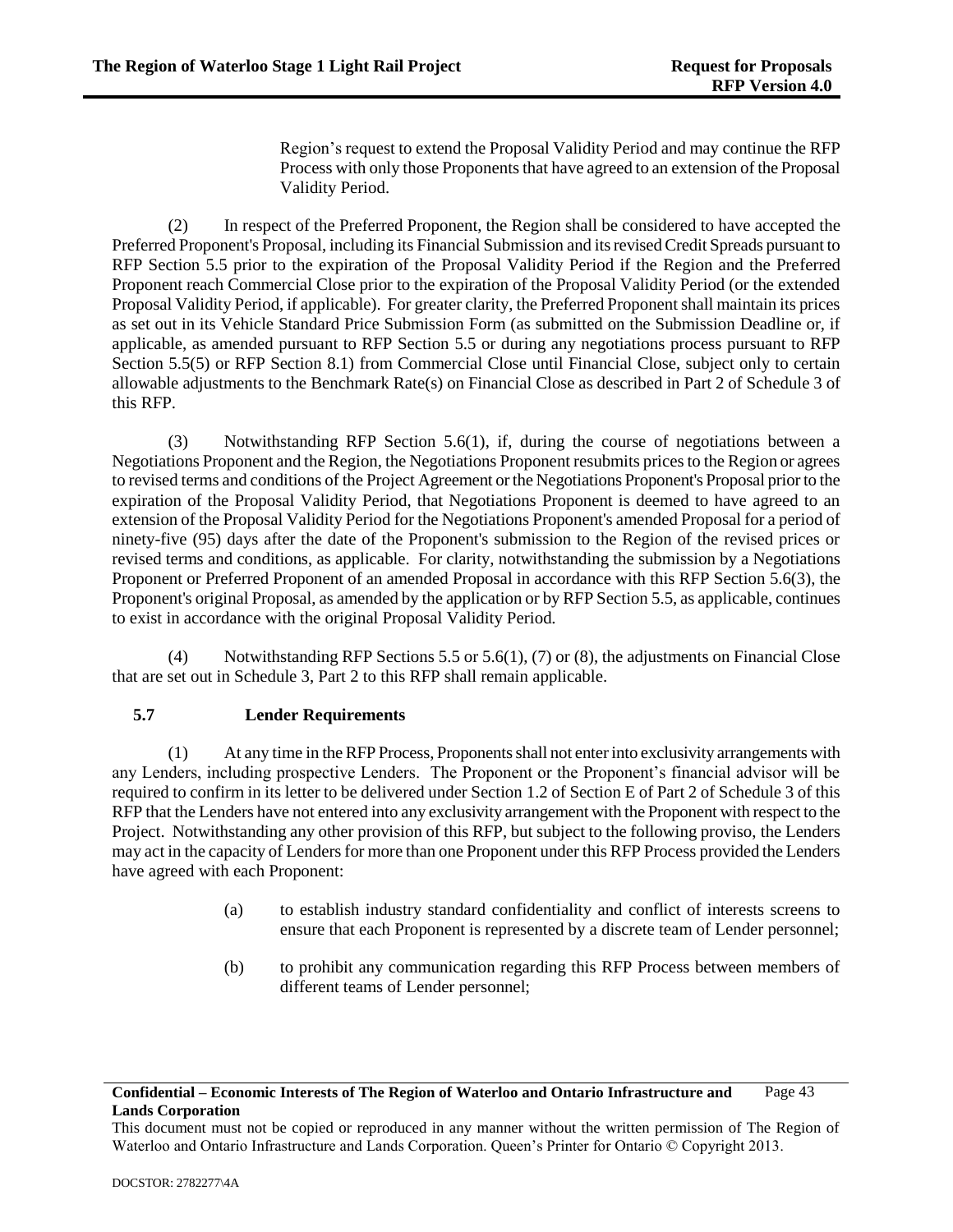- (c) to physically separate all documentation under the control of each team of Lender personnel;
- (d) to keep all computer based information and data discrete and control access to prohibit persons other than on a team of Lender personnel to have access to that Proponent team's information; and
- (e) that any breaches of such confidentiality requirements are appropriately sanctioned including possible dismissal.

<span id="page-49-0"></span>(2) Lenders participating in a Proposal ("**Participating Lenders**")shall not be Affiliates of any of the Proponent Team Members participating in that Proposal ("**Participating Proponent Team Members**") (other than any other Participating Lender or a financial advisor wholly owned by a Participating Lender) and shall act at all times at arm's length to every other Participating Team Member (other than any other Participating Lender or a financial advisor wholly owned by a Participating Lender).

# **SECTION 6 – EVALUATION, CLARIFICATION AND VERIFICATION OF PROPOSALS**

# **6.1 Process Overview and Litigation Compliance**

(1) Proposals shall be processed and evaluated by the Region in a manner consistent with the procurement directives, policies and procedures governing the Region, including the Purchasing By-law. A copy of the Purchasing By-law can be viewed at the Region's Website. By submitting a Proposal, the Proponent agrees to be bound by the terms and conditions of such procurement directives, policies and procedures and any amendments thereto from time to time, as if they are incorporated herein.

(2) The names of all Prime Team Members must be listed on the front of the bid package or envelope so that the Region can make the determination provided for in [3.9.3\(2\)](#page-28-0) with respect to any Proponent Team Members in litigation or pending litigation with the Region prior to opening a bid package or envelope.

### **6.2 Evaluation Committee and Advisors**

<span id="page-49-1"></span>(1) The Region will establish an evaluation committee (the "**Evaluation Committee**") for the purpose of evaluating Proposals in accordance with the RFP Documents. The Region, in its sole discretion, will determine the size, structure and composition of the Evaluation Committee and any sub-committees of the Evaluation Committee. The Evaluation Committee may be assisted by and receive advice from the Region's Advisors, and any other employees or representatives of the Region in any manner determined necessary or desirable by the Region.

(2) If a member of the Evaluation Committee or, if applicable, an evaluation sub-committee becomes unable to continue serving on the Evaluation Committee or evaluation sub-committee before the completion of a step in the evaluation process, the evaluation comments and scores of that individual, in respect of the uncompleted steps in the evaluation process only, shall be ignored. For clarity, if an Evaluation Committee or sub-committee member becomes unable to continue serving on the Evaluation Committee or a

This document must not be copied or reproduced in any manner without the written permission of The Region of Waterloo and Ontario Infrastructure and Lands Corporation. Queen's Printer for Ontario © Copyright 2013.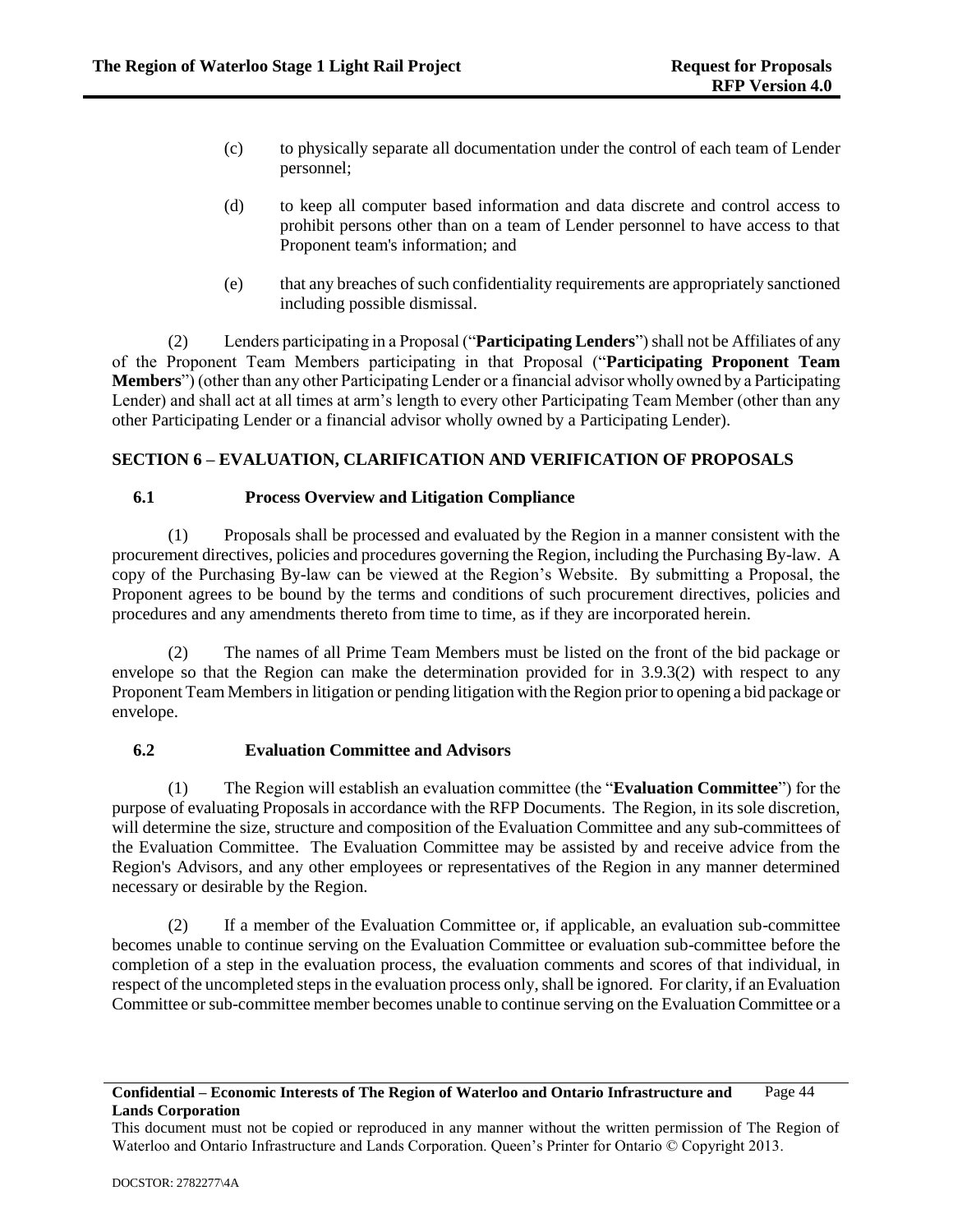sub-committee after the full completion of a step in the evaluation process, the results of the completed steps of the evaluation process are unaffected and remain valid. Whether or not an Evaluation Committee or subcommittee member, in these circumstances, is replaced is in the sole discretion of the Region.

# **6.3 Region's Clarification and Verification of Proposals**

- (1) The Region may:
	- (a) require a Proponent to clarify or verify the contents of its Proposal or any statement made by the Proponent;
	- (b) require the Proponent to submit supplementary documentation clarifying or verifying any matters contained in its Proposal; and
	- (c) seek a Proponent's acknowledgement of the Region's interpretation of the Proposal or any part of the Proposal.

(2) The Region is not obliged to seek clarification or verification of any aspect of a Proposal or any statement by a Proponent, including an ambiguity in a Proposal or in a statement made by a Proponent.

(3) Any written information received by the Region from a Proponent pursuant to a request for clarification or verification from the Region as part of the RFP Process may, in the Region's sole discretion, be considered as an integral part of the applicable Proposal.

### **6.4 Steps in the Evaluation Process**

**The Region's review of a Proposal's compliance under Step 1 below will not proceed and the Proponent's Proposal will not be evaluated and the Proponent will be disqualified if the Region receives a Proposal from a Proponent whose Prime Team Members or any one Prime Team Member of the Proponent is in litigation or pending litigation (as such terms are described in RFP Sectio[n 3.9.3\)](#page-28-1) with the Region and approval from Council to consider the Proposal has not been obtained by the Prime Team member prior to the Submission Deadline.** 

The Region and its Representatives will evaluate the Proposals in accordance with the following steps:

<span id="page-50-0"></span>6.4.1 Step 1 – Compliance of Proposals

(1) In Step 1, the Region will review the contents of the Proposal to assess whether it is in compliance with the terms and conditions of the RFP Documents, including whether all documents required to be submitted have been appropriately submitted.

(2) The Region will also review the Proposal Submission Form (Schedule 4) and each Proponent Team Member Declaration (Schedule 5) and all Certificates of Officer (Schedule 5A) for Proponent Team Members other than Prime Team Members to ensure that the forms have been properly signed and to assess the information provided therein. The Region will assess the Proponent Team Member Declaration and

This document must not be copied or reproduced in any manner without the written permission of The Region of Waterloo and Ontario Infrastructure and Lands Corporation. Queen's Printer for Ontario © Copyright 2013.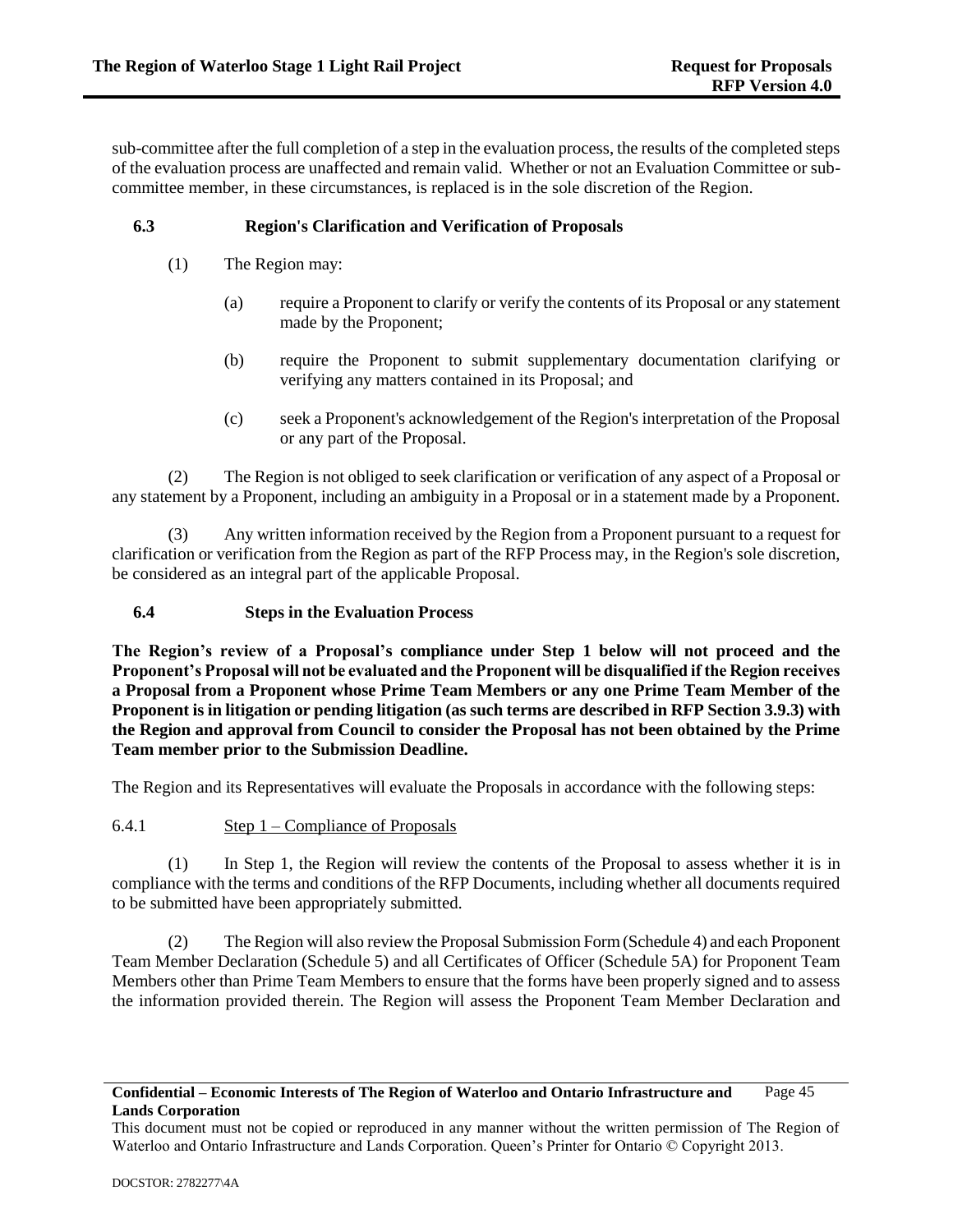Certificate of Officer to determine whether the Proponent's ability to participate in the Project or perform its obligations under the Project Agreement could be, or could be seen to be, materially adversely affected in which case the Region may in its sole and absolute discretion disqualify that Proponent.

If there is a misrepresentation in the information or a failure to disclose information relating to items 2.3 and 2.4 of the Proposal Submission Form or in the Proponent Team Member Declaration or any Certificate of Officer submitted by Prime Team Members then the Region may in its sole and absolute discretion disqualify that Proponent.

(4) If the list of Prime Team Members set forth on the front of each Proposal envelope or package does not contain the names of all Prime Team Members, and it is discovered at any stage in the evaluation process that a Prime Team Member who was not listed on the front of a Proposal envelope or package was, at the time of the Submission Deadline, involved or engaged in litigation or pending litigation (as such terms are defined in RFP Section [3.9.3\)](#page-28-1) with the Region, and approval of Council to consider the Proposal was not obtained prior to the Submission Deadline, that Proponent's Proposal will be disqualified without liability, cost or penalty to the Region of any kind whatsoever, and the Proposal shall not be given any further consideration.

(5) In addition to the right of elimination set forth in this Section [6.4.1,](#page-50-0) if, in the sole and absolute discretion of the Region, a Proposal does not comply with the requirements set out in the RFP Documents, the Region may, in its sole and absolute discretion, without liability, cost or penalty of any kind whatsoever to the Region, eliminate the Proposal and the Proposal shall not be given any further consideration.

(6) For purposes of this RFP, "**comply**" and "**compliance**" mean that the Proposal conforms to the requirements of the RFP Documents without material deviation. A "**material deviation**" in a Proposal is any failure to comply with an RFP Document requirement that, in the sole and absolute discretion of the Region:

- (a) impedes, in any material way, the ability of the Region to evaluate the Proposal;
- (b) affects the Region's ability to enforce a Proponent's obligations pursuant to the RFP Documents; or
- (c) constitutes an attempt by the Proponent to revise the Region's or the Proponent's rights or obligations under the RFP Documents in a way not permitted by this RFP.

(7) A requirement in this RFP or in the Schedules to this RFP that a Proponent "must" or "shall" do anything is not intended to supersede this RFP Section [6.4.1](#page-50-0) or, for greater clarity, to supersede the concepts of "comply", "compliance" or "material deviation" set out in this RFP Section [6.4.1.](#page-50-0)

(8) A Proponent's submission of a complete but poor quality Proposal shall not be considered a failure to comply but may affect the Proponent's evaluated score.

This document must not be copied or reproduced in any manner without the written permission of The Region of Waterloo and Ontario Infrastructure and Lands Corporation. Queen's Printer for Ontario © Copyright 2013.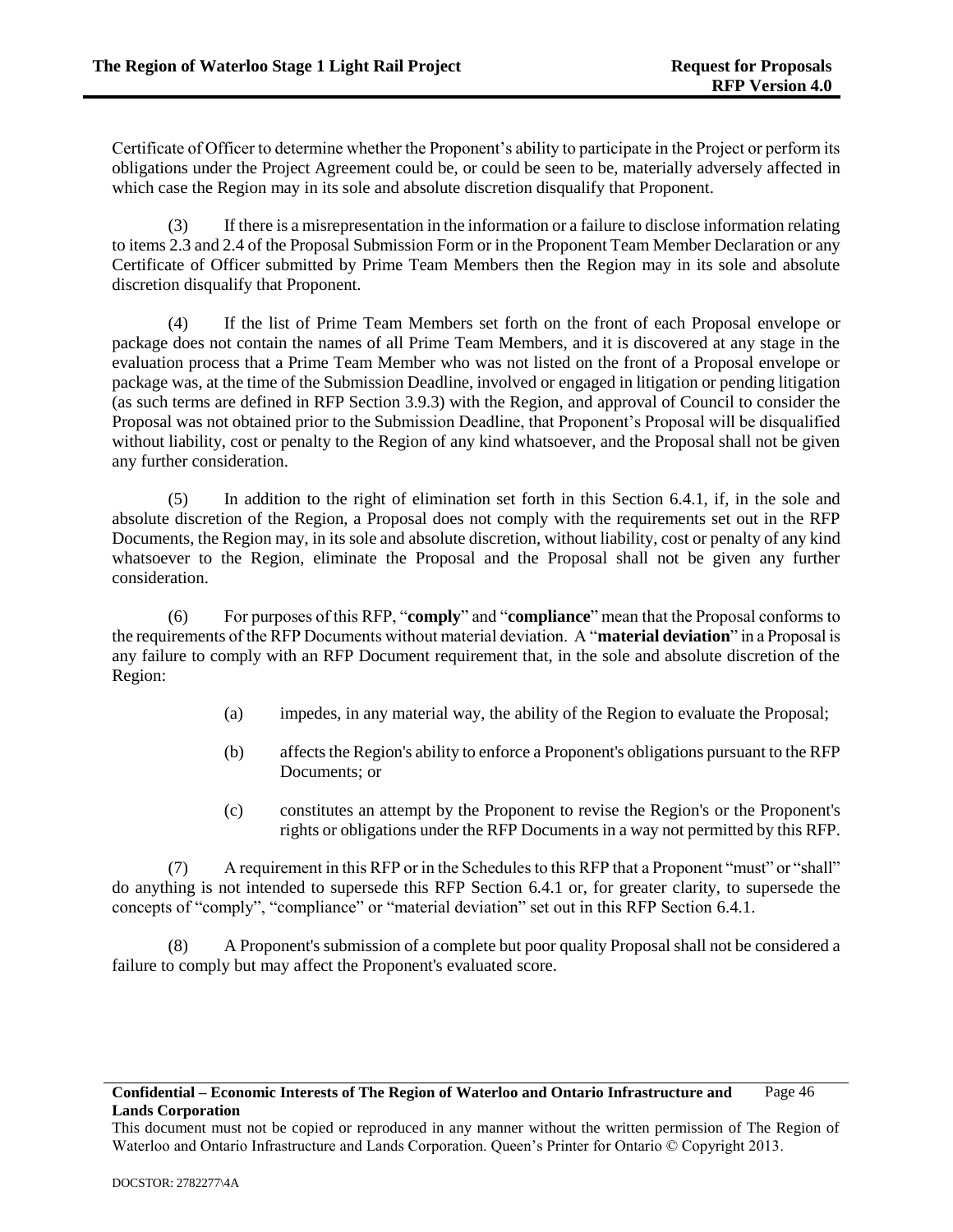(9) If, during Step 1 of the evaluation process or at any time during the RFP Process, the Region determines that a Proposal is non-compliant pursuant to this RFP Sectio[n 6.4.1,](#page-50-0) the Region may, in its sole and absolute discretion and without liability, cost or penalty of any kind whatsoever to the Region, declare the Proposal to be non-compliant and the Proposal shall not be given any further consideration.

(10) For the purpose of clarity, each Proponent acknowledges and agrees that the Region's evaluation of compliance with the RFP Documents is not an evaluation of absolute compliance and that the Region may waive failures to comply that, in the Region's sole and absolute discretion, do not constitute a material deviation in accordance with this RFP Section [6.4.1.](#page-50-0) For clarity, the Region may also waive a material deviation as specified under RFP Sectio[n 10.2\(3\).](#page-64-1)

(11) For clarity, "design compliance" in this RFP Process is a matter which is evaluated and scored as part of the evaluation process. Design compliance may, in the Region's sole and absolute discretion, be the subject of a minimum score requirement (in accordance with Schedule 3 to the RFP) but (notwithstanding the similarity of the terminology) it is not the same concept as the compliance review set out in this RFP Section [6.4.1.](#page-50-0)

### 6.4.2 Step 2 – Review of the Proposal Submission Form

- (1) In Step 2, the Region shall review the Proposal Submission Form to:
	- (a) ensure that the form has been properly completed and signed;
	- (b) ensure that there have been no changes to the Proponent or Proponent Team Members from their Prequalification Submissions, except for changes that have been approved by the Region in accordance with RFP Section 3.6; and
	- (c) assess the Conflict of Interest and Confidential Information section of the Proposal Submission Form.

# 6.4.3 Step 3 – Review of the Acceptability of Innovation Submissions of the Proposal

- (1) The Innovation Submissions will be reviewed for their acceptability by the Region.
- 6.4.4 Step 4 Identification of the Vehicle Standard

(1) If a Proponent is only making a 14 Vehicle Submission, the Vehicle Standard for such proponent will be the 14 Vehicle Submission.

(2) If a Proponent makes both a 14 Vehicle Submission and a 16 Vehicle Submission, the NPVs of the Proponent's 14 Vehicle Financial Submission and 16 Vehicle Financial Submission will each be reviewed and, in accordance with Part 2 of Schedule 3 to this RFP, the 14/16 Vehicle Test shall be applied to identify the Vehicle Standard that will be the basis of a Proponent's Proposal in the following steps of this evaluation process.

This document must not be copied or reproduced in any manner without the written permission of The Region of Waterloo and Ontario Infrastructure and Lands Corporation. Queen's Printer for Ontario © Copyright 2013.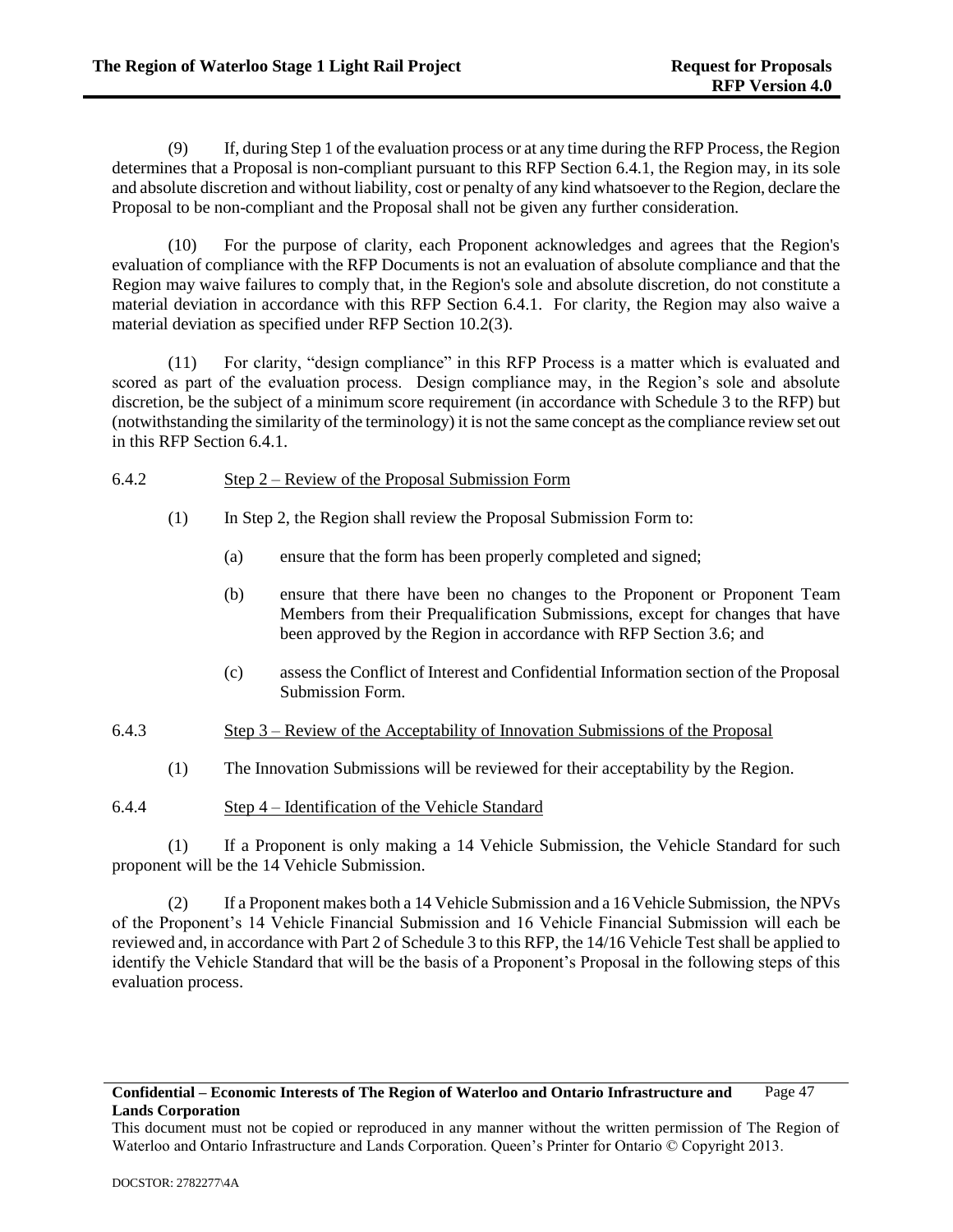(3) If the Vehicle Standard is 14 Vehicles, only the Proponent's 14 Vehicle Submission will be reviewed and evaluated as the Proponent's Proposal under Steps 5 through 7 of this evaluation process. If the Vehicle Standard is 16 Vehicles, only the Proponent's 16 Vehicle Submission will be reviewed and evaluated as the Proponent's Proposal under Steps 5 through 7 of this evaluation process.

6.4.5 Step 5 – Review and Scoring of the Technical Submission and Accepted Innovation Submissions (Technical)

(1) The Technical Submission and any accepted Innovation Submissions (Technical) will be evaluated and scored in accordance with Schedule 3 to this RFP.

6.4.6 Step 6 – Affordability Review

(1) The Region will review the Proposals in accordance with the process set out in this RFP Section 6.4.6, to determine whether they are Affordable (the "**Affordability Review**"). For clarity, the Affordability Review will include the accepted Innovation(s) applicable to each Proponent's Proposal.

(2) Step 6-A: If one or more Proposal(s) is/are submitted which is/are Affordable (an "**Affordable Proposal**"), then only such Affordable Proposal(s) shall proceed to Steps 7 to 9 of this evaluation process. All other Proposals (each, an "**Unaffordable Proposal**") shall be subject to RFP Section  $6.4.6(4)$ .

(3) Step 6-B: If all Proposals that are submitted by all Proponents are Unaffordable Proposals, then the Region may in its sole and absolute discretion waive the Affordability Criteria and this Affordability Review and review, score and rank all Proposals in accordance with Steps 7 to 9 of the evaluation process.

(4) If there is at least one Affordable Proposal and at least one Unaffordable Proposal, then in respect of each Unaffordable Proposal:

- (a) the Technical Submission and any accepted Innovation(s) (Technical) of any Unaffordable Proposal will be evaluated and scored in accordance with Schedule 3 and Schedule 6 to this RFP;
- (b) the Financial Submission and any accepted Innovation(s) (Financial), all of the foregoing as revised by RFP Section 5.5(2), as applicable, of any Unaffordable Proposal will be evaluated and scored in accordance with Parts 2, 3 and 4 of Schedule 3 and Schedule 6 to this RFP; and
- (c) the Design and Bid Fee shall be payable in respect of such Unaffordable Proposal pursuant to, and subject to the requirements of, RFP Section 10.3.

This document must not be copied or reproduced in any manner without the written permission of The Region of Waterloo and Ontario Infrastructure and Lands Corporation. Queen's Printer for Ontario © Copyright 2013.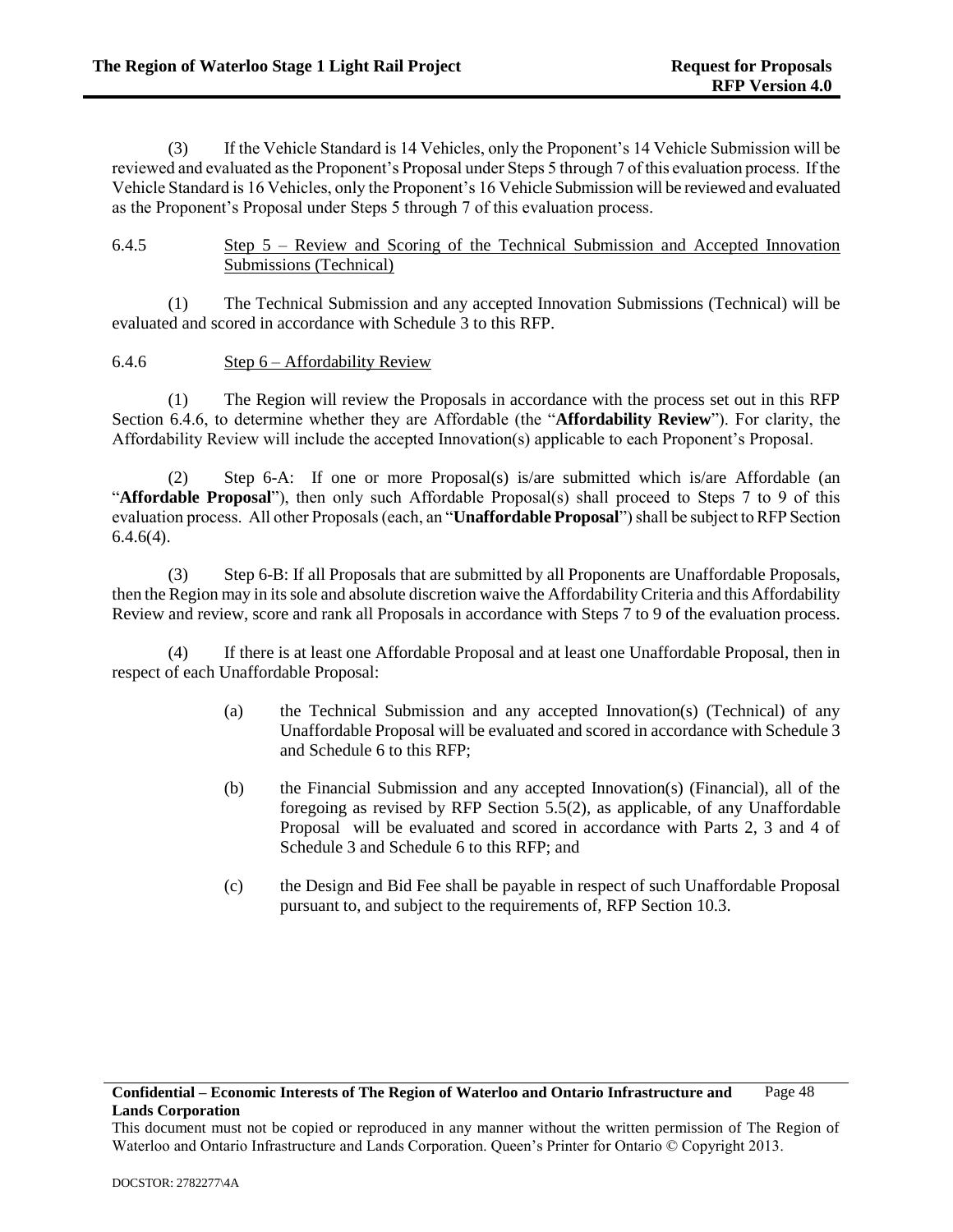# 6.4.7 Step 7 – Review and Scoring of the Financial Submission and Accepted Innovation Submissions (Financial)

(1) The Financial Submission and any accepted Innovation Submissions (Financial), all of the foregoing as revised by RFP Section [5.5\(2\),](#page-34-0) as applicable, will be evaluated and scored in accordance with Parts 2, 3 and 4 of Schedule 3 and Schedule 6 to this RFP to assess which Financial Submission and accepted Innovation Submissions (Financial) present the best value for the Region.

# 6.4.8 Step 8 – Establishing a Final Proposal Score

<span id="page-54-0"></span>(1) For the purpose of the evaluation process, the weightings and scoring set out in Schedule 3, Part 4 to this RFP will apply.

(2) The score established based on RFP Section [6.4.8\(1\)](#page-54-0) shall be the "**Final Proposal Score**".

### <span id="page-54-1"></span>6.4.9 Step 9 – Ranking the Proponents

(1) In this Step 9, the Evaluation Committee shall rank only those Proponents that have met all requirements in Steps 1 through 8 and shall base the ranking on the Final Proposal Score.

(2) In the event of a tie in the Final Proposal Score between two Proponents the Region may, in its sole and absolute discretion, give the higher ranking to the Proponent with the higher Financial Score.

(3) The Evaluation Committee recommendations of the Preferred Proponent will be presented to the Planning and Works Committee of the Region. Upon review and approval of the Planning and Works Committee, the recommendation will be presented to Council. Upon review and approval from Council, the Region will proceed accordingly.

# **SECTION 7 – GENERAL EVALUATION AND DISQUALIFICATION PROVISIONS**

### 7.1.1 Region's Discretion in Determining Compliance, Scoring and Ranking

- (1) The Region shall, in its sole discretion, determine:
	- (a) the membership of the Evaluation Committee and any sub-committees of the Evaluation Committee;
	- (b) whether a Proposal is compliant with the RFP Documents;
	- (c) whether a failure to comply constitutes a material deviation;
	- (d) whether any proposed Innovation Submissions will or will not be accepted by the Region;
	- (e) the Final Proposal Score of a Proposal;

**Confidential – Economic Interests of The Region of Waterloo and Ontario Infrastructure and Lands Corporation** Page 49

This document must not be copied or reproduced in any manner without the written permission of The Region of Waterloo and Ontario Infrastructure and Lands Corporation. Queen's Printer for Ontario © Copyright 2013.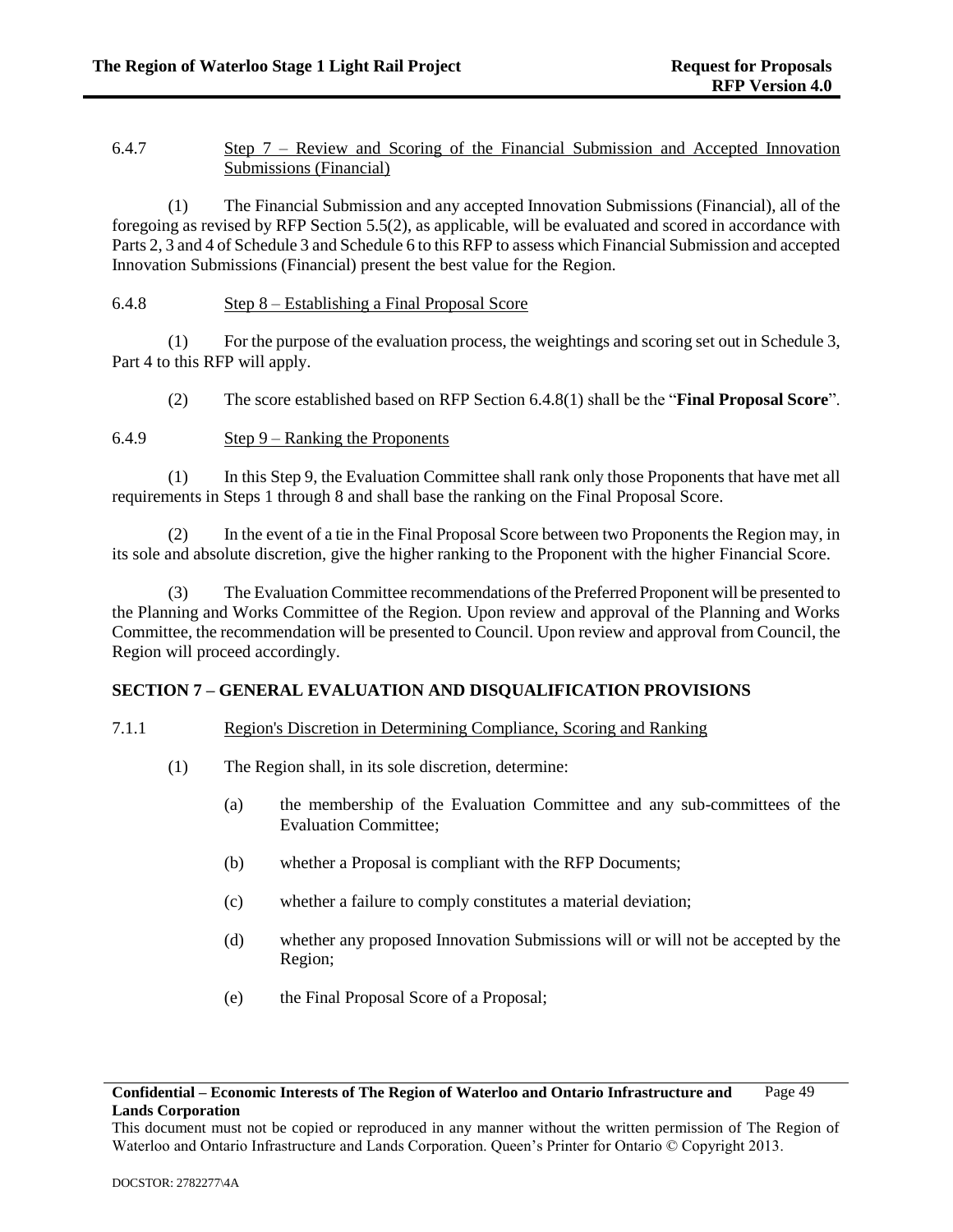- (f) the rankings of the Proposals; and
- (g) whether a Proposal or a Proponent,
	- (i) is disqualified; or
	- (ii) will cease to be considered in the evaluation process.

(2) The Region's discretion in determining compliance, scores, ranking and disqualification of the Proponents and their Proposal is not limited or restricted in any way by the fact that a prequalification process preceded this RFP Process.

(3) The Region has the right, at any time and in its sole discretion, to consider in the evaluation of the Proposals or in the exercise of any of the Region's rights under this RFP:

- (a) any instances of poor performance by a Proponent or a Proponent Team Member that the Region has experienced; and/or
- (b) any publicly available information about a Proponent or a Proponent Team Member that is, in the Region's sole discretion, credible information;

in each case where the Proponent or Proponent Team Member has been afforded the possibility to clarify the performance or information prior to it being considered.

### <span id="page-55-0"></span>7.1.2 Disqualification

(1) The Region may, in its sole and absolute discretion, disqualify a Proponent, a Proposal, a Proponent Team Member or, an individual that is employed by, consults to or participates in a Proponent or Proponent Team Member or a Proposal or reverse its decision to make an award (even if the award has already been made to a Preferred Proponent under this RFP) at any time prior to Commercial Close with respect to the Preferred Proponent and at any time prior to Financial Close with respect to the remaining Proponents, if:

- (a) such is provided for pursuant to RFP Section [6.4.1;](#page-50-0)
- (b) the Proponent fails to cooperate in any attempt by the Region to verify any information provided by the Proponent in its Proposal or interview;
- (c) the Proponent contravenes RFP Sections [3.3.2](#page-14-0) or [3.3.3;](#page-15-0)
- (d) the Proponent fails to comply with Applicable Law;
- (e) the Proposal omits required information, contains false or misleading information or a misrepresentation;

### **Confidential – Economic Interests of The Region of Waterloo and Ontario Infrastructure and Lands Corporation** Page 50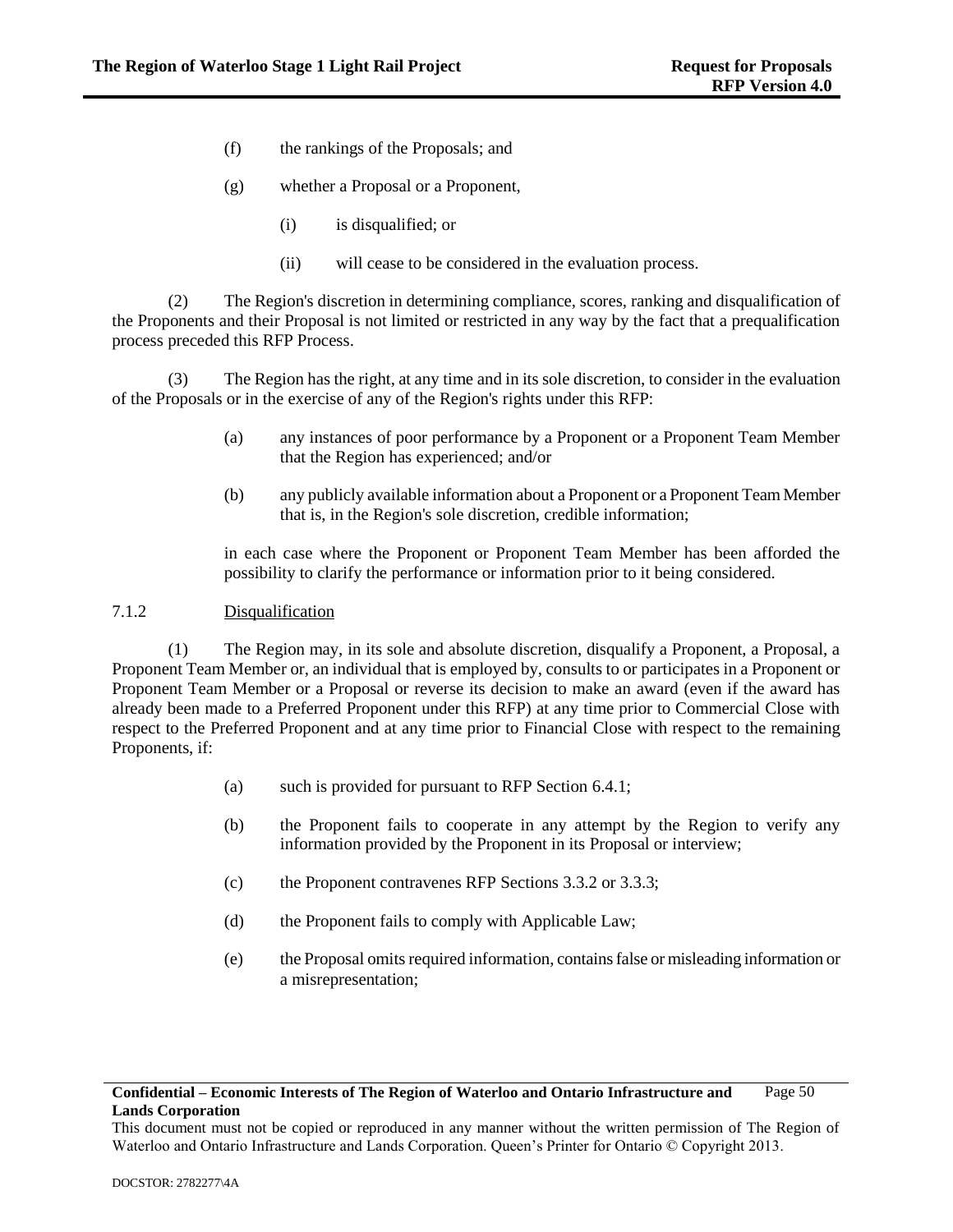- (f) the Proposal, in the opinion of the Region, reveals a Conflict of Interest as described in RFP Section [3.9](#page-26-0) and the Proponent,
	- (i) does not receive a waiver from the Region in accordance with RFP Section [3.9.1\(6\)](#page-27-1) or does not receive a consent in accordance with RFP Section [3.9.2\(4\),](#page-28-2) as applicable; or
	- (ii) fails to substitute the person or entity giving rise to the Conflict of Interest in accordance with RFP Sectio[n 3.9.1\(5\)](#page-26-1) with a person or entity that in the sole and absolute discretion of the Region does not have a Conflict of Interest;
- (g) if, in the opinion of the Region, acting reasonably, the Proponent or a Proponent Team Member or any of their respective Advisors, employees, former employees or representatives involved in the RFP Process directly or indirectly colluded with one or more other Proponents or its Proponent Team Members or any of their respective Advisors, employees, former employees involved in the RFP Process or representatives in the preparation or submission of a Proponent's Proposal or otherwise contravened RFP Section 3.3.2;
- (h) the Proponent or Proponent Team Member has committed a material breach of any existing agreement between the Proponent and the Region;
- (i) the Proponent or any Proponent Team Member has been convicted of an offence in connection with, any services rendered to the Region;
- (j) there are any convictions in Canada related to inappropriate bidding practices or unethical behaviour by a Proponent or a Proponent's Proponent Team Member or any of their respective Affiliates or any Employee of a Proponent or a Proponent Team Member or any of their respective Affiliates in relation to a public or broader public sector tender or procurement in any Canadian jurisdiction or elsewhere; or
- (k) the Proponent fails to provide a Certificate of Officer in the form of Schedule 5A at any of the times required under RFP Section 4.1(4).

(2) Where a Proponent Team Member or individual that is employed by, consults to or participates in a Proponent or Proponent Team Member or a Proposal is disqualified by the Region, the applicable Proponent or Proponent Team Member may offer another Proponent Team Member or individual to replace such person, subject to the Region's right to disqualify such replacement person under this Section [7.1.2](#page-55-0) in its sole and absolute discretion.

This document must not be copied or reproduced in any manner without the written permission of The Region of Waterloo and Ontario Infrastructure and Lands Corporation. Queen's Printer for Ontario © Copyright 2013.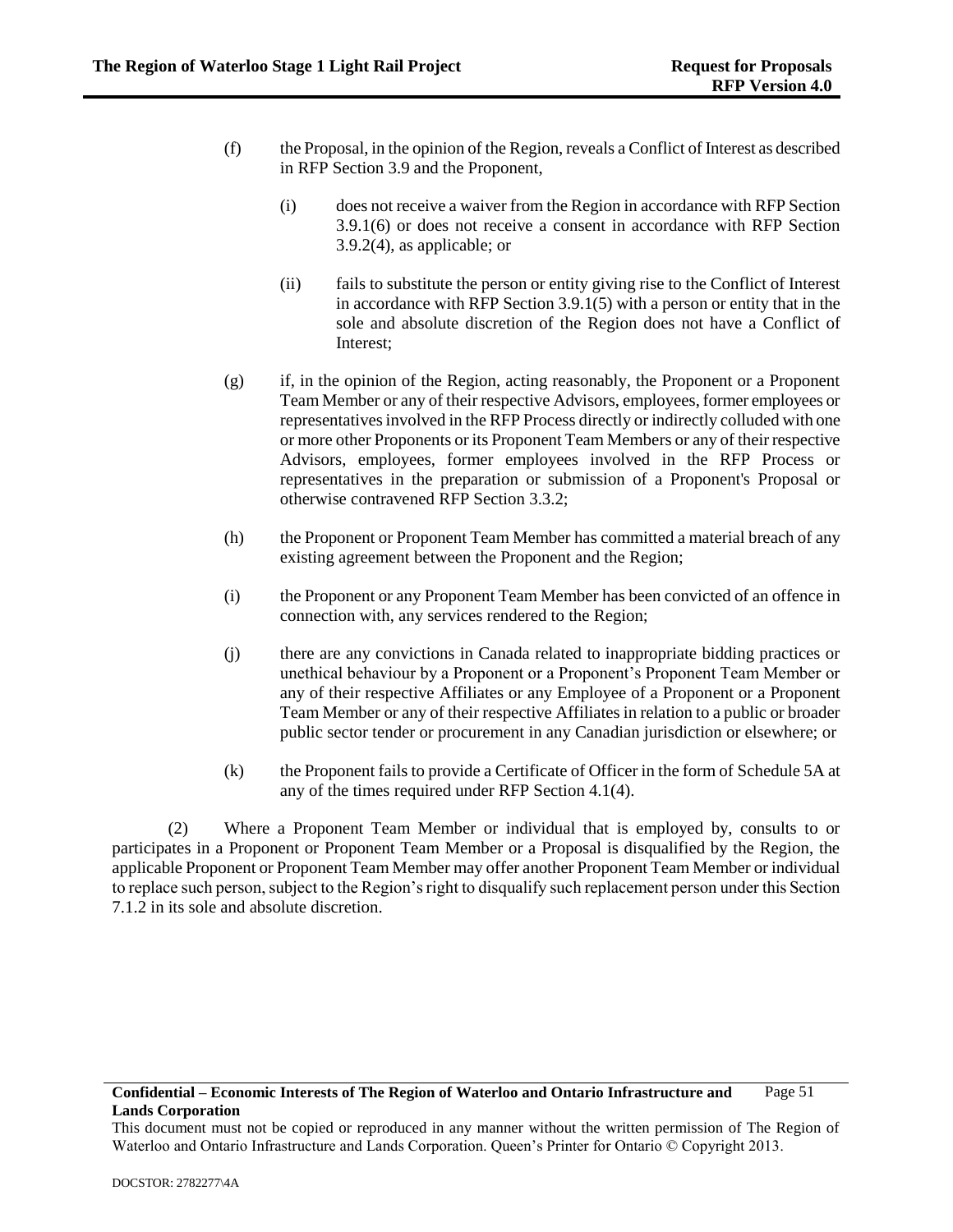# **SECTION 8 – COMPETITION, NEGOTIATIONS AND THE IDENTIFICATION OF A PREFERRED PROPONENT**

### <span id="page-57-4"></span>**8.1 Evaluation Results and the Identification of a Preferred Proponent or Negotiations Proponents**

<span id="page-57-6"></span>(1) Based on the Final Proposal Scores, the Region may, in its sole discretion (following approval by Council), at any time prior to the expiration of the Proposal Validity Period:

- (a) identify the highest ranked Proponent as the Preferred Proponent and accept the Proponent's Proposal as submitted, including or excluding its Innovation Submissions and its Separate Price Proposals;
- <span id="page-57-0"></span>(b) identify the two highest ranking Proponents as the **First Negotiations Proponent** (highest ranked) and the **Second Negotiations Proponent** (second highest ranked) (together, the "**Negotiations Proponents**" and individually a "**Negotiations Proponent**") and enter into negotiations with the First Negotiations Proponent and, failing successful negotiations, enter into negotiations with the Second Negotiations Proponent and identify the Proponent with whom the Region concludes successful negotiations as the Preferred Proponent; or
- (c) enter into separate and distinct but contemporaneous negotiations with the First Negotiations Proponent and the Second Negotiations Proponents and identify a Preferred Proponent as a result of those negotiations.

<span id="page-57-5"></span><span id="page-57-1"></span>(2) The Region may use the negotiations process to negotiate any aspect of a Negotiations Proponent's Proposal (including any Innovation Submission and any Separate Price Proposals) or the Project Agreement, or both, including, for greater clarity, any amendments to the Project Agreement that are reasonably required to:

- (a) accommodate a Negotiations Proponent's financing arrangements; or
- (b) revise the scope of the Project in the event that all Proposal prices have exceeded the Region's Project budget.

<span id="page-57-2"></span>(3) Except as provided in RFP Section [5.6\(3\),](#page-48-1) notwithstanding any negotiations between the Region and a Negotiations Proponent, the Proposals of all Proponents shall remain valid and irrevocable until the expiration of the Proposal Validity Period or until Financial Close, in accordance with RFP Sectio[n 5.4\(1\).](#page-33-0)

<span id="page-57-3"></span>(4) If, in accordance with RFP Sections  $8.1(1)(b)$  o[r \(c\)](#page-57-5) the Proponent and the Region negotiate revisions to the Project Agreement, the Region and the Preferred Proponent shall develop a revised Project Agreement and, for the purposes of RFP Section 9, the revised Project Agreement shall be the "Project Agreement".

This document must not be copied or reproduced in any manner without the written permission of The Region of Waterloo and Ontario Infrastructure and Lands Corporation. Queen's Printer for Ontario © Copyright 2013.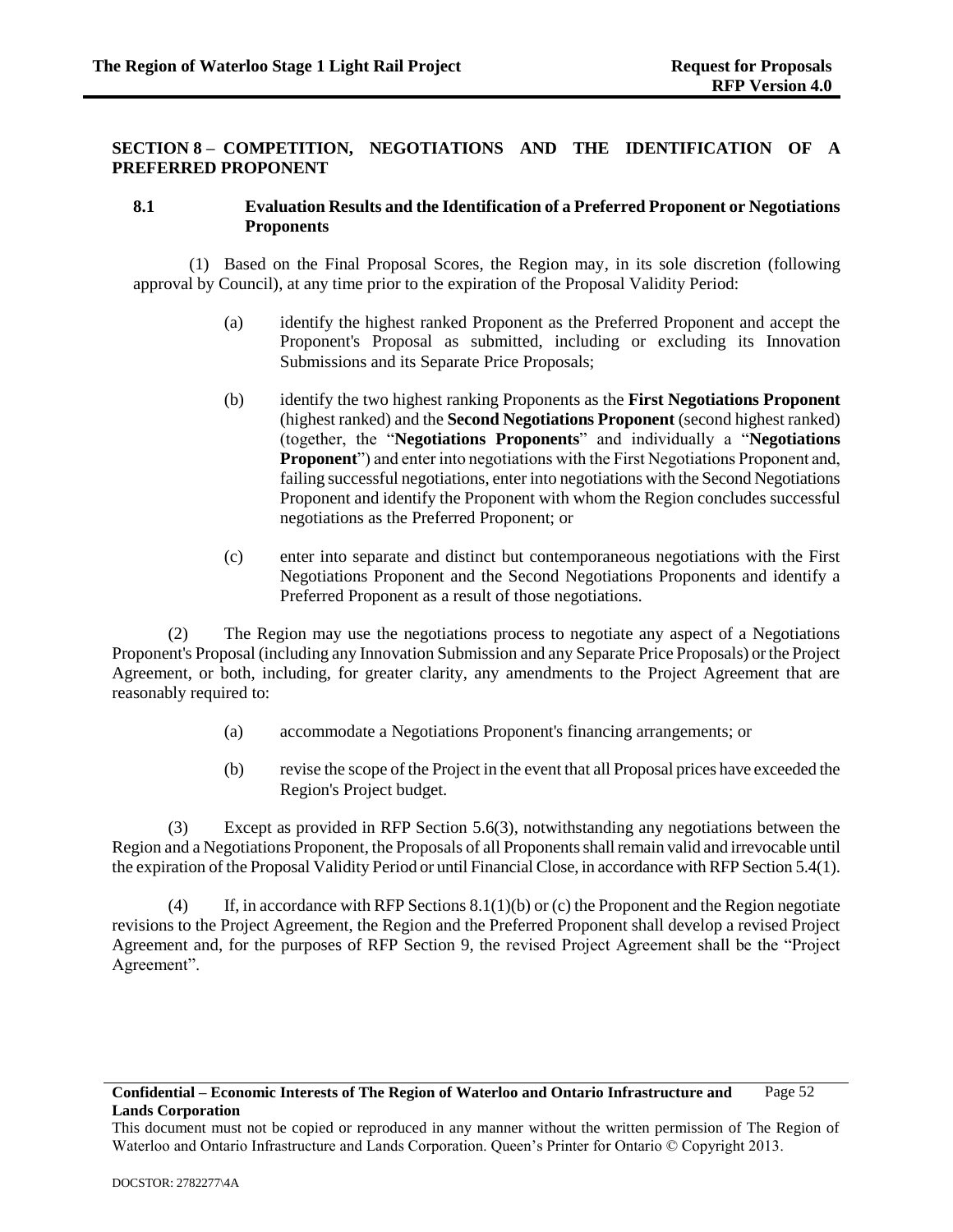(5) The Region may, in its sole discretion and for greater clarity, elect to change the selection of which of the RFP Sectio[n 8.1\(1\)](#page-57-6) negotiations processes to employ at any time during the application of RFP Section 8.

# **SECTION 9 – PREFERRED PROPONENT**

# <span id="page-58-2"></span>**9.1 Identification of the Preferred Proponent and the Letter of Credit**

(1) Subject to RFP Sections [10.1](#page-62-0) an[d 10.2,](#page-63-0) the Region intends to identify a Preferred Proponent in accordance with RFP Section [8.1](#page-57-4) or RFP Section [5.5\(5\).](#page-44-1)

<span id="page-58-0"></span>(2) No later than three (3) Business Days after a Proponent's receipt of a notice from the Contact Person that the Proponent is the Preferred Proponent, the Preferred Proponent shall provide an irrevocable standby letters of credit (the "**Letter of Credit**") in the aggregate amount, and with an initial expiry date, specified in the RFP Data Sheet and in the form attached as Schedule 8 to this RFP to secure the Preferred Proponent's obligations in accordance with RFP Sectio[n 9.1\(5\).](#page-58-1) The Preferred Proponent may, with the prior written consent of the Region, which consent may be withheld in the sole discretion of the Region, provide multiple irrevocable standby letters of credit from Proponent Team Members as approved and confirmed by the Region (each a "**Letter of Credit Provider**") totaling the amount specified in the RFP Data Sheet and in the form attached as Schedule 8 to this RFP to secure the Preferred Proponent's obligations in accordance with RFP Section [9.1\(5\).](#page-58-1)

(3) If the Preferred Proponent does not provide the Letter(s) of Credit to the Region as required by this RFP Sectio[n 9.1](#page-58-2) the Region may, in its sole discretion, by written notice to the Preferred Proponent, cease all discussions with the Preferred Proponent, terminate any obligations of the Region to the Preferred Proponent under any agreement or understanding relating to the Project, and, for greater certainty, the Preferred Proponent will not be entitled to or receive any payment or compensation of any kind relating to the Project.

(4) Subject to the Region's right to retain and apply the Letter(s) of Credit as liquidated damages as provided in this RFP or in the Project Agreement, the Letter(s) of Credit shall be returned to the Preferred Proponent as follows:

- (a) if the Region gives notice to the Preferred Proponent that it is cancelling or discontinuing the RFP Process, no later than ten (10) days after receipt by the Region of a written demand for the Letter of Credit by the Preferred Proponent; or
- (b) unless the Region and the Preferred Proponent agree that the Letter of Credit shall be amended and delivered to the Region in satisfaction of Project Co's obligations in accordance with the Project Agreement, upon Commercial Close.

<span id="page-58-1"></span>(5) The Region shall be entitled to draw on the Letter(s) of Credit and retain and apply the proceeds thereof as liquidated damages if:

This document must not be copied or reproduced in any manner without the written permission of The Region of Waterloo and Ontario Infrastructure and Lands Corporation. Queen's Printer for Ontario © Copyright 2013.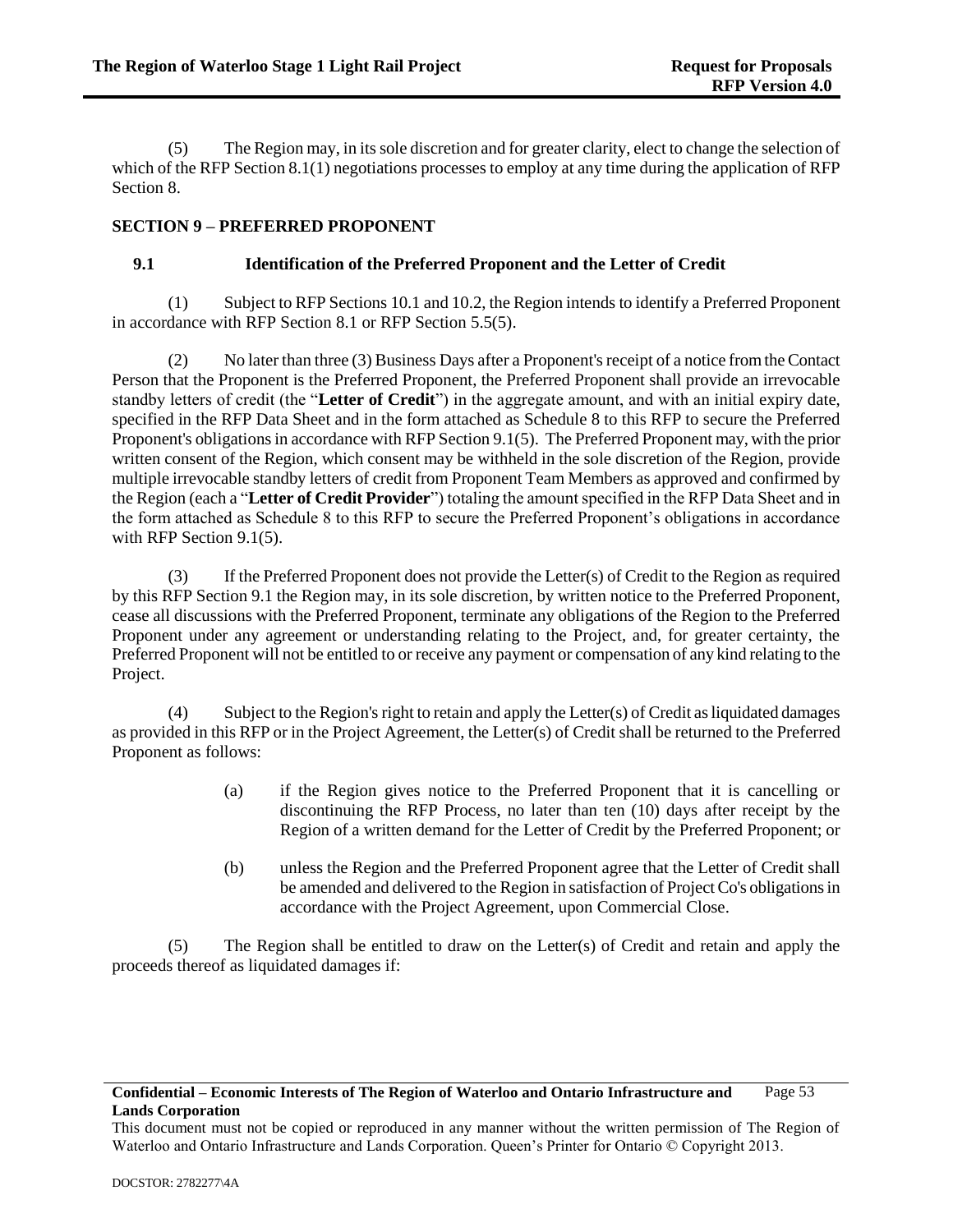- (a) there is a breach of the Preferred Proponent's obligations set out in RFP Sectio[n 9.2](#page-60-0) by the Preferred Proponent;
- (b) a Termination Notice has been given to the Preferred Proponent under RFP Section [5.5\(6\)\(b\);](#page-45-1)
- (c) Commercial Close has not occurred (for reasons other than the failure of the Region to execute the Project Agreement),
	- (i) on or before the Commercial Close Target Date; or
	- (ii) if the Commercial Close Target Date has passed and the Region has given its consent, on or before the expiration of the Proposal Validity Period (or the extended Proposal Validity Period, if applicable); or
- (d) the Preferred Proponent has notified the Region in writing that it wishes to cease all discussions with the Region relating to the Project.

(6) The Region shall not be required to give any prior written notice to the Preferred Proponent of its intention to draw on the Letter of Credit(s). If the Preferred Proponent notifies the Contact Person in writing that the Preferred Proponent disputes the Region's right to draw on the Letter(s) of Credit and to retain the proceeds as liquidated damages, then the Region shall nonetheless be entitled to draw on the Letter(s) of Credit, but will remain liable to repay all or a portion of the amount drawn, together with interest charges at the rate prescribed on that amount, until such dispute has been finally resolved. If the Preferred Proponent fails to renew or extend the Letter(s) of Credit at least thirty (30) days prior to its expiry date, the Region may, at any time without notice to the Preferred Proponent, draw on the Letter(s) of Credit and hold the proceeds thereof in the same manner and for the same purposes as the Letter(s) of Credit.

(7) If the Preferred Proponent delivers multiple Letters of Credit from multiple Letter of Credit Providers in accordance with RFP Section [9.1\(2\),](#page-58-0) the Preferred Proponent acknowledges and agrees that:

- (a) the Region may draw upon any letter of Credit provided by any Letter of Credit Provider in any specified ratable amount;
- (b) the Region may draw on any Letter of Credit provided by any Letter of Credit Provider in a disproportionate amount to such Letter of Credit Provider's contribution to security;
- (c) the Region may draw upon any Letter of Credit provided by any Letter of Credit Provider even in the event that such Letter of Credit Provider is no longer a Proponent Team Member;
- (d) the provision of multiple Letters of Credit shall not in any way prejudice or adversely affect the rights of the Region to draw on any Letter of Credit in accordance with this RFP, including in the event that the Region is entitled to draw

This document must not be copied or reproduced in any manner without the written permission of The Region of Waterloo and Ontario Infrastructure and Lands Corporation. Queen's Printer for Ontario © Copyright 2013.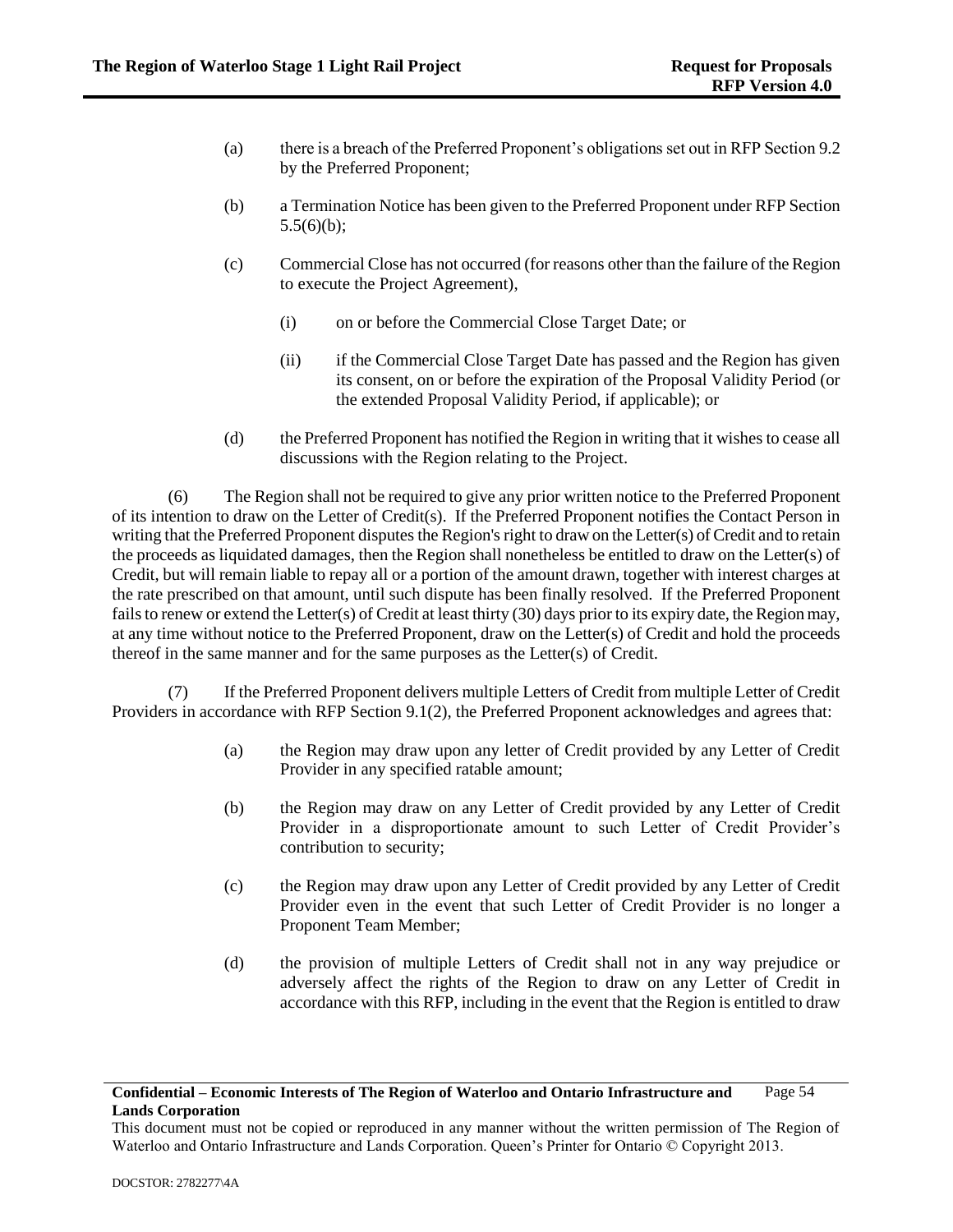on the Letter of Credit in accordance with RFP Sectio[n 9.1\(5\)](#page-58-1) and such circumstance is not the result of any act or omission of the Letter of Credit Provider whose Letter of Credit is drawn upon.

### <span id="page-60-0"></span>**9.2 Preferred Proponent Obligations**

- (1) The Preferred Proponent shall:
	- (a) achieve Commercial Close,
		- (i) prior to the Commercial Close Target Date; or
		- (ii) if the Commercial Close Target Date has passed unless the Region have given its consent, prior to the expiration of the Proposal Validity Period (or the extended Proposal Validity Period, if applicable)

based on the Project Agreement in substantially the same form and content as finalized prior to the Submission Deadline or on the Project Agreement as revised and agreed to by the Preferred Proponent and the Region;

- <span id="page-60-1"></span>(b) execute the Project Agreement, subject only to revision in respect of the following:
	- (i) minor changes, additions and modifications necessary to create a legally complete and binding agreement;
	- (ii) changes, additions and modifications to those provisions which require:
		- (A) the insertion or addition of information relating to the Preferred Proponent's corporate and funding structure which are not inconsistent with the principles set out in the Project Agreement;
		- (B) the insertion or addition of information or the modification of provisions of the Project Agreement required in order to reflect accurately the nature of the Preferred Proponent's relationships with its principal subcontractors; or
		- (C) the revision of provisions in the Project Agreement to more accurately reflect the result of negotiations in accordance with RFP Section 8.1:
	- (iii) changes, additions and modifications required in order to complete (based on the Proposal) any provision of the Project Agreement (where contemplated in or required under the terms of the RFP Documents) or to complete any Schedules to the Project Agreement; and

#### **Confidential – Economic Interests of The Region of Waterloo and Ontario Infrastructure and Lands Corporation** Page 55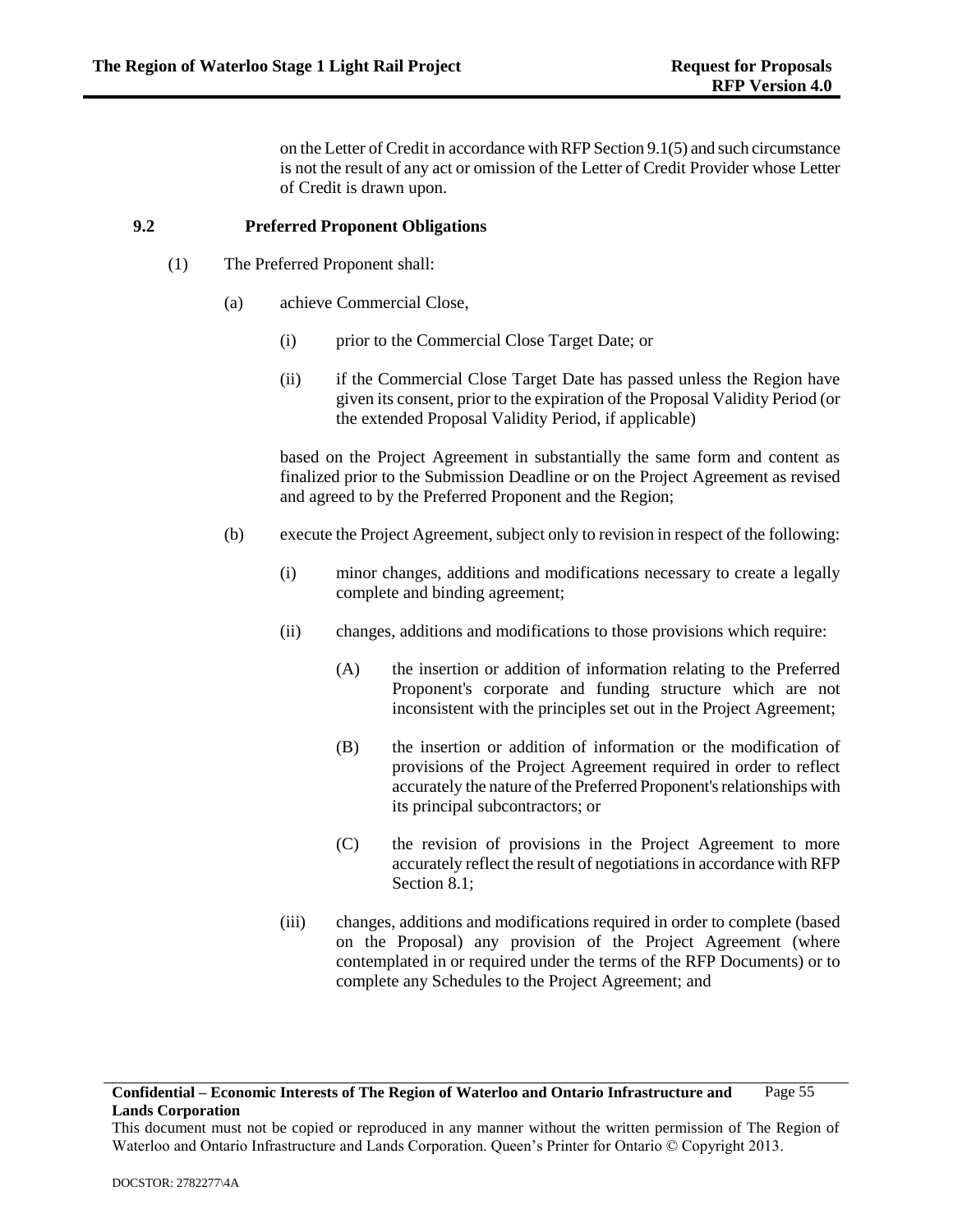(iv) changes, additions and modifications to those parts of the Project Agreement which are indicated in the Project Agreement as being subject to completion or finalization,

provided, that, in each case the changes, additions or modifications identified in RFP Sectio[n 9.2\(1\)\(b\)](#page-60-1) are consistent with the principles set out in the Project Agreement and otherwise acceptable to the Region, acting reasonably; and

(c) maintain its prices in accordance with the terms and conditions of this RFP, subject only t[o \(i\)](#page-27-0) revisions to the Credit Spreads, if any, in accordance with, as applicable, RFP Sectio[n 5.5\(5\),](#page-44-1) or (ii) revisions to the price explicitly agreed to by the Region.

<span id="page-61-0"></span>(2) The Preferred Proponent shall not later than five (5) days after receipt of notice from the Region that it is the Preferred Proponent, deliver to the Contact Person a timetable setting out its schedule for achieving the following Financial Close milestone dates:

- (a) commencement and completion of financing documentation;
- (b) receipt of final ratings from rating agencies (if applicable); and
- (c) final pricing of the financing,

for review and approval by the Region, acting reasonably (the "**Financing Timetable**"). The Region may elect, in its sole discretion, to extend one or more of the dates identified in the Financing Timetable.

(3) The Preferred Proponent shall provide access and shall promptly make available to the Region and its Advisors, agents and representatives such documentation, financial and technical information as may be reasonably requested by the Region from time to time in connection with the Region's due diligence investigations including, without limitation, copies of any written representations, statements, assurances, commitments or agreements which the Preferred Proponent, any Preferred Proponent Team Member or any of their respective Advisors have received from any municipality, governmental authority or utility relating to the Project. The Preferred Proponent shall provide to the Region, in a timely fashion, final draft versions of all documents required to be delivered by the Preferred Proponent in accordance with the Project Agreement, together with such other documentation as the Region may reasonably request from time to time.

# **9.3 Region Authorization and Approvals**

(1) The Preferred Proponent acknowledges and agrees that the entering into of the Project Agreement by the Region is conditional on and subject to the Region obtaining any necessary authorizations and approvals required in connection with the Project, including, for certainty, the approval of any relevant government authority.

#### **Confidential – Economic Interests of The Region of Waterloo and Ontario Infrastructure and Lands Corporation** Page 56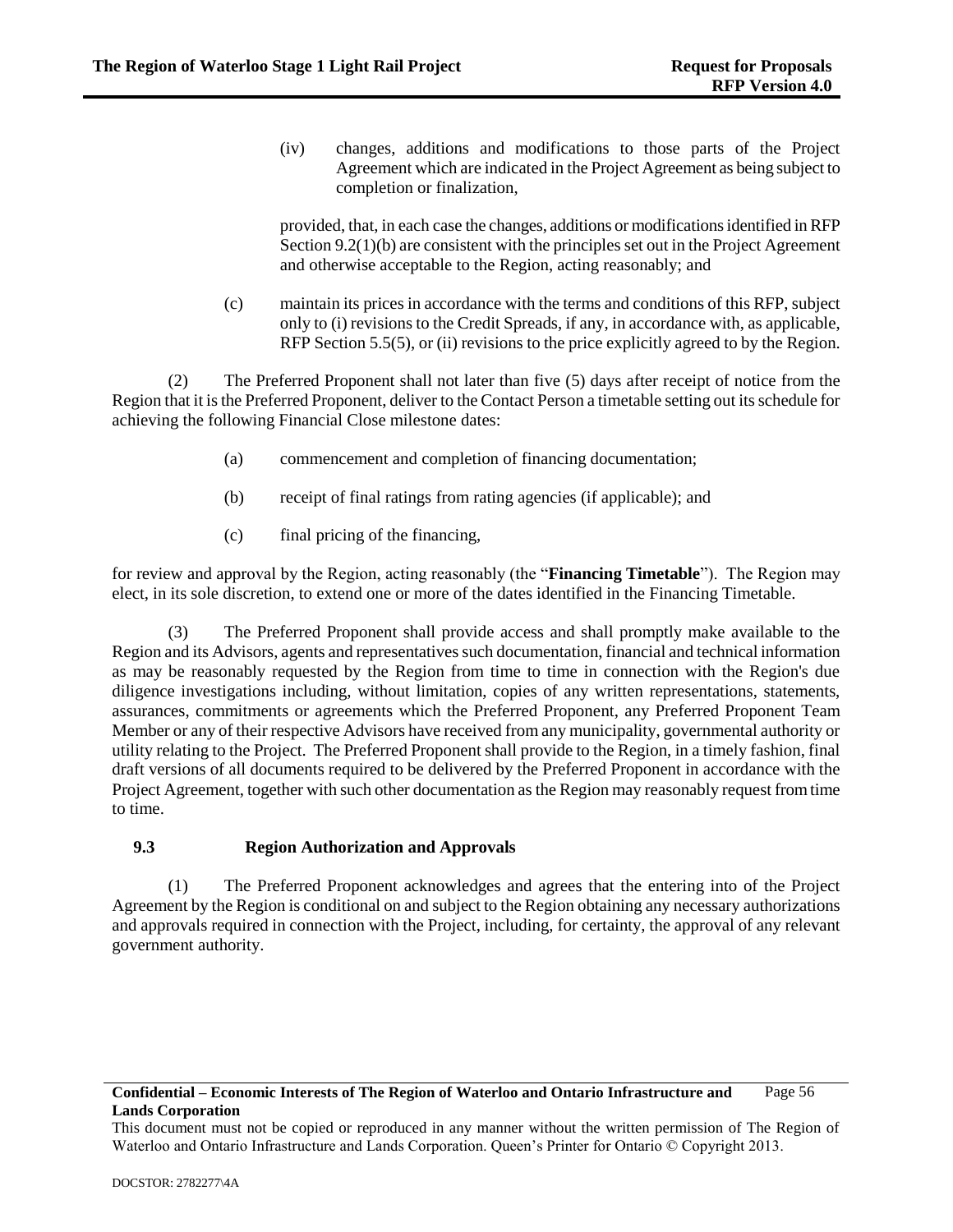### **SECTION 10 – GENERAL LEGAL MATTERS AND RIGHT TO ACCEPT OR REJECT**

### <span id="page-62-2"></span><span id="page-62-0"></span>**10.1 General Rights of the Region**

- (1) The Region may, in its sole and absolute discretion:
	- (a) reject any or all of the Proposals;
	- (b) reject an Innovation Submission or a Separate Price Proposal in any Proposal;
	- (c) accept any Proposal;
	- (d) if only one Proposal is received, elect to accept or reject it;
	- (e) elect to discontinue the RFP Process at any time before the end of the RFP Process, including after the identification of a Preferred Proponent but before Commercial Close;
	- (f) alter the Timetable, the RFP Process or any other aspect of this RFP, which for greater certainty, includes the right to schedule Financial Close on the day after Commercial Close; and
	- (g) cancel this RFP Process and subsequently advertise or call for new submissions for the same or different subject matter of these RFP Documents with the same or different participants or with some of the same and some different participants.

<span id="page-62-1"></span>(2) Without limitation to any other rights of the Region hereunder, in order to ensure the integrity, openness and transparency of the RFP Process, the Region may, in its sole and absolute discretion:

- (a) impose at any time, and from time to time, on all Proponents and any Proponent Team Members additional conditions, requirements or measures, with respect to compliance with the Region's policies in respect of conflict of interest, antilobbying, anti-corruption, no litigation or pending litigation, as well as other legislative and other policy requirements relating to procurement, including, without limitation, a requirement to provide a certificate of an officer from any Proponent Team member in the form attached as Schedule 5A – Certificate of an Officer to this RFP; and
- (b) require that any or all Proponents and/or any Proponent Team Member at any time, and from time to time, during the RFP Process provide the Region with copies of its internal policies, processes and controls establishing ethical standards for its bidding practices and evidence of compliance by the Proponent and all Proponent Team Members with such policies, processes and controls and the procurement policies of the Region.

This document must not be copied or reproduced in any manner without the written permission of The Region of Waterloo and Ontario Infrastructure and Lands Corporation. Queen's Printer for Ontario © Copyright 2013.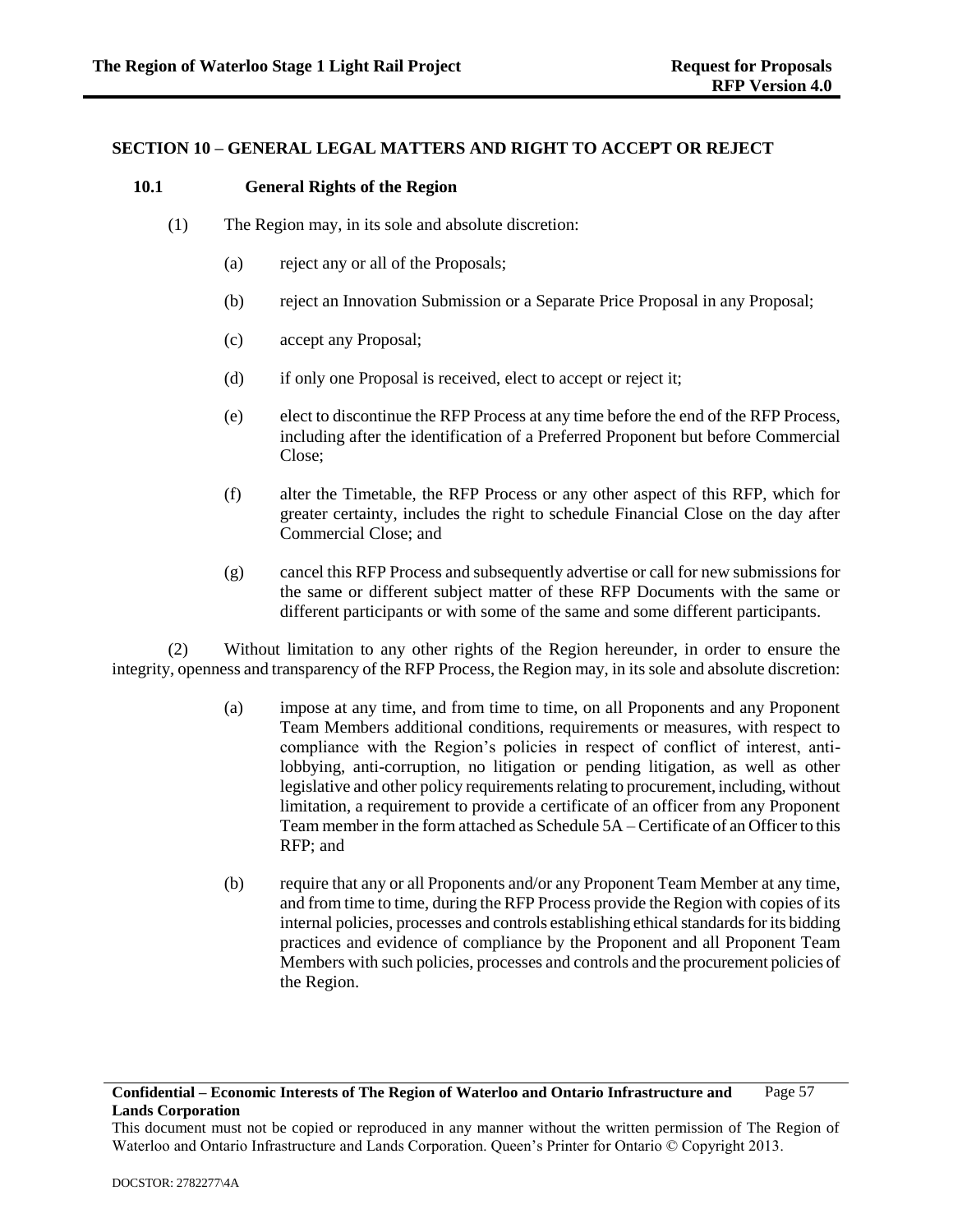If a financial institution put forward as a Proponent Team Member and acting in a financial advisory capacity is not an Affiliate of any of the Proponent Team Members ("**Exempt Financial Institution**"), then this RFP Section [10.1\(2\)](#page-62-1) shall not apply to any such Exempt Financial Institution.

(3) Further to RFP Sectio[n 10.1\(2\),](#page-62-1) and in the event that any Proponent and/or Proponent Team Member:

- (a) fails to comply with any requirement prescribed by the Region pursuant to RFP Sectio[n 10.1\(2\);](#page-62-1) or
- (b) complies with the Region's requirement as prescribed in accordance with RFP Section [10.1\(2\),](#page-62-1) but the Region determines that any Proponent and/or Proponent Team Member has or may have engaged in inappropriate bidding practices or unethical behaviour,

the Region shall have the right, at any time and in its sole and absolute discretion, to reject and not consider a Proposal from a Proponent, or require the Proponent to remove and/or replace any Proponent Team Member.

### <span id="page-63-0"></span>**10.2 Special Circumstances**

(1) If the Region determines that all of the Proposals submitted are non-compliant in accordance with RFP Section [6.4.1,](#page-50-0) the Region may, in its sole discretion:

- (a) take any action in accordance with RFP Section 10.1;
- (b) carry out a process whereby all Proponents are directed to correct the material deviations in their Proposals for re-submission, without a change in their Commercial and Financial Sections of the Proposal; or
- (c) enter into negotiations with any one of the Proponents to attempt to finalize an agreement.
- (2) If the Region receives:
	- (a) one Proposal and that Proposal is compliant; or
	- (b) more than one Proposal, but only one compliant Proposal,

the Region may, in its sole and absolute discretion: (i) take any action in accordance with RFP Section [10.1\(1\);](#page-62-2) or (ii) cancel this RFP and subsequently enter into negotiations with the Proponent that submitted a compliant Proposal.

This document must not be copied or reproduced in any manner without the written permission of The Region of Waterloo and Ontario Infrastructure and Lands Corporation. Queen's Printer for Ontario © Copyright 2013.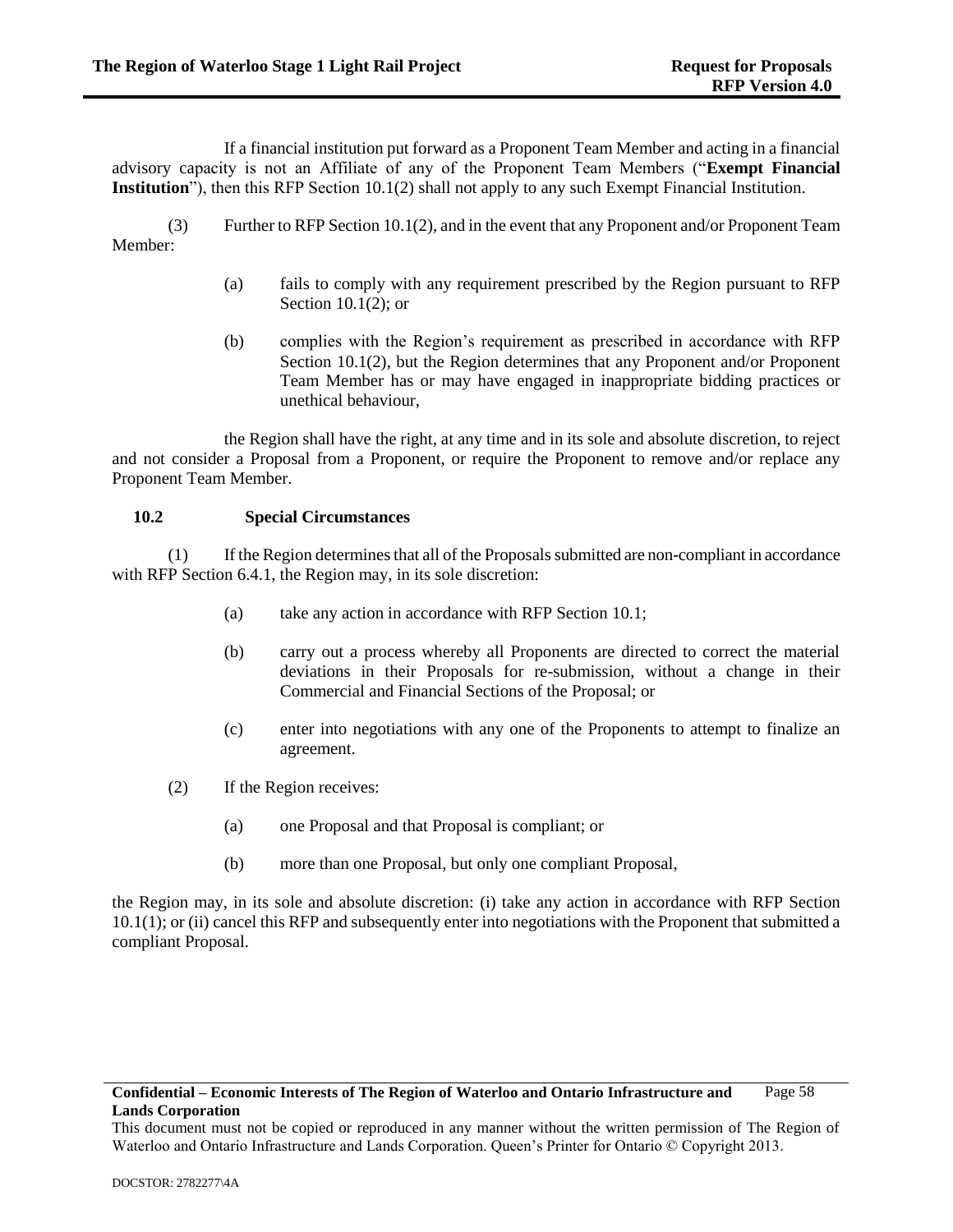<span id="page-64-1"></span>(3) The Region, in its sole and absolute discretion, may waive a material deviation in a Proposal and, therefore, waive a material failure to comply with the requirements of the RFP Documents. The Region may, in its sole discretion, decline to disqualify a non-compliant Proposal.

(4) If at any time prior to the Submission Deadline any Proponent withdraws from the RFP Process, the Region may, in its discretion, invite the next highest-ranking party behind the Prequalified Parties under the RFQ Process that preceded this RFP, other than the Proponents (the "**Reserve Prequalified Party**") to participate under the RFP Process to replace such Proponent. For clarity, the Reserve Prequalified Party must have submitted a complete Prequalification Submission under and in accordance with the terms of the RFQ and achieved the minimum score required by Section 6.1(3) of the RFQ. Prior to and as a condition of becoming a Prequalified Party and a Proponent under this RFP, such Reserve Prequalified Party shall be required to satisfy the requirements of RFQ Section 5.2(2) of the RFQ. Upon the satisfaction of such conditions, such Reserve Prequalified Party shall become a Prequalified Party and a Proponent under this RFP.

# **10.3 Region's Liability for Proponent's Costs**

10.3.1 General

(1) Except as provided in RFP Sectio[n 10.3.2,](#page-64-0) the Region is not liable for any expense, cost, loss or damage incurred or suffered by any Proponent, any Proponent Team Member, any Proponent Advisor or any person connected with any one of them, as a result of any action taken by the Region in accordance with RFP Sections [10.1](#page-62-0) or [10.2.](#page-63-0)

# <span id="page-64-0"></span>10.3.2 Design and Bid Fee

<span id="page-64-2"></span>(1) If the Region specifies in the RFP Data Sheet that it offers a Design and Bid Fee for this Project, such Design and Bid Fee plus any applicable HST, shall be paid to each Proponent other than the Proponent that achieves Commercial Close under the Project Agreement to this RFP, subject to the following conditions:

- (a) a Proponent must submit a full and proper Proposal for that Proponent to be eligible for the Design and Bid Fee, provided that the Region shall determine in its sole and absolute discretion whether a Proposal is full and proper based on factors that include whether the Proposal is compliant with this RFP (as determined in accordance with RFP Section [6.4.1\)](#page-50-0) and whether the Proposal received a Final Proposal Score with respect to its Technical Submission of at least fifty percent  $(50\%)$ :
- (b) a Proponent must not withdraw from this RFP Process after the Submission Deadline in contravention of this RFP;
- (c) if the Region draws upon the Proponent's Letter of Credit in accordance with this RFP or a Proponent's Standby Letter of Credit in accordance with the Project Agreement, then such Proponent will not be eligible for the Design and Bid Fee;

### **Confidential – Economic Interests of The Region of Waterloo and Ontario Infrastructure and Lands Corporation** Page 59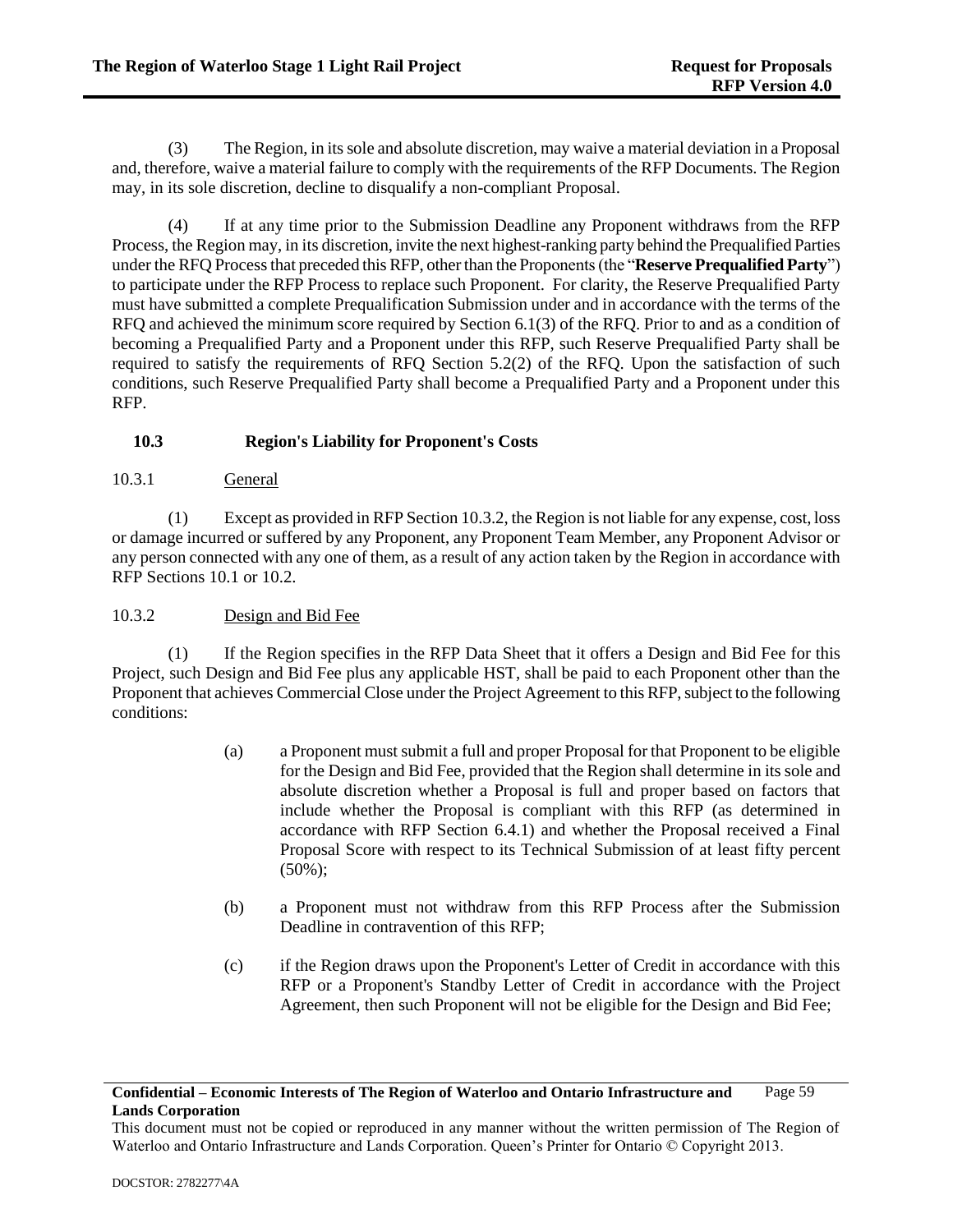- <span id="page-65-0"></span>(d) Financial Close must be achieved with a Proponent under the Project Agreement to this RFP, provided that in the event that Financial Close is not achieved with a Proponent under the Project Agreement because the Region, as a result of a Severe Market Disruption,
	- (i) exercises its rights under Section 2.4(b) of the Project Agreement (the "**Severe Market Disruption Event Date**"), and
	- (ii) concludes and reaches Financial Close under a new project agreement respecting the Project within six (6) months after the Severe Market Disruption Event Date,

then the condition contained in RFP Section  $10.3.2(1)(d)$  shall be deemed to be satisfied.

For greater certainty, a Proponent shall not be eligible to receive both a Design and Bid Fee and the compensation contemplated under Section 2.4(c) of the Project Agreement.

(2) The amount of the Design and Bid Fee that will be paid to each eligible Proponent in accordance with RFP Section [10.3.2\(1\)](#page-64-2) is set out in the RFP Data Sheet. Any additional requirements for Proponents related to the Design and Bid Fee are set out in the RFP Data Sheet.

(3) Payment of a Design and Bid Fee shall represent full and final satisfaction of any obligation or liability of the Region to the Proponent and Proponent Team Members in connection with this RFP, and the Region's obligation to pay the Design and Bid Fee shall be contingent on the receipt of a waiver, in form and substance satisfactory to the Region, from the Proponent and Proponent Team Members to that effect.

# <span id="page-65-1"></span>**10.4 Applicable Law, Attornment and Limit on Liability**

(1) This RFP shall be governed and construed in accordance with Applicable Law as defined in the Project Agreement.

- (2) The Proponent agrees that:
	- (a) any action or proceeding relating to this RFP Process shall be brought in any court of competent jurisdiction in the Province of Ontario and for that purpose the Proponent irrevocably and unconditionally attorns and submits to the jurisdiction of that Ontario court;
	- (b) it irrevocably waives any right to and shall not oppose any Ontario action or proceeding relating to this RFP Process on any jurisdictional basis, including *forum non conveniens*; and

This document must not be copied or reproduced in any manner without the written permission of The Region of Waterloo and Ontario Infrastructure and Lands Corporation. Queen's Printer for Ontario © Copyright 2013.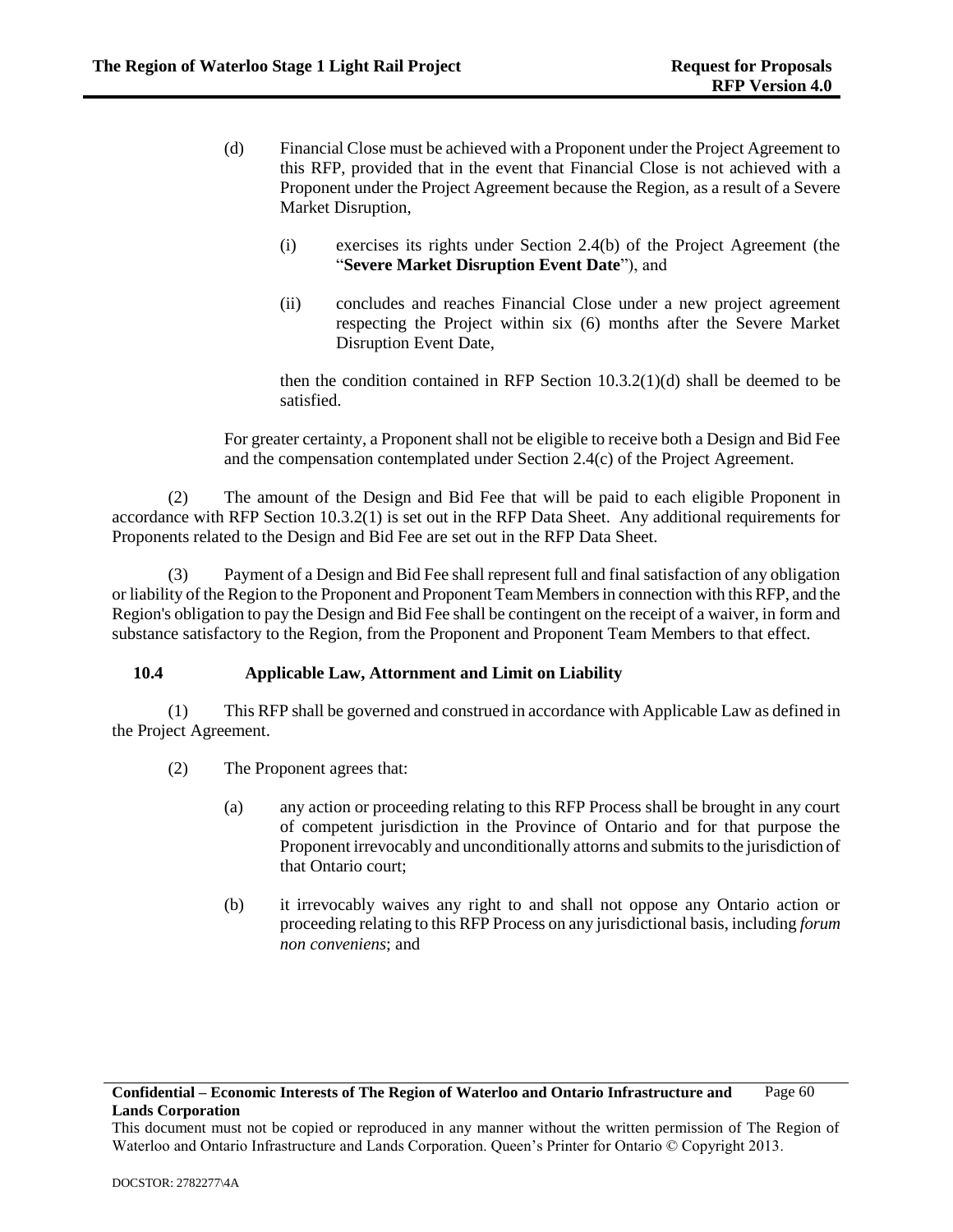(c) it shall not oppose the enforcement against it, in any other jurisdiction, of any judgment or order duly obtained from an Ontario court as contemplated by this RFP Sectio[n 10.4.](#page-65-1)

(3) Except as provided in RFP Section 10.3.2, the Proponent agrees that if the Region or the Region's Advisors commit a material breach of their obligations under or in connection with this RFP (that is, a material breach of the bidding contract or Contract A), the Region's liability to the Proponent and the aggregate amount of damages recoverable against the Region for any matter relating to or arising from that material breach, whether based upon an action or claim in contract, warranty, equity, negligence, intended conduct or otherwise, including any action or claim arising from the acts or omissions, negligent or otherwise, of the Region, shall be the lesser of,

- (a) the Proposal preparation costs that the Proponent seeking damages from the Region can demonstrate; and
- (b) \$500,000.

(4) Each Proponent agrees that it is responsible to ensure that at all times it acts in accordance with Applicable Laws and to ensure that its personnel are fully knowledgeable and comply with the *Occupational Health and Safety Act* (Ontario).

# **10.5 Licenses, Permits, etc.**

(1) If a Proponent is required by Applicable Law to hold or obtain a licence, permit, consent or authorization to carry on an activity contemplated in its Proposal or in the Project Agreement, neither acceptance of the Proposal nor execution of the Project Agreement by the Region shall be considered to be approval by the Region of carrying on such activity without the requisite licence, permit, consent or authorization.

### **10.6 Power of Council**

(1) Proponents are advised that no provision of the RFP Documents (including a provision stating the intention of the Region) is intended to operate, nor shall any such provision have the effect of operating, in any way, so as to interfere with or otherwise fetter the discretion of Council in the exercise of its powers.

# **SECTION 11 – NOTIFICATION AND DEBRIEFING**

(1) Any time after the Preferred Proponent has been identified, the Region will formally notify all Proponents who were not successful in the RFP Process that they have not been selected. Notwithstanding such notification, the Proponent's Proposal shall be irrevocable until the expiration of the Proposal Validity Period (or extended Proposal Validity Period, if applicable) or Financial Close, in accordance with RFP Sectio[n 5.4.](#page-33-1)

### **Confidential – Economic Interests of The Region of Waterloo and Ontario Infrastructure and Lands Corporation** Page 61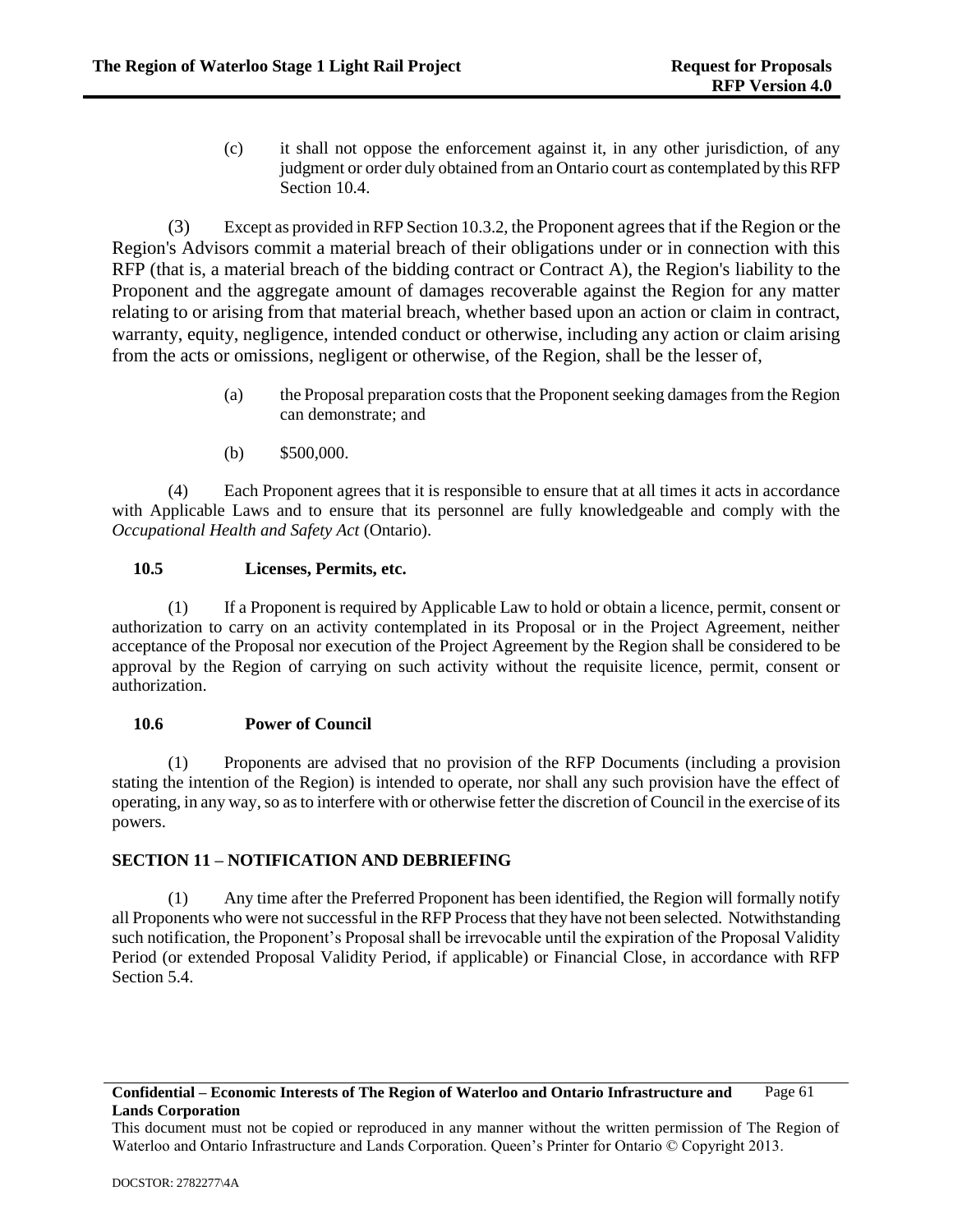(2) Any time after Financial Close, the Region, and a member or members of the Evaluation Committee will meet with any unsuccessful Proponents, at the request of the unsuccessful Proponent, to provide a de-briefing.

# **SECTION 12 – DEFINITIONS**

# **12.1 General**

(1) Unless otherwise defined in this RFP Section 12, capitalized terms and expressions used in this RFP have the meaning given to them in Schedule 1 to the Project Agreement (or in Schedule 15-1 to the Project Agreement) or in a Schedule to this RFP. In this RFP, the singular shall include the plural and the plural shall include the singular, except where the context otherwise requires.

(2) All references in this RFP to the Region's "discretion" or "sole discretion" means in the sole and absolute discretion of the party exercising the discretion.

(3) All references in this RFP to "day" or "days" means calendar days, unless otherwise stated. Any reference in the RFP Documents to a submission deadline means the noted time to the second, even where seconds are not explicitly noted. For greater certainty, a submission deadline is as of the zero count in seconds of the noted time.

# **12.2 RFP Definitions**

Whenever used in the RFP:

(1) "14 Vehicle Financial Submission" for each Proponent is defined in Section  $4.1(2)(c)(i)$  of this RFP;

(2) "14 Vehicle Submission" for each Proponent is that portion of the Proponent's Proposal consisting of the completed Proposal Submission Form (Schedule 4 to this RFP), Proponent Team Member Declaration (Schedule 5 to this RFP, Certificates of Officers (Schedule 5A to this RFP), Technical Submissions (excluding any Vehicle Incremental Changes (Technical)) and 14 Vehicle Financial Submission;

(3) "14/16 Vehicle Test" means the test set out in Part 2 of Schedule 3 of this RFP by which the Vehicle Standard for a Proponent submitting both a 14 Vehicle Submission and a 16 Vehicle Submission is identified;

(4) "16 Vehicle Financial Submission" for each Proponent is defined in Section 4.1(2)(c)(ii) of this RFP;

(5) "16 Vehicle Submission" for each Proponent is that portion of the Proponent's Proposal consisting of the completed Proposal Submission Form (Schedule 4 to this RFP), Proponent Team Member Declaration (Schedule 5 to this RFP, Certificates of Officers (Schedule 5A to this RFP), Technical Submissions (including any Vehicle Incremental Changes (Technical)) and 16 Vehicle Financial Submission;

### **Confidential – Economic Interests of The Region of Waterloo and Ontario Infrastructure and Lands Corporation** Page 62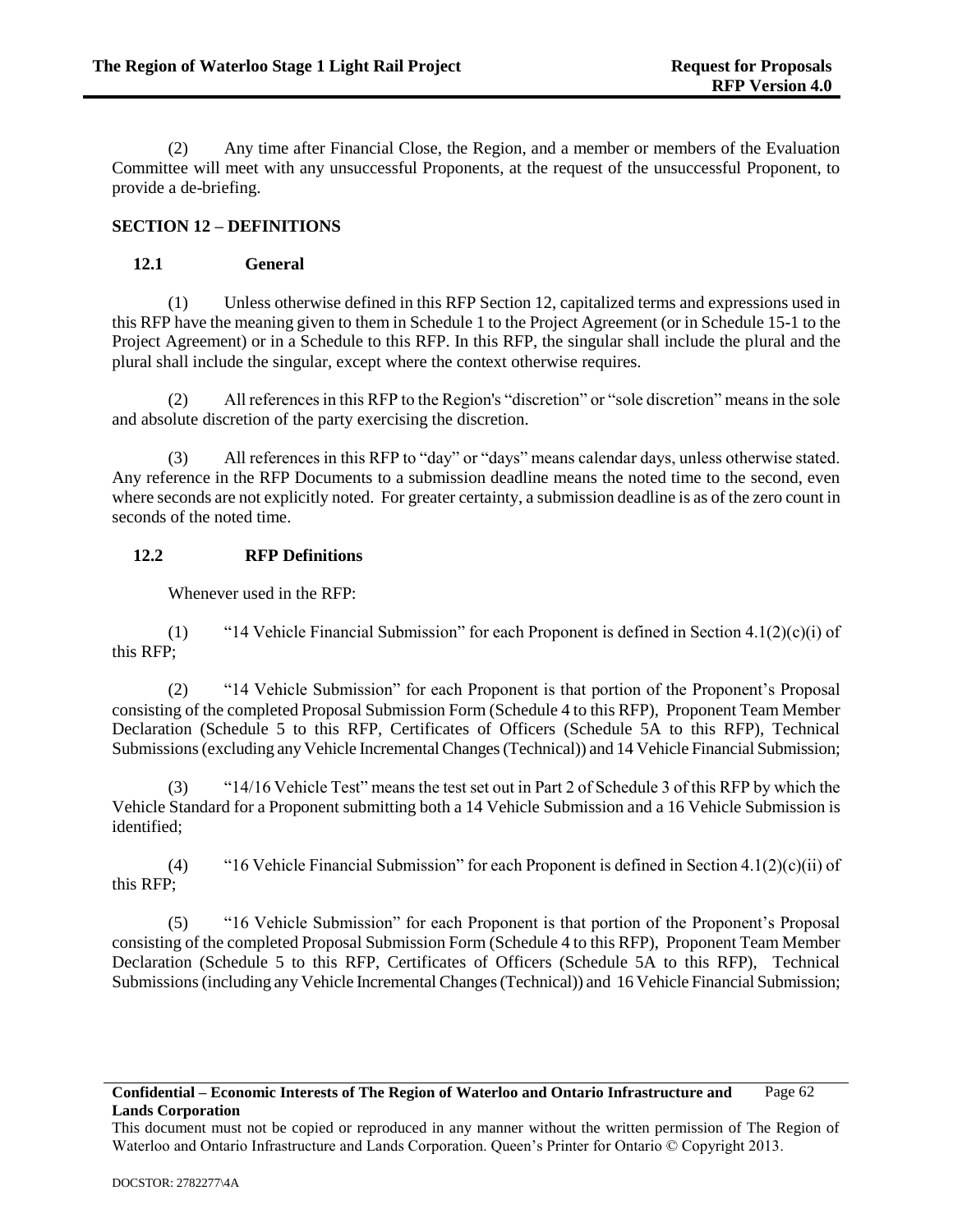(6) "Acquiree" is defined in RFP Section  $3.6(1A)$ ;

(7) "Acquirer" is defined in RFP Section 3.6(1A);

<span id="page-68-1"></span><span id="page-68-0"></span>(8) "Addendum" means a written addendum to the RFP Documents issued by the Region as set out in RFP Section 3.7;

(9) "Additional Visit" is defined in RFP Section [3.5.3\(2\);](#page-19-0)

(10) "Adjusted Service Payment" has the meaning given in Schedule 20 to the Project Agreement - Payment Mechanism;

(11) "Advisors" means any person or firm retained to provide professional advice to the Region, a Proponent, a Proponent Team Member or a Financial Services Provider, as applicable;

(12) "Affordable" means, with respect to a Proposal, meeting the Affordability Criteria;

(13) "Affordability Compliance Form" has the meaning given to it in Part III of Schedule 6 to this RFP;

(14) "Affordability Criteria" has the meaning set out in Section 2.21 of Section E of Schedule 3, Part 2 to this RFP;

(15) "Affordable Proposal" is defined in RFP Section 6.4.6(2);

(16) "Affordability Review" is defined in RFP Section 6.4.6(1);

(17) "Background Information" means the various type of information provided by the Region and is defined in RFP Section [2.4\(1\)\(b\);](#page-10-0)

(18) "Benchmark Rate" is defined in Part B of Part 2 of Schedule 3 to this RFP;

(19) "Benchmarking Date" is defined in Part B of Part 2 of Schedule 3 to this RFP;

(20) "Business Day" means any day other than a Saturday, a Sunday, a statutory holiday in the Province of Ontario or any day on which banks are not open for business in the city of Toronto, Ontario;

(21) "Clearing Spread" means the financing premiums/spread in excess of the Benchmark Rate used to calculate the price at which the end investors purchase bonds, as accepted by the Region;

(22) "Commercial Close" means the date the Project Agreement is signed by the Preferred Proponent and the Region;

(23) "Commercial Close Target Date" means the date set out as the Commercial Close Target Date in the Timetable;

### **Confidential – Economic Interests of The Region of Waterloo and Ontario Infrastructure and Lands Corporation** Page 63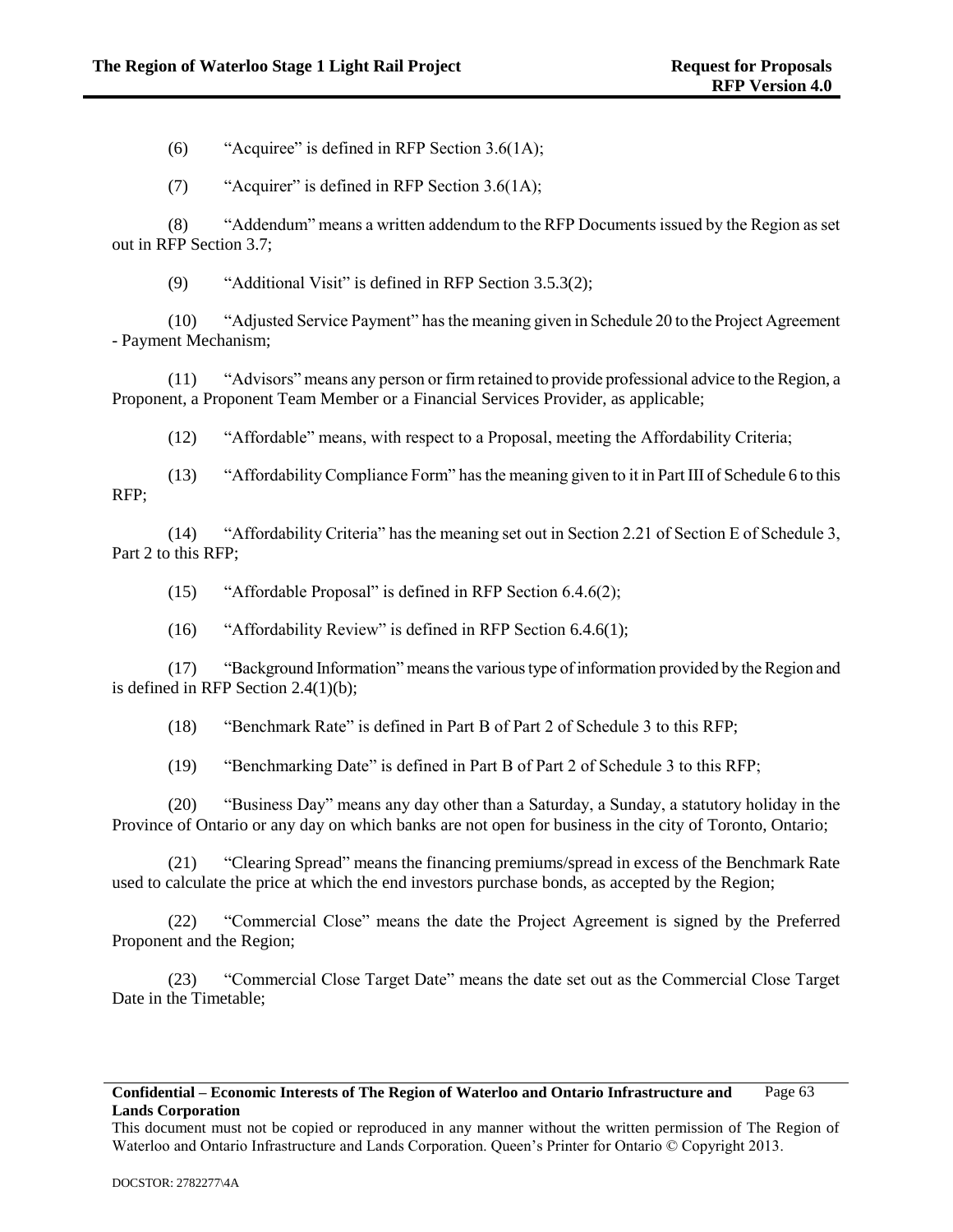(24) "Commercially Confidential Meetings" is defined in RFP Section [3.4.2\(1\);](#page-17-0)

(25) "Commercially Confidential RFIs" is defined in RFP Section  $3.2.2(1)(a)(ii)$ ;

(26) "Confidential Information" is defined in RFP Section [3.8.3\(1\);](#page-23-0)

(27) "Conflict of Interest" is defined in RFP Section [3.9.1\(7\);](#page-27-2)

- (28) "Contact Person" is defined in RFP Section [3.2.1\(1\);](#page-12-1)
- (29) "Contract A" is defined in RFP Section [1.1\(3\);](#page-6-0)

(30) "Control" has the meaning ascribed thereto in the *Business Corporations Act* (Ontario), and "Controlled", "Controls" and "Controlling" have corresponding meanings;

(31) "Cost of Work Form" has the meaning given to it in Part I of Schedule 6 to this RFP.

- (32) "Council" means the council of the Region;
- (33) "Credit Spread Election Facilities" is defined in RFP Section  $5.5(1)(b)(i)$ ;

(34) "Credit Spreads" means the financing premiums/spreads in excess of the Benchmark Rate as calculated/illustrated in the Financial Model in accordance with Section 3.0, Table A of Part B of Part 2 of Schedule 3 to this RFP. For greater certainty, Credit Spreads do not include any hedge premiums, swap counter party spreads or any other applicable fees;

- (35) "Data Room" is defined in RFP Section [2.4\(1\);](#page-10-1)
- (36) "DBFOM" is defined in RFP Section [1.1\(5\);](#page-6-1)

(37) "Design and Bid Fee" means an amount to compensate a Proponent for some of the costs the Proponent had incurred in developing and submitting a Proposal, as determined by the Region in accordance with RFP Section 10.3.2:

- (38) "Design Consultation Process" is defined in Section 1.0(a) of Schedule 2 to this RFP;
- (39) "Design Consultation Session" is defined in Section 1.0(b) of Schedule 2 to this RFP;
- (40) "Design Consultation Team" is defined in Section 1.0(a) of Schedule 2 to this RFP;
- (41) "Design Feedback Meeting" is defined in Section 1.0(b) of Schedule 2 to this RFP;
- (42) "Design Presentation Meeting" is defined in Section 1.0(b) of Schedule 2 to this RFP;
- (43) "Draft Lenders Commitment Letter" is defined in RFP Section [5.5\(5\);](#page-44-1)

This document must not be copied or reproduced in any manner without the written permission of The Region of Waterloo and Ontario Infrastructure and Lands Corporation. Queen's Printer for Ontario © Copyright 2013.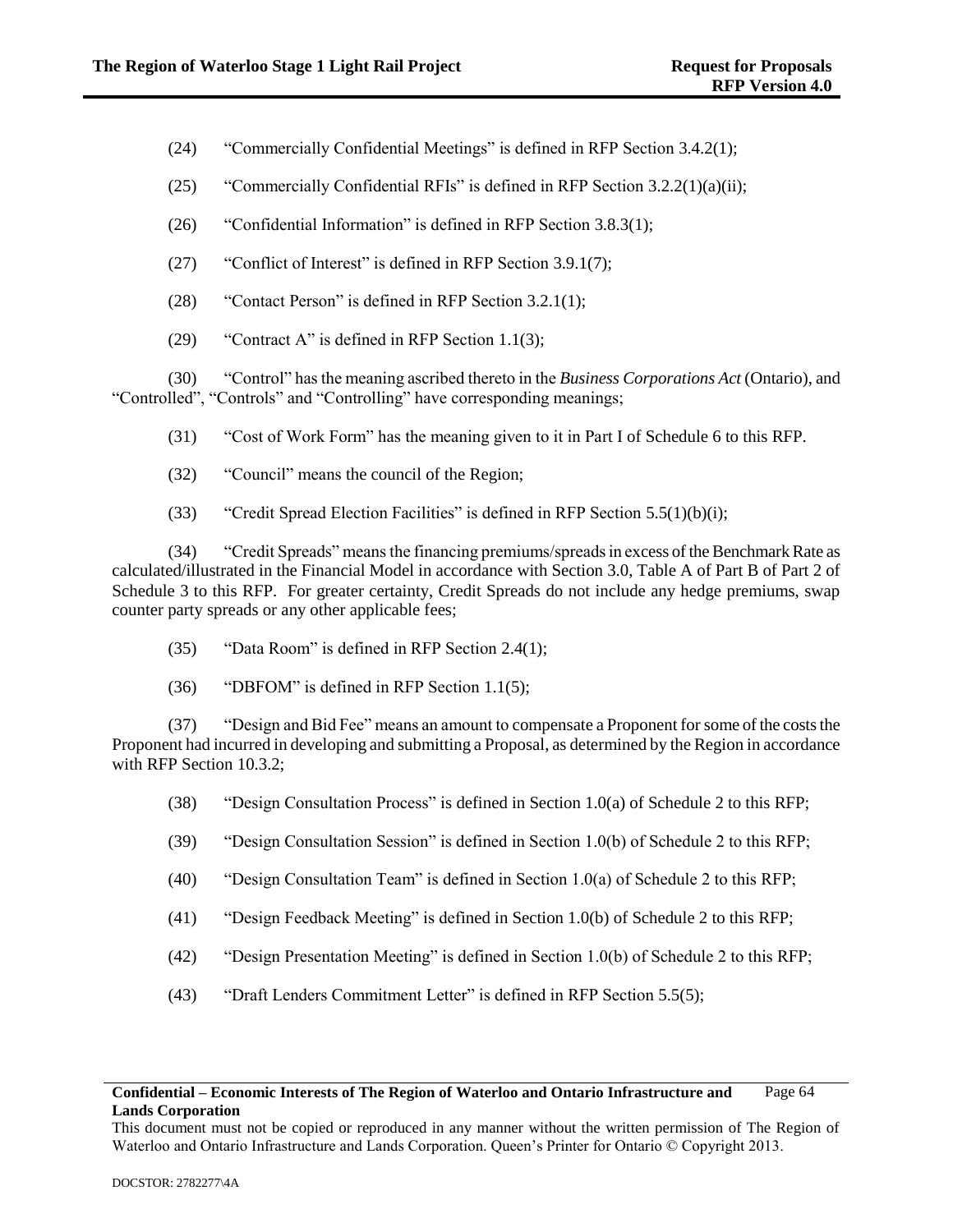(44) "Employee" is defined in Section 5 of Schedule 5A of this RFP;

(45) "Evaluation Categories" is defined in Section 2.0 of Part B of Part 4 of Schedule 3 to this RFP and "Evaluation Category" shall be construed accordingly;

- (46) "Evaluation Committee" is defined in RFP Section [6.2\(1\);](#page-49-1)
- (47) "Exempt Financial Institution" is defined in RFP Section [10.1\(2\);](#page-62-1)
- (48) "Fairness Monitor" is defined in the RFP Data Sheet;
- (49) "Final Credit Spread Election Facilities" is defined in RFP Section [5.5\(2\)\(e\);](#page-38-2)
- (50) "Final Credit Spread Lock-in Date" is defined in RFP Section [5.5\(3\);](#page-38-0)
- (51) "Final Proposal Score" is defined in RFP Section [6.4.8\(2\);](#page-54-1)
- (52) "Financial Close" has the meaning given in the Project Agreement;

(53) "Financial Model" means the computer model a Proponent has used and which is proposed to become the Financial Model under the Project Agreement in the format specified in Part 2 of Schedule 3 to this RFP;

(54) "Financial Services Provider" means any Lender and any other provider of financial services or products;

(55) "Financial Submission" means the component of the Proposal submitted in response to the requirements set out in Part 2 of Schedule 3 to this RFP;

(56) "Financial Submission Information" means the information contained in a Proponent's Financial Submission;

- (57) "Financing Timetable" is defined in RFP Section [9.2\(2\);](#page-61-0)
- (58) "FIPPA" is defined in RFP Sectio[n 3.8.1\(1\);](#page-23-1)
- (59) "First Credit Spread Lock-in Date" is defined in RFP Section [5.5\(2\);](#page-34-0)
- (60) "First Negotiations Proponent" is defined in RFP Section [8.1\(1\)\(b\);](#page-57-0)

(61) "Full Time Employee" means an employee who, (i) is an employee listed on the permanent payroll; (ii) receives such customary benefits of full time employees, such as pension plan participation and vacation pay; and (iii) works at least thirty (30) hours per week;

(62) "General RFIs" is defined in RFP Section  $3.2.2(1)(a)(i)$ ;

### **Confidential – Economic Interests of The Region of Waterloo and Ontario Infrastructure and Lands Corporation** Page 65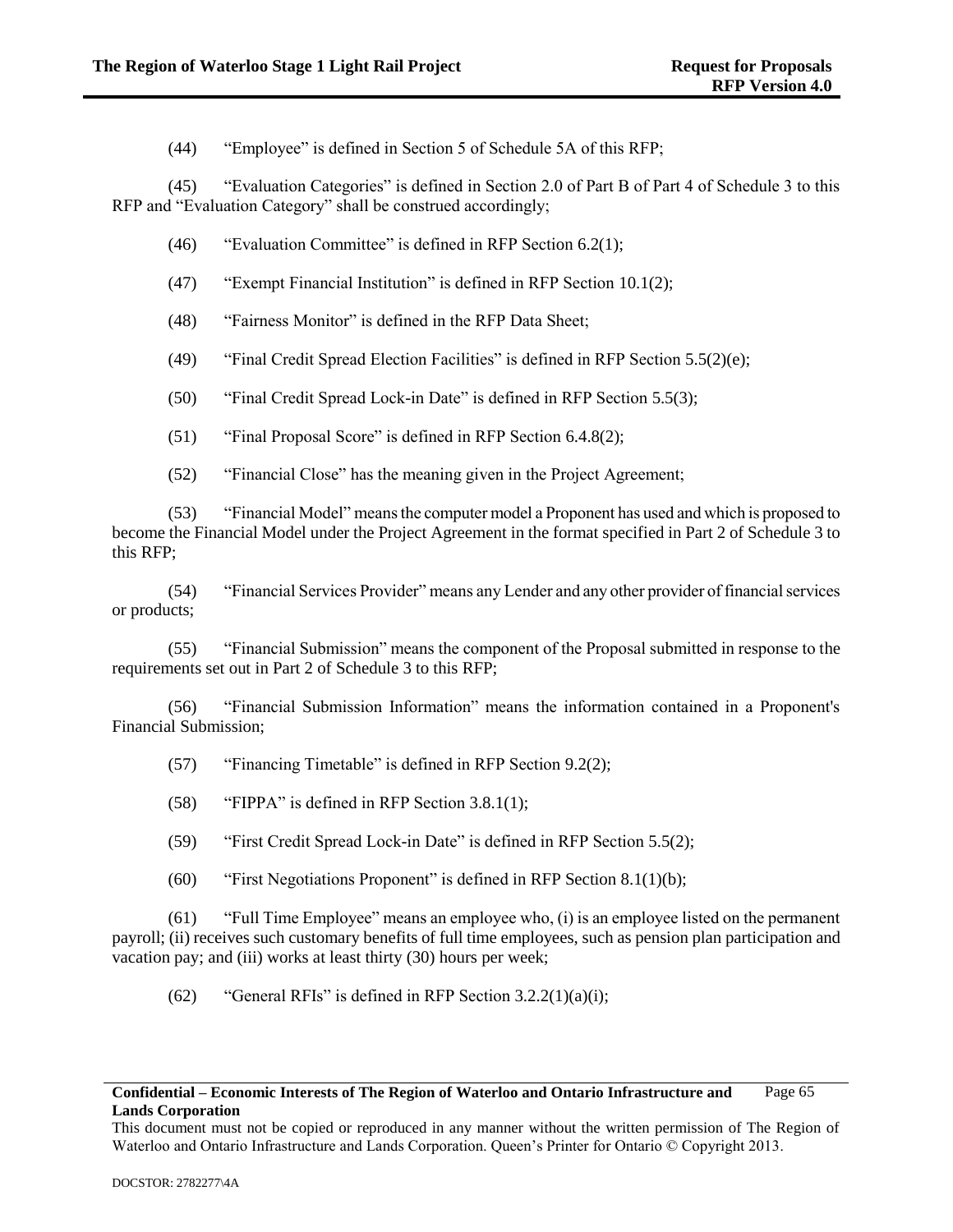(63) "Government of Ontario" means Her Majesty in Right of the Province of Ontario and all ministries, agencies, boards, commissions and/or corporations thereof;

(64) "Held Pricing Facilities" is defined in RFP Section  $5.5(1)(b)(ii)$ ;

(65) "HST" means Harmonized Sales Tax;

(66) "Identified Proponent Parties" is defined in RFP Section [3.6\(1\);](#page-20-0)

(67) "includes" and "including" means "includes without limitation" and "including without limitation" respectively;

(68) "Indicative Credit Spread Benchmarks" is defined in Section 2.8 of Part E of Part 2 of Schedule 3 to this RFP;

(69) "Ineligible Person's Affiliate" is defined in RFP Section [3.9.2\(1\);](#page-27-3)

(70) "Ineligible Persons" is defined in RFP Section [3.9.2\(1\);](#page-27-3)

(71) "Infrastructure Ontario" is defined in RFP Section [1.1\(1\);](#page-6-2)

(72) "Innovation Submission Meeting" is defined in Section 4.0 of Part A of Part 3 of Schedule 3 to this RFP;

(73) "Innovation Submissions" means the components of the Proposal submitted in response to the requirements set out in Parts A and B of Part 3 of Schedule 3 to this RFP;

(74) "Key Personnel" means those individuals identified in the Proponent's Prequalification Submission as key personnel;

(75) "Lenders" means the lenders providing the debt financing described in the Financial Submission;

(76) "Lenders Commitment Letter" is defined in RFP Section [5.5\(5\);](#page-44-1)

(77) "Letter of Credit" is defined in RFP Section [9.1\(2\);](#page-58-0)

(78) "Mini-Perm Financing" has the meaning given in Schedule 28 of the Project Agreement - Refinancing;

(79) "Mini-Perm Period" is defined in Section  $3.2(d)(i)$  of Part B of Part 4 of Schedule 3 to this RFP;

(80) "MFIPPA" is defined in RFP Section [3.8.1\(1\);](#page-23-1)

### **Confidential – Economic Interests of The Region of Waterloo and Ontario Infrastructure and Lands Corporation** Page 66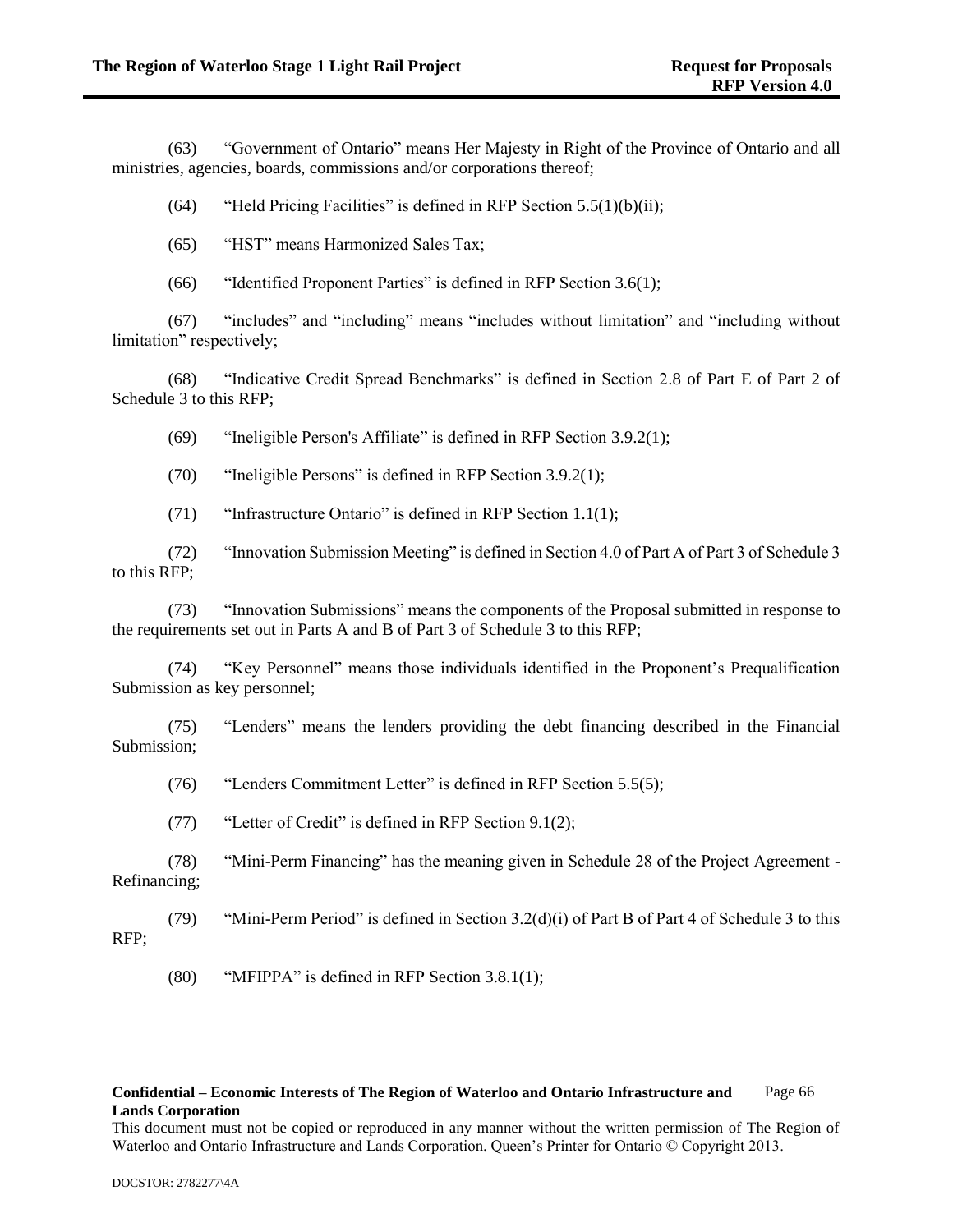(81) "Monthly Service Payment" has the meaning given in Schedule 20 to the Project Agreement - Payment Mechanism;

- (82) "Negotiations Proponents" is defined in RFP Section [8.1\(1\)\(b\);](#page-57-0)
- (83) "NPV" means net present value;
- (84) "Participating Lenders" is defined in RFP Section [5.7\(2\);](#page-49-0)
- (85) "Participating Proponent Team Members" is defined in RFP Section [5.7\(2\);](#page-49-0)
- (86) "Preferred Proponent" is defined in RFP Sectio[n 1.1\(2\);](#page-6-0)
- (87) "Prequalification Stage" is defined in RFP Section  $1.3(1)(a)$ ;
- (88) "Prequalification Submission" is defined in RFP Section [1.2\(1\);](#page-7-1)
- (89) "Prequalified Parties" is defined in RFP Section [1.2\(1\);](#page-7-1)
- (90) "Price Form" has the meaning given to it in Part II of Schedule 6 to this RFP.

(91) "Price Submission Form" consists of a Cost of Work Form, a Price Form and a Affordability Submission Form completed in accordance with Schedule 6 to this RFP;

(92) "Prime Team Member" means any Proponent Team Member that: (i) is the Proponent Lead; (ii) has or will have a risk capital interest of at least ten percent in Project Co; (iii) will undertake at least twenty-five percent of the construction work of the Project based on total estimated construction costs of the Project; (iv) will have the lead design role for the Project; (v) will undertake at least twenty-five percent of the maintenance and rehabilitation work based on the total estimated maintenance costs of the Project; (vi) will undertake at least twenty-five percent of the vehicle operations work based on the vehicle operations costs of the Project; (vii) will provide any of the financial advisory services; or (viii) has, under the RFP Process, been put forward by the Proponent as a Prime Team Member providing a critical or material portion of the design or construction in connection with the Project;

- (93) "Procurement Process" means the RFQ Process and the RFP Process;
- (94) "Project" is defined in RFP Section [1.1\(6\);](#page-6-1)
- (95) "Project Agreement" are those documents listed as the "Project Agreement" in the RFP Data Sheet;

(96) "Project Co" is the Preferred Proponent that has executed the Project Agreement with the Region;

(97) "Proponent" is defined in RFP Section [1.1\(2\);](#page-6-0)

## **Confidential – Economic Interests of The Region of Waterloo and Ontario Infrastructure and Lands Corporation** Page 67

This document must not be copied or reproduced in any manner without the written permission of The Region of Waterloo and Ontario Infrastructure and Lands Corporation. Queen's Printer for Ontario © Copyright 2013.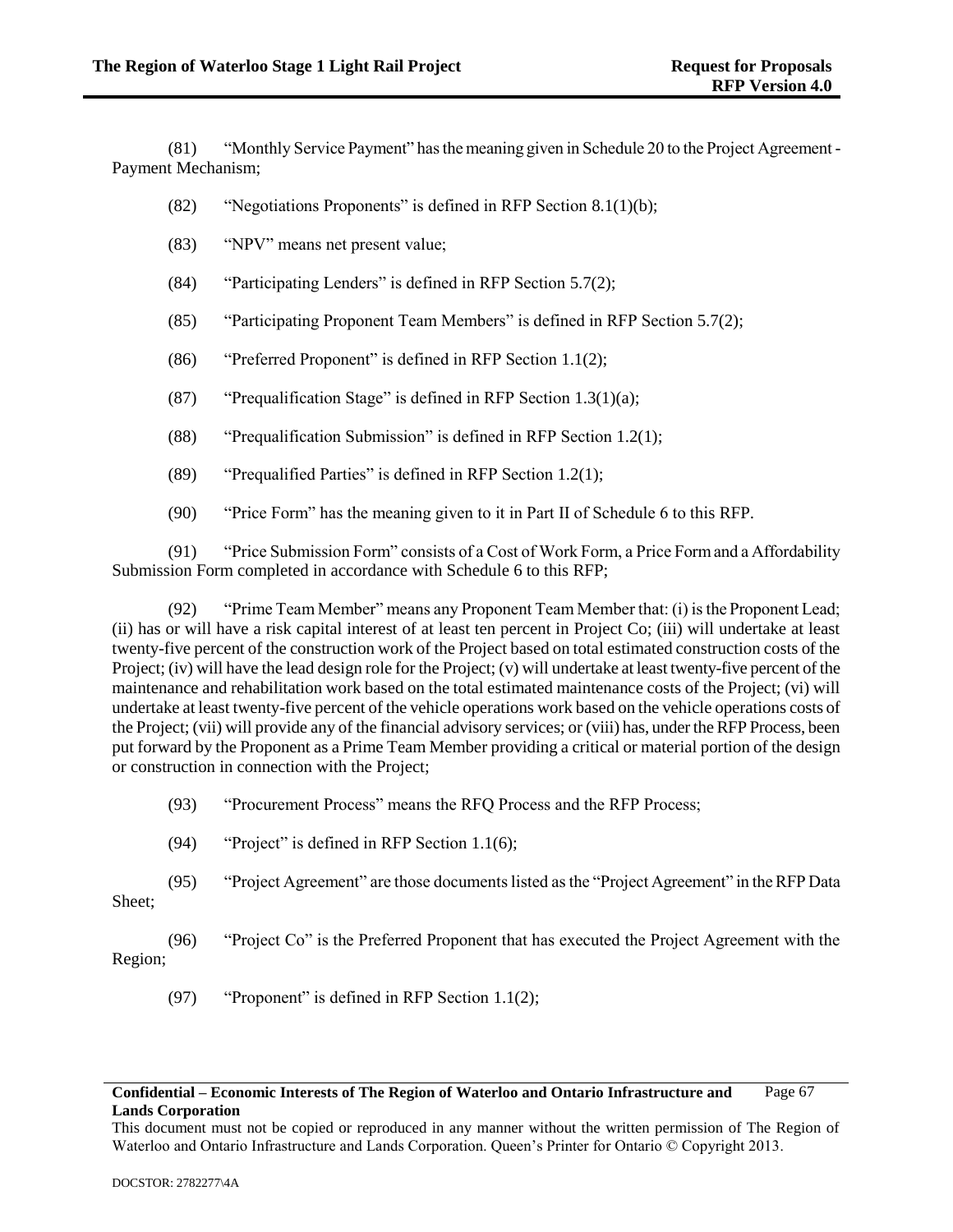(98) "Proponent Lead" means the Prime Team Member of a Proponent which will play the lead project management and coordination role in respect of the Project;

(99) "Proponent Representative" is defined in RFP Section [1.2\(2\);](#page-7-2)

(100) "Proponent Team Members", subject to any changes to members of the Proponent team permitted in accordance with RFP Section [3.6,](#page-20-0) means the applicable Proponent and all members of the Proponent team that were identified in the RFQ Process and were prequalified as a Proponent team to submit a Proposal in this RFP Process, and includes, for clarity, Prime Team Members;

- (101) "Proponents Meeting" is defined in RFP Sectio[n 3.4.1\(1\);](#page-16-0)
- (102) "Proposal" is defined in RFP Section [1.1\(2\);](#page-6-0)
- (103) "Proposal Information" is defined in RFP Section [3.8.4\(5\);](#page-26-0)
- (104) "Proposal Information Licence" is defined in RFP Section [3.8.4\(4\);](#page-25-0)
- (105) "Proposal Validity Period" is defined in RFP Section [5.4\(1\);](#page-33-0)
- (106) "Proposed Change in Identified Proponent Parties" is defined in RFP Section [3.6\(3\);](#page-21-0)

(107) "Purchasing By-law" means By-law Number 04-093 of the Region, A By-law to Provide for its Procurement of Goods and Services and the Disposal of its Surplus Goods and to Repeal By-law 61-91 of The Regional Municipality of Waterloo, as amended or as it may be amended from time to time;

- (108) "Rectification Notice" is defined in RFP Sectio[n 5.5\(6\)\(a\);](#page-45-0)
- (109) "Rectification Notice Response" is defined in RFP Section [5.5\(6\)\(a\);](#page-45-0)
- (110) "Refinancing" has the meaning given in the Project Agreement;
- (111) "Region" is defined in RFP Section [1.1\(1\);](#page-6-2)

(112) "Region's Website" means the Region's website located at http://www.regionofwaterloo.ca/en/doingBusines/bidsquotestenders.asp;

(113) "Representatives" means the directors, officers, ministers, employees, agents, accountants, consultants, financial or legal advisors and all other representatives of the Person being referred to;

- (114) "Reserve Prequalified Party" is defined in Section [10.2\(4\);](#page-64-0)
- (115) "RFI" is defined in RFP Section [3.2.2\(1\);](#page-12-0)
- (116) "RFP" is defined in RFP Section [1.1\(1\);](#page-6-2)

This document must not be copied or reproduced in any manner without the written permission of The Region of Waterloo and Ontario Infrastructure and Lands Corporation. Queen's Printer for Ontario © Copyright 2013.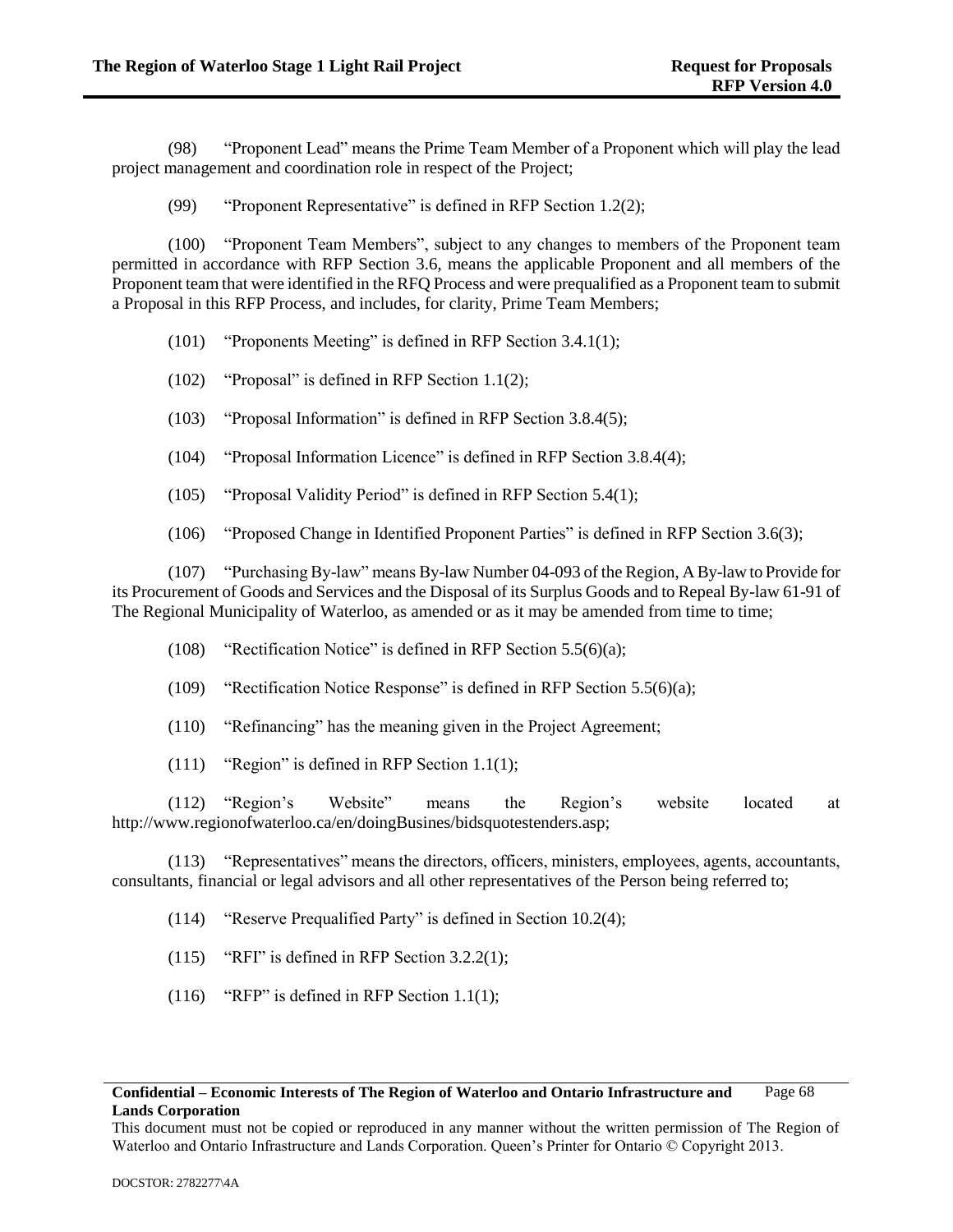(117) "RFP Data Sheet" means Schedule 1 to this RFP including all attachments and exhibits thereto;

(118) "RFP Documents" is defined in RFP Section [2.1\(1\);](#page-8-0)

(119) "RFP Process" is defined in RFP Sectio[n 1.1\(3\);](#page-6-3)

(120) "RFQ" is defined in RFP Section [1.2\(1\);](#page-7-1)

(121) "RFQ Process" is defined in the RFQ, being the process that begins with the issuance of the RFQ and ends when Prequalified Parties are identified by the Region;

(122) "Scheduled Visits" is defined in RFP Section [3.5.1\(1\);](#page-18-0)

(123) "Second Negotiations Proponent" is defined in RFP Section [8.1\(1\)\(b\);](#page-57-0)

(124) "Separate Price" means a price submitted in response to Part IV or Part V of Schedule 6 to this RFP in conjunction with Part C of Part 3 of Schedule 3 to this RFP;

(125) "Separate Price Proposal" means a Separate Price and the information provided in accordance with the requirements of Section C (1.0) of Part 3 of Schedule 3;

(126) "Severe Market Disruption Event Date" is defined in RFP Section [10.3.2\(1\)\(d\)\(i\);](#page-65-0)

(127) "Spread Decrease" is defined in Part C of Part 2 of Schedule 3 to this RFP;

(128) "Submission Deadline" is defined in RFP Section [3.1\(1\);](#page-11-0)

(129) "Submission Requirements" means all of the submission requirements set out in this RFP;

(130) "Substantial Completion Payment" is defined in Section 2.16 of Part E of Part 2 Schedule 3 to this RFP;

(131) "Technical Submission" means the component of the Proposal submitted in response to the requirements set out in Part 1 of Schedule 3 to this RFP;

(132) "Technical Submission Information" means the information contained in the Proponent's Technical Submission;

(133) "Termination Notice" is defined in RFP Section [5.5\(6\)\(b\);](#page-45-1)

(134) "Timetable" is defined in RFP Section [3.1\(1\);](#page-11-0)

(135) "Topic Meetings" is defined in Section 18.0(a) of Schedule 2 to this RFP;

## **Confidential – Economic Interests of The Region of Waterloo and Ontario Infrastructure and Lands Corporation** Page 69

This document must not be copied or reproduced in any manner without the written permission of The Region of Waterloo and Ontario Infrastructure and Lands Corporation. Queen's Printer for Ontario © Copyright 2013.